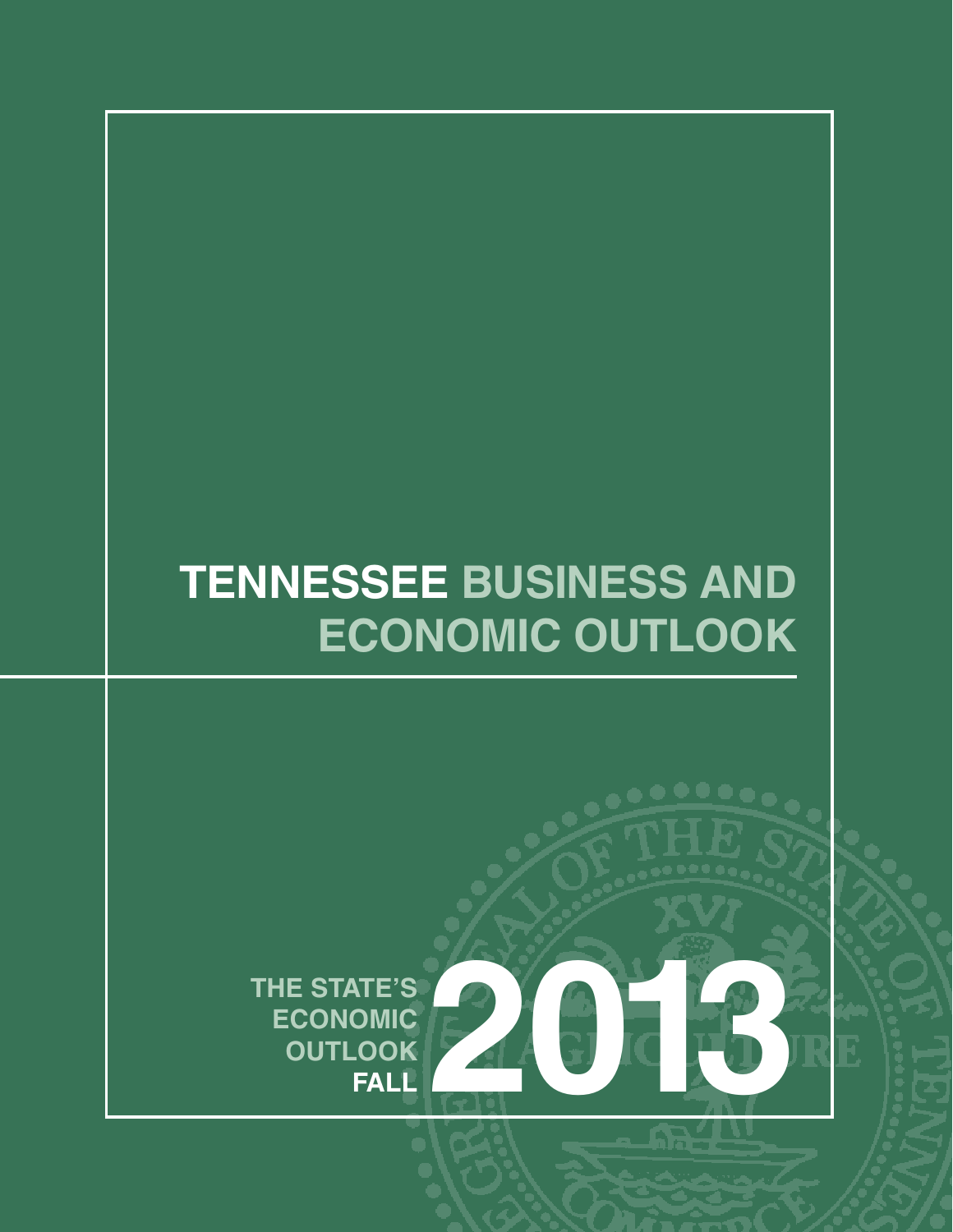# **TENNESSEE BUSINESS AND ECONOMIC OUTLOOK**

Matthew N. Murray, Associate Director and Project Director Center for Business and Economic Research

PREPARED BY THE

Center for Business and Economic Research College of Business Administration The University of Tennessee Knoxville, Tennessee

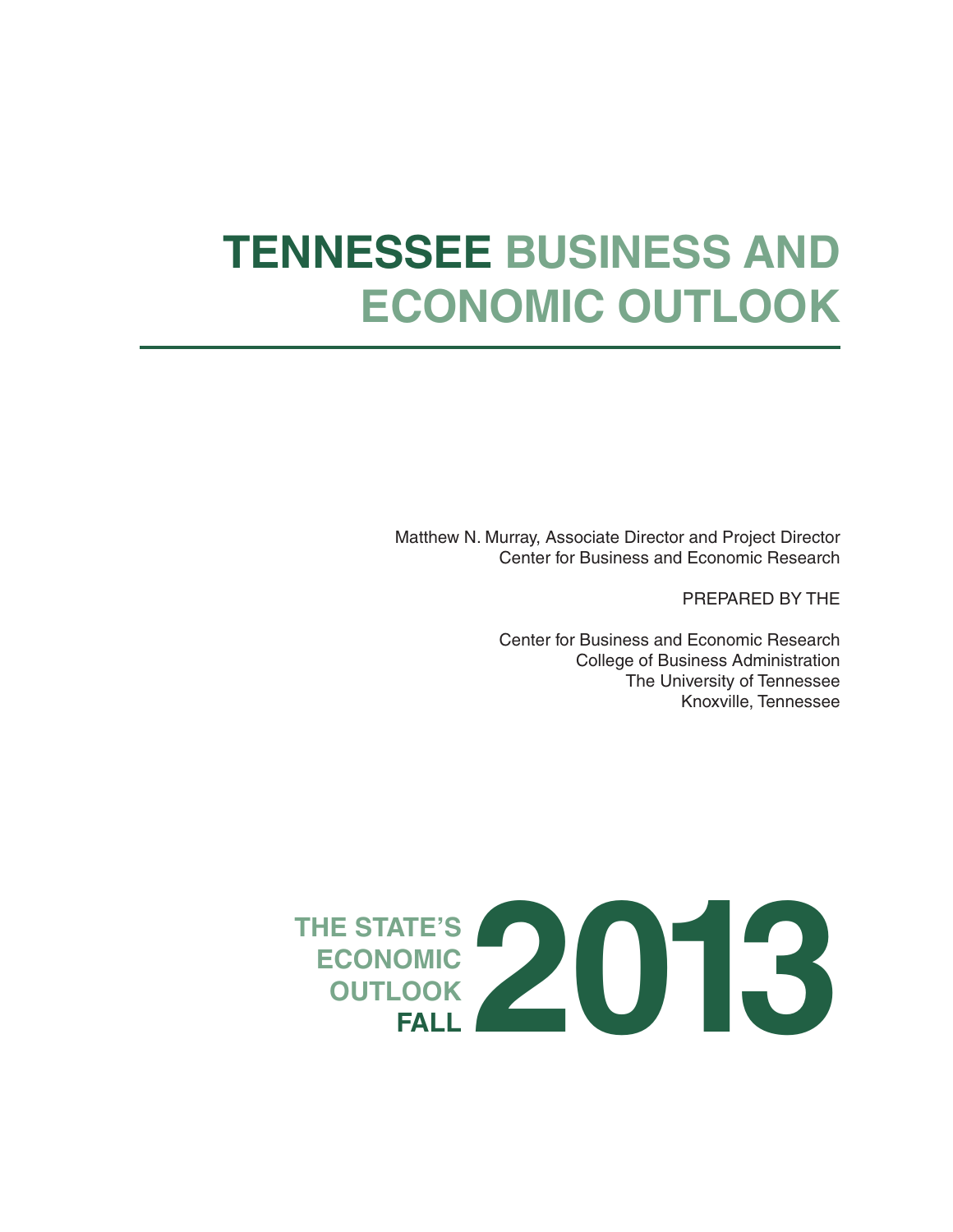

**CENTER FOR BUSINESS AND ECONOMIC RESEARCH College of Business Administration The University of Tennessee 716 Stokely Management Center Knoxville, TN 37996-0570 Phone: (865) 974-5441 Fax: (865) 974-3100 http://cber.bus.utk.edu**

### **Research Faculty**

William F. Fox, *CBER Director and Professor of Economics* Matthew N. Murray, *CBER Associate Director and Professor of Economics and Project Director* Donald J. Bruce, *Professor of Economics* Celeste K. Carruthers, *Assistant Professor of Economics* Matthew C. Harris, *Assistant Professor of Economics* Lawrence M. Kessler, *Research Assistant Professor* LeAnn Luna, *Research Associate Professor of Accounting & Information Management*

### **Research Staff**

Vickie C. Cunningham, *Research Associate* Brian M. Douglas, *Research Associate* Betty A. Drinnen, *Administrative Specialist* Tom R. Jenkins, *Assistant Director, Longitudinal Data System* Tammy S. Lemon, *Director, Longitudinal Data System* Carrie B. McCamey, *Communications Coordinator* Laura Ogle-Graham, *Program Manager* Joan Snoderly, *Research Associate and Director, Tennessee State Data Center* Angela R. Thacker, *Research Associate*

### **Graduate Staff**

Huarui Chen Ahiteme Houndonougbo Xiaowen Liu Jonathan D. Clendenen Jilleah Welch

The preparation of this report was financed in part by the following agencies: the Tennessee Department of Finance and Administration, the Tennessee Department of Economic and Community Development, the Tennessee Department of Revenue, the Tennessee Department of Labor and Workforce Development, and the Appalachian Regional Commission.

This material is the result of tax-supported research and as such is not copyrightable. It may be freely reprinted with the customary crediting of the source.

UT Publication Authorization Number R01-1493-253-004-13. 165 copies. This public document was promulgated at a cost of \$4.50 per copy.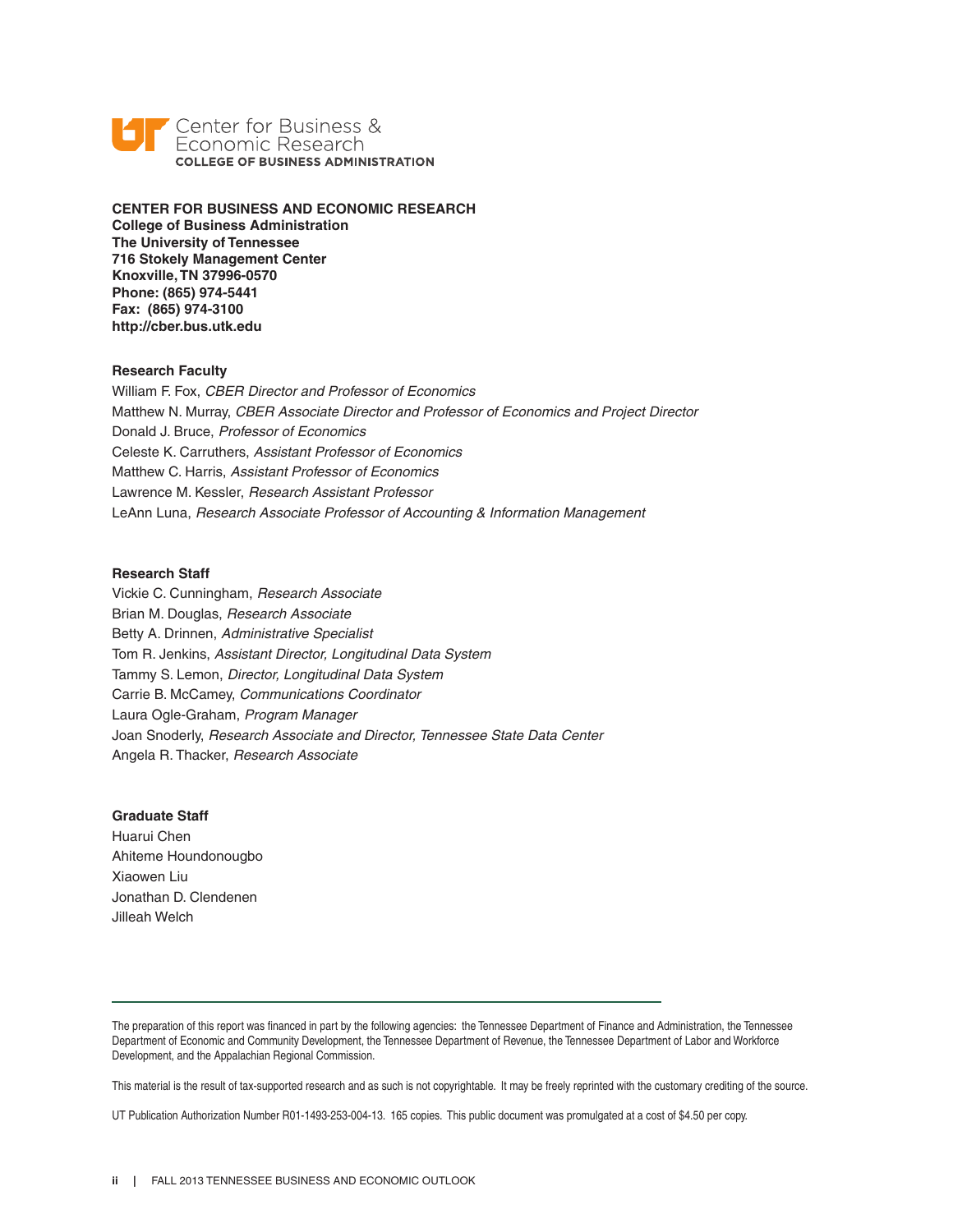# **CONTENTS**

| Figure 2: Nonfarm Employment Inches Closer to Full Rebound 4                  |  |
|-------------------------------------------------------------------------------|--|
| Figure 3: Inflation Remains Benign While Long-Term Mortgage Rates             |  |
|                                                                               |  |
|                                                                               |  |
|                                                                               |  |
| Figure 4: Overall Nonfarm Job Growth in 2014 Will Mirror Growth in 2013 6     |  |
|                                                                               |  |
|                                                                               |  |
| Figure 6: Inflation-Adjusted Tennessee Taxable Sales Have Not Fully Recovered |  |
|                                                                               |  |
|                                                                               |  |
| Figure 7: Federal Deficit Continues to Shrink Thanks to Spending Cuts and     |  |
|                                                                               |  |
| Figure 8: State Tax Revenue Has Continued to Grow Since the First Quarter     |  |
| Figure 9: Tennessee's Total Tax Collections Grew Less Than the Region         |  |
| Figure 10: Tennessee's Monthly Year-Over-Year Collections Remain              |  |
|                                                                               |  |
|                                                                               |  |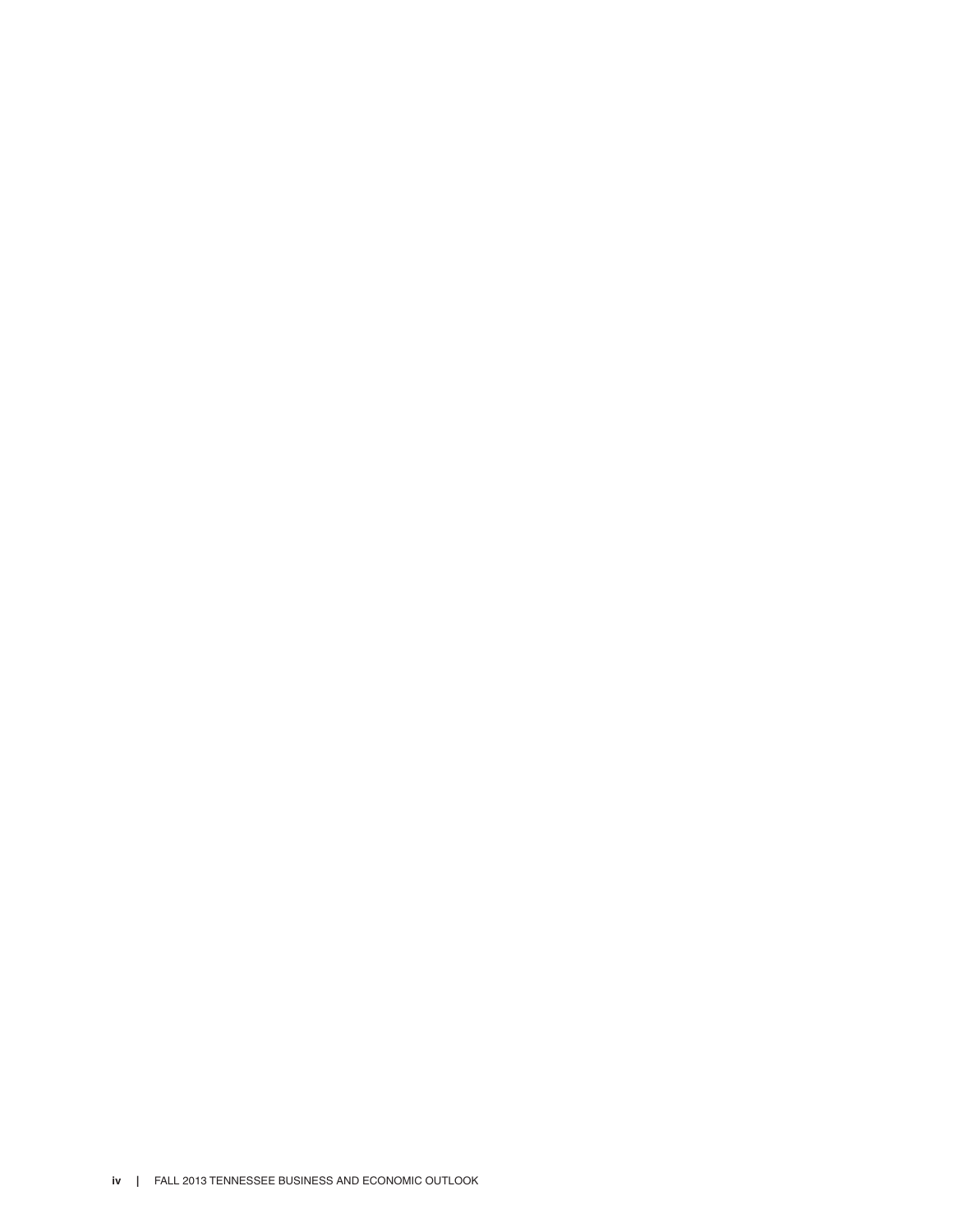# **THE NATIONAL ECONOMY**

### **Introduction**

Growth in U.S. inflation-adjusted gross domestic product (GDP) was revised upward in the second quarter from 1.7 percent to 2.5 percent, following anemic 1.2 percent growth in the first quarter of the year. Nonfarm employment advanced 1.9 percent in the first quarter and 1.7 percent in the second quarter. This modest growth was only able to shave a tenth of a percentage point off the nation's unemployment rate, which registered 7.6 percent in the second quarter. While growth is subdued due to reduced federal government spending and a global slowdown, the expansion has shown a much welcomed resilience.

Output growth is expected to slow somewhat in the second half of the year as the bite of sequestration becomes more amplified and export growth slows. Inflation-adjusted GDP is expected to advance 1.9 percent in the third quarter and 2.2 percent in the fourth quarter, yielding annualized growth of 1.6 percent, well below the 2.8 percent rate of growth in 2012. Payroll employment growth will slow as well, but annualized growth will nonetheless come in at 1.7 percent, matching the rate of growth last year. The unemployment rate will continue to slowly edge down in the quarters ahead.

The outlook for 2014 is encouraging, but the economy continues to confront a number of domestic and international challenges. The newest risk factor is the heightened crisis in Syria that is dampening expectations and compounding the downward pressures from the ongoing federal budget deadlock. Housing has begun its rebound, but higher interest rates have tempered the emerging growth in the residential sector. The economy should be able to adapt to these pressures and engineer GDP growth of 2.6 percent and nonfarm employment growth of 1.7 percent in 2014. Interest rates are expected to inch upward, but both short-term and longterm rates will remain low by historical standards. Nonresidential fixed investment, residential fixed investment and exports will be the primary drivers of economic growth next year, while federal and state government spending will be the primary drags on growth.

### **National Economic Trends and the Near-Term Outlook**

The pace of growth in 2013 is likely to disappoint many, but the fact that the economy will have continued to expand for four consecutive years is notable, especially in light of the host of shocks and downward pressures that have surfaced in recent months. The latest pressure point is the heightened conflict in Syria which has contributed to rising petroleum prices. Consumer spending has weakened because of the elimination of the payroll tax holiday and the sequestration of federal government spending which went into effect in March. These pressures, along with a number of others, have received considerable attention in the media and from analysts. An important missing point in these discussions is that the economy continues to expand and the expansion has not been derailed.

Inflation-adjusted GDP is expected to see growth of only 1.6 percent in 2013 (see Figure 1). Federal government spending fell sharply in the first half of the year, and no meaningful improvement is expected until the first quarter of 2014. This outcome assumes that sequestration is replaced by smaller spending cuts in discretionary spending and entitlements. State and local government spending has also proven to be a drag on economic growth. For the year as a whole, federal government spending is expected to contract by 4.8 percent and state and local government spending should fall 0.6 percent.

Bright spots have been business fixed investment, residential fixed investment, and exports. Exports have been surprisingly strong given the slow pace of global economic growth. After a 1.3 percent seasonally-adjusted setback in the first quarter, exports surged 8.6 percent in the second quarter and were instrumental in lifting revised GDP. For the year as a whole, exports should advance 2.5 percent. Nonresidential fixed investment also suffered a first quarter setback and then rebounded with growth of 4.4 percent in the second quarter. Business structures led the first quarter decline with a sharp 25.7 percent collapse. Annualized growth in business fixed investment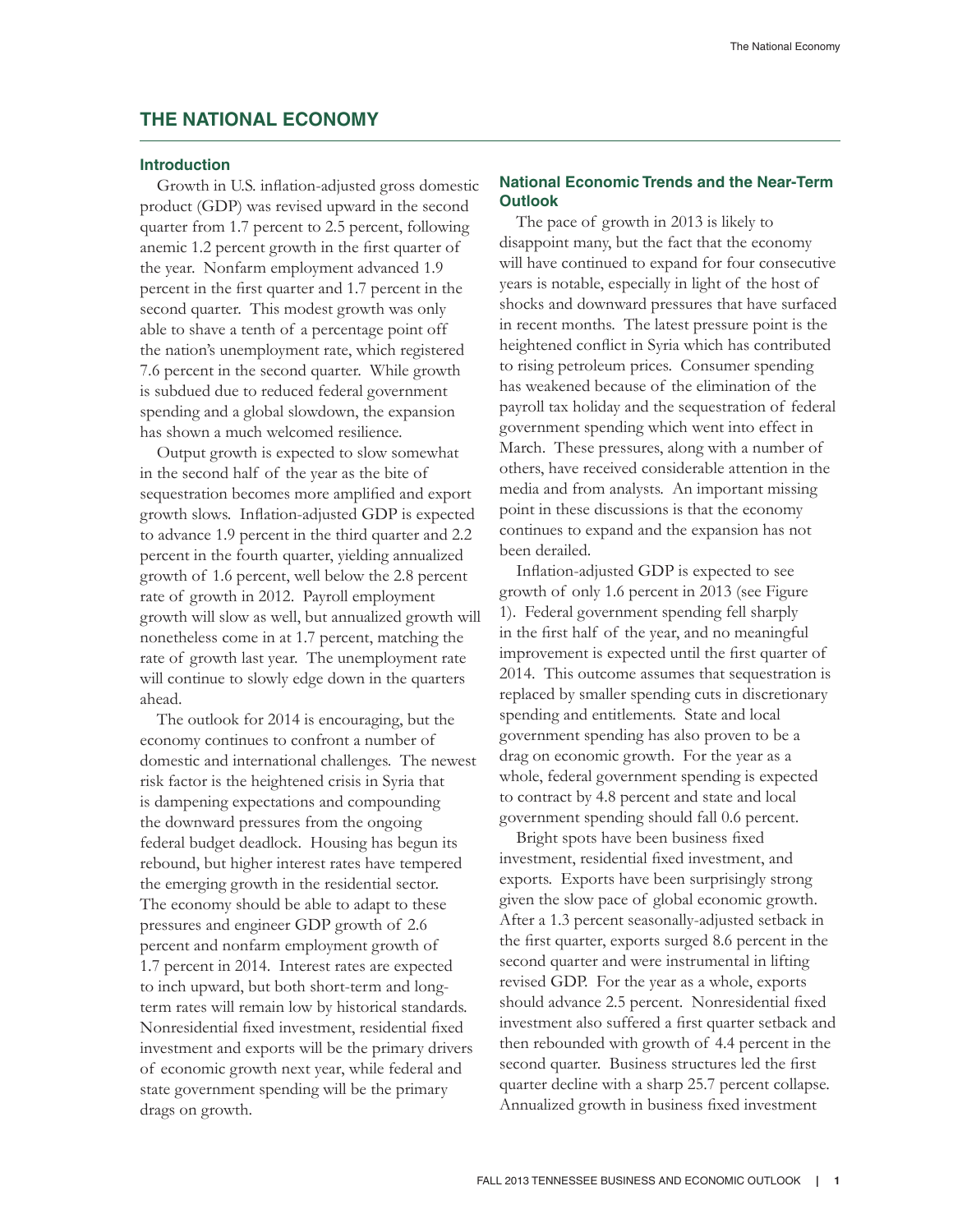is projected to be 2.6 percent this year, with equipment spending growth of 3.4 percent and structures growth of only 0.2 percent.

Higher interest rates have dampened growth in the residential housing sector, but there remain important signs of a sustainable rebound. Existing home sales were up in the first and second quarters while residential fixed investment grew 12.5 percent and 12.9 percent. Housing starts, on the other hand, slipped from the first to second quarter. For the year, residential fixed investment should see growth of 13.5 percent, building on a 12.9 percent gain last year.

As shown in Figure 1, all primary components of GDP should see improvement in 2014 compared to this year. The improved outlook is predicated on several key assumptions including a resolution of pending federal budget issues, continued improvement in the global outlook and lower petroleum prices. Overall GDP is expected to advance 2.6 percent in 2014 with further improvement expected in 2015.

Investment spending will be an important driver of economic growth in 2014, with nonresidential fixed investment projected to advance 5.6 percent and residential investment projected to rise 17.3 percent. Business investment in structures will see growth ahead of the pace of overall GDP growth. Export growth will improve to 4.7 percent, almost

twice the rate anticipated for 2013. Imports will grow as domestic economic activity improves, registering a 6.1 percent gain. Both federal and state/local government spending will return to the black in 2014. Federal government spending should rise but only at a 0.1 percent pace. State and local government will see growth of 0.2 percent, remarkably the first positive movement since 2009.

 The nation's labor markets have shown slow but steady improvement, though growth was only sufficient to nudge the unemployment rate down in small steps. As shown in Figure 2, nonfarm employment for the state and the nation is still below pre-recessionary peaks. On a quarterly basis, a full rebound should take place in 2014. It is testimony to the depths of the Great Recession that it will have taken six years for an employment rebound. While this is good news, abundant problems remain, including the millions of people who are still unemployed and the millions more who are underemployed. The number of discouraged workers—those who have exited the labor market due to bleak employment prospects is also significant as evidenced by the disturbing decline in the labor force participation rate (i.e., the share of adults who are either employed or unemployed seeking employment) for the national and state economies.



Source: IHS Global Insight, Inc.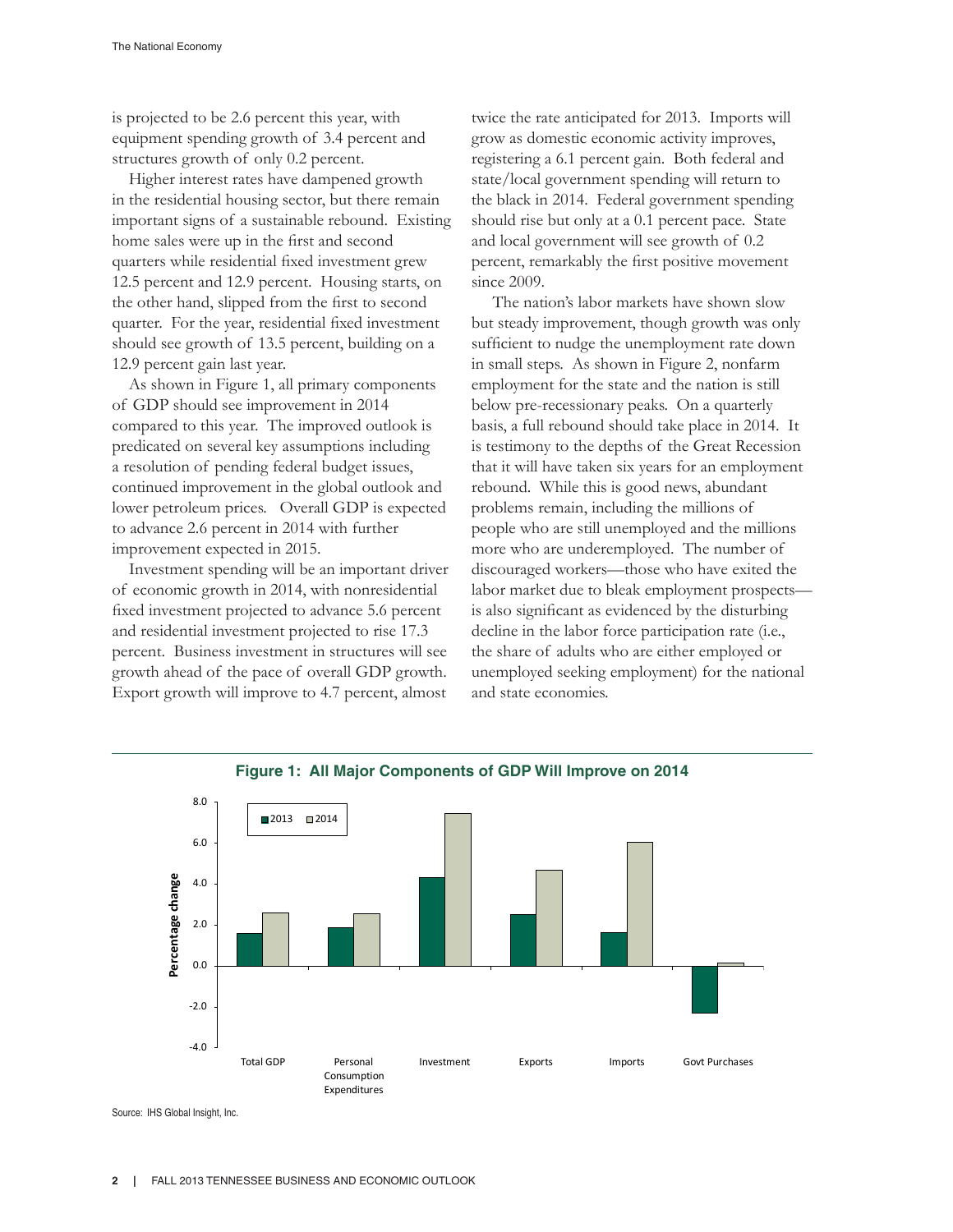U.S. payroll employment is expected to see 1.7 percent growth in 2013 and similar growth in 2014. Manufacturing employment growth will slow this year with an annual average of 0.6 percent compared to 1.7 percent growth in 2012. Significant improvement is projected for 2014, with industrial jobs expected to see growth of 1.7 percent. This growth, and the growth expected for several following years, will be insufficient to erase all of the losses that took place over the Great Recession. The U.S. unemployment rate should average 7.6 percent this year, with slow, steady improvement expected in 2014 and 2015. The unemployment rate should come in at 7.1 percent in 2014 and 6.5 percent in 2015.

Financial markets have been skittish in response to growing anticipation of a winding down of

the Federal Reserve's third round of quantitative easing. The Fed has been buying bonds in an effort to drive up asset prices (and thus avoid disinflation and deflation) and inject more cash into the economy. Despite concerns over the potential for rising inflation, there are no broad-based price pressures in the economy today. In fact, the rate of growth in inflation has slowed as shown in Figure 3 and remains well within the Fed's target range. Short-term and long-term interest rates remain at very low historical levels. While the 30 year mortgage is now trending up, there has been only a modest effect on housing affordability. For many households the fundamental problem is the lack of access to credit, not interest rates on borrowed funds.

### **U.S. Outlook at Glance**

- Inflation-adjusted GDP is expected to advance at a 1.6 percent rate in 2013, improving to 2.6 percent growth in 2014.
- Residential fixed investment and nonresidential fixed investment are expected to be the primary drivers of economic growth this year and next year, while government spending will be a drag on growth.
- Expect payroll employment to be up 1.7 percent this year and next year. Manufacturing employment growth will accelerate in 2014.
- Economic growth will continue to support downward movement in the unemployment rate, though at a slow pace. The nation's unemployment rate should average 7.6 percent this year and 7.1 percent in 2014.
- The consumer price index will be up only 1.5 percent in 2013 and in 2014.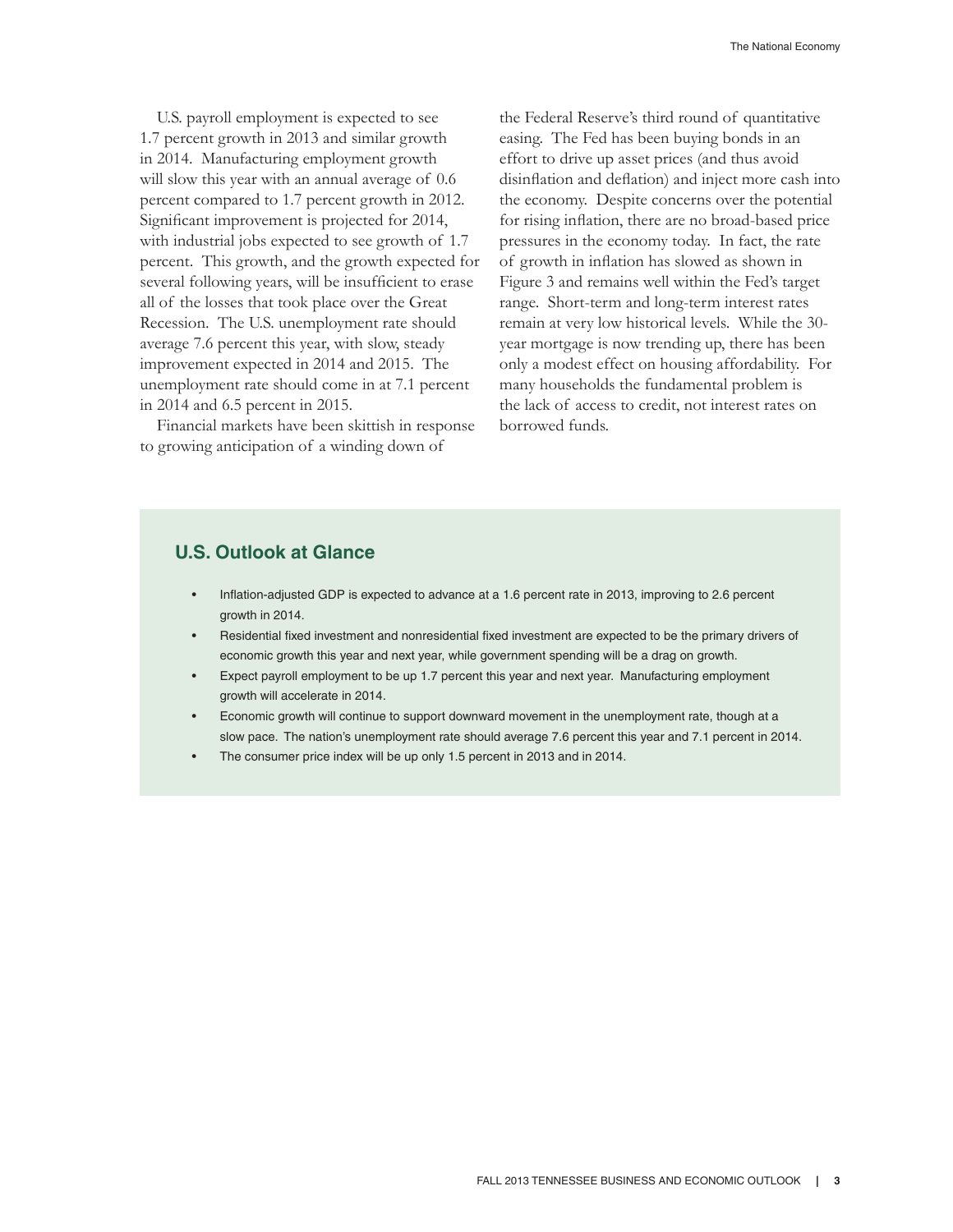

**Figure 2: Nonfarm Employment Inches Closer to Full Rebound**

Source: IHS Global Insight, Inc. and CBER-UT.



**Figure 3: Inflation Remains Benign While Long-Term Mortgage Rates are Trending Up**

Source: IHS Global Insight, Inc.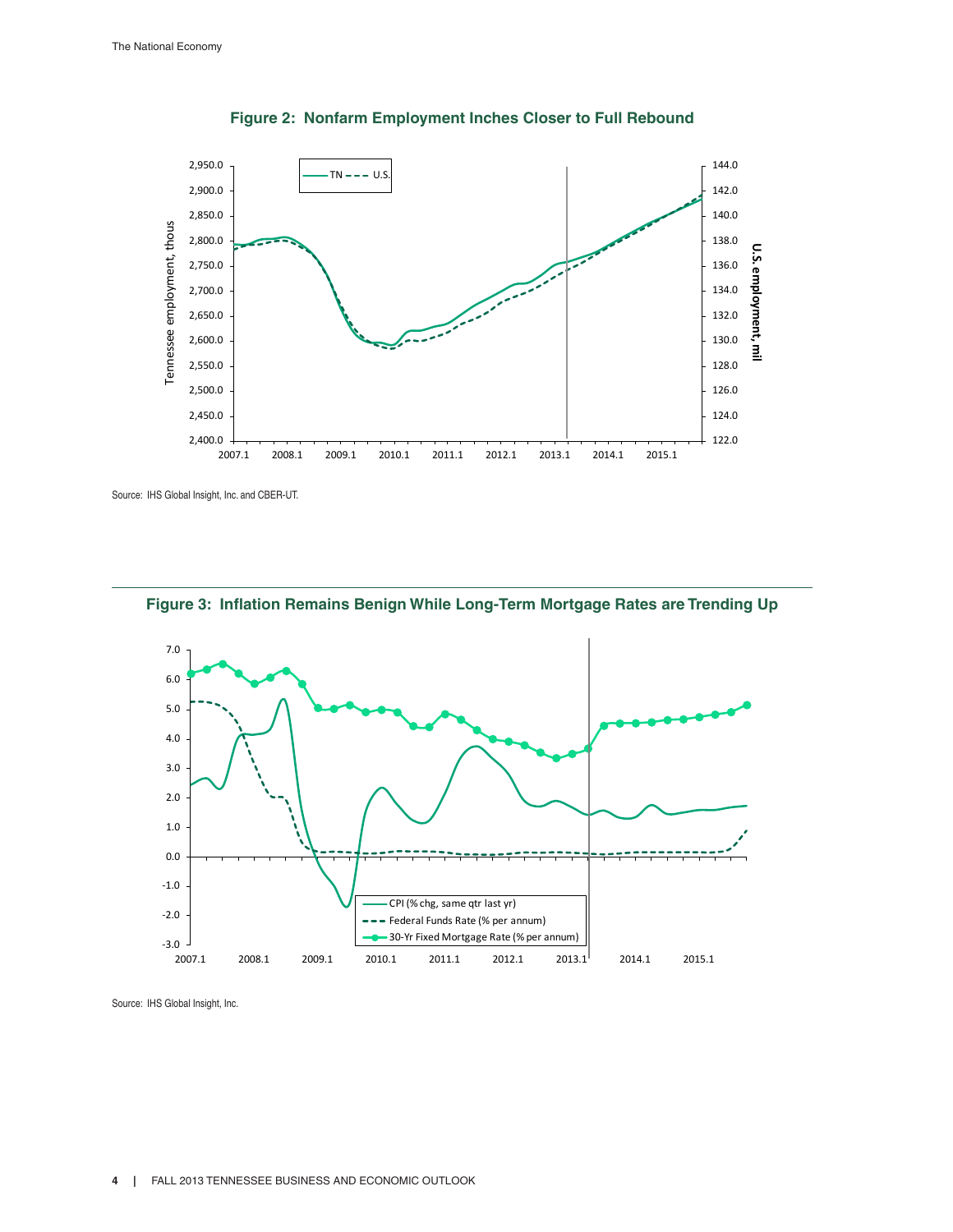### **THE TENNESSEE ECONOMY**

### **Introduction**

The Tennessee economy has generally tracked the national economy in recent quarters, with some barometers showing the state leading the nation and others showing the state trailing the nation. Both the state and the nation saw personal income fall significantly in the first quarter of the year due to the elimination of the two-percentage point payroll tax holiday. Income growth has since rebounded. Tennessee's 3.0 percent gain in nonfarm employment in the first quarter eclipsed the 1.9 percent rate recorded for the nation; U.S. nonfarm employment growth was well ahead of Tennessee's growth in the second quarter. Tennessee continues to see much stronger growth in manufacturing employment than the nation. On the downside, the state's unemployment rate is now well above its national counterpart.

The state economic outlook largely mirrors the nation. State personal income and output growth should see some acceleration in 2014 compared to this year. Nonfarm employment growth, on the other hand, is expected to come in at about 1.8 percent in both 2013 and 2014. Manufacturing employment will continue to grow, but the pace of growth will slow because the state's industrial sector has largely restored and in some instances surpassed pre-recession levels of production. The state unemployment rate will continue to edge down but remain above the nation's rate of unemployment through the short-term forecast window.

### **State Economic Trends and the Near-Term Outlook**

State economic activity has slowed in 2013 as a result of the slowdown in the global and national economies. After growing 2.0 percent in 2012, nonfarm employment slowed to a 1.0 percent seasonally-adjusted rate in the second quarter of 2013. Manufacturing employment was up 3.0 percent in 2012, but the second quarter of 2013 produced seasonally-adjusted growth of 1.4 percent. The slower economy has translated into a rising state unemployment rate. Nominal and inflation-adjusted personal income fell 3.5 percent and 4.5 percent in the first quarter due to the

end of the payroll tax holiday. Personal income and nonfarm employment will see improvement over the remainder of the year. Manufacturing employment, on the other hand, will see slower growth. The unemployment rate is expected to rise in the third quarter and then return to its descent.

The situation across Tennessee's metropolitan areas has been mixed. On a year-over-year basis from July 2012 to July 2013, the Nashville metropolitan area has shown the greatest strength with nonfarm employment advancing 4.0 percent. The Knoxville area came in second with employment growth of 2.8 percent, followed by Chattanooga and Jackson, both with 1.3 percent nonfarm job gains. Johnson City is the only major state metropolitan area to see employment fall from July to July, with the loss coming in at 0.5 percent. Nearby Kingsport was able to engineer 0.9 percent growth.

The employment outlook for the state as a whole is shown in Figure 4. Overall nonfarm employment growth is expected to be 1.8 percent in both 2012 and 2013, slightly ahead of the pace of growth for the national economy. The employment growth mix will change slightly in 2014 versus 2013. Professional and business services, leisure and hospitality services and manufacturing are three sectors that will see marginally slower growth next year compared to this year. The natural resources, mining and construction sector will see stronger growth as the outlook for business structures and residential housing investment improves. The government outlook will also improve with both federal and state/local employment moving back in the black after having contracted in both 2012 and 2013.

The state's manufacturing sector has enjoyed especially strong job growth since 2011, though the number of jobs will not return to prerecession levels any time in the foreseeable future. Manufacturing output, on the other hand, now exceeds the level of output that was produced prior to the recession. This output recovery, coupled with the long-term decline of manufacturing employment up to and through the recession, means that employment gains are likely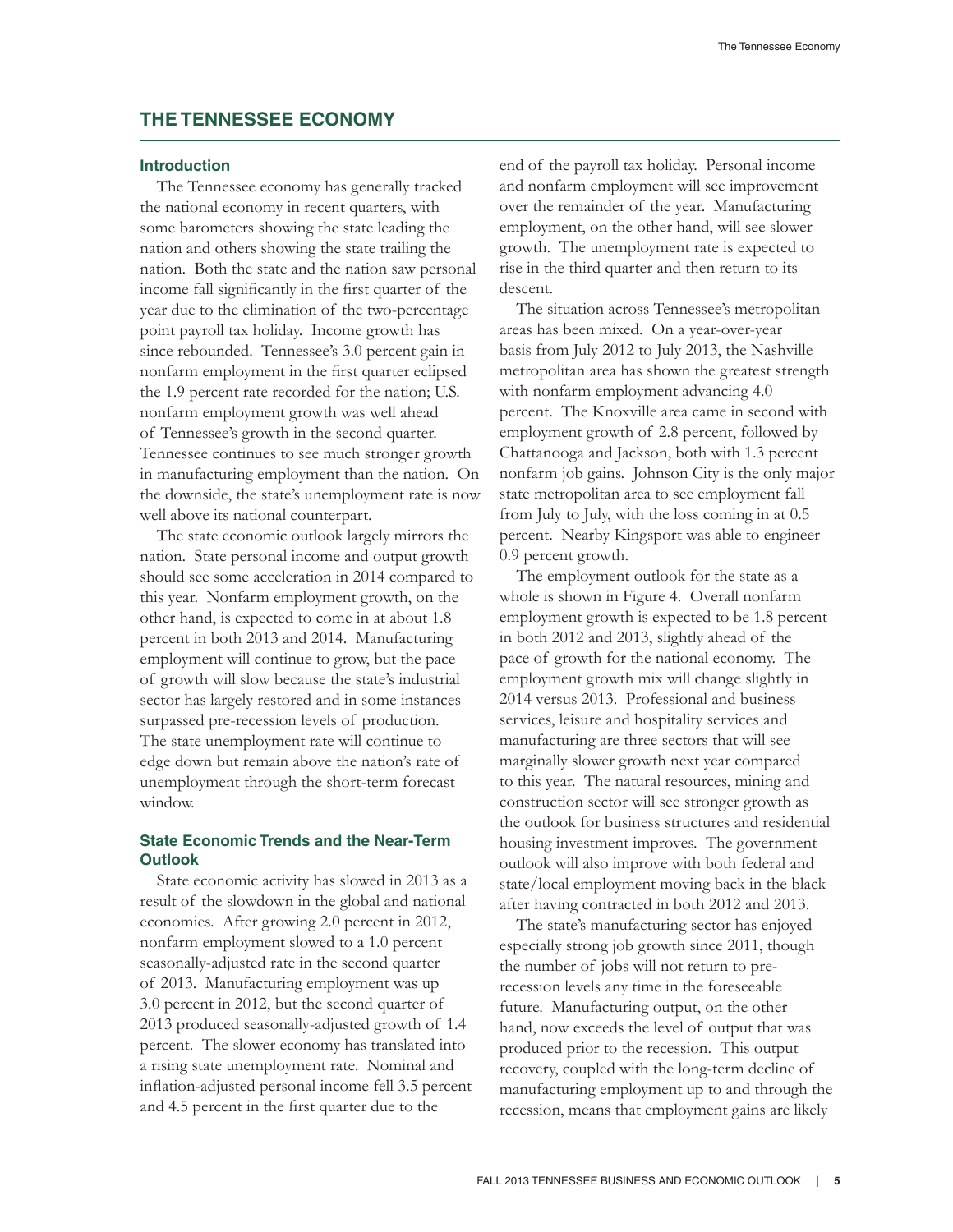

**Figure 4: Overall Nonfarm Job Growth in 2014 Will Mirror Growth in 2013**

Source: CBER-UT.

to be muted in the near-term before job losses set in again in 2018.

Employment in manufacturing is expected to advance 2.0 percent this year and 1.2 percent in 2014. Job growth in durable goods manufacturing will be up 3.1 percent in 2013 and 2.2 percent in 2014; nondurable goods manufacturing will see growth of 0.3 percent this year versus a 0.5 percent setback next year. Within the durable goods sector, all major components are expected to see expansion in 2013 aside from wood products, fabricated metal products and machinery. In 2014 the only sectors expected to decline are furniture and miscellaneous durable goods. The state's transportation equipment sector saw a 9.6 percent employment surge in 2012, with growth expected to slow to 3.8 percent this year and 3.3 percent next year. Within the nondurable goods sector, food, beverage and tobacco, plastics and rubber, and miscellaneous goods will see growth this year, while all other components contract.

Despite decent job growth, the unemployment situation in Tennessee has deteriorated. The labor force contracted in 2012 as large numbers of unemployed workers appear to have withdrawn from the job search process. The labor force participation rate fell to 60.8 percent from 61.6

percent in the previous year. While 2012 saw the number of unemployed people fall 13.5 percent, the number of unemployed people was up 4.0 percent in the first quarter and up at a surprising 26.2 percent rate in the second quarter. After a weak first quarter performance, the number of employed people fell 2.2 percent in the second quarter. The unemployment rate stood at 7.8 percent in the first quarter of 2013 and then moved up to 8.3 percent in the second quarter.

Slower economic growth will mean a shortterm continuation of the dismal unemployment situation in Tennessee (see Figure 5). The unemployment rate is expected to rise to 8.4 percent in the third quarter before slipping back to 8.3 percent in the fourth quarter of the year. A combination of more unemployed people and fewer employed people will continue the short-run rise in the unemployment rate. After averaging 8.2 percent in 2013, the unemployment rate should slip to 7.6 percent next year and 7.0 percent in 2015. The number of unemployed people will be up this year compared to contraction in 2012. But the number of unemployed people should begin falling again in 2014. Tennessee's unemployment rate will rest above the national rate of unemployment through the short-run forecast horizon.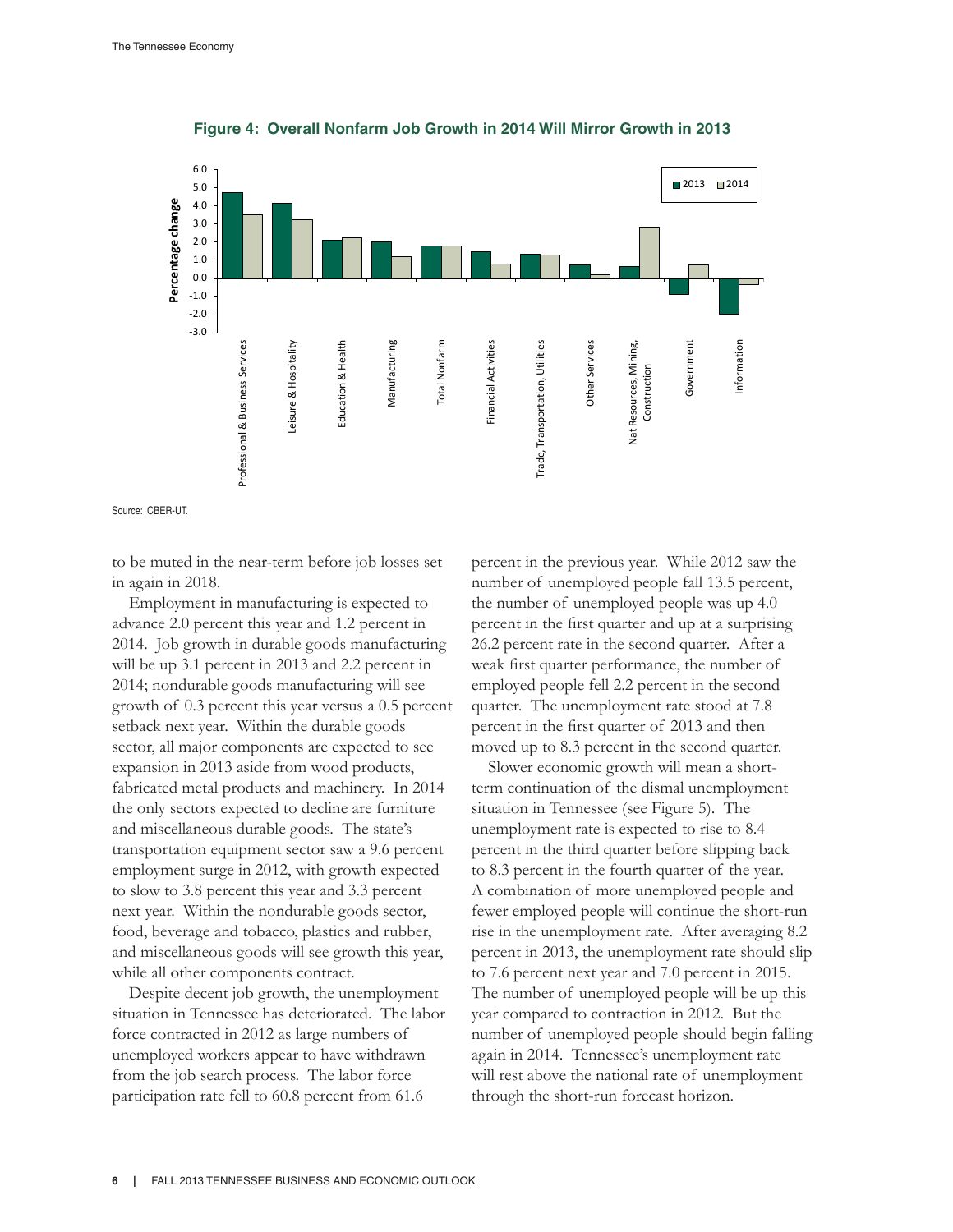Nominal personal income in Tennessee is expected to see growth of only 2.6 percent this year, slightly lower than the nation's 2.7 percent rate of growth. This anemic performance is primarily attributable to the first quarter setback arising from the elimination of the payroll tax holiday. Income growth will improve to 4.4 percent next year, slightly ahead of the 4.1 percent rate of growth in 2012. Proprietors' income continues to perform well and should see 5.7 percent growth this year and 5.3 percent growth next year. Rent, interest and dividend income, along with wage and salary income, will also see healthy rates of growth. Per capita income, which took a beating in the first quarter, will be up only 1.5 percent for the year, improving to 3.3 percent growth next year.

Nominal taxable sales growth slowed in the first quarter in response to the decline in personal income. For the year, 2013 is expected to produce sales growth of 3.2 percent, well behind the 4.7

percent growth rate of 2012. Taxable sales will see modest improvement in 2014 with growth projected to be 3.5 percent. Automobile dealer sales were especially hot in 2012 (up 10.1 percent) as consumers continued to satisfy their pent-up demands for vehicle upgrades. A cooling of sales will take place this year, with a rebound to 4.4 percent growth next year. Eating and drinking establishments and food stores will also experience strong growth this year. On a fiscal year basis, nominal taxable sales should be up 2.4 percent in 2013 and 3.7 percent in 2014.

Figure 6 illustrates nominal and inflationadjusted taxable sales dating back to before the recession and through the short-term forecast window. While nominal sales have fully recovered, inflation-adjusted sales continue to fall well below the levels recorded prior to the recession. So while the nominal purchasing power of state and local sales tax revenue has rebounded, it has not fullyrecovered once inflation has been accounted for.





Source: IHS Global Insight, Inc. and CBER-UT.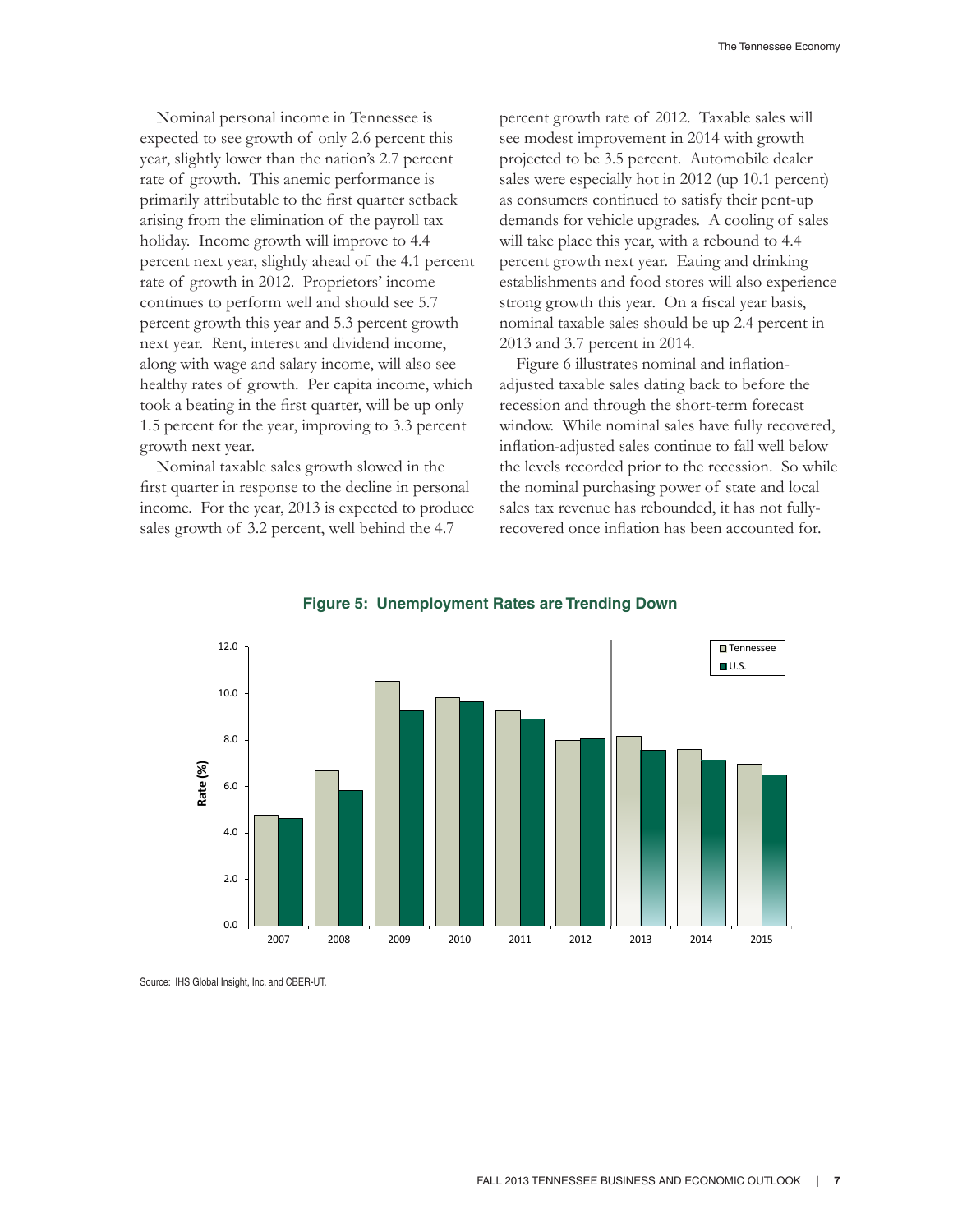# **Tennessee Outlook at a Glance**

- Tennessee nonfarm employment will be up 1.8 percent this year and next year, with the employment growth mix changing across sectors of the economy.
- Manufacturing employment is expected to continue to see gains, but at a slower pace, with industrial employment advancing 2.0 percent this year and 1.2 percent next year.
- The state's unemployment rate will inch forward in the third quarter to 8.4 percent before retreating to 8.3 percent in the fourth quarter. The unemployment rate will average 8.2 percent in 2013 and 7.6 percent in 2014.
- Nominal personal income growth should come in at only 2.6 percent this year, improving to 4.4 percent next year.

### **Figure 6: Inflation-Adjusted Tennessee Taxable Sales Have Not Fully Recovered from the Great Recession**



Source: CBER-UT.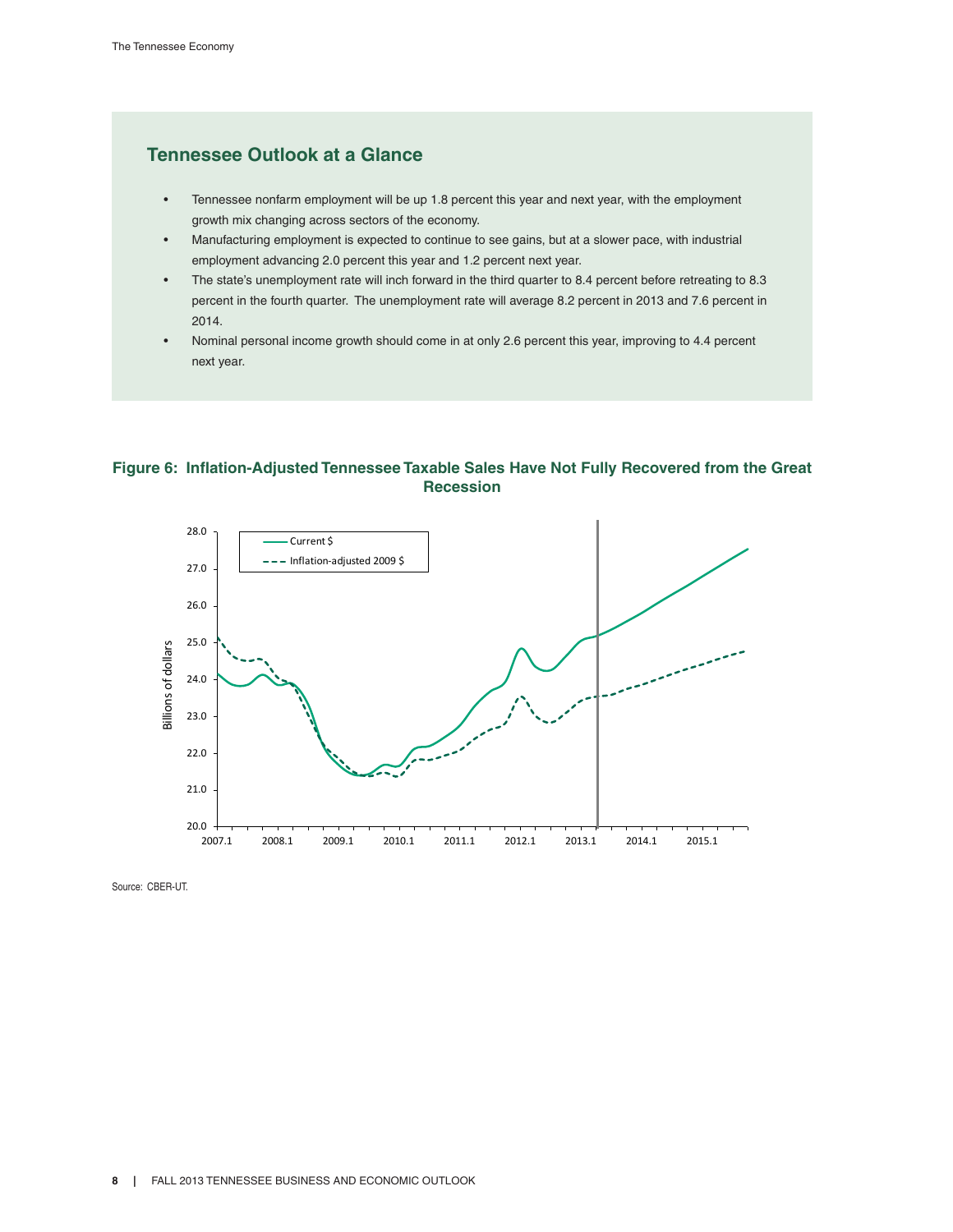### **FISCAL UPDATE**

### **The National Perspective**

The federal deficit continues to shrink thanks to a combination of spending cuts and increased revenues from the expanding economy. Nominal federal revenue is estimated to grow by 8.8 percent in 2013 after 12.9 percent growth in 2012. Spending shrank by 1.7 percent in 2012 and is expected to grow by a relatively moderate 3.7 percent in 2013. The deficit is projected to fall to \$746 billion in 2013 and \$634 billion in 2014, down from more than \$1 trillion (Figure  $7$ ).<sup>1</sup>

Back in 2011, as part of an agreement to increase the nation's debt limit, both parties in Congress agreed on a mechanism that would trigger automatic across-the-board spending cuts in 2013, unless an alternative deal was reached to further reduce the federal deficit by \$1.2 trillion over 10 years. This measure known as the "sequester" was postponed for two months but finally went into effect on March 1, 2013. The federal debt is now estimated to reach its new ceiling of \$16.69 trillion in October according

to Treasury Secretary Jack Lew. It is still unclear how both parties in Congress will handle the need to increase the nation's borrowing capacity in the weeks ahead. Recent news coming from Washington DC is not encouraging.

During the recession, several federal programs were put in place to support the states as part of the 2009 American Recovery and Reinvestment Act (ARRA). Combined with the sequester, the phasing out of those programs continues to pose fiscal challenges to many states. Fortunately, state revenues have shown significant improvement in the last couple of years as the economy's modest recovery continues. Aggregate state general fund revenues are estimated to have exceeded their prerecession level in fiscal year 2013 for the first time, and they are projected to continue to increase in fiscal year 2014, the fifth year in a row (Figure 8). In fiscal year 2013, estimated revenue collections rose 4.2 percent compared to their 2012 level.<sup>2</sup> This increase is significantly higher than initially expected. Forty of the fifty states have revenue



**Figure 7: Federal Deficit Continues to Shrink Thanks to Spending Cuts and Increased** 

\* 2013, 2014 and 2015 are projections Source: IHS Global Insight.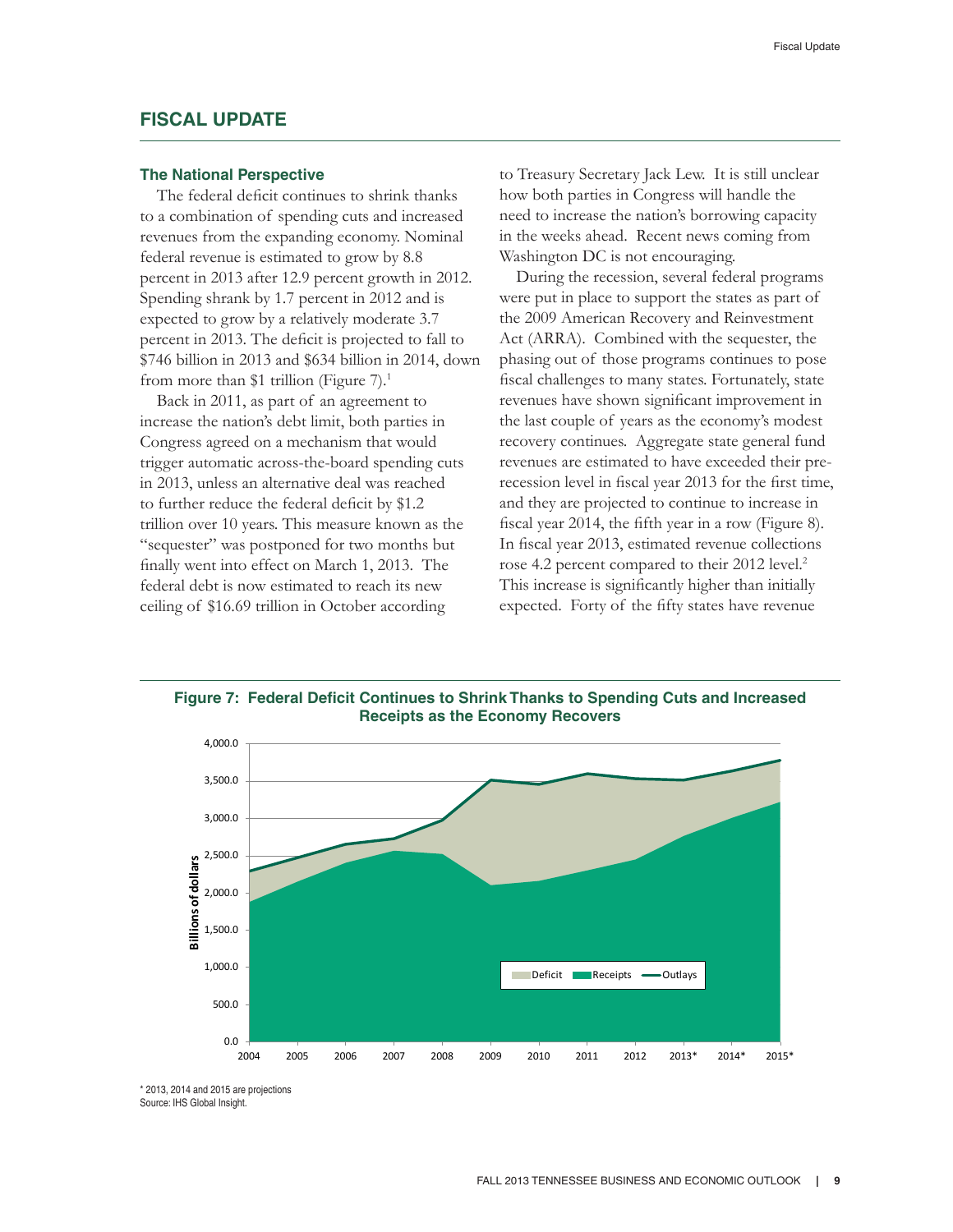higher than or on line with the initial projections in their adopted budget. All three major sources of state tax collections are estimated to have grown in fiscal year 2013. Personal income, sales and corporate income tax revenues are estimated to be 6.2 percent, 4.3 percent and 2.6 percent higher than their 2012 levels. In fiscal year 2014, aggregate state general fund revenues are projected to increase by 2.8 percent to reach \$723.4 billion.<sup>3</sup>

Similar to revenues, state expenditures have continued to grow at a moderate pace since the end of the economic downturn. With unemployment still high and the recovery still not complete, states continue to face high expenditure pressures. In fiscal year 2013, aggregate general fund spending grew by 4 percent to reach \$699.2 billion. Similar growth (4.1 percent) is projected for fiscal 2014, making it the fourth consecutive year of moderate advancement. Forty-two states are proposing a higher spending budget for fiscal year 2014 compared to 2013. Although many states ended the 2013 fiscal year with nominal spending lower than their pre-recession highs, aggregate general fund spending exceeded prerecession highs in nominal terms for the first time. In inflation-adjusted terms, state spending is still

lower than the highest levels recorded before the recession hit at the close of 2007.

### **The Southeastern States and Tennessee**

The southeastern states (Alabama, Arkansas, Florida, Georgia, Kentucky, Louisiana, Mississippi, North Carolina, South Carolina, Tennessee, Virginia and West Virginia) recorded an overall trend of expenditure and revenue collections largely similar to that of the rest of the nation. Total revenue collections for the southern states rose 3.9 percent in fiscal 2013, which is just slightly lower than the 4.3 percent gain registered for all non-southeastern states and the 4.2 percent revenue growth rate for all states. Southeastern states' collections are projected to increase at the slower rate of 2.4 percent in fiscal 2014, compared to 3 percent for all non-southeastern states and 2.8 percent for all states. Among southeast, only Louisiana recorded lower collections from fiscal 2012 to 2013. South Carolina and Florida recorded the highest growth in revenue (approximately 7.3 percent for both). However, both states are projected to have a much smaller growth in fiscal 2014 based on their governor's proposed budgets (0.9 percent and 1.7 percent, respectively).



**Figure 8: State Tax Revenue Has Continued to Grow Since the First Quarter of 2010**

Source: The Nelson A. Rockefeller Institute of Government.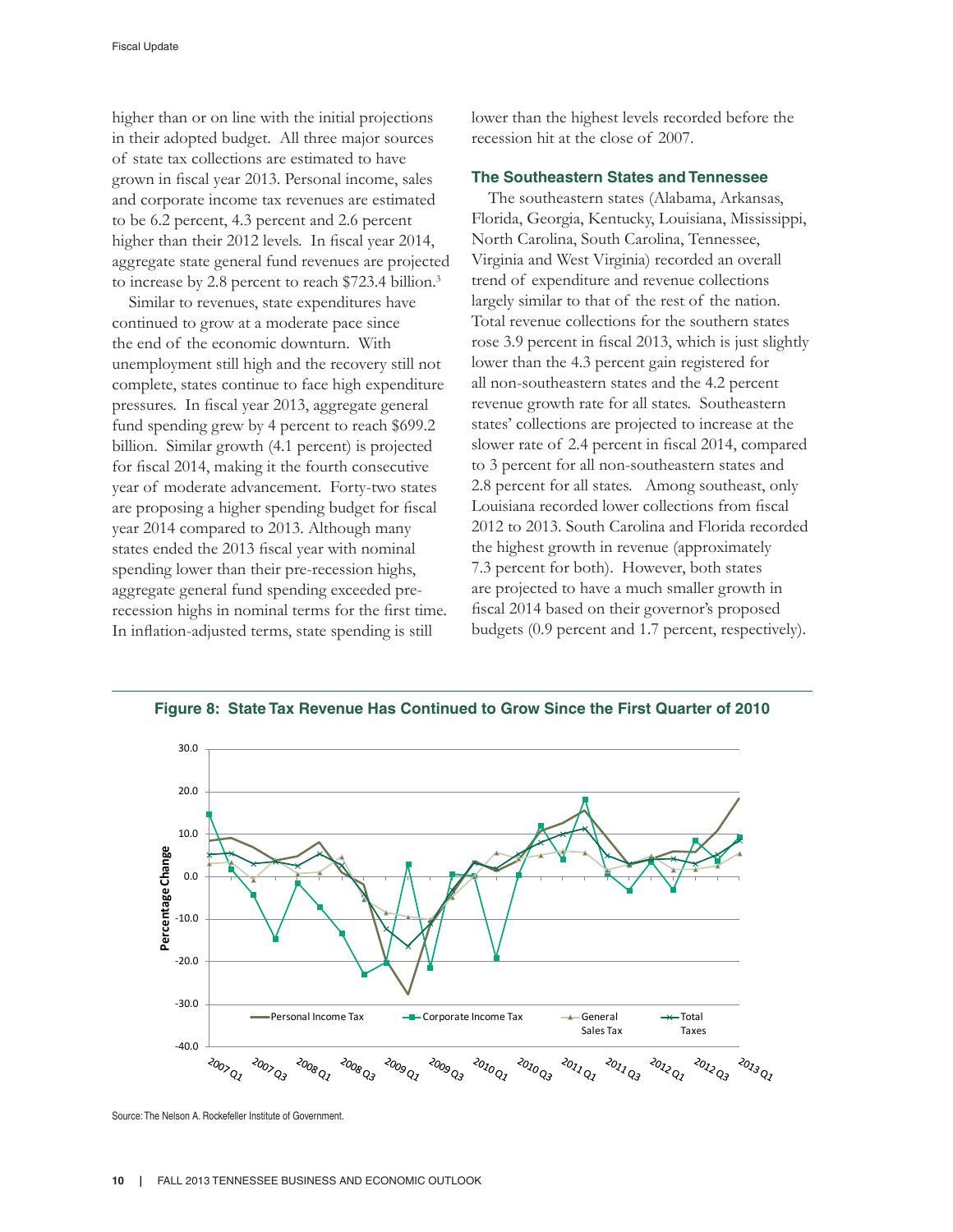Alabama is projected to have the highest jump in revenue in the region in fiscal year 2014, with a 4.6 percent increase.

Total collections for Tennessee grew by 2.6 percent in fiscal year 2013, which is lower than both the regional average of 3.9 percent and the national average of 4.2 percent (Figure 9). In fiscal year 2014, total collections for Tennessee are projected to reach \$12.3 billion, up 3.2 percent from fiscal year 2013. That is a higher growth rate than both the regional and the national average.

State personal income tax revenue in the southeast region increased 7.5 percent in 2012 compared to 9.3 percent the previous year. The first quarter of 2013 showed a quarter-to-quarter increase of 10.2 percent for the region and 12.2 percent for Tennessee's Hall income tax. The southeast region significantly outperformed the rest of the nation in corporate income tax collections for the four quarters of 2012, with an average growth rate of 11.4 percent compared to 1.6 percent for all other states. Tennessee, in particular, did well in the same period with an increase of 15.9 percent in corporate income tax collections. The growth in general sales tax collections in 2012 was moderate for the region in general with an average of 3.9 percent growth

in 2012, which is still higher than the 2.7 percent national average.

Total year-over-year monthly collections for Tennessee were better in every month of fiscal year 2013 except for June (Figure 10). Total collections were 1.8 percent lower in June 2013, down from \$1.2 billion in June 2012. April recorded the highest growth in collections (9.3 percent) from the same month last year. This was due largely to the nearly 50 percent increase in income tax collections from April 2012 to April 2013 and nearly 25 percent growth in franchise and excise tax revenue over the same period. Annual sales tax collections grew just 1.8 percent in fiscal year 2013, up from \$6.9 billion in fiscal year 2012.

As the economy continues to recover from the Great recession, states across the country are enjoying growing revenues. However, high expenditure pressures due to still high unemployment rates, pent-up needs and federal spending cuts continue to pose fiscal challenges to many states, including Tennessee. Nominal revenues are now being fully restored and the economic outlook should support further gains in 2014 and 2015 barring some adverse shock that derails the expansion.

<sup>1</sup> The federal budget and debt data are from IHS Global insight. Data for 2012 and earlier are actual data. Data for 2013 and beyond are projections by IHS Global Insight (July 2013 edition).

<sup>2</sup> The state level data are from two sources: (1) "The Fiscal Survey of States" by the National Association of State Budget Officers, spring 2013 and (2) U.S. Census Bureau, Quarterly Summary of State & Local Government Tax Revenue data compiled by the Nelson A. Rockefeller Institute of Government.

<sup>3</sup> Unless otherwise noted, fiscal year 2012 data and are actual figures, while fiscal year 2013 data are estimates; fiscal 2014 data are projections based on governor recommended budgets.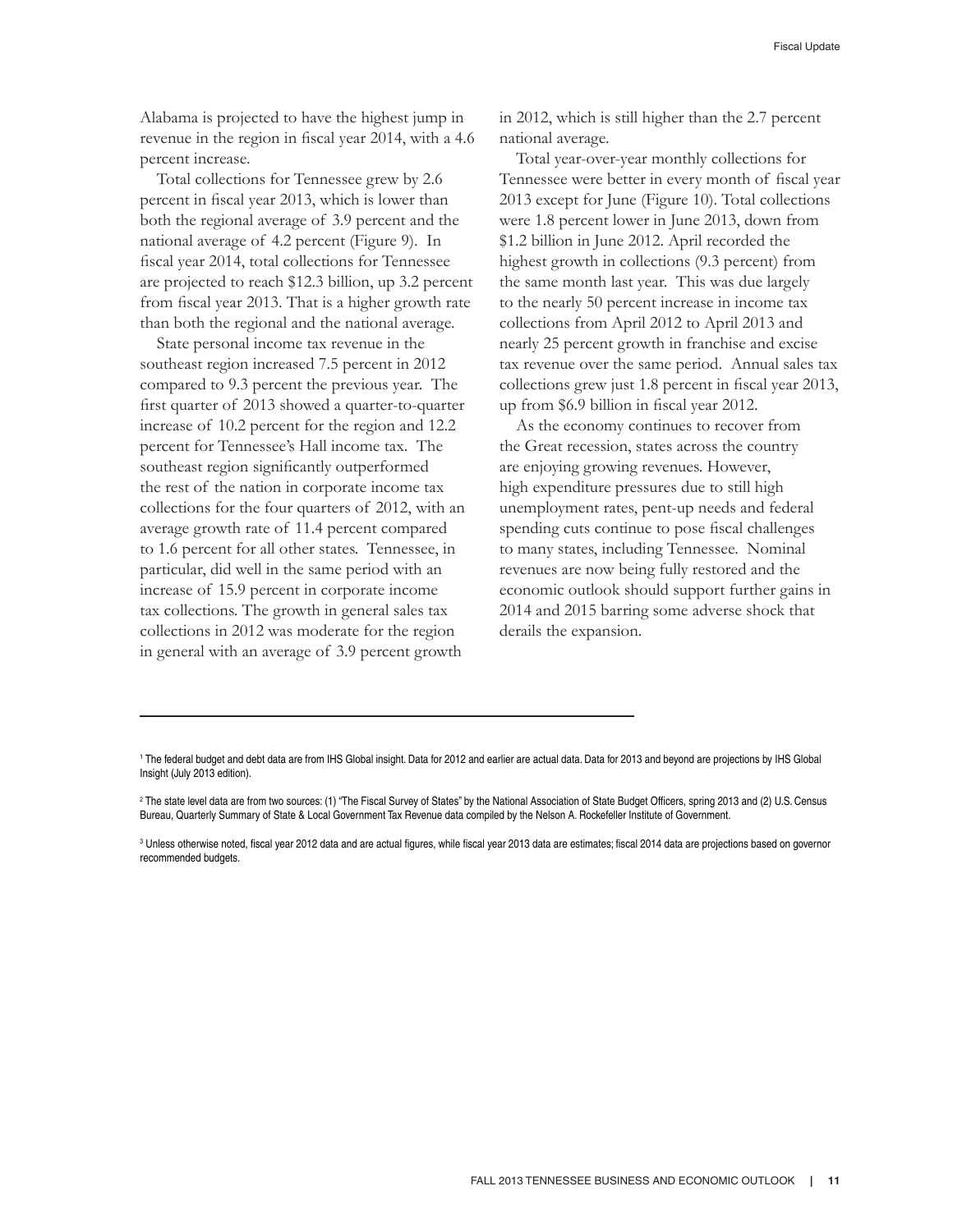



Source: The National Association of State Budget Officers.



**Figure 10: Tennessee's Monthly Year-Over-Year Collections Remain Mostly Positive Since 2010**

Source: Tennessee Department of Revenue.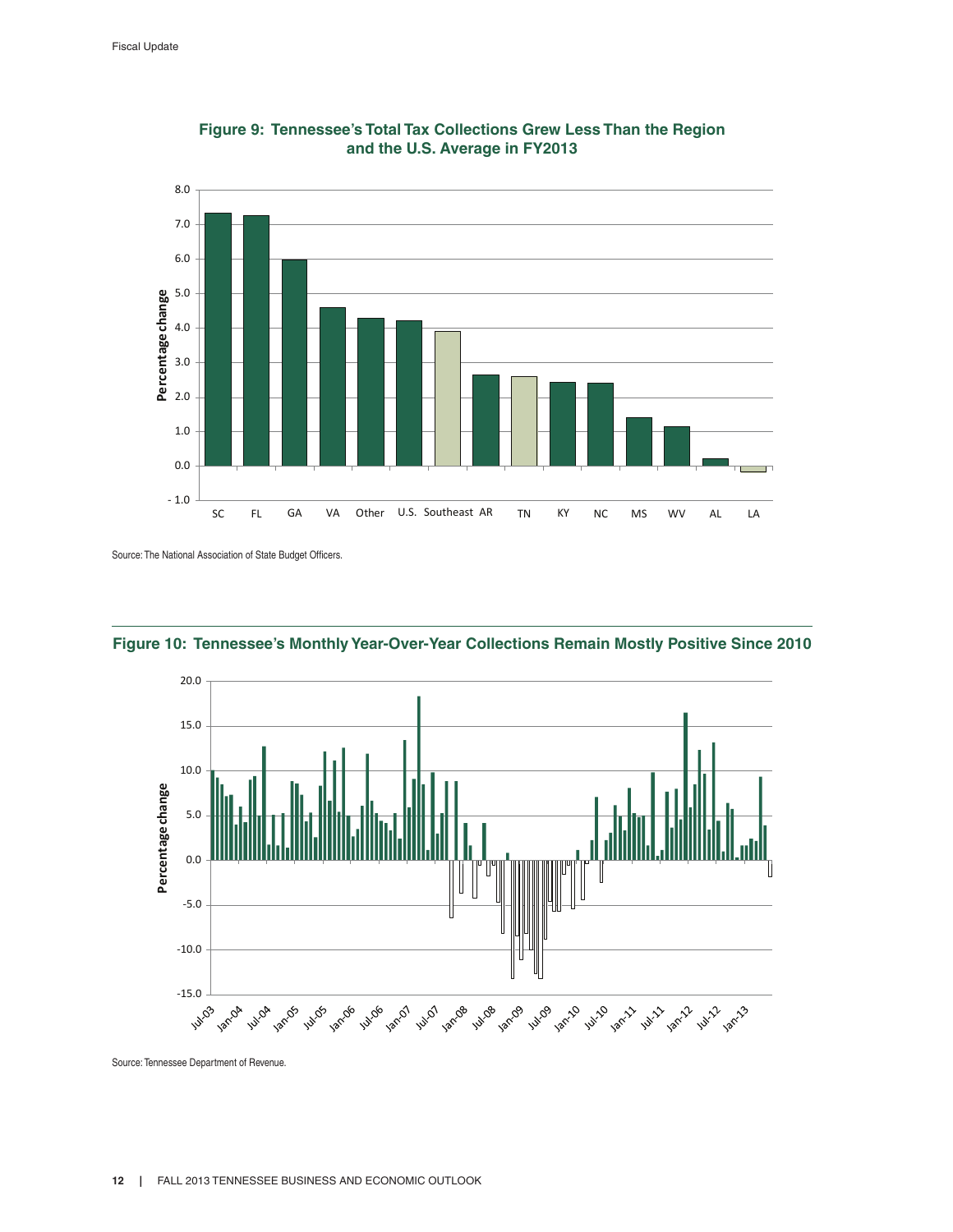# **APPENDIX A: FORECAST DATA**

# **Quarterly Tennessee Econometric Model 2013:3 to 2015:4**

### **Baseline Forecast as of September 2013**

| Table 1:  |  |
|-----------|--|
| Table 2:  |  |
| Table 3:  |  |
| Table 4:  |  |
| Table 5:  |  |
| Table 6:  |  |
| Table 7:  |  |
| Table 8:  |  |
| Table 9:  |  |
| Table 10: |  |
| Table 11: |  |
| Table 12: |  |
| Table 13: |  |
| Table 14: |  |
| Table 15: |  |
| Table 16: |  |
| Table 17: |  |
| Table 18: |  |
| Table 19: |  |
| Table 20: |  |
|           |  |

\*Key: SA=Seasonally adjusted NSA=Non-seasonally adjusted SAAR=Seasonally-adjusted annual rate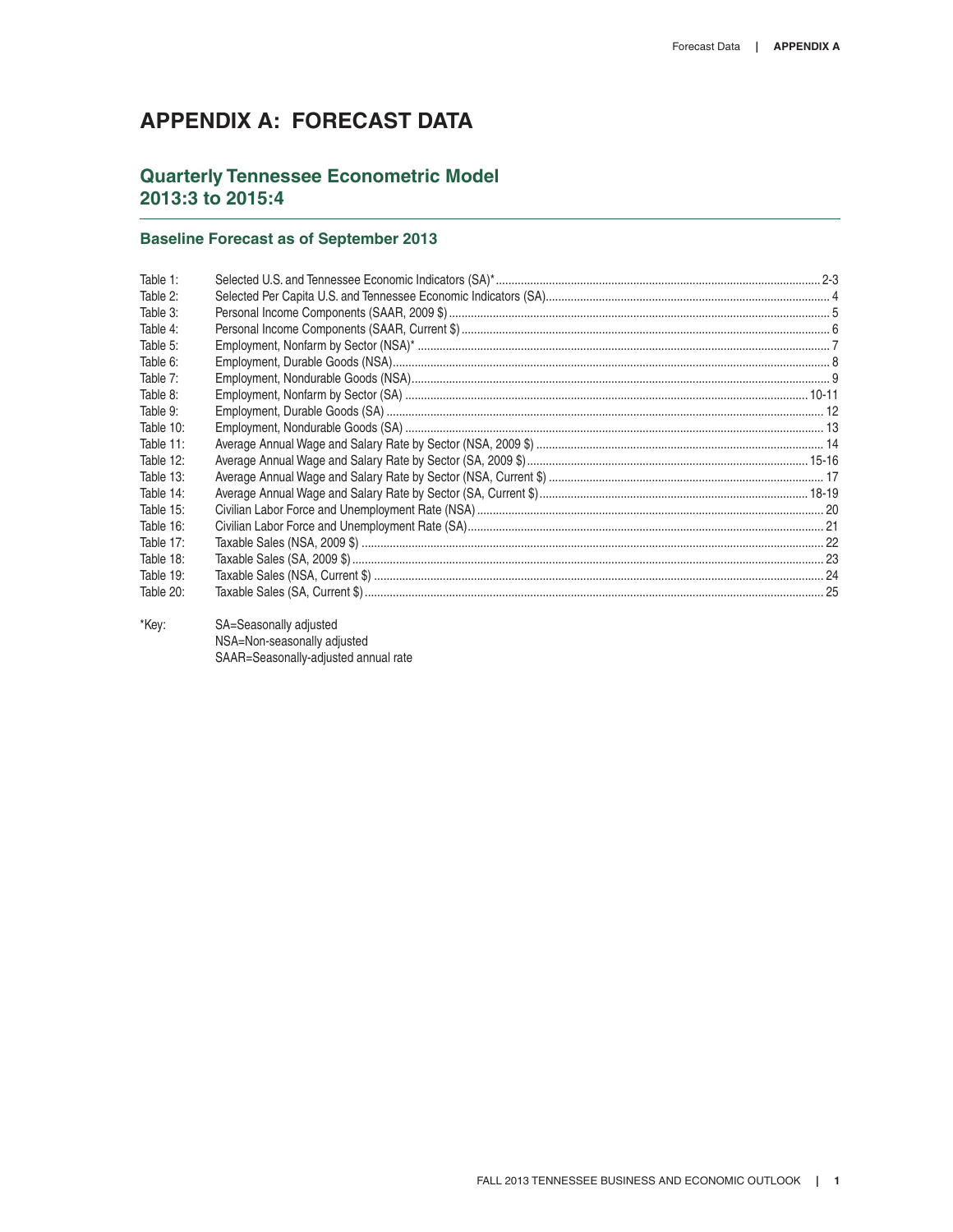|                                                           | History                   |                         |                        |                        |                               |                        | <b>Forecast Data</b>                                                                    |                        |                        |                        |                        |                                                                                                 |                        | Annual                                          |                        |                               |
|-----------------------------------------------------------|---------------------------|-------------------------|------------------------|------------------------|-------------------------------|------------------------|-----------------------------------------------------------------------------------------|------------------------|------------------------|------------------------|------------------------|-------------------------------------------------------------------------------------------------|------------------------|-------------------------------------------------|------------------------|-------------------------------|
|                                                           |                           | 2013:1 2013:2           |                        | 2013:3 2013:4          | 2014:1                        | 2014:2                 |                                                                                         |                        | 2014:3 2014:4 2015:1   |                        | 2015:2 2015:3 2015:4   |                                                                                                 | 2012                   | 2013                                            | 2014                   | 2015                          |
| US GDP (Bil2009\$) SAAR 15583.9 15681.0                   | 1.15<br>1.32              | 2.52<br>1.64            | 1.86<br>1.41           | 2.23<br>1.94           | 2.60<br>2.30                  | 2.78<br>2.37           | 3.08<br>2.67                                                                            | 3.40<br>2.96           | 3.42<br>3.17           | 3.33<br>3.31           | 3.39<br>3.38           | 15753.2 15840.5 15942.4 16051.9 16174.3 16309.9 16447.5 16582.8 16721.7 16854.2<br>3.21<br>3.34 | 2.78<br>2.78           | 15470.7 15714.7 16119.6 16651.6<br>1.58<br>1.58 | 2.58<br>2.58           | 3.30<br>3.30                  |
|                                                           | 2.83<br>3.08              | 3.25<br>3.14            | 3.31<br>2.74           | 4.17<br>3.39           | 4.76<br>3.87                  | 4.64<br>4.22           | 16804.3 16976.8 17175.2 17371.1 17573.8 17784.2 18013.4 18227.3 18452.5<br>4.75<br>4.58 | 4.88<br>4.76           | 5.26<br>4.88           | 4.84<br>4.93           | 5.03<br>5.00           | 18668.2<br>4.76<br>4.97                                                                         | 4.58<br>4.58           | 16244.6 16746.1 17476.1 18340.4<br>3.09<br>3.09 | 4.36<br>4.36           | 4.95<br>4.95                  |
| TN PERSONAL INCOME (MIL2009\$) SAAR 230351                | $-4.51$<br>1.06           | 232498<br>3.78<br>1.26  | 234107<br>2.80<br>2.09 | 3.13<br>1.24           | 235915 237570<br>2.84<br>3.13 | 239207<br>2.79<br>2.89 | 241014<br>3.06<br>2.95                                                                  | 242814<br>3.02<br>2.92 | 244271<br>2.42<br>2.82 | 245959<br>2.79<br>2.82 | 247622<br>2.73<br>2.74 | 249120<br>2.44<br>2.60                                                                          | 229970<br>2.22<br>2.22 | 233218<br>1.41<br>1.41                          | 240151<br>2.97<br>2.97 | 246743<br>2.74<br>2.74        |
| US PERSONAL INCOME (BIL2009\$) SAAR                       | 13026<br>$-5.14$<br>1.40  | 13151<br>3.89<br>1.87   | 13193<br>1.29<br>2.25  | 13275<br>2.50<br>0.57  | 13428<br>4.70<br>3.09         | 13531<br>3.11<br>2.89  | 13642<br>3.31<br>3.40                                                                   | 13752<br>3.28<br>3.60  | 13886<br>3.96<br>3.41  | 13988<br>2.96<br>3.38  | 14083<br>2.74<br>3.23  | 14187<br>3.01<br>3.17                                                                           | 12964<br>2.30<br>2.30  | 13161<br>1.52<br>1.52                           | 13588<br>3.25<br>3.25  | 14036<br>3.30<br>3.30         |
| TN PERSONAL INCOME (MIL\$) SAAR<br>% Chg Same Qtr Last Yr | 246266<br>$-3.47$<br>2.44 | 248582<br>3.82<br>2.38  | 251570<br>4.90<br>3.31 | 254023<br>3.96<br>2.24 | 256852<br>4.53<br>4.30        | 259599<br>4.35<br>4.43 | 262430<br>4.43<br>4.32                                                                  | 265246<br>4.36<br>4.42 | 268027<br>4.26<br>4.35 | 270862<br>4.30<br>4.34 | 273800<br>4.41<br>4.33 | 276681<br>4.28<br>4.31                                                                          | 243797<br>4.12<br>4.12 | 250110<br>2.59<br>2.59                          | 4.37<br>4.37           | 261032 272343<br>4.33<br>4.33 |
| US PERSONAL INCOME (BIL\$) SAAR                           | 13926<br>$-4.12$<br>2.78  | 14060<br>3.92<br>2.99   | 14175<br>3.29<br>3.45  | 14311<br>3.89<br>1.69  | 14530<br>6.28<br>4.34         | 14695<br>4.62<br>4.51  | 14864<br>4.69<br>4.87                                                                   | 15033<br>4.61<br>5.05  | 15242<br>5.70<br>4.90  | 15411<br>4.50<br>4.87  | 15580<br>4.45<br>4.81  | 15756<br>4.60<br>4.81                                                                           | 13744<br>4.19<br>4.19  | 14118<br>2.72<br>2.72                           | 14781<br>4.69<br>4.69  | 15497<br>4.85<br>4.85         |
| TN NONFARM JOBS (THOUS)                                   | 2751.7<br>2.97<br>1.95    | 2758.3<br>0.95<br>1.67  | 2767.0<br>1.28<br>1.87 | 2776.4<br>1.36<br>1.64 | 2790.7<br>2.08<br>1.42        | 2805.8<br>2.18<br>1.72 | 2820.1<br>2.06<br>1.92                                                                  | 2834.2<br>2.01<br>2.08 | 2846.3<br>1.72<br>1.99 | 2858.7<br>1.75<br>1.89 | 2870.9<br>1.72<br>1.80 | 2883.0<br>1.69<br>1.72                                                                          | 2715.0<br>2.03<br>2.03 | 2763.4<br>1.78<br>1.78                          | 2812.7<br>1.79<br>1.79 | 2864.7<br>1.85<br>1.85        |
| US NONFARM JOBS (MIL)                                     | 135.1<br>1.93<br>1.54     | 135.7<br>1.74<br>1.63   | 136.2<br>1.54<br>1.71  | 136.8<br>1.87<br>1.77  | 137.5<br>1.84<br>1.75         | 138.0<br>1.66<br>1.73  | 138.6<br>1.67<br>1.76                                                                   | 139.2<br>1.67<br>1.71  | 139.8<br>1.80<br>1.70  | 140.4<br>1.63<br>1.69  | 141.0<br>1.78<br>1.72  | 141.7<br>1.93<br>1.78                                                                           | 133.7<br>1.70<br>1.70  | 136.0<br>1.67<br>1.67                           | 138.3<br>1.74<br>1.74  | 140.7<br>1.72<br>1.72         |
| TN MFG JOBS (THOUS)<br>% Chg Same Qtr Last Yr             | 318.5<br>2.93<br>2.97     | 319.6<br>1.38<br>1.98   | 320.2<br>0.70<br>1.66  | 320.8<br>0.79<br>1.45  | 321.9<br>1.44<br>1.08         | 323.2<br>1.56<br>1.12  | 324.2<br>1.20<br>1.25                                                                   | 325.1<br>1.21<br>1.35  | 325.8<br>0.88<br>1.21  | 326.5<br>0.87<br>1.04  | 327.2<br>0.85<br>0.95  | 328.1<br>1.09<br>0.92                                                                           | 313.5<br>2.97<br>2.97  | 319.8<br>2.01<br>2.01                           | 323.6<br>1.20<br>1.20  | 326.9<br>1.03<br>1.03         |
|                                                           | 12.0<br>1.31<br>0.89      | 12.0<br>$-0.21$<br>0.38 | 12.0<br>0.51<br>0.39   | 12.0<br>1.74<br>0.83   | 12.1<br>2.37<br>1.10          | 12.2<br>2.83<br>1.86   | 12.2<br>1.62<br>2.14                                                                    | 12.3<br>0.71<br>1.88   | 12.3<br>1.82<br>1.74   | 12.4<br>1.82<br>1.49   | 12.4<br>2.21<br>1.64   | 12.5<br>2.01<br>1.96                                                                            | 11.9<br>1.65<br>1.65   | 12.0<br>0.62<br>0.62                            | 12.2<br>1.74<br>1.74   | 12.4<br>1.71<br>1.71          |
| TN UNEMPLOYMENT RATE (%)                                  | 7.8                       | 8.3                     | 8.4                    | 8.3                    | 8.1                           | 7.7                    | 7.5                                                                                     | 7.2                    | 7.1                    | 7.0                    | 6.9                    | 6.8                                                                                             | 8.0                    | 8.2                                             | 7.6                    | 7.0                           |
| US UNEMPLOYMENT RATE (%)                                  | 7.7                       | 7.6                     | 7.5                    | 7.4                    | 7.3                           | 7.2                    | 7.1<br>(CONTINUED ON NEXT PAGE)                                                         | 6.9                    | 6.8                    | 6.6                    | 6.5                    | 6.3                                                                                             | 8.1                    | 7.6                                             | 7.1                    | 6.5                           |

 $\,$   $\,$ 

**September 2013**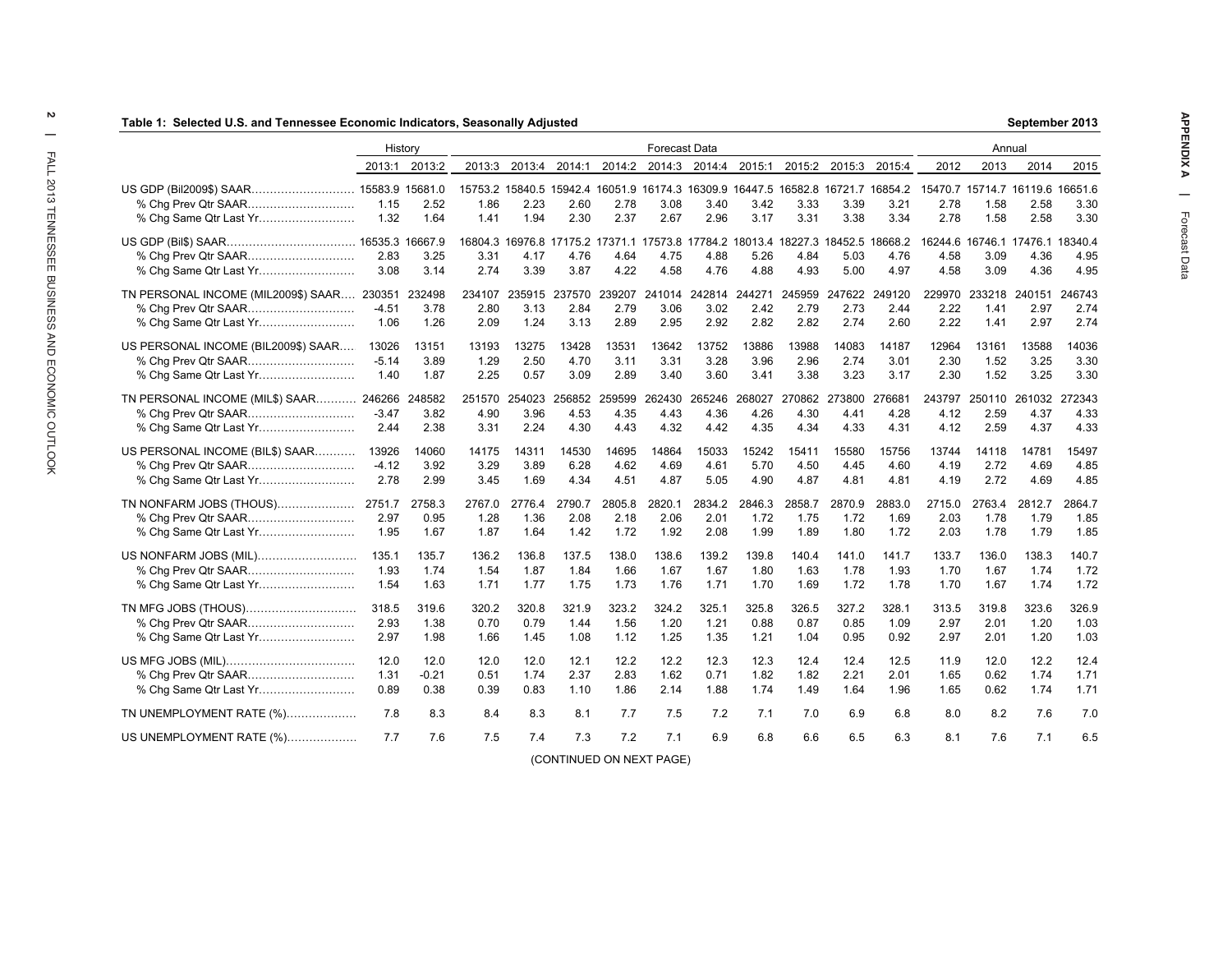### **Table 1: Selected U.S. and Tennessee Economic Indicators, Seasonally Adjusted**

|                                                                                   | History                     |                          |                       |                       |                       |                       | <b>Forecast Data</b>  |                       |                       |                       |                       |                       |                       | Annual                 |                        |                       |
|-----------------------------------------------------------------------------------|-----------------------------|--------------------------|-----------------------|-----------------------|-----------------------|-----------------------|-----------------------|-----------------------|-----------------------|-----------------------|-----------------------|-----------------------|-----------------------|------------------------|------------------------|-----------------------|
|                                                                                   | 2013:1                      | 2013:2                   | 2013:3                | 2013:4                | 2014:1                | 2014:2                | 2014:3                | 2014:4                | 2015:1                | 2015:2                | 2015:3                | 2015:4                | 2012                  | 2013                   | 2014                   | 2015                  |
| CHAINED PRICE INDEX, GDP                                                          | 106.0<br>1.35<br>1.63       | 106.2<br>0.75<br>1.38    | 106.7<br>1.82<br>1.26 | 107.2<br>1.89<br>1.45 | 107.7<br>2.10<br>1.64 | 108.2<br>1.81<br>1.91 | 108.7<br>1.62<br>1.86 | 109.0<br>1.43<br>1.74 | 109.5<br>1.78<br>1.66 | 109.9<br>1.46<br>1.57 | 110.4<br>1.59<br>1.56 | 110.8<br>1.51<br>1.58 | 105.0<br>1.75<br>1.75 | 106.5<br>1.43<br>1.43  | 108.4<br>1.79<br>1.79  | 110.1<br>1.59<br>1.59 |
| US PERS CONSUMP DEFL (2009=100.0)<br>% Chg Prev Qtr SAAR                          | 106.9<br>1.08<br>1.36       | 106.9<br>0.03<br>1.10    | 107.4<br>1.97<br>1.17 | 107.8<br>1.36<br>1.11 | 108.2<br>1.51<br>1.21 | 108.6<br>1.47<br>1.58 | 109.0<br>1.34<br>1.42 | 109.3<br>1.29<br>1.40 | 109.8<br>1.67<br>1.44 | 110.2<br>1.49<br>1.45 | 110.6<br>1.66<br>1.53 | 111.1<br>1.55<br>1.60 | 106.0<br>1.85<br>1.85 | 107.3<br>1.19<br>1.19  | 108.8<br>1.40<br>1.40  | 110.4<br>1.50<br>1.50 |
| <b>CONSUMER PRICE INDEX.</b><br>ALL-URBAN (82-84=1.000)<br>% Chg Same Qtr Last Yr | 2.321<br>1.44<br>1.68       | 2.321<br>$-0.03$<br>1.42 | 2.336<br>2.71<br>1.57 | 2.343<br>1.20<br>1.32 | 2.352<br>1.49<br>1.34 | 2.362<br>1.61<br>1.75 | 2.370<br>1.49<br>1.45 | 2.379<br>1.40<br>1.50 | 2.389<br>1.83<br>1.58 | 2.399<br>1.62<br>1.59 | 2.410<br>1.85<br>1.67 | 2.420<br>1.60<br>1.73 | 2.296<br>2.08<br>2.08 | 2.330<br>1.50<br>1.50  | 2.366<br>1.51<br>1.51  | 2.404<br>1.64<br>1.64 |
| BANK PRIME INTEREST RATE (%)                                                      | 3.3                         | 3.3                      | 3.3                   | 3.3                   | 3.3                   | 3.3                   | 3.3                   | 3.3                   | 3.3                   | 3.3                   | 3.3                   | 3.9                   | 3.3                   | 3.3                    | 3.3                    | 3.4                   |
| FEDERAL FUNDS RATE (% per annum)                                                  | 0.143                       | 0.117                    | 0.088                 | 0.120                 | 0.157                 | 0.160                 | 0.160                 | 0.160                 | 0.160                 | 0.160                 | 0.286                 | 0.892                 | 0.140                 | 0.117                  | 0.159                  | 0.375                 |
| 30-YEAR FIXED MORTGAGE RATE (%)                                                   | 3.5                         | 3.7                      | 4.5                   | 4.5                   | 4.5                   | 4.6                   | 4.6                   | 4.7                   | 4.7                   | 4.8                   | 4.9                   | 5.2                   | 3.7                   | 4.0                    | 4.6                    | 4.9                   |
| TN TAXABLE SALES (MIL2009\$)<br>% Chg Same Qtr Last Yr                            | 23434<br>5.85<br>$-0.48$    | 23546<br>1.93<br>2.30    | 23595<br>0.84<br>3.32 | 23753<br>2.71<br>2.81 | 23868<br>1.95<br>1.85 | 24014<br>2.47<br>1.99 | 24160<br>2.46<br>2.40 | 24299<br>2.33<br>2.30 | 24423<br>2.04<br>2.32 | 24561<br>2.29<br>2.28 | 24688<br>2.09<br>2.19 | 24797<br>1.77<br>2.05 | 92503<br>2.82<br>2.82 | 94327<br>1.97<br>1.97  | 96341<br>2.14<br>2.14  | 98468<br>2.21<br>2.21 |
| TN TAXABLE SALES (MIL\$)                                                          | 25053<br>7.00<br>0.87       | 25175<br>1.96<br>3.43    | 25355<br>2.90<br>4.55 | 25576<br>3.53<br>3.83 | 25805<br>3.63<br>3.00 | 26061<br>4.02<br>3.52 | 26307<br>3.83<br>3.75 | 26544<br>3.66<br>3.79 | 26798<br>3.88<br>3.85 | 27048<br>3.79<br>3.79 | 27298<br>3.75<br>3.77 | 27540<br>3.59<br>3.75 | 98059<br>4.71<br>4.71 | 101158<br>3.16<br>3.16 | 104717<br>3.52<br>3.52 | 08684<br>3.79<br>3.79 |
| TN AVG ANNUAL WAGE, NONFARM<br>% Cha Prev Qtr SAAR<br>% Chg Same Qtr Last Yr      | 41722<br>$-5.08$<br>$-0.28$ | 41964<br>2.34<br>$-0.08$ | 42179<br>2.06<br>1.10 | 42354<br>1.68<br>0.20 | 42435<br>0.77<br>1.71 | 42534<br>0.93<br>1.36 | 42653<br>1.13<br>1.13 | 42769<br>1.09<br>0.98 | 42833<br>0.60<br>0.94 | 42931<br>0.91<br>0.93 | 43013<br>0.77<br>0.84 | 43078<br>0.60<br>0.72 | 41956<br>1.00<br>1.00 | 42055<br>0.23<br>0.23  | 42598<br>1.29<br>1.29  | 42964<br>0.86<br>0.86 |
| TN AVG ANNUAL WAGE, NONFARM (\$)<br>% Chg Same Qtr Last Yr                        | 44604<br>$-4.05$<br>1.08    | 44867<br>2.37<br>1.02    | 45325<br>4.15<br>2.30 | 45605<br>2.50<br>1.19 | 45880<br>2.43<br>2.86 | 46160<br>2.46<br>2.88 | 46443<br>2.48<br>2.47 | 46720<br>2.41<br>2.44 | 46999<br>2.41<br>2.44 | 47278<br>2.39<br>2.42 | 47561<br>2.41<br>2.41 | 47844<br>2.40<br>2.40 | 44478<br>2.87<br>2.87 | 45100<br>1.40<br>1.40  | 46301<br>2.66<br>2.66  | 47420<br>2.42<br>2.42 |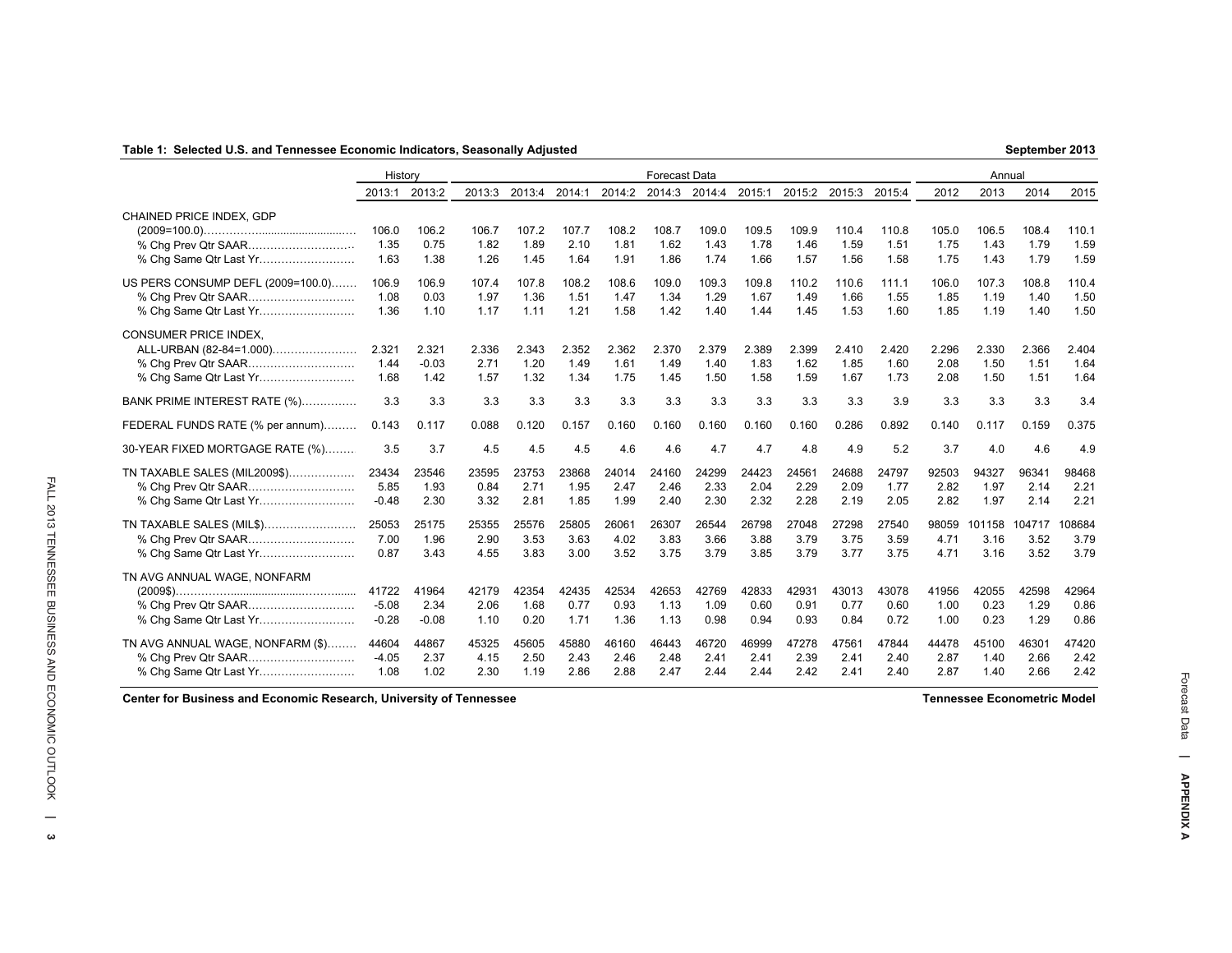| Table 2: Selected Per Capita U.S. and Tennessee Economic Indicators, Seasonally Adjusted |         |        |         |         |        |        |                      |        |        |       |               |        |       |        | September 2013 |       |
|------------------------------------------------------------------------------------------|---------|--------|---------|---------|--------|--------|----------------------|--------|--------|-------|---------------|--------|-------|--------|----------------|-------|
|                                                                                          | History |        |         |         |        |        | <b>Forecast Data</b> |        |        |       |               |        |       | Annual |                |       |
|                                                                                          | 2013:1  | 2013:2 | 2013:3  | 2013:4  | 2014:1 | 2014:2 | 2014:3               | 2014:4 | 2015:1 |       | 2015:2 2015:3 | 2015:4 | 2012  | 2013   | 2014           | 2015  |
| US GDP (2009\$) SAAR                                                                     | 49302   | 49513  | 49646   | 49824   | 50048  | 50295  | 50581                | 50906  | 51237  | 51559 | 51891         | 52201  | 49179 | 49572  | 50458          | 51723 |
| % Chg Prev Qtr SAAR                                                                      | 0.37    | 1.73   | 1.07    | 1.45    | 1.81   | 1.99   | 2.29                 | 2.60   | 2.63   | 2.54  | 2.60          | 2.41   | 2.04  | 0.80   | 1.79           | 2.51  |
| % Chg Same Qtr Last Yr                                                                   | 0.55    | 0.86   | 0.63    | 1.15    | 1.51   | 1.58   | 1.88                 | 2.17   | 2.38   | 2.51  | 2.59          | 2.54   | 2.04  | 0.80   | 1.79           | 2.51  |
|                                                                                          | 52312   | 52630  | 52958   | 53399   | 53918  | 54428  | 54957                | 55508  | 56115  | 56672 | 57262         | 57820  | 51639 | 52825  | 54704          | 56969 |
| % Chg Prev Qtr SAAR                                                                      | 2.04    | 2.45   | 2.52    | 3.37    | 3.95   | 3.84   | 3.95                 | 4.07   | 4.45   | 4.03  | 4.23          | 3.96   | 3.83  | 2.30   | 3.56           | 4.14  |
| % Cha Same Qtr Last Yr                                                                   | 2.30    | 2.35   | 1.95    | 2.59    | 3.07   | 3.42   | 3.78                 | 3.95   | 4.07   | 4.12  | 4.19          | 4.17   | 3.83  | 2.30   | 3.56           | 4.14  |
| TN PERSONAL INCOME (2009\$) SAAR                                                         | 35432   | 35668  | 35820   | 36001   | 36159  | 36312  | 36490                | 36667  | 36791  | 36948 | 37102         | 37229  | 35609 | 35730  | 36407          | 37017 |
| % Chg Prev Qtr SAAR                                                                      | $-5.52$ | 2.69   | 1.72    | 2.04    | 1.76   | 1.71   | 1.98                 | 1.95   | 1.36   | 1.73  | 1.67          | 1.38   | 1.13  | 0.34   | 1.89           | 1.68  |
| % Chg Same Qtr Last Yr                                                                   | $-0.01$ | 0.19   | 1.01    | 0.17    | 2.05   | 1.81   | 1.87                 | 1.85   | 1.75   | 1.75  | 1.68          | 1.53   | 1.13  | 0.34   | 1.89           | 1.68  |
| US PERSONAL INCOME (2009\$) SAAR                                                         | 41209   | 41524  | 41577   | 41754   | 42155  | 42397  | 42660                | 42923  | 43258  | 43491 | 43701         | 43942  | 41211 | 41516  | 42534          | 43599 |
| % Chg Prev Qtr SAAR                                                                      | $-5.87$ | 3.09   | 0.51    | 1.71    | 3.90   | 2.31   | 2.51                 | 2.48   | 3.16   | 2.17  | 1.95          | 2.22   | 1.56  | 0.74   | 2.45           | 2.50  |
| % Chg Same Qtr Last Yr                                                                   | 0.63    | 1.09   | 1.46    | $-0.20$ | 2.29   | 2.10   | 2.61                 | 2.80   | 2.62   | 2.58  | 2.44          | 2.37   | 1.56  | 0.74   | 2.45           | 2.50  |
| TN PERSONAL INCOME (\$) SAAR                                                             | 37880   | 38135  | 38492   | 38765   | 39093  | 39407  | 39733                | 40054  | 40368  | 40689 | 41024         | 41348  | 37749 | 38318  | 39572          | 40857 |
| % Chg Prev Qtr SAAR                                                                      | $-4.50$ | 2.72   | 3.79    | 2.87    | 3.43   | 3.25   | 3.34                 | 3.28   | 3.18   | 3.22  | 3.33          | 3.20   | 3.01  | 1.51   | 3.27           | 3.25  |
| % Chg Same Qtr Last Yr                                                                   | 1.36    | 1.29   | 2.22    | 1.16    | 3.20   | 3.34   | 3.22                 | 3.33   | 3.26   | 3.25  | 3.25          | 3.23   | 3.01  | 1.51   | 3.27           | 3.25  |
| US PERSONAL INCOME (\$) SAAR                                                             | 44056   | 44396  | 44671   | 45012   | 45615  | 46044  | 46484                | 46920  | 47483  | 47916 | 48347         | 48800  | 43689 | 44535  | 46267          | 48138 |
| % Chg Prev Qtr SAAR                                                                      | $-4.86$ | 3.12   | 2.49    | 3.09    | 5.46   | 3.82   | 3.88                 | 3.80   | 4.89   | 3.70  | 3.65          | 3.80   | 3.44  | 1.94   | 3.89           | 4.04  |
| % Chg Same Qtr Last Yr                                                                   | 2.01    | 2.20   | 2.66    | 0.91    | 3.54   | 3.71   | 4.06                 | 4.24   | 4.10   | 4.07  | 4.01          | 4.01   | 3.44  | 1.94   | 3.89           | 4.04  |
| TN TAXABLE SALES (2009\$)                                                                | 3605    | 3612   | 3610    | 3625    | 3633   | 3645   | 3658                 | 3669   | 3678   | 3690  | 3699          | 3706   | 14324 | 14452  | 14605          | 14773 |
| % Chg Prev Qtr SAAR                                                                      | 4.73    | 0.85   | $-0.22$ | 1.63    | 0.88   | 1.39   | 1.39                 | 1.26   | 0.98   | 1.23  | 1.03          | 0.72   | 1.73  | 0.89   | 1.06           | 1.15  |
| % Chg Same Qtr Last Yr                                                                   | $-1.54$ | 1.22   | 2.23    | 1.73    | 0.78   | 0.92   | 1.32                 | 1.23   | 1.26   | 1.22  | 1.12          | 0.99   | 1.73  | 0.89   | 1.06           | 1.15  |
| TN TAXABLE SALES (\$)                                                                    | 3854    | 3862   | 3879    | 3903    | 3928   | 3956   | 3983                 | 4008   | 4036   | 4063  | 4090          | 4116   | 15184 | 15498  | 15875          | 16305 |
| % Cha Prev Qtr SAAR                                                                      | 5.87    | 0.88   | 1.81    | 2.45    | 2.54   | 2.93   | 2.75                 | 2.58   | 2.79   | 2.71  | 2.68          | 2.52   | 3.60  | 2.07   | 2.43           | 2.71  |
| % Chg Same Qtr Last Yr                                                                   | $-0.19$ | 2.33   | 3.45    | 2.74    | 1.92   | 2.43   | 2.67                 | 2.70   | 2.76   | 2.71  | 2.69          | 2.68   | 3.60  | 2.07   | 2.43           | 2.71  |

**Center for Business and Economic Research, University of Tennessee Tennessee Econometric Model**

**September 2013**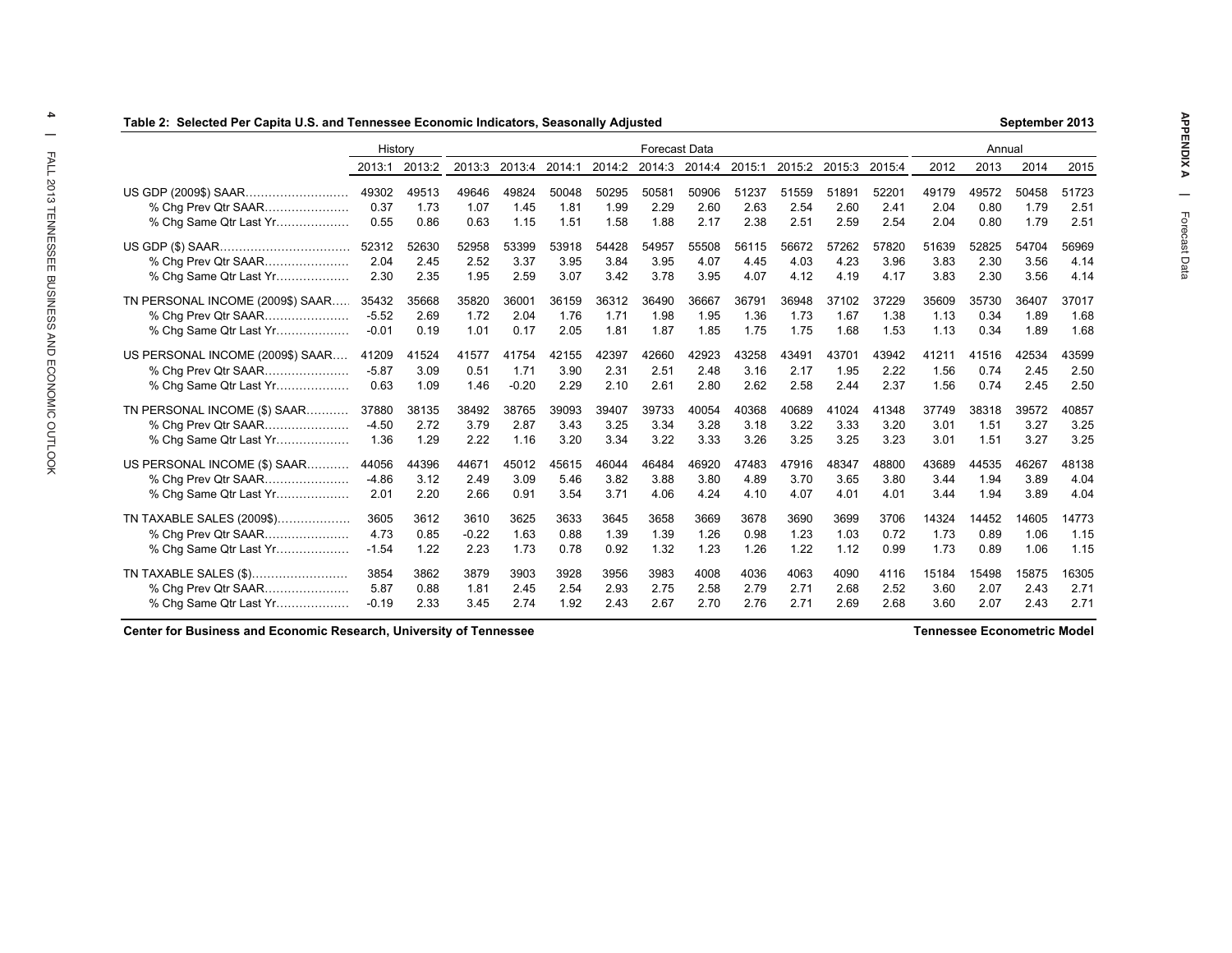|  |  | Table 3:  Tennessee Personal Income Components, Seasonally Adjusted Annual Rates (millions of 2009 dollars) |  |  |  |  |  |  |
|--|--|-------------------------------------------------------------------------------------------------------------|--|--|--|--|--|--|
|--|--|-------------------------------------------------------------------------------------------------------------|--|--|--|--|--|--|

|                                                                                     | History                |                             |                        |                        |                        |                        |                        | <b>Forecast Data</b>   |                        |                        |                        |                        |                        |                        | Annual                        |                       |                        |
|-------------------------------------------------------------------------------------|------------------------|-----------------------------|------------------------|------------------------|------------------------|------------------------|------------------------|------------------------|------------------------|------------------------|------------------------|------------------------|------------------------|------------------------|-------------------------------|-----------------------|------------------------|
|                                                                                     | 2012:4                 | 2013:1                      | 2013:2                 | 2013:3                 | 2013:4                 | 2014:1                 | 2014:2                 | 2014:3                 | 2014:4                 | 2015:1                 | 2015:2                 | 2015:3                 | 2015:4                 | 2012                   | 2013                          | 2014                  | 2015                   |
| TN PERSONAL INCOME.<br>.<br>% Chq Prev Qtr SAAR<br>% Chg Same Qtr Last Yr           | 233022<br>6.62<br>3.96 | 230351<br>$-4.51$<br>1.06   | 232498<br>3.78<br>1.26 | 234107<br>2.80<br>2.09 | 235915<br>3.13<br>1.24 | 237570<br>2.84<br>3.13 | 239207<br>2.79<br>2.89 | 241014<br>3.06<br>2.95 | 242814<br>3.02<br>2.92 | 244271<br>2.42<br>2.82 | 245959<br>2.79<br>2.82 | 247622<br>2.73<br>2.74 | 249120<br>2.44<br>2.60 | 229970<br>2.22<br>2.22 | 233218 240151<br>1.41<br>1.41 | 2.97<br>2.97          | 246743<br>2.74<br>2.74 |
| WAGES AND SALARIES                                                                  | 116325                 | 15666                       | 116663                 | 117658                 | 118543                 | 119377                 | 120296                 | 121244                 | 122176                 | 22880                  | 23690                  | 24454                  | 125158                 | 114789                 | 117132                        | 120773                | 124045                 |
| % Chg Prev Qtr SAAR                                                                 | 7.74                   | $-2.25$                     | 3.49                   | 3.45                   | 3.04                   | 2.84                   | 3.11                   | 3.19                   | 3.11                   | 2.32                   | 2.66                   | 2.49                   | 2.28                   | 3.01                   | 2.04                          | 3.11                  | 2.71                   |
| % Chq Same Qtr Last Yr                                                              | 4.59                   | 1.60                        | 1.61                   | 3.05                   | 1.91                   | 3.21                   | 3.11                   | 3.05                   | 3.06                   | 2.93                   | 2.82                   | 2.65                   | 2.44                   | 3.01                   | 2.04                          | 3.11                  | 2.71                   |
| OTHER LABOR INCOME                                                                  | 27745                  | 27856                       | 28115                  | 28140                  | 28266                  | 28349                  | 28422                  | 28611                  | 28806                  | 28968                  | 29152                  | 29354                  | 29536                  | 27610                  | 28094                         | 28547                 | 29252                  |
| % Chg Prev Qtr SAAR                                                                 | 2.09                   | 1.62                        | 3.76                   | 0.35                   | 1.81                   | 1.18                   | 1.04                   | 2.68                   | 2.75                   | 2.26                   | 2.57                   | 2.80                   | 2.50                   | 2.43                   | 1.75                          | 1.61                  | 2.47                   |
| % Chg Same Qtr Last Yr                                                              | 3.03                   | 1.59                        | 1.59                   | 1.95                   | 1.88                   | 1.77                   | 1.09                   | 1.68                   | 1.91                   | 2.18                   | 2.57                   | 2.60                   | 2.53                   | 2.43                   | 1.75                          | 1.61                  | 2.47                   |
| PROPRIETORS INCOME                                                                  | 27847                  | 28236                       | 28580                  | 28816                  | 29115                  | 29390                  | 29646                  | 29916                  | 30221                  | 30496                  | 30769                  | 31092                  | 31346                  | 27452                  | 28687                         | 29793                 | 30926                  |
| % Cha Prev Qtr SAAR                                                                 | 6.99                   | 5.71                        | 4.96                   | 3.34                   | 4.21                   | 3.83                   | 3.54                   | 3.69                   | 4.14                   | 3.69                   | 3.63                   | 4.26                   | 3.30                   | 3.09                   | 4.50                          | 3.86                  | 3.80                   |
| % Chg Same Qtr Last Yr                                                              | 4.47                   | 3.39                        | 4.81                   | 5.24                   | 4.55                   | 4.09                   | 3.73                   | 3.82                   | 3.80                   | 3.76                   | 3.79                   | 3.93                   | 3.72                   | 3.09                   | 4.50                          | 3.86                  | 3.80                   |
| RENT, INTEREST, DIVIDENDS                                                           | 29657                  | 28656                       | 28956                  | 29144                  | 29404                  | 29644                  | 29832                  | 30098                  | 30335                  | 30541                  | 30832                  | 31101                  | 31330                  | 28342                  | 29040                         | 29977                 | 30951                  |
| % Cha Prev Qtr SAAR                                                                 | 26.68                  | $-12.83$                    | 4.24                   | 2.63                   | 3.61                   | 3.32                   | 2.55                   | 3.62                   | 3.19                   | 2.75                   | 3.86                   | 3.54                   | 2.98                   | 2.96                   | 2.46                          | 3.23                  | 3.25                   |
| % Chq Same Qtr Last Yr                                                              | 8.17                   | 3.67                        | 2.99                   | 4.25                   | $-0.86$                | 3.45                   | 3.03                   | 3.27                   | 3.17                   | 3.02                   | 3.35                   | 3.33                   | 3.28                   | 2.96                   | 2.46                          | 3.23                  | 3.25                   |
| TRANSFER PAYMENTS                                                                   | 48977                  | 49639                       | 50017                  | 50249                  | 50559                  | 50848                  | 51104                  | 51303                  | 51495                  | 51665                  | 51832                  | 51964                  | 52124                  | 48952                  | 50116                         | 51187                 | 51896                  |
| % Chg Prev Qtr SAAR                                                                 | $-2.24$                | 5.52                        | 3.07                   | 1.87                   | 2.49                   | 2.30                   | 2.03                   | 1.57                   | 1.50                   | 1.33                   | 1.30                   | 1.02                   | 1.24                   | 0.22                   | 2.38                          | 2.14                  | 1.38                   |
| % Chq Same Qtr Last Yr                                                              | 1.20                   | 1.99                        | 2.28                   | 2.02                   | 3.23                   | 2.43                   | 2.17                   | 2.10                   | 1.85                   | 1.61                   | 1.43                   | 1.29                   | 1.22                   | 0.22                   | 2.38                          | 2.14                  | 1.38                   |
| LESS: PERS CONT FOR SOC INS.                                                        | 16719                  | 19026                       | 19151                  | 19215                  | 19283                  | 19347                  | 19398                  | 19460                  | 19517                  | 19573                  | 19608                  | 19631                  | 19660                  | 16520                  | 19169                         | 19430                 | 19618                  |
| % Chg Prev Qtr SAAR                                                                 | 7.55                   | 67.69                       | 2.65                   | 1.36                   | 1.42                   | 1.33                   | 1.06                   | 1.27                   | 1.18                   | 1.16                   | 0.71                   | 0.47                   | 0.59                   | 3.16                   | 16.03                         | 1.37                  | 0.97                   |
| % Chq Same Qtr Last Yr                                                              | 4.34                   | 15.95                       | 15.82                  | 17.04                  | 15.34                  | 1.69                   | 1.29                   | 1.27                   | 1.21                   | 1.17                   | 1.08                   | 0.88                   | 0.73                   | 3.16                   | 16.03                         | 1.37                  | 0.97                   |
| RESIDENCE ADJUSTMENT                                                                | $-808$                 | $-676$                      | $-682$                 | $-684$                 | $-688$                 | $-691$                 | $-695$                 | $-698$                 | $-702$                 | $-705$                 | $-708$                 | $-711$                 | $-713$                 | $-654$                 | $-683$                        | $-697$                | $-709$                 |
| % Chq Prev Qtr SAAR                                                                 | 164.83                 | $-51.04$                    | 3.39                   | 1.12                   | 2.49                   | 1.97                   | 1.87                   | 2.24                   | 2.14                   | 1.42                   | 1.80                   | 1.67                   | 1.34                   | 58.45                  | 4.35                          | 2.07                  | 1.78                   |
| % Chg Same Qtr Last Yr                                                              | 76.28                  | 23.19                       | 9.10                   | 7.90                   | $-14.89$               | 2.24                   | 1.86                   | 2.14                   | 2.06                   | 1.92                   | 1.90                   | 1.76                   | 1.56                   | 58.45                  | 4.35                          | 2.07                  | 1.78                   |
| PER CAPITA<br>PERSONAL INCOME (\$)<br>% Cha Prev Qtr SAAR<br>% Chg Same Qtr Last Yr | 35939<br>5.49<br>2.86  | 35432<br>$-5.52$<br>$-0.01$ | 35668<br>2.69<br>0.19  | 35820<br>1.72<br>1.01  | 36001<br>2.04<br>0.17  | 36159<br>1.76<br>2.05  | 36312<br>1.71<br>1.81  | 36490<br>1.98<br>1.87  | 36667<br>1.95<br>1.85  | 36791<br>1.36<br>1.75  | 36948<br>1.73<br>1.75  | 37102<br>1.67<br>1.68  | 37229<br>1.38<br>1.53  | 35609<br>1.13<br>1.13  | 35730<br>0.34<br>0.34         | 36407<br>1.89<br>1.89 | 37017<br>1.68<br>1.68  |

**Center for Business and Economic Research, University of Tennessee Tennessee Econometric Model**

**September 2013**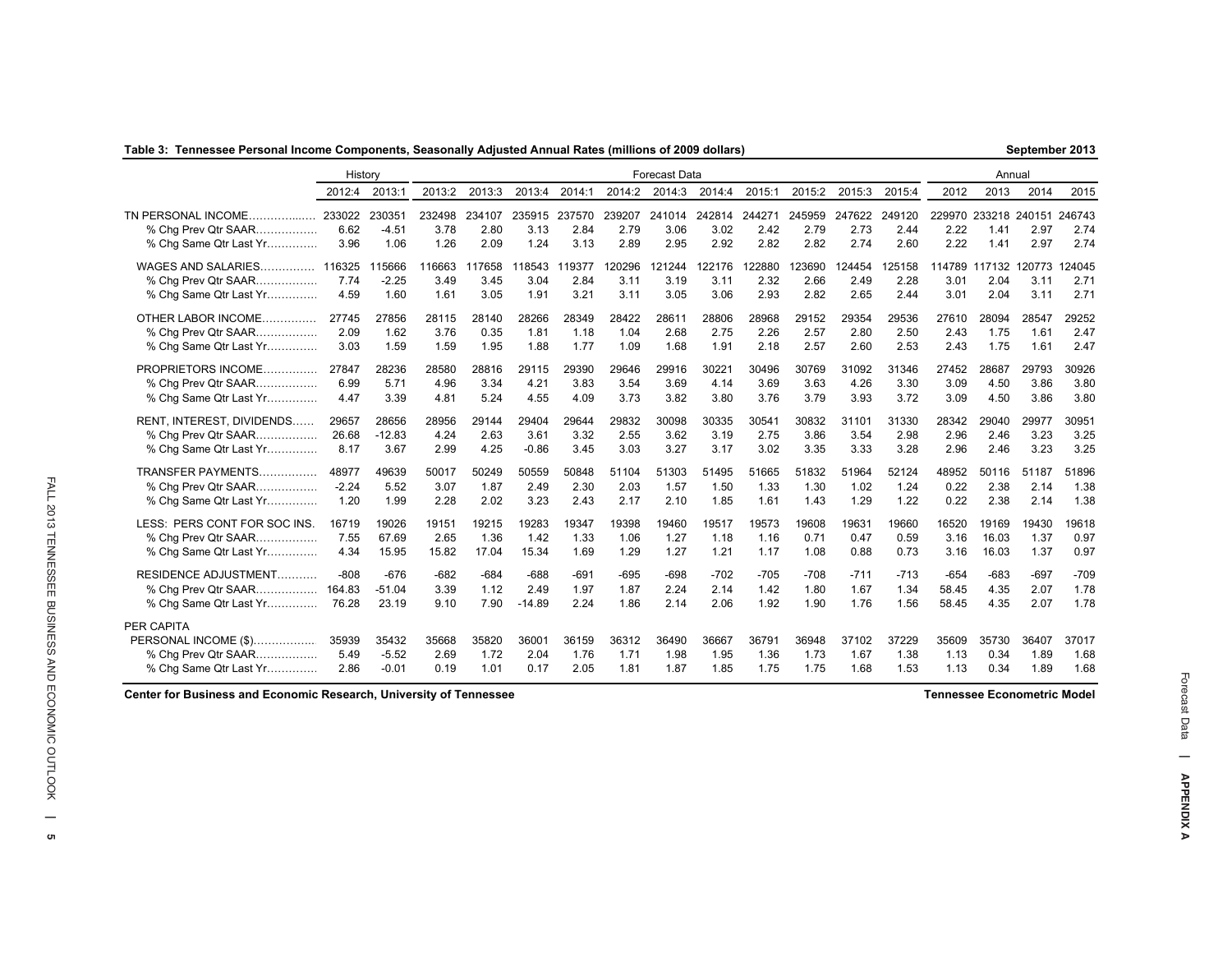|                                 | History |               |        |               |          |        | <b>Forecast Data</b> |                      |               |        |               |        |        |        | Annual |               |        |
|---------------------------------|---------|---------------|--------|---------------|----------|--------|----------------------|----------------------|---------------|--------|---------------|--------|--------|--------|--------|---------------|--------|
|                                 | 2012:4  | 2013:1        | 2013:2 | 2013:3        | 2013:4   | 2014:1 |                      | 2014:2 2014:3        | 2014:4        | 2015:1 | 2015:2        | 2015:3 | 2015:4 | 2012   | 2013   | 2014          | 2015   |
| TN PERSONAL INCOME.             |         | 248453 246266 |        | 248582 251570 | 254023   |        |                      | 256852 259599 262430 | 265246 268027 |        | 270862 273800 |        | 276681 | 243797 |        | 250110 261032 | 272343 |
| % Cha Prev Qtr SAAR             | 8.35    | $-3.47$       | 3.82   | 4.90          | 3.96     | 4.53   | 4.35                 | 4.43                 | 4.36          | 4.26   | 4.30          | 4.41   | 4.28   | 4.12   | 2.59   | 4.37          | 4.33   |
| % Chg Same Qtr Last Yr          | 5.69    | 2.44          | 2.38   | 3.31          | 2.24     | 4.30   | 4.43                 | 4.32                 | 4.42          | 4.35   | 4.34          | 4.33   | 4.31   | 4.12   | 2.59   | 4.37          | 4.33   |
| WAGES AND SALARIES              | 124028  | 123657        | 124734 | 126434        | 127642   | 129066 | 130550               | 32017                | 133463        | 34830  | 36214         | 137610 | 139005 | 121691 | 125617 | 31274         | 136915 |
| % Cha Prev Qtr SAAR             | 9.49    | $-1.19$       | 3.53   | 5.56          | 3.88     | 4.54   | 4.68                 | 4.57                 | 4.45          | 4.16   | 4.17          | 4.17   | 4.11   | 4.91   | 3.23   | 4.50          | 4.30   |
| % Chg Same Qtr Last Yr          | 6.32    | 2.99          | 2.73   | 4.28          | 2.91     | 4.37   | 4.66                 | 4.42                 | 4.56          | 4.47   | 4.34          | 4.24   | 4.15   | 4.91   | 3.23   | 4.50          | 4.30   |
| OTHER LABOR INCOME              | 29582   | 29781         | 30060  | 30239         | 30436    | 30650  | 30845                | 31154                | 31467         | 31785  | 32104         | 32457  | 32804  | 29270  | 30129  | 31029         | 32287  |
| % Chg Prev Qtr SAAR             | 3.75    | 2.72          | 3.80   | 2.40          | 2.63     | 2.85   | 2.57                 | 4.06                 | 4.09          | 4.09   | 4.07          | 4.48   | 4.34   | 4.32   | 2.94   | 2.99          | 4.05   |
| % Chg Same Qtr Last Yr          | 4.74    | 2.98          | 2.72   | 3.17          | 2.89     | 2.92   | 2.61                 | 3.02                 | 3.39          | 3.70   | 4.08          | 4.18   | 4.25   | 4.32   | 2.94   | 2.99          | 4.05   |
| PROPRIETORS INCOME              | 29691   | 30187         | 30557  | 30966         | 31350    | 31775  | 32174                | 32574                | 33013         | 33462  | 33885         | 34379  | 34814  | 29102  | 30765  | 32384         | 34135  |
| % Cha Prev Qtr SAAR             | 8.73    | 6.85          | 5.00   | 5.45          | 5.05     | 5.54   | 5.11                 | 5.07                 | 5.50          | 5.55   | 5.15          | 5.96   | 5.16   | 5.00   | 5.71   | 5.26          | 5.41   |
| % Chg Same Qtr Last Yr          | 6.21    | 4.80          | 5.97   | 6.50          | 5.59     | 5.26   | 5.29                 | 5.19                 | 5.31          | 5.31   | 5.32          | 5.54   | 5.45   | 5.00   | 5.71   | 5.26          | 5.41   |
| RENT, INTEREST, DIVIDENDS       | 31621   | 30636         | 30959  | 31318         | 31660    | 32051  | 32375                | 32772                | 33137         | 33511  | 33953         | 34389  | 34796  | 30048  | 31143  | 32584         | 34162  |
| % Cha Prev Qtr SAAR             | 28.73   | $-11.89$      | 4.28   | 4.72          | 4.45     | 5.02   | 4.11                 | 5.00                 | 4.53          | 4.59   | 5.38          | 5.23   | 4.82   | 4.87   | 3.64   | 4.63          | 4.84   |
| % Cha Same Qtr Last Yr          | 9.96    | 5.08          | 4.13   | 5.50          | 0.12     | 4.62   | 4.57                 | 4.65                 | 4.67          | 4.56   | 4.88          | 4.93   | 5.00   | 4.87   | 3.64   | 4.63          | 4.84   |
| TRANSFER PAYMENTS               | 52220   | 53069         | 53477  | 53997         | 54440    | 54975  | 55460                | 55862                | 56252         | 56690  | 57080         | 57457  | 57891  | 51894  | 53746  | 55637         | 57279  |
| % Cha Prev Qtr SAAR             | $-0.65$ | 6.66          | 3.11   | 3.95          | 3.32     | 3.99   | 3.58                 | 2.93                 | 2.82          | 3.15   | 2.79          | 2.67   | 3.05   | 2.08   | 3.57   | 3.52          | 2.95   |
| % Chg Same Qtr Last Yr          | 2.88    | 3.38          | 3.41   | 3.24          | 4.25     | 3.59   | 3.71                 | 3.45                 | 3.33          | 3.12   | 2.92          | 2.86   | 2.91   | 2.08   | 3.57   | 3.52          | 2.95   |
| LESS: PERS CONT FOR SOC INS     | 17826   | 20340         | 20475  | 20649         | 20763    | 20917  | 21052                | 21189                | 21320         | 21477  | 21593         | 21706  | 21835  | 17513  | 20557  | 21119         | 21653  |
| % Cha Prev Qtr SAAR             | 9.30    | 69.51         | 2.69   | 3.43          | 2.24     | 3.00   | 2.59                 | 2.63                 | 2.50          | 2.98   | 2.19          | 2.11   | 2.40   | 5.07   | 17.38  | 2.74          | 2.53   |
| % Chg Same Qtr Last Yr          | 6.08    | 17.53         | 17.10  | 18.44         | 16.48    | 2.84   | 2.81                 | 2.62                 | 2.68          | 2.67   | 2.57          | 2.44   | 2.42   | 5.07   | 17.38  | 2.74          | 2.53   |
| <b>RESIDENCE ADJUSTMENT</b>     | $-862$  | $-723$        | -729   | $-735$        | $-741$   | $-748$ | $-754$               | $-761$               | $-767$        | -773   | $-779$        | -786   | $-792$ | $-694$ | $-732$ | $-757$        | $-783$ |
| % Chg Prev Qtr SAAR 169.13      |         | $-50.51$      | 3.42   | 3.18          | 3.32     | 3.65   | 3.42                 | 3.61                 | 3.47          | 3.24   | 3.29          | 3.33   | 3.16   | 61.43  | 5.51   | 3.46          | 3.36   |
| % Chg Same Qtr Last Yr          | 79.21   | 24.87         | 10.30  | 9.19          | $-14.05$ | 3.39   | 3.39                 | 3.50                 | 3.54          | 3.43   | 3.40          | 3.33   | 3.25   | 61.43  | 5.51   | 3.46          | 3.36   |
| PER CAPITA PERSONAL INCOME (\$) | 38318   | 37880         | 38135  | 38492         | 38765    | 39093  | 39407                | 39733                | 40054         | 40368  | 40689         | 41024  | 41348  | 37749  | 38318  | 39572         | 40857  |
| % Cha Prev Qtr SAAR             | 7.21    | $-4.50$       | 2.72   | 3.79          | 2.87     | 3.43   | 3.25                 | 3.34                 | 3.28          | 3.18   | 3.22          | 3.33   | 3.20   | 3.01   | 1.51   | 3.27          | 3.25   |
| % Chg Same Qtr Last Yr          | 4.57    | 1.36          | 1.29   | 2.22          | 1.16     | 3.20   | 3.34                 | 3.22                 | 3.33          | 3.26   | 3.25          | 3.25   | 3.23   | 3.01   | 1.51   | 3.27          | 3.25   |

**Center for Business and Economic Research, University of Tennessee Tennessee Econometric Model**

ത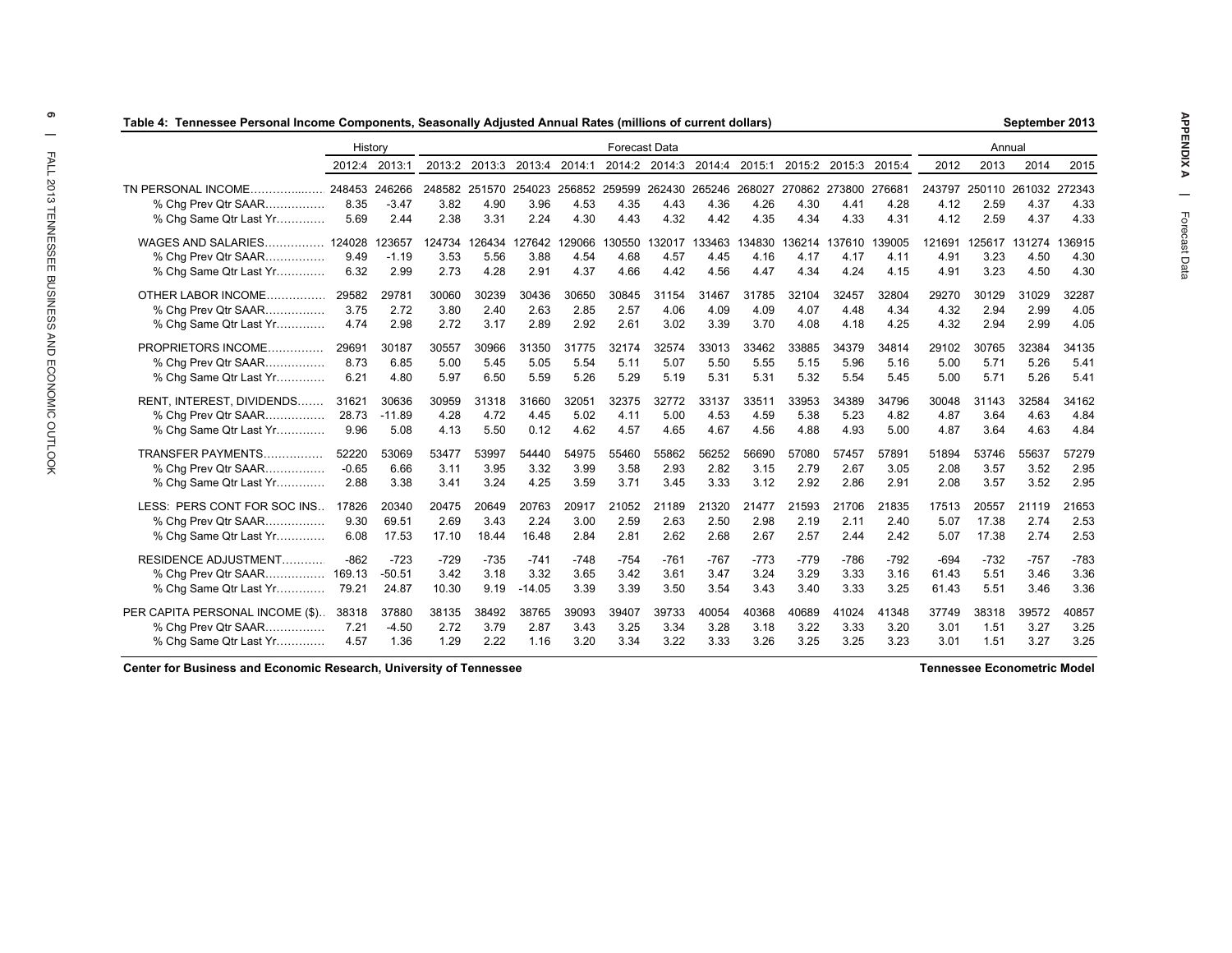### **Table 5: Tennessee Nonfarm Employment by Sector, Not Seasonally Adjusted (thousands of jobs)**

| 2013:1 2013:2 2013:3 2013:4 2014:1 2014:2 2014:3 2014:4 2015:1 2015:2 2015:3 2015:4   |       |      |        |      |                                                       |  |      |                                                             | 2012                 | 2013                | 2014      |
|---------------------------------------------------------------------------------------|-------|------|--------|------|-------------------------------------------------------|--|------|-------------------------------------------------------------|----------------------|---------------------|-----------|
| . 2720.4 2762.0 2764.0 2801.4 2758.6 2809.6 2817.2 2859.7 2813.3 2862.7 2868.2 2909.0 |       |      |        |      |                                                       |  |      |                                                             | 2714.3 2761.9 2811.3 |                     |           |
| . 1.86                                                                                | 1.64  | 1.89 | - 1.63 |      |                                                       |  |      |                                                             | 2.02                 |                     | 1.76 1.79 |
|                                                                                       |       |      |        |      |                                                       |  |      |                                                             |                      |                     |           |
| 105.0                                                                                 | 109.8 |      |        |      |                                                       |  |      | 113.4 112.2 108.2 112.7 116.5 115.5 111.3 115.9 119.9 118.8 |                      | 109.2  110.1  113.2 |           |
| -0.63                                                                                 | 0.18  | 1.61 | 1.93   |      | 3.03  2.65  2.76  2.91  2.92  2.84  2.90              |  |      | 2.86                                                        | 0.51                 | 0.79                | 2.84      |
| 316.6                                                                                 | 320.1 |      |        |      | 321.2 321.2 320.1 323.7 325.2 325.5 324.0 327.1 328.3 |  |      | 328.5                                                       | 313.5                | 319.8               | 323.6     |
| . 2.98                                                                                | 2 Q 4 | 164  | 1.43   | 1.09 | 1.12 1.25 1.35 1.21                                   |  | 1.04 | 0.95 0.92                                                   | 297                  | 2.02                | 1.20      |
|                                                                                       |       |      |        |      |                                                       |  |      |                                                             |                      |                     |           |

History **Forecast Data Forecast Data** Annual Annual Annual Annual Annual Annual Annual Annual Annual Annual Annual Annual Annual Annual Annual Annual Annual Annual Annual Annual Annual Annual Annual Annual Annual Annual

| % Chg Same Qtr Last Yr           | 2720.4<br>1.86   | 2762.0<br>1.64 | 2764.0<br>1.89 | 2801.4<br>1.63 | 1.40          | 1.72          | 1.92          | 2758.6 2809.6 2817.2 2859.7<br>2.08 | 1.98          | 1.89          | 2813.3 2862.7 2868.2 2909.0<br>1.81 | 1.72          | 2714.3<br>2.02 | 2761.9<br>1.76 | 2811.3<br>1.79 | 2863.3<br>1.85 |
|----------------------------------|------------------|----------------|----------------|----------------|---------------|---------------|---------------|-------------------------------------|---------------|---------------|-------------------------------------|---------------|----------------|----------------|----------------|----------------|
| NATURAL RESOURCES, MINING        | 105.0<br>$-0.63$ | 109.8<br>0.18  | 113.4<br>1.61  | 112.2<br>1.93  | 108.2<br>3.03 | 112.7<br>2.65 | 116.5<br>2.76 | 115.5<br>2.91                       | 111.3<br>2.92 | 115.9<br>2.84 | 119.9<br>2.90                       | 118.8<br>2.86 | 109.2<br>0.51  | 110.1<br>0.79  | 113.2<br>2.84  | 116.5<br>2.88  |
|                                  | 316.6            | 320.1          | 321.2          | 321.2          | 320.1         | 323.7         | 325.2         | 325.5                               | 324.0         | 327.1         | 328.3                               | 328.5         | 313.5          | 319.8          | 323.6          | 327.0          |
|                                  | 2.98             | 2.04           | 1.64           | 1.43           | 1.09          | 1.12          | 1.25          | 1.35                                | 1.21          | 1.04          | 0.95                                | 0.92          | 2.97           | 2.02           | 1.20           | 1.03           |
| DURABLE GOODS                    | 197.7            | 200.0          | 201.1          | 201.2          | 201.4         | 204.2         | 205.8         | 206.4                               | 206.1         | 208.4         | 209.8                               | 210.2         | 194.1          | 200.0          | 204.4          | 208.6          |
| % Chg Same Qtr Last Yr           | 4.68             | 3.11           | 2.44           | 2.10           | 1.90          | 2.07          | 2.32          | 2.58                                | 2.34          | 2.08          | 1.94                                | 1.84          | 5.63           | 3.07           | 2.22           | 2.05           |
| NONDURABLE GOODS                 | 119.0            | 120.1          | 120.1          | 120.0          | 118.6         | 119.5         | 119.4         | 119.1                               | 117.8         | 118.7         | 118.5                               | 118.3         | 119.4          | 119.8          | 119.2          | 118.3          |
|                                  | 0.28             | 0.31           | 0.34           | 0.31           | $-0.27$       | -0.46         | $-0.56$       | $-0.71$                             | $-0.70$       | $-0.75$       | $-0.76$                             | $-0.67$       | $-1.08$        | 0.31           | $-0.50$        | $-0.72$        |
| TRADE, TRANSPORTATION, UTILITIES | 575.3            | 581.9          | 582.1          | 592.2          | 578.4         | 589.4         | 591.2         | 602.5                               | 587.9         | 598.2         | 599.3                               | 610.4         | 575.0          | 582.9          | 590.4          | 598.9          |
| % Chg Same Qtr Last Yr           | 1.85             | 1.60           | 1.43           | 0.61           | 0.54          | 1.29          | 1.55          | 1.73                                | 1.64          | 1.50          | 1.37                                | 1.32          | 2.04           | 1.37           | 1.28           | 1.45           |
| WHOLESALE TRADE                  | 118.7            | 119.2          | 119.1          | 119.4          | 118.5         | 120.7         | 121.3         | 122.1                               | 121.4         | 123.7         | 124.2                               | 124.9         | 120.7          | 119.1          | 120.7          | 123.5          |
| % Chg Same Qtr Last Yr           | $-0.17$          | $-1.43$        | $-1.83$        | $-1.82$        | $-0.13$       | 1.24          | 1.80          | 2.33                                | 2.44          | 2.48          | 2.36                                | 2.24          | 2.38           | $-1.32$        | 1.31           | 2.38           |
|                                  | 315.2            | 320.7          | 319.7          | 327.0          | 316.5         | 323.2         | 322.7         | 330.2                               | 319.1         | 325.1         | 324.2                               | 331.8         | 313.3          | 320.6          | 323.1          | 325.0          |
| % Chq Same Qtr Last Yr           | 2.56             | 2.79           | 2.62           | 1.48           | 0.43          | 0.78          | 0.94          | 0.98                                | 0.81          | 0.59          | 0.48                                | 0.49          | 1.32           | 2.35           | 0.79           | 0.59           |
| TRANSPORTATION & UTILITIES       | 141.4            | 142.0          | 143.3          | 146.0          | 143.3         | 145.5         | 147.2         | 150.2                               | 147.4         | 149.4         | 150.9                               | 153.8         | 141.1          | 143.2          | 146.6          | 150.4          |
|                                  | 2.02             | 1.57           | 1.61           | 0.75           | 1.36          | 2.46          | 2.71          | 2.91                                | 2.83          | 2.70          | 2.52                                | 2.37          | 3.38           | 1.48           | 2.37           | 2.60           |
|                                  | 42.0             | 42.3           | 42.1           | 42.4           | 42.5          | 42.1          | 41.9          | 41.9                                | 42.2          | 41.9          | 41.7                                | 41.8          | 43.0           | 42.2           | 42.1           | 41.9           |
| % Chg Same Qtr Last Yr           | $-2.10$          | -3.42          | $-1.29$        | $-0.61$        | 1.04          | $-0.66$       | $-0.68$       | $-1.07$                             | -0.68         | $-0.31$       | $-0.42$                             | $-0.39$       | $-1.66$        | $-1.87$        | $-0.34$        | $-0.45$        |
| FINANCIAL ACTIVITIES             | 138.5            | 139.3          | 140.0          | 140.1          | 138.8         | 140.4         | 141.4         | 141.7                               | 140.3         | 141.8         | 142.8                               | 143.0         | 137.6          | 139.5          | 140.6          | 142.0          |
|                                  | 1.24             | 0.89           | 1.29           | 1.93           | 0.26          | 0.80          | 1.02          | 1.11                                | 1.03          | 0.99          | 0.94                                | 0.94          | 0.80           | 1.34           | 0.80           | 0.98           |
| PROFESSIONAL & BUSINESS SERVICES | 342.5            | 349.6          | 351.9          | 364.1          | 353.7         | 361.1         | 364.5         | 378.0                               | 367.4         | 375.3         | 379.8                               | 394.0         | 336.5          | 352.0          | 364.3          | 379.1          |
|                                  | 4.95             | 4.37           | 4.32           | 4.76           | 3.26          | 3.29          | 3.59          | 3.82                                | 3.88          | 3.95          | 4.19                                | 4.23          | 4.51           | 4.60           | 3.49           | 4.06           |
| EDUCATION & HEALTH SERVICES      | 398.5            | 400.7          | 402.7          | 408.8          | 407.5         | 409.3         | 411.6         | 418.2                               | 416.6         | 418.0         | 420.0                               | 426.3         | 394.1          | 402.6          | 411.6          | 420.2          |
| % Chg Same Qtr Last Yr           | 2.07             | 2.15           | 2.49           | 1.97           | 2.27          | 2.15          | 2.22          | 2.30                                | 2.23          | 2.12          | 2.04                                | 1.95          | 2.56           | 2.17           | 2.24           | 2.08           |
| LEISURE & HOSPITALITY            | 272.5            | 295.9          | 298.2          | 288.2          | 281.4         | 304.5         | 307.5         | 298.9                               | 291.2         | 314.2         | 316.6                               | 306.5         | 277.2          | 288.7          | 298.1          | 307.1          |
| % Chg Same Qtr Last Yr           | 3.76             | 4.25           | 4.79           | 3.73           | 3.27          | 2.88          | 3.13          | 3.71                                | 3.46          | 3.19          | 2.97                                | 2.54          | 3.59           | 4.14           | 3.24           | 3.03           |
|                                  | 104.5            | 105.3          | 104.9          | 104.8          | 103.4         | 105.8         | 105.7         | 105.5                               | 104.0         | 106.3         | 106.2                               | 106.1         | 104.3          | 104.9          | 105.1          | 105.7          |
|                                  | 1.65             | 0.22           | 0.04           | 0.28           | $-1.00$       | 0.46          | 0.73          | 0.75                                | 0.60          | 0.53          | 0.51                                | 0.50          | 2.20           | 0.54           | 0.24           | 0.53           |
|                                  | 425.1            | 417.1          | 407.5          | 427.4          | 424.7         | 420.7         | 411.7         | 432.0                               | 428.5         | 424.0         | 413.7                               | 433.7         | 423.8          | 419.3          | 422.3          | 425.0          |
|                                  | $-1.37$          | $-1.49$        | $-0.79$        | $-0.62$        | $-0.09$       | 0.88          | 1.04          | 1.07                                | 0.90          | 0.76          | 0.48                                | 0.38          | $-0.93$        | $-1.07$        | 0.72           | 0.63           |
| FEDERAL, CIVILIAN                | 48.9             | 48.6           | 46.8           | 44.1           | 45.3          | 50.0          | 48.8          | 46.2                                | 47.0          | 50.8          | 48.8                                | 45.8          | 49.9           | 47.1           | 47.6           | 48.1           |
|                                  | $-2.40$          | $-2.99$        | $-6.20$        | $-11.05$       | $-7.30$       | 2.83          | 4.23          | 4.88                                | 3.75          | 1.62          | $-0.05$                             | $-0.81$       | $-1.24$        | $-5.64$        | 1.03           | 1.11           |
|                                  | 376.2            | 368.4          | 360.6          | 383.8          | 379.5         | 370.8         | 362.9         | 386.1                               | 381.6         | 373.2         | 364.9                               | 388.2         | 373.9          | 372.2          | 374.8          | 377.0          |
|                                  | $-1.23$          | $-1.29$        | $-0.07$        | 0.84           | 0.89          | 0.64          | 0.64          | 0.60                                | 0.55          | 0.65          | 0.55                                | 0.53          | $-0.88$        | $-0.44$        | 0.69           | 0.57           |

**Center for Business and Economic Research, University of Tennessee Tennessee Econometric Model**

FALL 2013 TENNESSEE BUSINESS AND ECONOMIC OUTLOOK

 $\equiv$  $\blacktriangleleft$ 

FALL 2013 TENNESSEE BUSINESS AND ECONOMIC OUTLOOK **| 7 6 |** FALL 2013 TENNESSEE BUSINESS AND ECONOMIC OUTLOOK

2015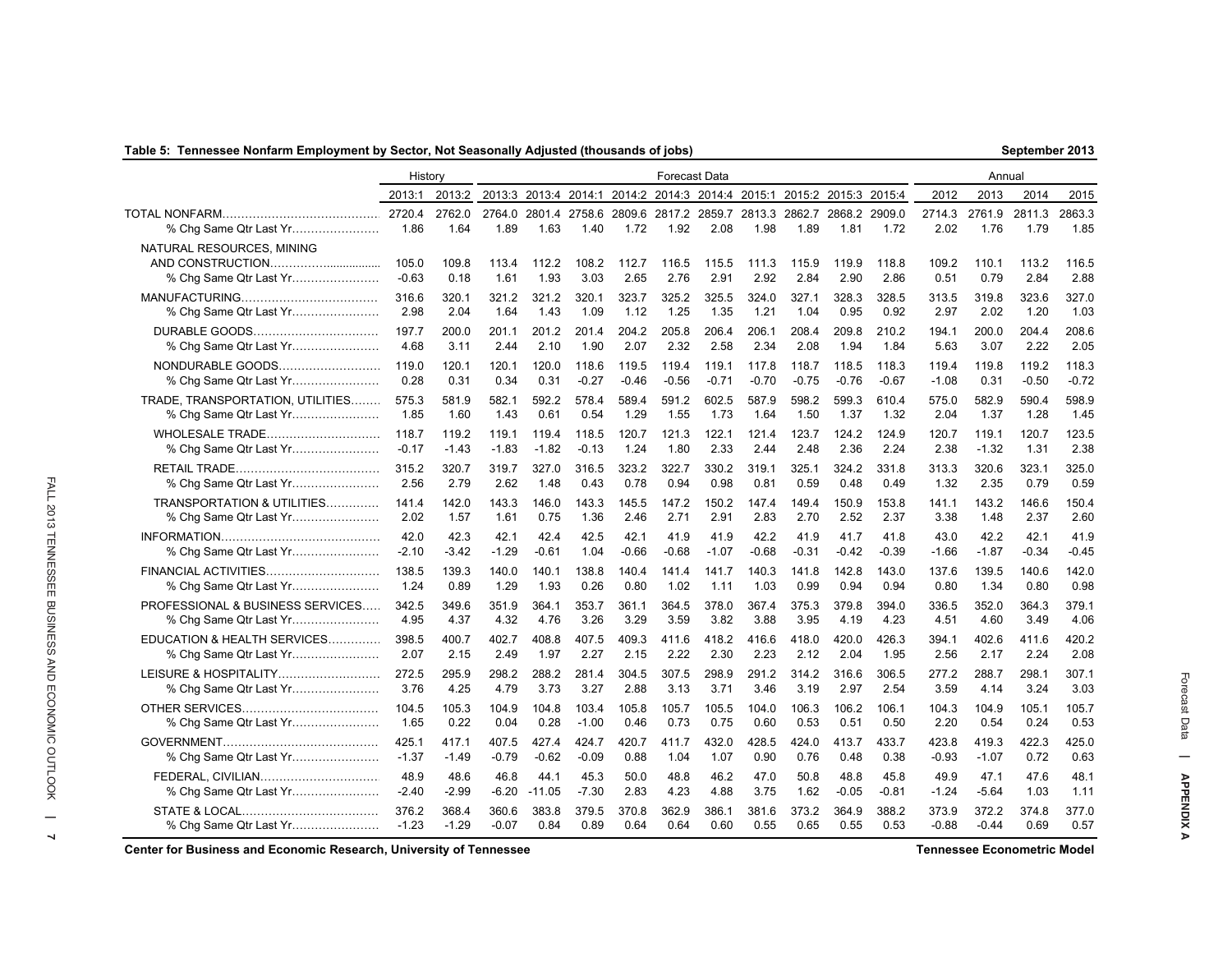| Table 6:  Tennessee Durable Goods Manufacturing Employment, Not Seasonally Adjusted (thousands of jobs) |                 |               |                                                  |               |               |               |                      |               |               |               |                      |               |               |               | September 2013 |               |
|---------------------------------------------------------------------------------------------------------|-----------------|---------------|--------------------------------------------------|---------------|---------------|---------------|----------------------|---------------|---------------|---------------|----------------------|---------------|---------------|---------------|----------------|---------------|
|                                                                                                         | History         |               |                                                  |               |               |               | <b>Forecast Data</b> |               |               |               |                      |               |               | Annual        |                |               |
|                                                                                                         |                 | 2013:1 2013:2 | 2013:3 2013:4 2014:1 2014:2 2014:3 2014:4 2015:1 |               |               |               |                      |               |               |               | 2015:2 2015:3 2015:4 |               | 2012          | 2013          | 2014           | 2015          |
| TOTAL DURABLE GOODS                                                                                     | 197.7<br>4.68   | 200.0<br>3.11 | 201.1<br>2.44                                    | 201.2<br>2.10 | 201.4<br>1.90 | 204.2<br>2.07 | 205.8<br>2.32        | 206.4<br>2.58 | 206.1<br>2.34 | 208.4<br>2.08 | 209.8<br>1.94        | 210.2<br>1.84 | 194.1<br>5.63 | 200.0<br>3.07 | 204.4<br>2.22  | 208.6<br>2.05 |
|                                                                                                         | 10.7            | 10.8          | 11.0                                             | 10.9          | 10.7          | 11.0          | 11.2                 | 11.1          | 10.8          | 11.2          | 11.4                 | 11.3          | 11.1          | 10.9          | 11.0           | 11.2          |
|                                                                                                         | $-0.62$         | $-2.70$       | $-2.75$                                          | $-1.00$       | $-0.46$       | 1.53          | 1.59                 | 1.64          | 1.65          | 1.69          | 1.72                 | 1.53          | 2.47          | $-1.78$       | 1.08           | 1.65          |
| NONMETALLIC MINERAL PRODUCTS                                                                            | 12.5            | 12.7          | 12.8                                             | 12.7          | 12.6          | 13.0          | 13.2                 | 13.1          | 13.0          | 13.4          | 13.6                 | 13.5          | 12.5          | 12.7          | 13.0           | 13.4          |
|                                                                                                         | 3.58            | 2.14          | 1.61                                             | 0.59          | 0.70          | 2.12          | 2.87                 | 3.38          | 3.23          | 3.03          | 2.87                 | 2.88          | 5.65          | 1.96          | 2.27           | 3.00          |
|                                                                                                         | 10 <sub>1</sub> | 10.2          | 10.3                                             | 10.4          | 10.4          | 10.5          | 10.6                 | 10.8          | 10.7          | 10.8          | 10.9                 | 11.0          | 9.7           | 10.3          | 10.6           | 10.9          |
| % Chg Same Qtr Last Yr                                                                                  | 8.19            | 5.88          | 4.39                                             | 5.35          | 2.79          | 3.15          | 3.36                 | 3.31          | 2.88          | 2.85          | 2.80                 | 2.47          | 5.16          | 5.92          | 3.15           | 2.75          |
| FABRICATED METAL PRODUCTS                                                                               | 33.6            | 33.9          | 33.9                                             | 33.7          | 33.9          | 34.3          | 34.5                 | 34.6          | 34.6          | 34.8          | 34.9                 | 34.9          | 34.4          | 33.8          | 34.3           | 34.8          |
| % Chg Same Qtr Last Yr                                                                                  | $-2.23$         | $-2.12$       | $-1.88$                                          | $-0.77$       | 0.77          | 1.01          | 1.74                 | 2.60          | 2.13          | 1.66          | 1.24                 | 0.98          | 2.38          | $-1.75$       | 1.53           | 1.50          |
|                                                                                                         | 25.2            | 25.8          | 25.5                                             | 25.2          | 25.8          | 26.4          | 26.1                 | 25.9          | 26.5          | 27.1          | 26.8                 | 26.5          | 25.5          | 25.4          | 26.1           | 26.7          |
| % Chg Same Qtr Last Yr                                                                                  | $-0.79$         | $-1.28$       | $-0.26$                                          | 1.63          | 2.41          | 2.43          | 2.63                 | 2.74          | 2.63          | 2.50          | 2.37                 | 2.29          | 1.33          | $-0.19$       | 2.55           | 2.45          |
| COMPUTERS & ELECTRONICS                                                                                 | 5.8             | 5.9           | 5.9                                              | 6.0           | 5.9           | 6.0           | 6.0                  | 6.1           | 6.0           | 6.0           | 5.9                  | 6.0           | 5.8           | 5.9           | 6.0            | 6.0           |
| % Chg Same Qtr Last Yr                                                                                  | 0.57            | 0.00          | 2.88                                             | 1.12          | 1.47          | 1.56          | 1.77                 | 1.58          | 1.20          | 0.54          | $-0.54$              | $-1.36$       | 3.87          | 1.13          | 1.60           | $-0.05$       |
| ELECTRICAL EQUIPMENT, APPLIANCES                                                                        | 18.20<br>2.44   | 18.40<br>2.79 | 18.66<br>3.88                                    | 18.67<br>3.93 | 18.72<br>2.87 | 18.84<br>2.41 | 19.11<br>2.39        | 19.14<br>2.51 | 19.16<br>2.31 | 19.25<br>2.14 | 19.49<br>2.00        | 19.52<br>2.00 | 17.90<br>1.42 | 18.48<br>3.26 | 18.95<br>2.55  | 19.35<br>2.11 |
| TRANSPORTATION EQUIPMENT                                                                                | 57.7            | 58.2          | 59.1                                             | 59.9          | 59.8          | 60.4          | 61.4                 | 62.2          | 62.0          | 62.4          | 63.3                 | 64.0          | 53.6          | 58.7          | 61.0           | 63.0          |
| % Chg Same Qtr Last Yr                                                                                  | 16.16           | 11.00         | 7.23                                             | 4.73          | 3.62          | 3.79          | 3.90                 | 3.92          | 3.68          | 3.35          | 3.16                 | 2.90          | 16.99         | 9.56          | 3.81           | 3.27          |
|                                                                                                         | 8.8             | 8.9           | 8.9                                              | 8.8           | 8.7           | 8.8           | 8.8                  | 8.6           | 8.6           | 8.6           | 8.6                  | 8.5           | 8.8           | 8.9           | 8.7            | 8.6           |
| % Chg Same Qtr Last Yr                                                                                  | 1.94            | 0.38          | 1.54                                             | 0.79          | $-0.35$       | $-1.58$       | $-2.01$              | $-2.00$       | $-2.00$       | $-1.99$       | $-1.58$              | $-1.15$       | $-2.05$       | 1.16          | $-1.49$        | $-1.68$       |
| MISCELLANEOUS DURABLE GOODS                                                                             | 15.0            | 15.2          | 15.1                                             | 15.0          | 14.9          | 15.0          | 14.9                 | 14.9          | 14.8          | 14.9          | 14.9                 | 14.9          | 15.0          | 15.1          | 14.9           | 14.9          |
|                                                                                                         | 0.00            | 1.79          | 1.34                                             | $-0.27$       | $-0.67$       | $-1.26$       | $-1.01$              | $-0.44$       | $-0.64$       | $-0.95$       | $-0.49$              | 0.26          | $-1.75$       | 0.71          | $-0.85$        | $-0.45$       |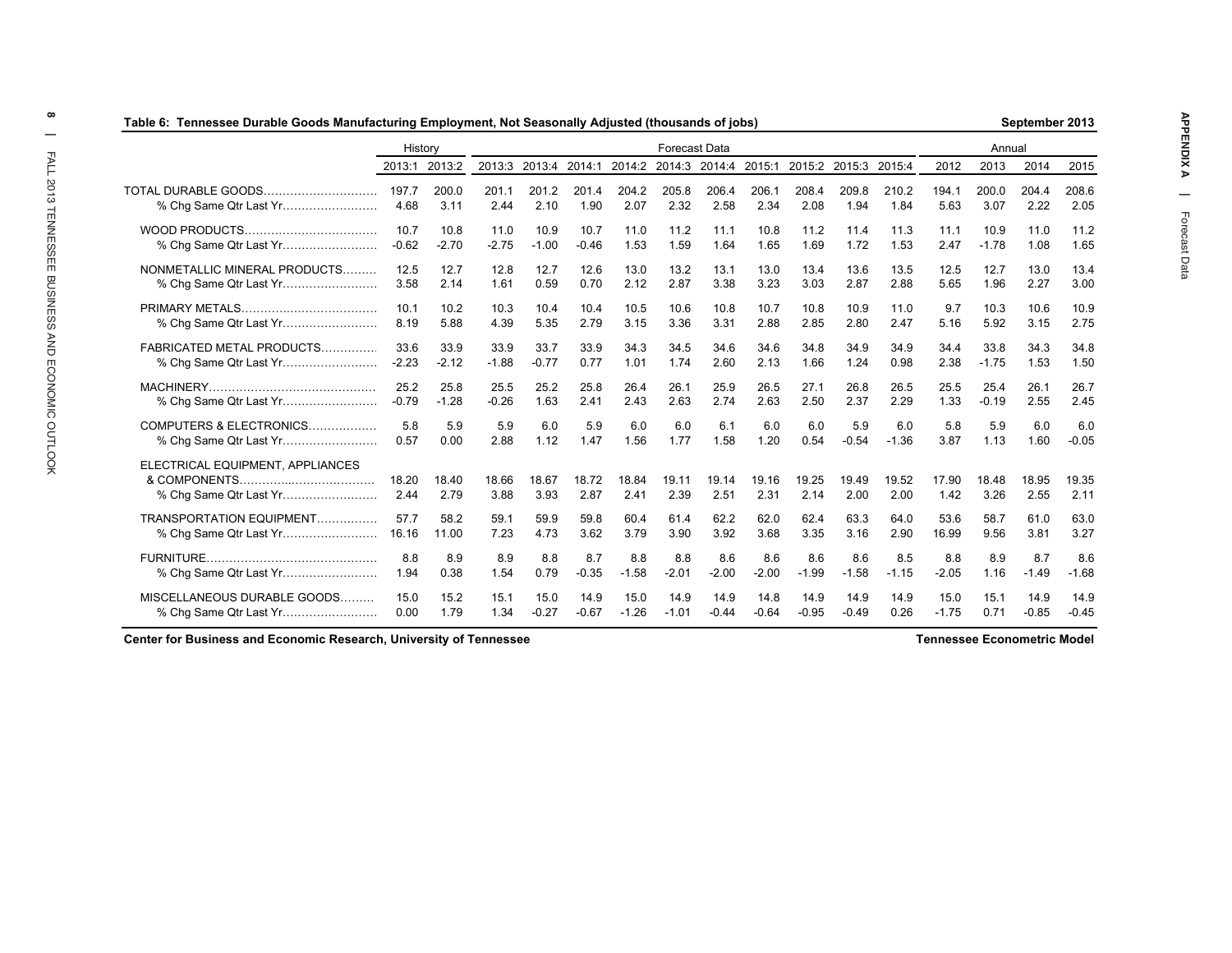### **Table 7: Tennessee Nondurable Goods Manufacturing Employment, Not Seasonally Adjusted (thousands of jobs)**

**September 2013**

|                                                                                        | History         |                 |                 |                 |                 |                 | <b>Forecast Data</b> |                 |                 |                      |                 |                 |                 | Annual          |                 |                 |
|----------------------------------------------------------------------------------------|-----------------|-----------------|-----------------|-----------------|-----------------|-----------------|----------------------|-----------------|-----------------|----------------------|-----------------|-----------------|-----------------|-----------------|-----------------|-----------------|
|                                                                                        | 2013:1          | 2013:2          | 2013:3          | 2013:4          | 2014:1          |                 | 2014:2 2014:3        | 2014:4          | 2015:1          | 2015:2 2015:3 2015:4 |                 |                 | 2012            | 2013            | 2014            | 2015            |
| TOTAL NONDURABLE GOODS.                                                                | 119.0           | 120.1           | 120.1           | 120.0           | 118.6           | 119.5           | 119.4                | 119.1           | 117.8           | 118.7                | 118.5           | 118.3           | 119.4           | 119.8           | 119.2           | 118.3           |
| % Chg Same Qtr Last Yr                                                                 | 0.28            | 0.31            | 0.34            | 0.31            | $-0.27$         | $-0.46$         | $-0.56$              | $-0.71$         | $-0.70$         | $-0.75$              | $-0.76$         | $-0.67$         | $-1.08$         | 0.31            | $-0.50$         | $-0.72$         |
|                                                                                        | 33.0            | 33.2            | 33.4            | 33.7            | 33.4            | 33.4            | 33.5                 | 33.8            | 33.4            | 33.4                 | 33.6            | 33.8            | 33.3            | 33.3            | 33.5            | 33.6            |
| % Chg Same Qtr Last Yr                                                                 | $-1.00$         | 0.10            | 0.74            | 1.02            | 1.19            | 0.44            | 0.39                 | 0.14            | 0.14            | 0.08                 | 0.11            | 0.25            | 0.45            | 0.21            | 0.54            | 0.14            |
| <b>BEVERAGE &amp; TOBACCO</b>                                                          | 5.2             | 5.3             | 5.4             | 5.4             | 5.3             | 5.3             | 5.4                  | 5.4             | 5.3             | 5.4                  | 5.4             | 5.4             | 5.2             | 5.3             | 5.4             | 5.4             |
|                                                                                        | 1.96            | 3.23            | 1.89            | 2.97            | 2.20            | 0.18            | 0.09                 | 0.09            | 0.14            | 0.27                 | 0.33            | 0.26            | 3.83            | 2.51            | 0.63            | 0.25            |
| TEXTILE MILLS, TEXTILE MILL<br><b>PRODUCTS &amp; APPAREL</b><br>% Chg Same Qtr Last Yr | 10.7<br>0.95    | 10.7<br>$-0.31$ | 10.7<br>$-0.90$ | 10.7<br>$-1.42$ | 10.5<br>$-1.72$ | 10.6<br>$-0.69$ | 10.7<br>$-0.58$      | 10.6<br>$-1.50$ | 10.3<br>$-1.65$ | 10.4<br>$-1.69$      | 10.5<br>$-1.72$ | 10.4<br>$-1.58$ | 10.8<br>0.62    | 10.7<br>$-0.43$ | 10.6<br>$-1.12$ | 10.4<br>$-1.66$ |
|                                                                                        | 14.2            | 14.2            | 14.4            | 14.1            | 13.7            | 13.9            | 14.1                 | 13.8            | 13.5            | 13.6                 | 13.8            | 13.5            | 14.7            | 14.2            | 13.9            | 13.6            |
| % Chg Same Qtr Last Yr                                                                 | $-2.30$         | $-4.27$         | $-3.37$         | $-3.02$         | $-3.07$         | $-2.02$         | $-2.01$              | $-2.00$         | $-2.01$         | $-2.00$              | $-2.01$         | $-2.01$         | $-3.98$         | $-3.25$         | $-2.28$         | $-2.01$         |
| PRINTING & RELATED SUPPORT                                                             | 9.0             | 8.9             | 8.9             | 8.8             | 8.6             | 8.6             | 8.5                  | 8.4             | 8.2             | 8.2                  | 8.0             | 8.0             | 9.5             | 8.9             | 8.5             | 8.1             |
| % Chg Same Qtr Last Yr                                                                 | $-5.92$         | $-6.97$         | $-6.20$         | $-5.81$         | $-4.44$         | $-3.10$         | $-4.33$              | $-4.34$         | $-4.83$         | $-5.25$              | $-5.60$         | $-5.75$         | $-4.61$         | $-6.23$         | $-4.05$         | $-5.35$         |
| CHEMICALS<br>% Chg Same Qtr Last Yr                                                    | 24.2<br>$-0.41$ | 24.3<br>$-0.27$ | 24.2<br>$-0.72$ | 24.1<br>$-0.72$ | 23.9<br>$-1.32$ | 23.9<br>$-1.51$ | 23.9<br>$-1.51$      | 23.7<br>$-1.68$ | 23.5<br>$-1.62$ | 23.5<br>$-1.62$      | 23.5<br>$-1.51$ | 23.4<br>$-1.29$ | 24.3<br>$-0.92$ | 24.2<br>$-0.53$ | 23.8<br>$-1.50$ | 23.5<br>$-1.51$ |
|                                                                                        | 20.1            | 19.9            | 19.7            | 20.0            | 19.9            | 20.3            | 20.1                 | 20.3            | 20.3            | 20.6                 | 20.4            | 20.7            | 19.9            | 19.9            | 20.1            | 20.5            |
|                                                                                        | 2.56            | $-0.99$         | $-0.61$         | $-1.23$         | $-0.87$         | 1.63            | 1.67                 | 1.80            | 1.99            | 1.92                 | 1.81            | 1.77            | $-2.57$         | $-0.09$         | 1.05            | 1.87            |
| MISCELLANEOUS NONDURABLE GOODS                                                         | 2.7             | 3.5             | 3.3             | 3.2             | 3.4             | 3.5             | 3.3                  | 3.2             | 3.4             | 3.5                  | 3.3             | 3.2             | 1.8             | 3.2             | 3.3             | 3.3             |
|                                                                                        | 55.77           | 100.00          | 87.17           | 81.77           | 25.35           | $-0.86$         | $-0.99$              | $-0.97$         | $-0.82$         | $-0.70$              | $-0.65$         | $-0.50$         | 6.57            | 81.30           | 4.63            | $-0.67$         |

**Center for Business and Economic Research, University of Tennessee**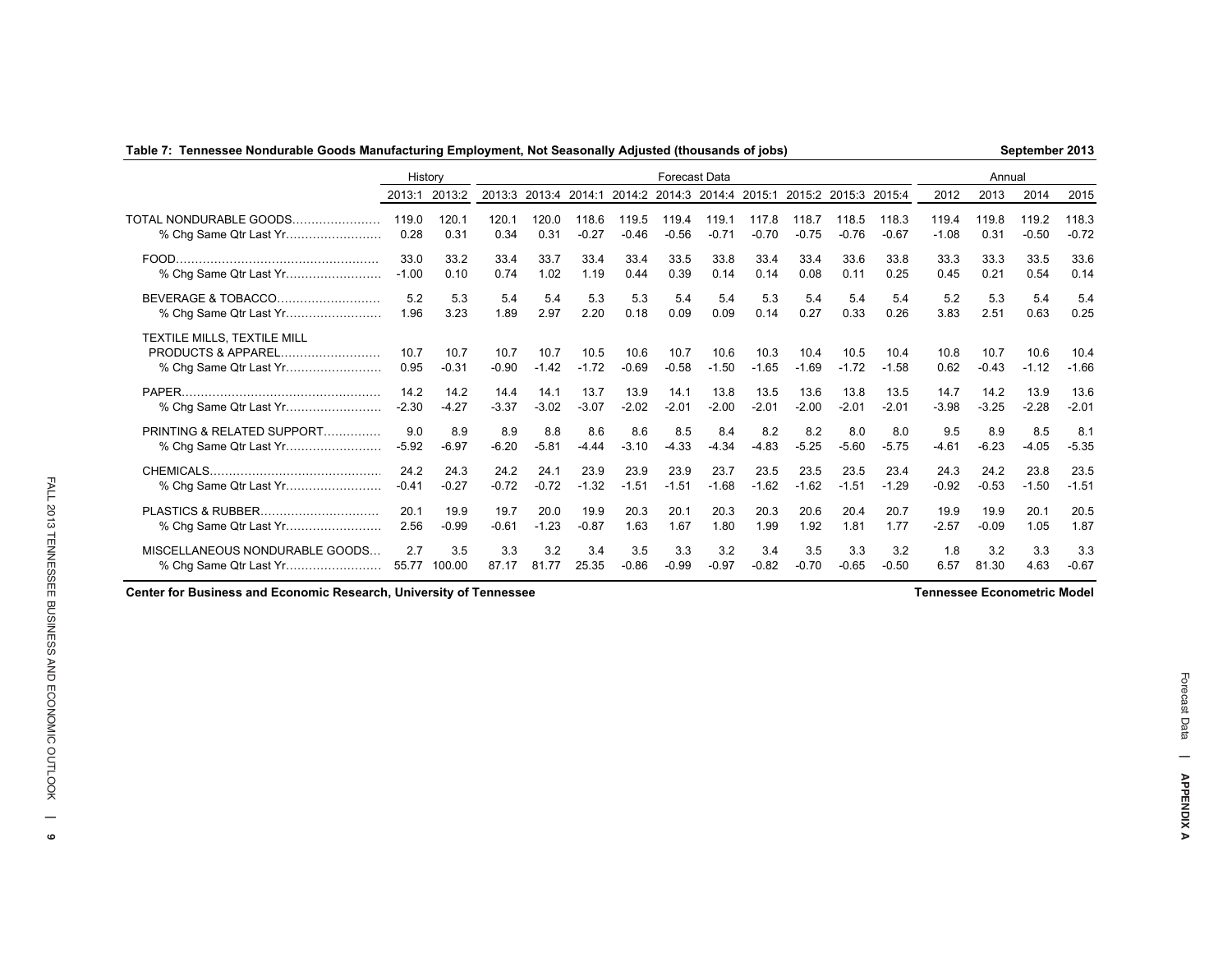| Table 8: Tennessee Nonfarm Employment by Sector, Seasonally Adjusted (thousands of jobs) |                |                |                |                |                |                |                                                  |                |                |                |                |                |                |                | September 2013 |                |
|------------------------------------------------------------------------------------------|----------------|----------------|----------------|----------------|----------------|----------------|--------------------------------------------------|----------------|----------------|----------------|----------------|----------------|----------------|----------------|----------------|----------------|
|                                                                                          | History        |                |                |                |                |                | <b>Forecast Data</b>                             |                |                |                |                |                |                | Annual         |                |                |
|                                                                                          | 2013:1         | 2013:2         |                |                |                |                | 2013:3 2013:4 2014:1 2014:2 2014:3 2014:4 2015:1 |                |                | 2015:2 2015:3  |                | 2015:4         | 2012           | 2013           | 2014           | 2015           |
| % Chg Prev Qtr SAAR                                                                      | 2751.7<br>2.97 | 2758.3<br>0.95 | 2767.0<br>1.28 | 2776.4<br>1.36 | 2790.7<br>2.08 | 2805.8<br>2.18 | 2820.1<br>2.06                                   | 2834.2<br>2.01 | 2846.3<br>1.72 | 2858.7<br>1.75 | 2870.9<br>1.72 | 2883.0<br>1.69 | 2715.0<br>2.03 | 2763.4<br>1.78 | 2812.7<br>1.79 | 2864.7<br>1.85 |
| % Chg Same Qtr Last Yr                                                                   | 1.95           | 1.67           | 1.87           | 1.64           | 1.42           | 1.72           | 1.92                                             | 2.08           | 1.99           | 1.89           | 1.80           | 1.72           | 2.03           | 1.78           | 1.79           | 1.85           |
| NATURAL RESOURCES, MINING                                                                |                |                |                |                |                |                |                                                  |                |                |                |                |                |                |                |                |                |
| AND CONSTRUCTION                                                                         | 108.7          | 109.9          | 110.6          | 111.2          | 112.0          | 112.8          | 113.6                                            | 114.5          | 115.2          | 116.1          | 116.9          | 117.7          | 109.4          | 110.1          | 113.2          | 116.5          |
|                                                                                          | $-1.70$        | 4.74           | 2.27           | 2.49           | 2.65           | 3.20           | 2.69                                             | 3.11           | 2.69           | 2.87           | 2.93           | 2.95           | 0.69           | 0.64           | 2.84           | 2.88           |
| % Chg Same Qtr Last Yr                                                                   | $-1.27$        | 0.33           | 1.61           | 1.93           | 3.03           | 2.65           | 2.76                                             | 2.91           | 2.92           | 2.84           | 2.90           | 2.86           | 0.69           | 0.64           | 2.84           | 2.88           |
|                                                                                          | 318.5          | 319.6          | 320.2          | 320.8          | 321.9          | 323.2          | 324.2                                            | 325.1          | 325.8          | 326.5          | 327.2          | 328.1          | 313.5          | 319.8          | 323.6          | 326.9          |
| % Chg Prev Qtr SAAR                                                                      | 2.93           | 1.38           | 0.70           | 0.79           | 1.44           | 1.56           | 1.20                                             | 1.21           | 0.88           | 0.87           | 0.85           | 1.09           | 2.97           | 2.01           | 1.20           | 1.03           |
| % Chg Same Qtr Last Yr                                                                   | 2.97           | 1.98           | 1.66           | 1.45           | 1.08           | 1.12           | 1.25                                             | 1.35           | 1.21           | 1.04           | 0.95           | 0.92           | 2.97           | 2.01           | 1.20           | 1.03           |
| DURABLE GOODS                                                                            | 198.7          | 199.7          | 200.4          | 201.1          | 202.5          | 203.9          | 205.1                                            | 206.3          | 207.2          | 208.1          | 209.0          | 210.1          | 194.1          | 200.0          | 204.4          | 208.6          |
| % Chg Prev Qtr SAAR                                                                      | 3.61           | 2.09           | 1.31           | 1.40           | 2.80           | 2.78           | 2.32                                             | 2.41           | 1.86           | 1.75           | 1.75           | 1.99           | 5.62           | 3.06           | 2.22           | 2.05           |
| % Chg Same Qtr Last Yr                                                                   | 4.68           | 3.07           | 2.44           | 2.10           | 1.90           | 2.07           | 2.32                                             | 2.58           | 2.34           | 2.08           | 1.94           | 1.84           | 5.62           | 3.06           | 2.22           | 2.05           |
| NONDURABLE GOODS                                                                         | 119.8          | 119.9          | 119.8          | 119.7          | 119.4          | 119.3          | 119.1                                            | 118.8          | 118.6          | 118.4          | 118.2          | 118.1          | 119.4          | 119.8          | 119.2          | 118.3          |
| % Chg Prev Qtr SAAR                                                                      | 1.81           | 0.22           | $-0.31$        | $-0.22$        | $-0.83$        | $-0.48$        | $-0.69$                                          | $-0.83$        | $-0.81$        | $-0.65$        | $-0.72$        | $-0.48$        | $-1.08$        | 0.30           | $-0.50$        | $-0.72$        |
| % Chg Same Qtr Last Yr                                                                   | 0.25           | 0.22           | 0.37           | 0.37           | $-0.29$        | $-0.46$        | $-0.55$                                          | $-0.71$        | $-0.70$        | $-0.75$        | $-0.75$        | $-0.67$        | $-1.08$        | 0.30           | $-0.50$        | $-0.72$        |
| TRADE, TRANSPORTATION, UTILITIES                                                         | 583.3          | 581.5          | 582.7          | 584.0          | 586.5          | 589.0          | 591.7                                            | 594.1          | 596.1          | 597.8          | 599.8          | 602.0          | 575.3          | 582.9          | 590.3          | 598.9          |
|                                                                                          | 1.94           | $-1.25$        | 0.86           | 0.91           | 1.67           | 1.71           | 1.91                                             | 1.63           | 1.32           | 1.13           | 1.40           | 1.42           | 2.07           | 1.33           | 1.28           | 1.46           |
| % Chg Same Qtr Last Yr                                                                   | 1.98           | 1.29           | 1.43           | 0.61           | 0.54           | 1.29           | 1.55                                             | 1.73           | 1.64           | 1.50           | 1.37           | 1.32           | 2.07           | 1.33           | 1.28           | 1.46           |
| WHOLESALE TRADE                                                                          | 119.9          | 118.8          | 118.9          | 119.2          | 119.7          | 120.3          | 121.1                                            | 121.9          | 122.6          | 123.3          | 123.9          | 124.7          | 120.7          | 119.2          | 120.7          | 123.6          |
|                                                                                          | $-4.85$        | $-3.51$        | 0.50           | 0.71           | 1.85           | 1.89           | 2.77                                             | 2.80           | 2.32           | 2.05           | 2.26           | 2.33           | 2.37           | $-1.26$        | 1.31           | 2.38           |
| % Chg Same Qtr Last Yr                                                                   | 0.14           | $-1.52$        | $-1.83$        | $-1.82$        | $-0.13$        | 1.24           | 1.80                                             | 2.33           | 2.44           | 2.48           | 2.36           | 2.24           | 2.37           | $-1.26$        | 1.31           | 2.38           |
|                                                                                          | 320.4          | 320.2          | 320.6          | 320.9          | 321.8          | 322.7          | 323.6                                            | 324.1          | 324.4          | 324.6          | 325.1          | 325.6          | 313.5          | 320.5          | 323.0          | 324.9          |
| % Chg Prev Qtr SAAR                                                                      | 5.37           | -0.33          | 0.48           | 0.48           | 1.09           | 1.09           | 1.10                                             | 0.63           | 0.41           | 0.20           | 0.67           | 0.66           | 1.37           | 2.24           | 0.78           | 0.59           |
| % Chg Same Qtr Last Yr                                                                   | 2.58           | 2.29           | 2.62           | 1.48           | 0.43           | 0.78           | 0.94                                             | 0.98           | 0.81           | 0.59           | 0.48           | 0.49           | 1.37           | 2.24           | 0.78           | 0.59           |
| TRANSPORTATION & UTILITIES                                                               | 143.0          | 142.5          | 143.2          | 143.9          | 144.9          | 146.0          | 147.1                                            | 148.1          | 149.1          | 149.9          | 150.8          | 151.6          | 141.0          | 143.2          | 146.5          | 150.4          |
| % Chg Prev Qtr SAAR                                                                      | 0.37           | $-1.39$        | 2.00           | 2.06           | 2.83           | 2.95           | 3.00                                             | 2.88           | 2.51           | 2.40           | 2.28           | 2.30           | 3.39           | 1.51           | 2.36           | 2.60           |
| % Chg Same Qtr Last Yr                                                                   | 2.19           | 1.50           | 1.61           | 0.75           | 1.36           | 2.46           | 2.71                                             | 2.91           | 2.83           | 2.70           | 2.52           | 2.37           | 3.39           | 1.51           | 2.36           | 2.60           |
|                                                                                          | 41.8           | 42.3           | 42.3           | 42.3           | 42.2           | 42.1           | 42.0                                             | 41.9           | 41.9           | 41.9           | 41.8           | 41.7           | 43.0           | 42.2           | 42.0           | 41.9           |
| % Chg Prev Qtr SAAR                                                                      | $-7.30$        | 5.20           | $-0.50$        | 0.56           | $-1.00$        | $-1.69$        | $-0.58$                                          | $-0.99$        | 0.54           | $-0.22$        | $-1.00$        | $-0.89$        | $-1.69$        | $-1.98$        | $-0.35$        | $-0.45$        |
| % Chg Same Qtr Last Yr                                                                   | $-2.87$        | $-3.13$        | $-1.29$        | $-0.61$        | 1.04           | $-0.66$        | $-0.68$                                          | $-1.07$        | $-0.68$        | $-0.31$        | $-0.42$        | $-0.39$        | $-1.69$        | $-1.98$        | $-0.35$        | $-0.45$        |
| FINANCIAL ACTIVITIES                                                                     | 139.7          | 139.4          | 139.5          | 139.7          | 140.1          | 140.5          | 140.9                                            | 141.2          | 141.5          | 141.9          | 142.2          | 142.6          | 137.6          | 139.6          | 140.7          | 142.1          |
|                                                                                          | 8.12           | $-0.95$        | 0.20           | 0.61           | 1.19           | 1.20           | 1.09                                             | 0.95           | 0.90           | 1.00           | 0.93           | 0.93           | 0.73           | 1.46           | 0.80           | 0.98           |
| % Chg Same Qtr Last Yr                                                                   | 1.35           | 1.28           | 1.29           | 1.93           | 0.26           | 0.80           | 1.02                                             | 1.11           | 1.04           | 0.99           | 0.95           | 0.94           | 0.73           | 1.46           | 0.80           | 0.98           |
|                                                                                          |                |                |                |                |                |                | (CONTINUED ON NEXT PAGE)                         |                |                |                |                |                |                |                |                |                |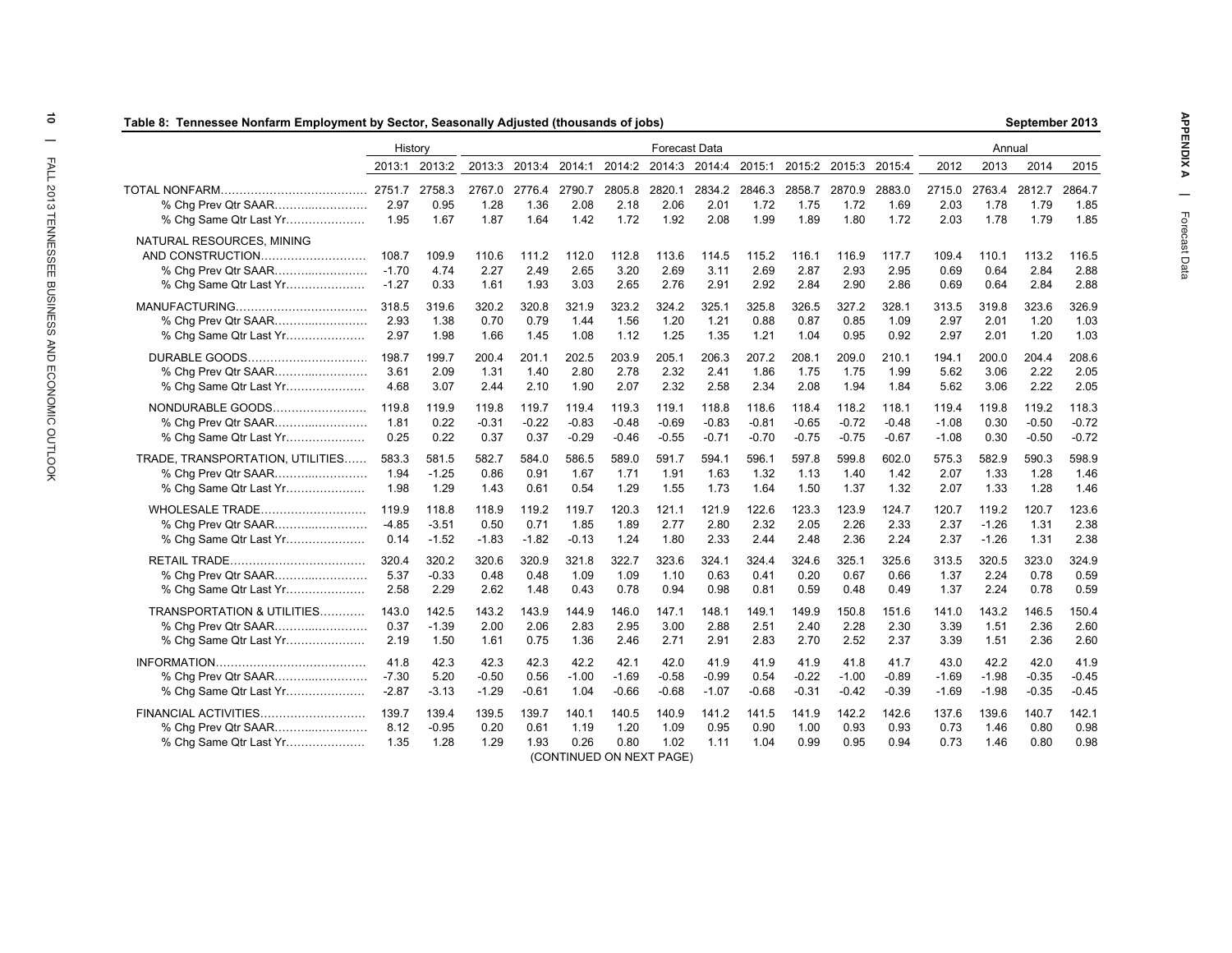|  |  |  |  | Table 8:  Tennessee Nonfarm Employment by Sector, Seasonally Adjusted (thousands of jobs) |  |
|--|--|--|--|-------------------------------------------------------------------------------------------|--|
|  |  |  |  |                                                                                           |  |

| able 8: Tennessee Nonfarm Employment by Sector, Seasonally Adjusted (thousands of jobs) |          |          |         |          |         |        |                      |        |         |         |         |         |         |         | September 2013 |       |
|-----------------------------------------------------------------------------------------|----------|----------|---------|----------|---------|--------|----------------------|--------|---------|---------|---------|---------|---------|---------|----------------|-------|
|                                                                                         | History  |          |         |          |         |        | <b>Forecast Data</b> |        |         |         |         |         |         | Annual  |                |       |
|                                                                                         | 2013:1   | 2013:2   | 2013:3  | 2013:4   | 2014:1  | 2014:2 | 2014:3               | 2014:4 | 2015:1  | 2015:2  | 2015:3  | 2015:4  | 2012    | 2013    | 2014           | 2015  |
| PROFESSIONAL & BUSINESS SERVICES                                                        | 348.4    | 351.7    | 353.8   | 356.5    | 359.7   | 363.3  | 366.5                | 370.1  | 373.7   | 377.6   | 381.9   | 385.7   | 336.6   | 352.6   | 364.9          | 379.7 |
| % Chg Prev Qtr SAAR                                                                     | 9.87     | 3.88     | 2.45    | 3.00     | 3.72    | 3.98   | 3.66                 | 3.90   | 4.00    | 4.23    | 4.61    | 4.07    | 4.51    | 4.74    | 3.49           | 4.06  |
| % Chq Same Qtr Last Yr                                                                  | 5.17     | 4.70     | 4.32    | 4.76     | 3.26    | 3.29   | 3.59                 | 3.82   | 3.88    | 3.95    | 4.19    | 4.23    | 4.51    | 4.74    | 3.49           | 4.06  |
| EDUCATION & HEALTH SERVICES                                                             | 398.8    | 401.5    | 403.5   | 405.5    | 407.8   | 410.1  | 412.5                | 414.9  | 416.9   | 418.8   | 420.9   | 422.9   | 394.1   | 402.3   | 411.3          | 419.9 |
| % Chg Prev Qtr SAAR                                                                     | 1.08     | 2.77     | 2.03    | 2.00     | 2.27    | 2.31   | 2.30                 | 2.32   | 1.98    | 1.88    | 1.97    | 1.97    | 2.51    | 2.09    | 2.23           | 2.08  |
| % Chg Same Qtr Last Yr                                                                  | 1.78     | 2.14     | 2.49    | 1.97     | 2.27    | 2.15   | 2.22                 | 2.30   | 2.23    | 2.12    | 2.04    | 1.95    | 2.51    | 2.09    | 2.23           | 2.08  |
| LEISURE & HOSPITALITY                                                                   | 284.7    | 288.7    | 290.1   | 291.2    | 294.0   | 297.0  | 299.2                | 302.0  | 304.2   | 306.5   | 308.1   | 309.6   | 277.2   | 288.7   | 298.0          | 307.1 |
| % Cha Prev Qtr SAAR                                                                     | 5.87     | 5.64     | 2.00    | 1.49     | 4.00    | 4.05   | 2.99                 | 3.82   | 3.00    | 2.97    | 2.09    | 2.09    | 3.55    | 4.15    | 3.25           | 3.04  |
| % Chq Same Qtr Last Yr                                                                  | 3.78     | 4.30     | 4.79    | 3.73     | 3.27    | 2.88   | 3.13                 | 3.71   | 3.46    | 3.19    | 2.97    | 2.54    | 3.55    | 4.15    | 3.25           | 3.04  |
|                                                                                         | 106.0    | 104.6    | 104.5   | 104.6    | 104.9   | 105.1  | 105.3                | 105.4  | 105.5   | 105.7   | 105.8   | 105.9   | 104.2   | 104.9   | 105.2          | 105.7 |
| % Cha Prev Qtr SAAR                                                                     | 6.41     | $-4.94$  | $-0.49$ | 0.44     | 1.10    | 0.80   | 0.58                 | 0.53   | 0.49    | 0.51    | 0.50    | 0.49    | 2.12    | 0.70    | 0.23           | 0.53  |
| % Chq Same Qtr Last Yr                                                                  | 2.19     | 0.32     | 0.04    | 0.28     | $-1.00$ | 0.46   | 0.73                 | 0.75   | 0.60    | 0.53    | 0.51    | 0.50    | 2.12    | 0.70    | 0.23           | 0.53  |
|                                                                                         | 421.9    | 419.0    | 419.9   | 420.5    | 421.5   | 422.7  | 424.3                | 425.0  | 425.3   | 426.0   | 426.3   | 426.7   | 424.2   | 420.3   | 423.4          | 426.1 |
| % Chg Prev Qtr SAAR                                                                     | $-1.19$  | $-2.69$  | 0.84    | 0.59     | 0.94    | 1.16   | 1.45                 | 0.74   | 0.27    | 0.59    | 0.34    | 0.31    | $-0.80$ | $-0.90$ | 0.72           | 0.63  |
| % Chg Same Qtr Last Yr                                                                  | $-0.88$  | $-1.32$  | $-0.79$ | $-0.62$  | $-0.09$ | 0.88   | 1.04                 | 1.07   | 0.90    | 0.76    | 0.48    | 0.38    | $-0.80$ | $-0.90$ | 0.72           | 0.63  |
| FEDERAL, CIVILIAN                                                                       | 50.6     | 46.5     | 46.5    | 46.4     | 46.9    | 47.8   | 48.5                 | 48.7   | 48.6    | 48.6    | 48.4    | 48.3    | 50.3    | 47.5    | 48.0           | 48.5  |
| % Chg Prev Qtr SAAR                                                                     | $-11.94$ | $-28.70$ | 0.22    | $-0.50$  | 3.87    | 7.93   | 5.80                 | 2.00   | $-0.52$ | $-0.68$ | $-0.98$ | $-1.04$ | $-0.02$ | $-5.59$ | 0.98           | 1.10  |
| % Chg Same Qtr Last Yr                                                                  | 1.95     | $-6.76$  | $-6.20$ | $-11.05$ | $-7.30$ | 2.83   | 4.23                 | 4.88   | 3.75    | 1.62    | $-0.05$ | $-0.81$ | $-0.02$ | $-5.59$ | 0.98           | 1.10  |
|                                                                                         | 371.3    | 372.6    | 373.4   | 374.1    | 374.6   | 375.0  | 375.8                | 376.3  | 376.7   | 377.4   | 377.9   | 378.3   | 373.9   | 372.9   | 375.4          | 377.6 |
| % Chg Prev Qtr SAAR                                                                     | 0.40     | 1.34     | 0.91    | 0.73     | 0.59    | 0.33   | 0.91                 | 0.57   | 0.37    | 0.76    | 0.51    | 0.49    | $-0.91$ | $-0.27$ | 0.69           | 0.57  |
| % Chg Same Qtr Last Yr                                                                  | $-1.25$  | $-0.60$  | $-0.07$ | 0.84     | 0.89    | 0.64   | 0.64                 | 0.60   | 0.55    | 0.65    | 0.55    | 0.53    | $-0.91$ | $-0.27$ | 0.69           | 0.57  |
| STATISTICAL DISCREPANCY (%)                                                             | $-0.04$  | 0.02     |         |          |         |        |                      |        |         |         |         |         | $-0.01$ |         |                |       |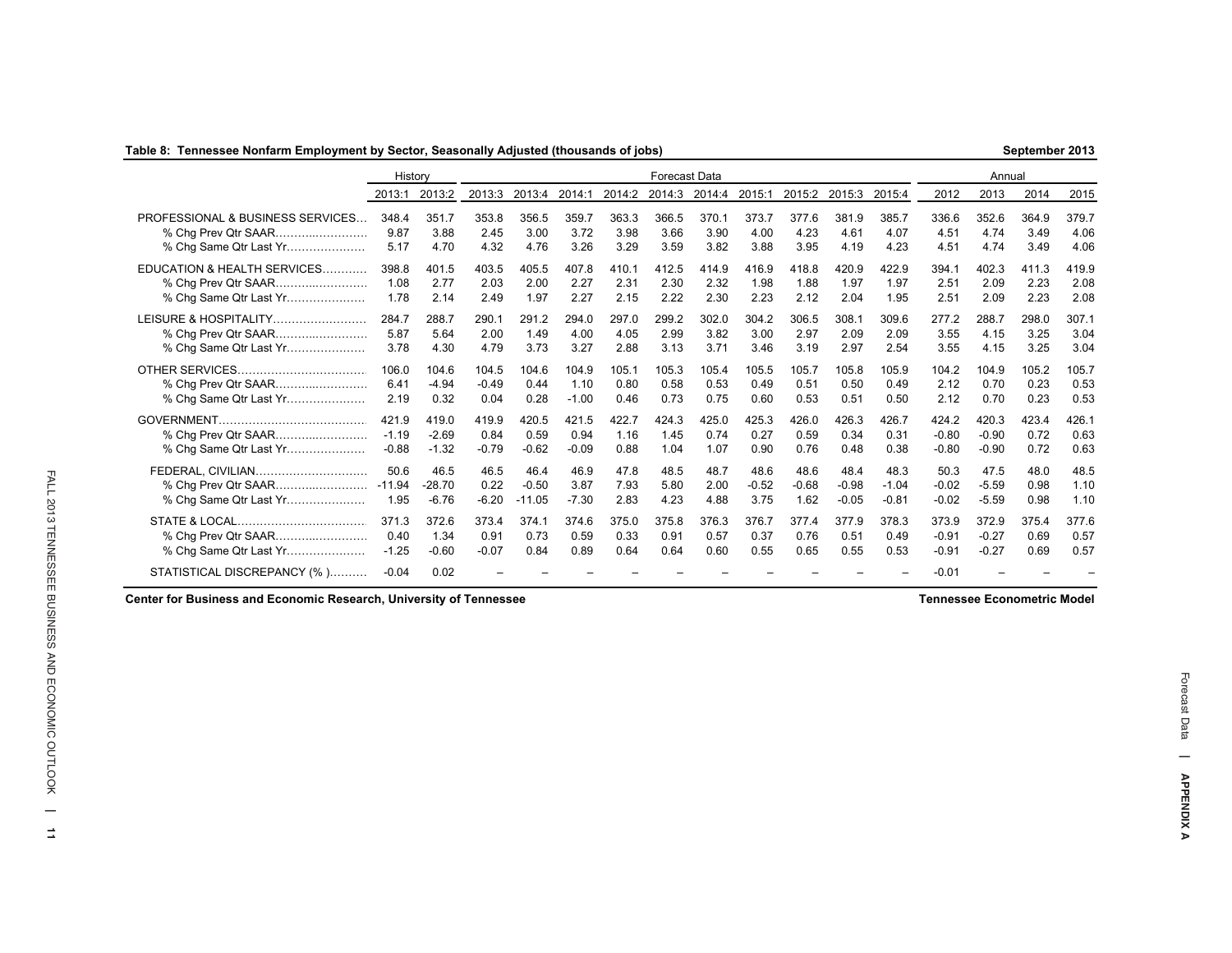| (toods Tennessee Durable Goods Manufacturing Employment, Seasonally Adjusted (thousands of jobs |         |               |         |                      |         |         |                      |         |         |         |               |         |         |         | September 2013 |         |
|-------------------------------------------------------------------------------------------------|---------|---------------|---------|----------------------|---------|---------|----------------------|---------|---------|---------|---------------|---------|---------|---------|----------------|---------|
|                                                                                                 | History |               |         |                      |         |         | Forecast Data        |         |         |         |               |         |         | Annual  |                |         |
|                                                                                                 |         | 2013:1 2013:2 |         | 2013:3 2013:4 2014:1 |         |         | 2014:2 2014:3 2014:4 |         | 2015:1  |         | 2015:2 2015:3 | 2015:4  | 2012    | 2013    | 2014           | 2015    |
| TOTAL DURABLE GOODS                                                                             | 198.7   | 199.7         | 200.4   | 201.1                | 202.5   | 203.9   | 205.1                | 206.3   | 207.2   | 208.1   | 209.0         | 210.1   | 194.1   | 200.0   | 204.4          | 208.6   |
| % Chg Prev Qtr SAAR                                                                             | 3.61    | 2.09          | 1.31    | 1.40                 | 2.80    | 2.78    | 2.32                 | 2.41    | 1.86    | 1.75    | 1.75          | 1.99    | 5.62    | 3.06    | 2.22           | 2.05    |
| % Chg Same Qtr Last Yr                                                                          | 4.68    | 3.07          | 2.44    | 2.10                 | 1.90    | 2.07    | 2.32                 | 2.58    | 2.34    | 2.08    | 1.94          | 1.84    | 5.62    | 3.06    | 2.22           | 2.05    |
| WOOD PRODUCTS                                                                                   | 11.0    | 10.8          | 10.8    | 10.9                 | 10.9    | 11.0    | 11.0                 | 11.0    | 11.1    | 11.1    | 11.2          | 11.2    | 11.1    | 10.9    | 11.0           | 11.2    |
| % Chg Prev Qtr SAAR                                                                             | $-0.35$ | $-6.16$       | 1.00    | 1.70                 | 1.86    | 1.58    | 1.23                 | 1.90    | 1.90    | 1.72    | 1.37          | 1.13    | 2.47    | $-1.80$ | 1.07           | 1.65    |
| % Chg Same Qtr Last Yr                                                                          | $-0.62$ | $-2.79$       | $-2.75$ | $-1.00$              | $-0.46$ | 1.53    | 1.59                 | 1.64    | 1.65    | 1.69    | 1.72          | 1.53    | 2.47    | $-1.80$ | 1.07           | 1.65    |
| NONMETALLIC MINERAL PRODUCTS                                                                    | 12.7    | 12.7          | 12.7    | 12.7                 | 12.8    | 12.9    | 13.0                 | 13.2    | 13.2    | 13.3    | 13.4          | 13.5    | 12.5    | 12.7    | 13.0           | 13.4    |
|                                                                                                 | 2.64    | $-2.16$       | 0.50    | 1.46                 | 3.08    | 3.47    | 3.47                 | 3.49    | 2.50    | 2.67    | 2.84          | 3.50    | 5.66    | 1.95    | 2.27           | 3.00    |
| % Chg Same Qtr Last Yr                                                                          | 3.54    | 2.11          | 1.61    | 0.59                 | 0.70    | 2.12    | 2.87                 | 3.38    | 3.23    | 3.03    | 2.87          | 2.88    | 5.66    | 1.95    | 2.27           | 3.00    |
| PRIMARY METALS                                                                                  | 10.2    | 10.2          | 10.3    | 10.4                 | 10.5    | 10.5    | 10.6                 | 10.7    | 10.8    | 10.8    | 10.9          | 11.0    | 9.7     | 10.3    | 10.6           | 10.9    |
| % Chg Prev Qtr SAAR                                                                             | 14.53   | 1.51          | 2.04    | 3.83                 | 3.79    | 2.94    | 2.90                 | 3.61    | 2.09    | 2.81    | 2.70          | 2.28    | 5.16    | 5.91    | 3.15           | 2.75    |
| % Chg Same Qtr Last Yr                                                                          | 8.17    | 5.81          | 4.39    | 5.35                 | 2.79    | 3.15    | 3.36                 | 3.31    | 2.88    | 2.85    | 2.80          | 2.47    | 5.16    | 5.91    | 3.15           | 2.75    |
| FABRICATED METAL PRODUCTS                                                                       | 33.7    | 33.8          | 33.8    | 33.7                 | 34.0    | 34.2    | 34.4                 | 34.6    | 34.7    | 34.8    | 34.8          | 35.0    | 34.4    | 33.8    | 34.3           | 34.8    |
| % Chg Prev Qtr SAAR                                                                             | $-3.33$ | 1.60          | $-0.39$ | $-0.89$              | 2.80    | 2.58    | 2.51                 | 2.50    | 0.94    | 0.68    | 0.86          | 1.41    | 2.36    | $-1.77$ | 1.53           | 1.50    |
| % Chg Same Qtr Last Yr                                                                          | $-2.24$ | $-2.20$       | $-1.88$ | $-0.77$              | 0.77    | 1.01    | 1.74                 | 2.60    | 2.13    | 1.66    | 1.24          | 0.98    | 2.36    | $-1.77$ | 1.53           | 1.50    |
|                                                                                                 | 25.2    | 25.4          | 25.5    | 25.6                 | 25.8    | 26.0    | 26.1                 | 26.3    | 26.5    | 26.6    | 26.8          | 26.9    | 25.5    | 25.4    | 26.1           | 26.7    |
| % Chg Prev Qtr SAAR                                                                             | $-0.21$ | 2.71          | 2.00    | 2.05                 | 2.90    | 2.77    | 2.81                 | 2.49    | 2.43    | 2.27    | 2.27          | 2.19    | 1.32    | $-0.21$ | 2.56           | 2.45    |
| % Chg Same Qtr Last Yr                                                                          | $-0.77$ | $-1.41$       | $-0.26$ | 1.63                 | 2.41    | 2.43    | 2.63                 | 2.74    | 2.63    | 2.50    | 2.37          | 2.29    | 1.32    | $-0.21$ | 2.56           | 2.45    |
|                                                                                                 |         |               |         |                      |         |         |                      |         |         |         |               |         |         |         |                |         |
| <b>COMPUTERS &amp; ELECTRONIC PRODUCTS.</b>                                                     | 5.9     | 5.9           | 5.9     | 5.9                  | 5.9     | 6.0     | 6.0                  | 6.0     | 6.0     | 6.0     | 6.0           | 5.9     | 5.8     | 5.9     | 6.0            | 6.0     |
|                                                                                                 | 0.29    | 1.27          | 1.12    | 1.82                 | 1.68    | 1.62    | 1.96                 | 1.07    | 0.14    | $-1.00$ | $-2.32$       | $-2.25$ | 3.89    | 1.16    | 1.60           | $-0.05$ |
| % Chg Same Qtr Last Yr                                                                          | 0.69    | $-0.02$       | 2.88    | 1.12                 | 1.47    | 1.56    | 1.77                 | 1.58    | 1.20    | 0.54    | $-0.54$       | $-1.36$ | 3.89    | 1.16    | 1.60           | $-0.05$ |
| ELECTRICAL EQUIPMENT, APPLIANCES                                                                |         |               |         |                      |         |         |                      |         |         |         |               |         |         |         |                |         |
|                                                                                                 | 18.3    | 18.4          | 18.6    | 18.7                 | 18.8    | 18.9    | 19.0                 | 19.1    | 19.2    | 19.3    | 19.4          | 19.5    | 17.9    | 18.5    | 19.0           | 19.4    |
| % Chg Prev Qtr SAAR                                                                             | 7.11    | 4.05          | 2.63    | 2.01                 | 2.80    | 2.22    | 2.53                 | 2.51    | 2.00    | 1.54    | 1.93          | 2.51    | 1.41    | 3.25    | 2.55           | 2.11    |
| % Chg Same Qtr Last Yr                                                                          | 2.45    | 2.72          | 3.88    | 3.93                 | 2.87    | 2.41    | 2.39                 | 2.51    | 2.31    | 2.14    | 2.00          | 2.00    | 1.41    | 3.25    | 2.55           | 2.11    |
| TRANSPORTATION EQUIPMENT                                                                        | 58.0    | 58.5          | 58.9    | 59.5                 | 60.1    | 60.7    | 61.2                 | 61.8    | 62.3    | 62.8    | 63.2          | 63.6    | 53.6    | 58.7    | 61.0           | 62.9    |
| % Chg Prev Qtr SAAR                                                                             | 8.72    | 3.85          | 2.90    | 3.56                 | 4.19    | 4.50    | 3.36                 | 3.65    | 3.21    | 3.17    | 2.61          | 2.63    | 17.00   | 9.58    | 3.81           | 3.27    |
| % Chg Same Qtr Last Yr                                                                          | 16.18   | 10.98         | 7.23    | 4.73                 | 3.62    | 3.79    | 3.90                 | 3.92    | 3.68    | 3.35    | 3.16          | 2.90    | 17.00   | 9.58    | 3.81           | 3.27    |
|                                                                                                 | 8.8     | 8.9           | 8.9     | 8.8                  | 8.8     | 8.7     | 8.7                  | 8.7     | 8.6     | 8.6     | 8.6           | 8.6     | 8.8     | 8.8     | 8.7            | 8.6     |
|                                                                                                 | 2.54    | 2.99          | $-0.29$ | $-2.00$              | $-1.99$ | $-2.03$ | $-2.00$              | $-1.99$ | $-1.98$ | $-1.99$ | $-0.35$       | $-0.27$ | $-2.07$ | 1.13    | $-1.49$        | $-1.68$ |
| % Chg Same Qtr Last Yr                                                                          | 1.93    | 0.29          | 1.54    | 0.79                 | $-0.35$ | $-1.58$ | $-2.01$              | $-2.00$ | $-2.00$ | $-1.99$ | $-1.58$       | $-1.15$ | $-2.07$ | 1.13    | $-1.49$        | $-1.68$ |
| MISCELLANEOUS DURABLE GOODS                                                                     | 15.0    | 15.2          | 15.1    | 14.9                 | 14.9    | 15.0    | 14.9                 | 14.9    | 14.9    | 14.8    | 14.8          | 14.9    | 15.0    | 15.1    | 14.9           | 14.9    |
| % Chg Prev Qtr SAAR                                                                             | 1.87    | 3.08          | $-2.30$ | $-3.58$              | 0.25    | 0.68    | $-1.32$              | $-1.34$ | $-0.56$ | $-0.57$ | 0.53          | 1.67    | $-1.75$ | 0.70    | $-0.85$        | $-0.45$ |
| % Chg Same Qtr Last Yr                                                                          | $-0.02$ | 1.77          | 1.34    | $-0.27$              | $-0.67$ | $-1.26$ | $-1.01$              | $-0.44$ | $-0.64$ | $-0.95$ | $-0.49$       | 0.26    | $-1.75$ | 0.70    | $-0.85$        | $-0.45$ |
|                                                                                                 |         |               |         |                      |         |         |                      |         |         |         |               |         |         |         |                |         |

**September 2013**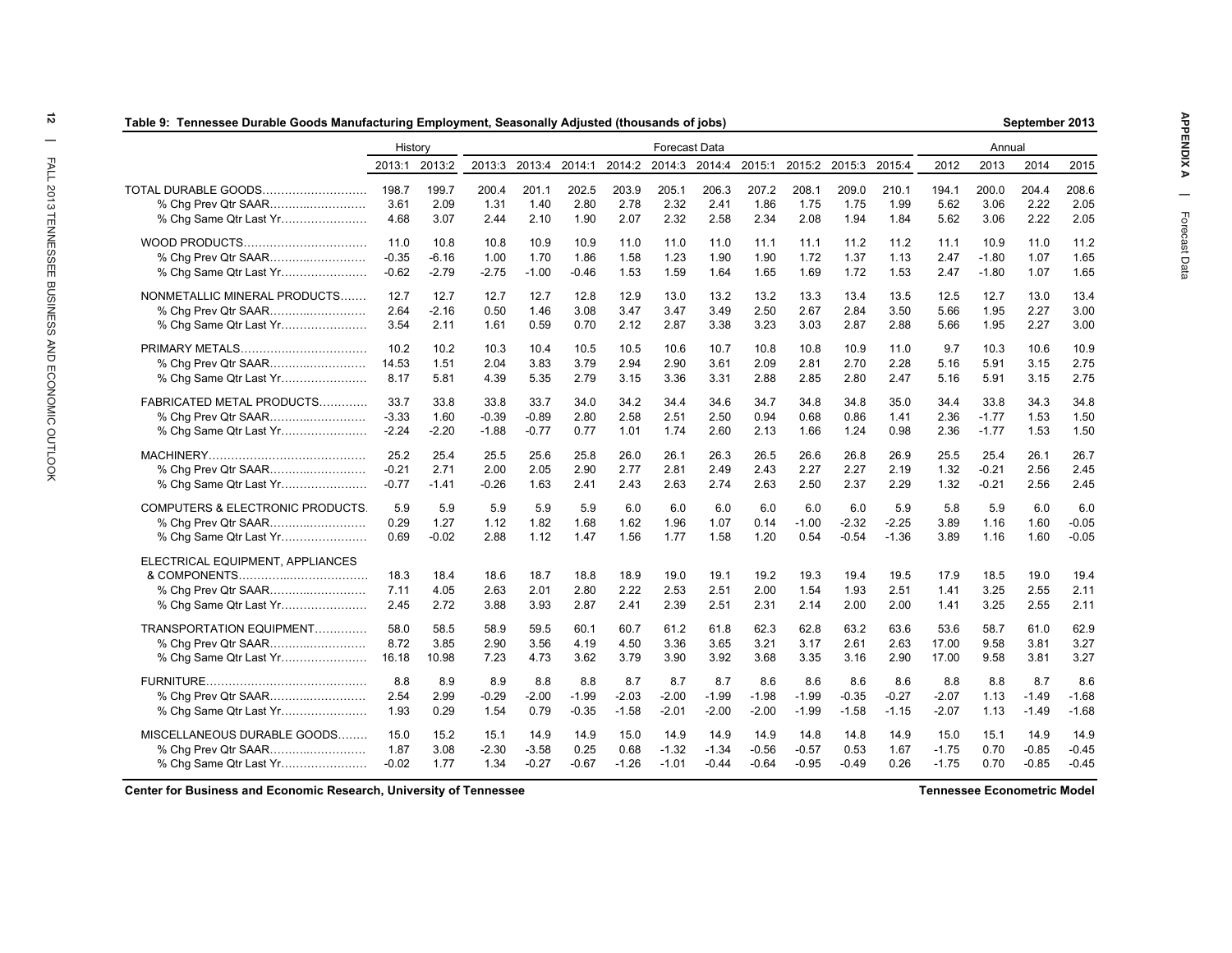### **Table 10: Tennessee Nondurable Goods Manufacturing Employment, Seasonally Adjusted (thousands of jobs)**

**September 2013**

|                                                                             | History              |                            |                            |                         |                            |                            | <b>Forecast Data</b>        |                            |                            |                            |                            |                            |                      | Annual                     |                            |                            |
|-----------------------------------------------------------------------------|----------------------|----------------------------|----------------------------|-------------------------|----------------------------|----------------------------|-----------------------------|----------------------------|----------------------------|----------------------------|----------------------------|----------------------------|----------------------|----------------------------|----------------------------|----------------------------|
|                                                                             |                      | 2013:1 2013:2              | 2013:3                     |                         | 2013:4 2014:1              |                            | 2014:2 2014:3 2014:4 2015:1 |                            |                            | 2015:2 2015:3 2015:4       |                            |                            | 2012                 | 2013                       | 2014                       | 2015                       |
| TOTAL NONDURABLE GOODS                                                      | 119.8                | 119.9                      | 119.8                      | 119.7                   | 119.4                      | 119.3                      | 119.1                       | 118.8                      | 118.6                      | 118.4                      | 118.2                      | 118.1                      | 119.4                | 119.8                      | 119.2                      | 118.3                      |
| % Chg Prev Qtr SAAR                                                         | 1.81                 | 0.22                       | $-0.31$                    | $-0.22$                 | $-0.83$                    | $-0.48$                    | $-0.69$                     | $-0.83$                    | $-0.81$                    | $-0.65$                    | $-0.72$                    | $-0.48$                    | $-1.08$              | 0.30                       | $-0.50$                    | $-0.72$                    |
|                                                                             | 0.25                 | 0.22                       | 0.37                       | 0.37                    | $-0.29$                    | $-0.46$                    | $-0.55$                     | $-0.71$                    | $-0.70$                    | $-0.75$                    | $-0.75$                    | $-0.67$                    | $-1.08$              | 0.30                       | $-0.50$                    | $-0.72$                    |
|                                                                             | 33.1                 | 33.4                       | 33.4                       | 33.5                    | 33.5                       | 33.5                       | 33.5                        | 33.5                       | 33.5                       | 33.5                       | 33.6                       | 33.6                       | 33.3                 | 33.3                       | 33.5                       | 33.6                       |
|                                                                             | $-0.49$              | 3.41                       | 0.40                       | 0.78                    | 0.21                       | 0.38                       | 0.20                        | $-0.21$                    | 0.18                       | 0.15                       | 0.32                       | 0.34                       | 0.46                 | 0.21                       | 0.54                       | 0.14                       |
| % Chg Same Qtr Last Yr                                                      | $-1.02$              | 0.10                       | 0.74                       | 1.02                    | 1.19                       | 0.44                       | 0.39                        | 0.14                       | 0.14                       | 0.08                       | 0.11                       | 0.25                       | 0.46                 | 0.21                       | 0.54                       | 0.14                       |
| BEVERAGE & TOBACCO                                                          | 5.2                  | 5.3                        | 5.3                        | 5.4                     | 5.4                        | 5.4                        | 5.4                         | 5.4                        | 5.4                        | 5.4                        | 5.4                        | 5.4                        | 5.2                  | 5.3                        | 5.4                        | 5.4                        |
|                                                                             | 3.07                 | 8.07                       | 0.50                       | 0.41                    | 0.03                       | $-0.21$                    | 0.14                        | 0.40                       | 0.22                       | 0.34                       | 0.34                       | 0.13                       | 3.84                 | 2.53                       | 0.63                       | 0.25                       |
|                                                                             | 2.02                 | 3.25                       | 1.89                       | 2.97                    | 2.20                       | 0.18                       | 0.09                        | 0.09                       | 0.14                       | 0.27                       | 0.33                       | 0.26                       | 3.84                 | 2.53                       | 0.63                       | 0.25                       |
| TEXTILE MILLS, TEXTILE MILL<br>PRODUCTS & APPAREL<br>% Chq Same Qtr Last Yr | 10.8<br>0.06<br>0.94 | 10.7<br>$-5.51$<br>$-0.32$ | 10.6<br>$-1.92$<br>$-0.90$ | 10.7<br>1.85<br>$-1.42$ | 10.6<br>$-1.15$<br>$-1.72$ | 10.6<br>$-1.48$<br>$-0.69$ | 10.6<br>$-1.51$<br>$-0.58$  | 10.5<br>$-1.86$<br>$-1.50$ | 10.5<br>$-1.75$<br>$-1.65$ | 10.4<br>$-1.66$<br>$-1.69$ | 10.4<br>$-1.60$<br>$-1.72$ | 10.4<br>$-1.31$<br>$-1.58$ | 10.8<br>0.62<br>0.62 | 10.7<br>$-0.43$<br>$-0.43$ | 10.6<br>$-1.12$<br>$-1.12$ | 10.4<br>$-1.66$<br>$-1.66$ |
|                                                                             | 14.4                 | 14.2                       | 14.1                       | 14.1                    | 14.0                       | 13.9                       | 13.8                        | 13.8                       | 13.7                       | 13.6                       | 13.6                       | 13.5                       | 14.7                 | 14.2                       | 13.9                       | 13.6                       |
| % Chg Prev Qtr SAAR                                                         | $-1.81$              | $-6.17$                    | $-2.01$                    | $-2.03$                 | $-2.02$                    | $-2.03$                    | $-1.98$                     | $-1.98$                    | $-2.04$                    | $-1.99$                    | $-2.03$                    | $-2.00$                    | $-3.98$              | $-3.24$                    | $-2.28$                    | $-2.01$                    |
|                                                                             | $-2.28$              | $-4.30$                    | $-3.37$                    | $-3.02$                 | $-3.07$                    | $-2.02$                    | $-2.01$                     | $-2.00$                    | $-2.01$                    | $-2.00$                    | $-2.01$                    | $-2.01$                    | $-3.98$              | $-3.24$                    | $-2.28$                    | $-2.01$                    |
| PRINTING & RELATED SUPPORT                                                  | 9.1                  | 8.9                        | 8.9                        | 8.8                     | 8.7                        | 8.6                        | 8.5                         | 8.4                        | 8.3                        | 8.1                        | 8.0                        | 7.9                        | 9.5                  | 8.9                        | 8.5                        | 8.1                        |
|                                                                             | $-9.53$              | $-9.47$                    | 0.66                       | $-4.53$                 | $-4.14$                    | $-4.32$                    | $-4.36$                     | $-4.54$                    | $-6.10$                    | $-5.97$                    | $-5.78$                    | $-5.13$                    | $-4.61$              | $-6.23$                    | $-4.06$                    | $-5.35$                    |
|                                                                             | $-5.91$              | $-6.98$                    | $-6.20$                    | $-5.81$                 | $-4.44$                    | $-3.10$                    | $-4.33$                     | $-4.34$                    | $-4.83$                    | $-5.25$                    | $-5.60$                    | $-5.75$                    | $-4.61$              | $-6.23$                    | $-4.06$                    | $-5.35$                    |
|                                                                             | 24.3                 | 24.3                       | 24.2                       | 24.1                    | 24.0                       | 23.9                       | 23.8                        | 23.7                       | 23.6                       | 23.5                       | 23.4                       | 23.4                       | 24.3                 | 24.2                       | 23.8                       | 23.5                       |
|                                                                             | 0.35                 | $-0.22$                    | $-1.79$                    | $-1.22$                 | $-2.04$                    | $-0.97$                    | $-1.82$                     | $-1.89$                    | $-1.80$                    | $-0.96$                    | $-1.39$                    | $-0.99$                    | $-0.92$              | $-0.53$                    | $-1.50$                    | $-1.51$                    |
|                                                                             | $-0.39$              | $-0.29$                    | $-0.72$                    | $-0.72$                 | $-1.32$                    | $-1.51$                    | $-1.51$                     | $-1.68$                    | $-1.62$                    | $-1.62$                    | $-1.51$                    | $-1.29$                    | $-0.92$              | $-0.53$                    | $-1.50$                    | $-1.51$                    |
|                                                                             | 20.2                 | 19.8                       | 19.8                       | 19.9                    | 20.0                       | 20.1                       | 20.2                        | 20.3                       | 20.4                       | 20.5                       | 20.5                       | 20.6                       | 19.9                 | 19.9                       | 20.1                       | 20.5                       |
| % Chg Prev Qtr SAAR                                                         | $-0.25$              | $-7.65$                    | 1.81                       | 1.47                    | 1.21                       | 2.04                       | 1.96                        | 2.02                       | 1.96                       | 1.75                       | 1.51                       | 1.87                       | $-2.57$              | $-0.12$                    | 1.05                       | 1.87                       |
|                                                                             | 2.48                 | $-1.07$                    | $-0.61$                    | $-1.23$                 | $-0.87$                    | 1.63                       | 1.67                        | 1.80                       | 1.99                       | 1.92                       | 1.81                       | 1.77                       | $-2.57$              | $-0.12$                    | 1.05                       | 1.87                       |
| MISCELLANEOUS NONDURABLE GOODS                                              | 2.7<br>55.51         | 3.4<br>153.12<br>99.31     | 3.4<br>$-0.50$<br>87.17    | 3.4<br>$-1.05$<br>81.77 | 3.3<br>$-0.92$<br>25.35    | 3.3<br>$-0.97$<br>$-0.86$  | 3.3<br>$-1.00$<br>$-0.99$   | 3.3<br>$-0.99$<br>$-0.97$  | 3.3<br>$-0.33$<br>$-0.82$  | 3.3<br>$-0.46$<br>$-0.70$  | 3.3<br>$-0.83$<br>$-0.65$  | 3.3<br>$-0.39$<br>$-0.50$  | 1.8<br>6.53<br>6.53  | 3.2<br>80.96<br>80.96      | 3.3<br>4.56<br>4.56        | 3.3<br>$-0.67$<br>$-0.67$  |

**Center for Business and Economic Research, University of Tennessee**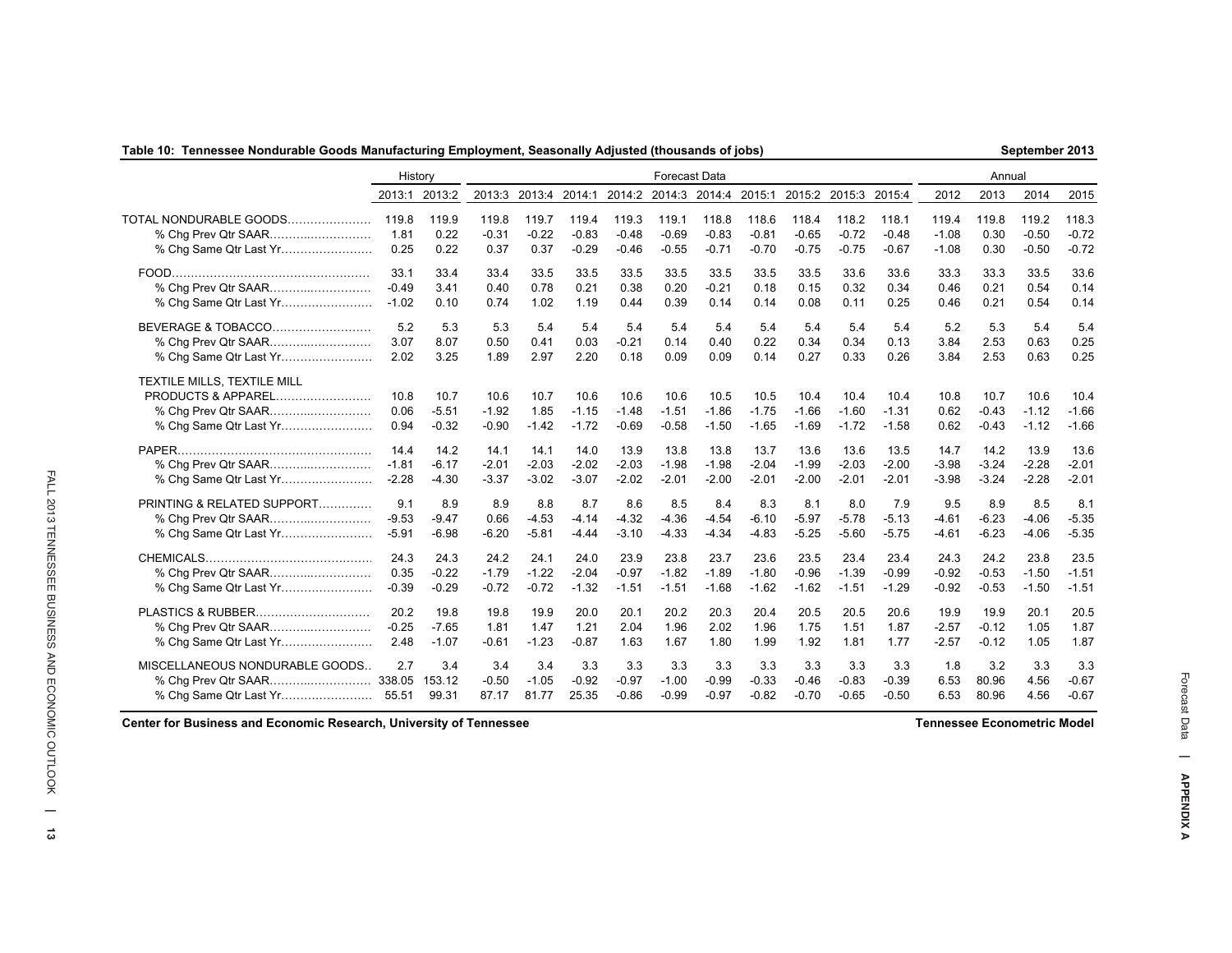| Table 11: Tennessee Average Annual Wage and Salary Rate by Sector, Not Seasonally Adjusted (2009 dollars) |                  |                     |                  |                     |                  |                           |                     |                           |               |                  |                                                                              |                           |                     |                  | September 2013<br>Annual<br>2013<br>2014<br>42078<br>42622<br>0.26<br>1.29<br>46731<br>47250<br>1.45<br>1.11<br>52012 52008<br>$-1.87$<br>$-0.01$<br>51525<br>51072<br>$-3.62$<br>-0.88<br>52828<br>53614<br>1.10<br>1.49<br>39466<br>40133<br>1.36<br>1.69<br>60002 60417<br>1.70<br>0.69<br>27368<br>28014<br>1.45<br>2.36<br>49470<br>50155<br>2.33<br>1.38<br>55912<br>55283<br>$-0.01$<br>$-1.12$<br>60420<br>63138 |                |                  |
|-----------------------------------------------------------------------------------------------------------|------------------|---------------------|------------------|---------------------|------------------|---------------------------|---------------------|---------------------------|---------------|------------------|------------------------------------------------------------------------------|---------------------------|---------------------|------------------|--------------------------------------------------------------------------------------------------------------------------------------------------------------------------------------------------------------------------------------------------------------------------------------------------------------------------------------------------------------------------------------------------------------------------|----------------|------------------|
|                                                                                                           |                  | History             |                  |                     |                  |                           |                     | Forecast Data             |               |                  |                                                                              |                           |                     |                  |                                                                                                                                                                                                                                                                                                                                                                                                                          |                |                  |
|                                                                                                           |                  | 2012:4 2013:1       |                  |                     |                  |                           |                     |                           |               |                  | 2013:2 2013:3 2013:4 2014:1 2014:2 2014:3 2014:4 2015:1 2015:2 2015:3 2015:4 |                           |                     | 2012             |                                                                                                                                                                                                                                                                                                                                                                                                                          |                | 2015             |
|                                                                                                           |                  | $-0.19$             | 41907<br>$-0.05$ | 42225<br>1.08       | 41976<br>0.21    | 42929<br>1.72             | 1.36                | 42476 42698 42387<br>1.12 | 0.98          | 43336<br>0.95    | 42871<br>0.93                                                                | 43055<br>0.84             | 42692<br>0.72       | 41968<br>1.01    |                                                                                                                                                                                                                                                                                                                                                                                                                          |                | 42989<br>0.86    |
| NATURAL RESOURCES, MINING<br>% Chg Same Qtr Last Yr                                                       | 1.31             | 47996<br>$-4.02$    | 46776<br>3.52    | 45607<br>4.55       | 46544<br>2.43    | 48705<br>1.48             | 47208<br>0.92       | 46102<br>1.09             | 46985<br>0.95 | 49142<br>0.90    | 47631<br>0.90                                                                | 46475<br>0.81             | 47302<br>0.67       | 46062<br>$-0.90$ |                                                                                                                                                                                                                                                                                                                                                                                                                          |                | 47638<br>0.82    |
| % Chg Same Qtr Last Yr                                                                                    | 10.51            | 54736 53600<br>3.72 | 51507<br>$-5.72$ | 51308<br>0.66       | 51632<br>$-5.67$ | $-2.78$                   | 52108 51847<br>0.66 | 51913<br>1.18             | 52165<br>1.03 | 52618<br>0.98    | 52356<br>0.98                                                                | 52377<br>0.89             | 52560<br>0.76       | 53003<br>4.29    |                                                                                                                                                                                                                                                                                                                                                                                                                          |                | 52478<br>0.90    |
| DURABLE GOODS<br>% Chg Same Qtr Last Yr                                                                   | 55450<br>12.56   | 54064<br>6.03       | 50884<br>$-9.70$ | 50395<br>$-1.30$    | 50755<br>-8.47   | 51154<br>$-5.38$          | 50930<br>0.09       | 50955<br>1.11             | 51247<br>0.97 | 51625<br>0.92    | 51399<br>0.92                                                                | 51378<br>0.83             | 51604<br>0.70       | 53461<br>7.40    |                                                                                                                                                                                                                                                                                                                                                                                                                          |                | 51501<br>0.84    |
| NONDURABLE GOODS<br>% Chg Same Qtr Last Yr                                                                | 53560<br>7.24    | 52828<br>0.11       | 52545<br>1.34    | 52837<br>3.95       | 53102<br>$-0.86$ | 53727<br>1.70             | 53413<br>1.65       | 53564<br>1.38             | 53754<br>1.23 | 54355<br>1.17    | 54036<br>1.17                                                                | 54145<br>1.08             | 54260<br>0.94       | 52252<br>$-0.29$ |                                                                                                                                                                                                                                                                                                                                                                                                                          |                | 54199<br>1.09    |
| TRADE, TRANSPORTATION, UTILITIES 38652<br>% Chg Same Qtr Last Yr                                          | 2.49             | 39502<br>1.31       | 39308<br>$-0.19$ | 39740<br>2.62       | 1.71             | 39314 40514 40028<br>2.56 | 1.83                | 40225<br>1.22             | 39763<br>1.14 | 40971<br>1.13    | 40492<br>1.16                                                                | 1.07                      | 40654 40126<br>0.91 | 38938<br>0.45    |                                                                                                                                                                                                                                                                                                                                                                                                                          |                | 40561<br>1.07    |
| % Chg Same Qtr Last Yr                                                                                    | 6.70             | 61404<br>4.58       | 0.44             | 59255 59532<br>3.85 | 59819<br>$-1.88$ | 60686<br>$-1.17$          | 60055<br>1.35       | 60360<br>1.39             | 60566<br>1.25 | 61411<br>1.19    | 1.19                                                                         | 60769 61023 61148<br>1.10 | 0.96                | 59000<br>2.41    |                                                                                                                                                                                                                                                                                                                                                                                                                          |                | 61088<br>1.11    |
| % Chg Same Qtr Last Yr                                                                                    | 26216<br>-0.92   | 26934<br>$-0.33$    | 27276<br>$-1.60$ | 27878<br>3.44       | 27385<br>4.46    | 28402<br>5.45             | 27940<br>2.43       | 28124<br>0.88             | 27589<br>0.75 | 28601<br>0.70    | 28135<br>0.70                                                                | 28297<br>0.61             | 27722<br>0.48       | 26977<br>$-0.50$ |                                                                                                                                                                                                                                                                                                                                                                                                                          |                | 28189<br>0.62    |
| TRANSPORTATION & UTILITIES 47587<br>% Chg Same Qtr Last Yr                                                | 2.16             | 49137<br>1.08       | 49739<br>2.66    | 49750<br>2.11       | 49254<br>3.50    | 50586<br>2.95             | 50275<br>1.08       | 50163<br>0.83             | 49596<br>0.70 | 50913<br>0.65    | 50601<br>0.65                                                                | 50447<br>0.57             | 49811<br>0.43       | 48343<br>$-1.11$ |                                                                                                                                                                                                                                                                                                                                                                                                                          |                | 50443<br>0.57    |
| % Chg Same Qtr Last Yr                                                                                    | 56824<br>5.09    | 57903<br>6.50       | 55968<br>$-0.83$ | 54870<br>$-2.08$    | 54906<br>$-3.37$ | 54778<br>$-5.40$          | 55234<br>$-1.31$    | 55580<br>1.29             | 55539<br>1.15 | 55381<br>1.10    | 55840<br>1.10                                                                | 56140<br>1.01             | 56022<br>0.87       | 55917<br>3.40    |                                                                                                                                                                                                                                                                                                                                                                                                                          |                | 55846<br>1.02    |
| FINANCIAL ACTIVITIES<br>% Chg Same Qtr Last Yr                                                            | 60797<br>$-0.01$ | 57001<br>$-8.85$    | 60325<br>$-2.27$ | 61992<br>7.99       | 62362<br>2.57    | 63329<br>11.10            | 63013<br>4.46       | 62962<br>1.57             | 63248<br>1.42 | 64192<br>1.36    | 63867<br>1.36                                                                | 63757<br>1.26             | 63957<br>1.12       | 60616<br>0.20    | $-0.32$                                                                                                                                                                                                                                                                                                                                                                                                                  | 4.50           | 63944<br>1.28    |
| PROFESSIONAL & BUSINESS SERVICES 48421<br>% Chg Same Qtr Last Yr                                          | 5.91             | 49260<br>2.16       | 47781<br>2.07    | 47458<br>$-2.15$    | 46435<br>-4.10   | 48376<br>$-1.80$          | 48004<br>0.47       | 48145<br>1.45             | 47041<br>1.31 | 48980<br>1.25    | 48602<br>1.24                                                                | 48700<br>1.15             | 47517<br>1.01       | 47989<br>3.43    | 47734<br>$-0.53$                                                                                                                                                                                                                                                                                                                                                                                                         | 47892<br>0.33  | 48450<br>1.17    |
| EDUCATION & HEALTH SERVICES 41838<br>% Chg Same Qtr Last Yr                                               | 0.33             | 42212<br>$-2.32$    | 43638<br>3.46    | 44052<br>2.27       | 43780<br>4.64    | 44238<br>4.80             | 44383<br>1.71       | 44497<br>1.01             | 44162<br>0.87 | 44603<br>0.82    | 44749<br>0.82                                                                | 44826<br>0.74             | 44429<br>0.60       | 42575<br>$-1.02$ | 43420<br>1.98                                                                                                                                                                                                                                                                                                                                                                                                            | 44320<br>2.07  | 44652<br>0.75    |
| % Chg Same Qtr Last Yr                                                                                    | -0.81            | $-0.08$             | 1.67             | 20019 20206<br>3.90 | 3.09             | 21062 21819<br>3.61       | 20409<br>1.95       | 20405<br>0.98             | 21240<br>0.85 | 21993<br>0.80    | 0.80                                                                         | 20572 20550 21363<br>0.71 | 0.58                | 20161<br>$-0.75$ | 20586<br>2.11                                                                                                                                                                                                                                                                                                                                                                                                            | 20968<br>1.85  | 21119<br>0.72    |
| % Chg Same Qtr Last Yr                                                                                    | $-2.14$          | 37606<br>0.25       | 35728<br>$-7.15$ | 35953<br>$-3.03$    | 36116<br>$-3.00$ | 36665<br>$-2.50$          | 35924<br>0.55       | 36003<br>0.14             | 36120<br>0.01 | 36655<br>$-0.03$ | 35917<br>$-0.02$                                                             | 35968<br>$-0.10$          | 36039<br>$-0.22$    | 37575<br>-1.57   | 36351<br>-3.26                                                                                                                                                                                                                                                                                                                                                                                                           | 36178<br>-0.47 | 36145<br>$-0.09$ |
| % Chg Same Qtr Last Yr                                                                                    | 38197<br>0.19    | 38556<br>-1.36      | 39807<br>2.50    | 40979<br>$-1.52$    | 39258<br>2.78    | 39694<br>2.95             | 40312<br>1.27       | 41480<br>1.22             | 39704<br>1.14 | 40094<br>1.01    | 40651<br>0.84                                                                | 41743<br>0.63             | 39880<br>0.44       | 39433<br>0.56    | 39650<br>0.55                                                                                                                                                                                                                                                                                                                                                                                                            | 40298<br>1.63  | 40592<br>0.73    |
| % Chg Same Qtr Last Yr                                                                                    | $-0.22$          | 67332<br>0.00       | 63947<br>$-4.90$ | 66372<br>$-0.90$    | 70701<br>5.45    | 69509<br>3.23             | 64365<br>0.65       | 67092 71369<br>1.08       | 0.95          | 70131<br>0.89    | 64941<br>0.89                                                                | 67633<br>0.81             | 71849<br>0.67       | 67150<br>$-1.23$ | 67088<br>$-0.09$                                                                                                                                                                                                                                                                                                                                                                                                         | 68084<br>1.48  | 68638<br>0.81    |
| % Chg Same Qtr Last Yr                                                                                    | 34443<br>0.40    | 34815<br>-1.57      | 36620<br>4.57    | 37695<br>$-1.07$    | 35605<br>3.38    | 36116<br>3.74             | 37062<br>1.21       | 38043<br>0.92             | 35885<br>0.78 | 36381<br>0.73    | 37336<br>0.74                                                                | 38291<br>0.65             | 36071<br>0.52       | 35734<br>1.07    | 36184<br>1.26                                                                                                                                                                                                                                                                                                                                                                                                            | 36776<br>1.64  | 37020<br>0.66    |

**Center for Business and Economic Research, University of Tennessee**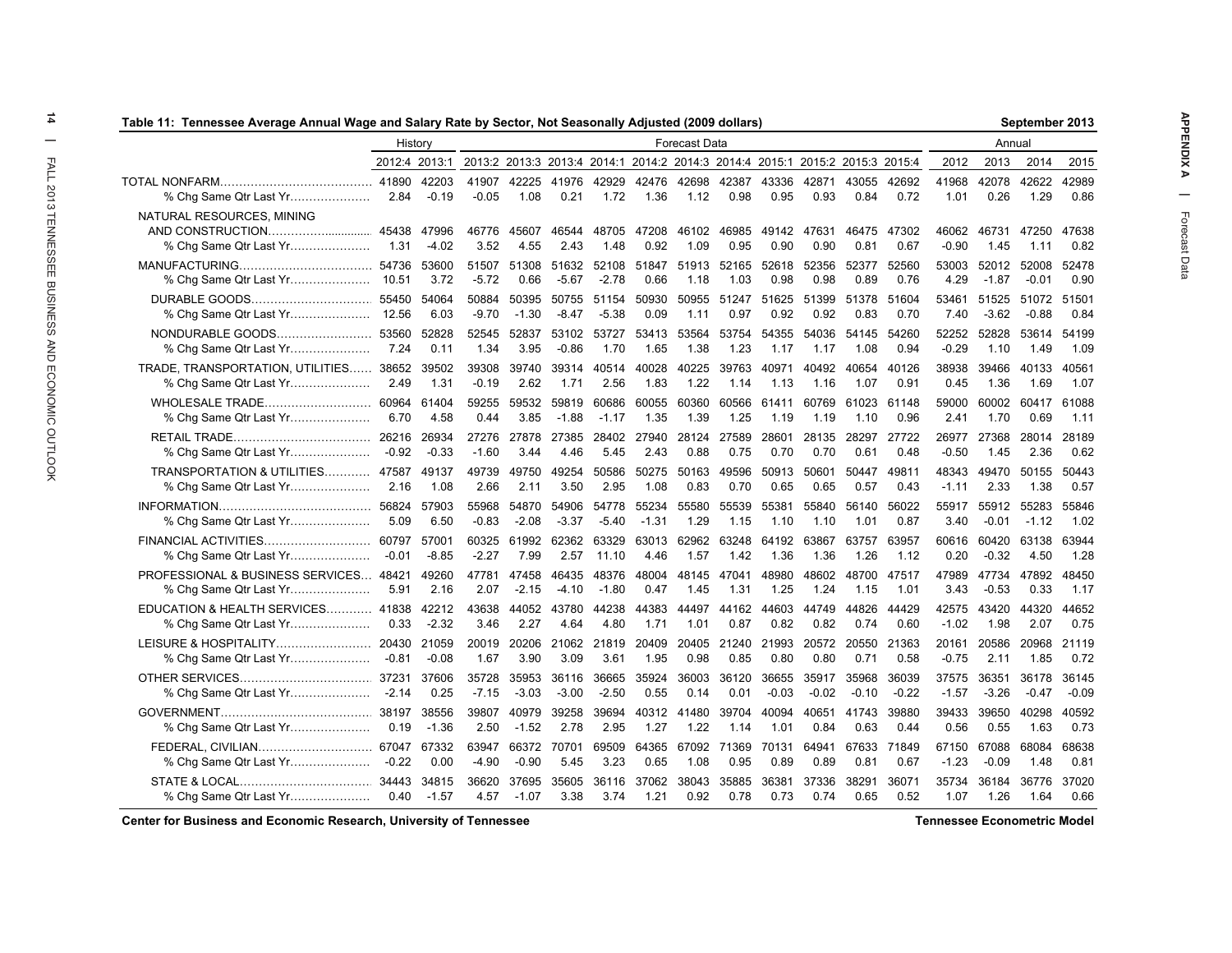### **Table 12: Tennessee Average Annual Wage and Salary Rate by Sector, Seasonally Adjusted (2009 dollars)**

**September 2013**

|                                                                  | History                              |                                         |                                                                              |                             |                          |                             |                          | Forecast Data         |                       |                       |                       |                       |                       |                             | Annual                      |                             |                       |
|------------------------------------------------------------------|--------------------------------------|-----------------------------------------|------------------------------------------------------------------------------|-----------------------------|--------------------------|-----------------------------|--------------------------|-----------------------|-----------------------|-----------------------|-----------------------|-----------------------|-----------------------|-----------------------------|-----------------------------|-----------------------------|-----------------------|
|                                                                  | 2012:4 2013:1                        |                                         | 2013:2 2013:3 2013:4 2014:1 2014:2 2014:3 2014:4 2015:1 2015:2 2015:3 2015:4 |                             |                          |                             |                          |                       |                       |                       |                       |                       |                       | 2012                        | 2013                        | 2014                        | 2015                  |
| % Chg Prev Qtr SAAR<br>% Chg Same Qtr Last Yr                    | 5.37<br>2.85                         | 42269 41722<br>$-5.08$<br>$-0.28$       | 41964<br>2.34<br>$-0.08$                                                     | 42179<br>2.06<br>1.10       | 42354<br>1.68<br>0.20    | 42435<br>0.77<br>1.71       | 42534<br>0.93<br>1.36    | 42653<br>1.13<br>1.13 | 42769<br>1.09<br>0.98 | 42833<br>0.60<br>0.94 | 42931<br>0.91<br>0.93 | 43013<br>0.77<br>0.84 | 43078<br>0.60<br>0.72 | 41956<br>1.00<br>1.00       | 42055<br>0.23<br>0.23       | 42598<br>1.29<br>1.29       | 42964<br>0.86<br>0.86 |
| NATURAL RESOURCES, MINING<br>% Chg Same Qtr Last Yr              | 45840<br>0.90                        | 46361<br>4.62<br>$-3.39$                | 46720<br>3.13<br>3.37                                                        | 46767<br>0.41<br>4.55       | 46956<br>1.63<br>2.43    | 47047<br>0.77<br>1.48       | 47151<br>0.89<br>0.92    | 47275<br>1.05<br>1.09 | 47401<br>1.08<br>0.95 | 47469<br>0.57<br>0.90 | 47573<br>0.88<br>0.90 | 47657<br>0.71<br>0.81 | 47721<br>0.53<br>0.67 | 45940<br>$-1.05$<br>$-1.05$ | 46701<br>1.66<br>1.66       | 47219<br>1.11<br>1.11       | 47605<br>0.82<br>0.82 |
| % Chg Same Qtr Last Yr                                           | 54814<br>10.47                       | 53284<br>3.73                           | 51592<br>$-12.11$<br>$-5.66$                                                 | 51473<br>$-0.92$<br>0.65    | 51696<br>1.74<br>$-5.69$ | 51806<br>0.86<br>$-2.77$    | 51932<br>0.97<br>0.66    | 52079<br>1.14<br>1.18 | 52229<br>1.16<br>1.03 | 52315<br>0.66<br>0.98 | 52441<br>0.97<br>0.98 | 52544<br>0.79<br>0.89 | 52625<br>0.62<br>0.76 | 53003<br>4.30<br>4.30       | 52011<br>$-1.87$<br>$-1.87$ | 52011<br>0.00<br>0.00       | 52481<br>0.90<br>0.90 |
| DURABLE GOODS<br>% Chg Same Qtr Last Yr                          | 55478 53778<br>37.39 -11.71<br>12.52 | 6.03                                    | 50957<br>$-19.39$<br>$-9.66$                                                 | 50577<br>$-2.95$<br>$-1.30$ | 50785<br>1.65<br>$-8.46$ | 50886<br>0.80<br>$-5.38$    | 51001<br>0.91<br>0.09    | 51138<br>1.08<br>1.11 | 51278<br>1.10<br>0.97 | 51354<br>0.59<br>0.92 | 51470<br>0.91<br>0.92 | 51563<br>0.73<br>0.83 | 51635<br>0.56<br>0.70 | 53462<br>7.41<br>7.41       | 51524<br>$-3.63$<br>$-3.63$ | 51076<br>$-0.87$<br>$-0.87$ | 51505<br>0.84<br>0.84 |
| NONDURABLE GOODS<br>% Chg Same Qtr Last Yr                       | 53716<br>7.20                        | 52465<br>$-9.00$<br>0.13                | 1.43<br>1.43                                                                 | 52652 52973<br>2.47<br>3.92 | 53226<br>1.92<br>$-0.91$ | 53367<br>1.06<br>1.72       | 53522<br>1.17<br>1.65    | 53699<br>1.33<br>1.37 | 53880<br>1.35<br>1.23 | 53993<br>0.84<br>1.17 | 54148<br>1.15<br>1.17 | 54279<br>0.97<br>1.08 | 54386<br>0.80<br>0.94 | 52248<br>$-0.29$<br>$-0.29$ | 52829<br>1.11<br>1.11       | 53617<br>1.49<br>1.49       | 54201<br>1.09<br>1.09 |
| TRADE, TRANSPORTATION, UTILITIES 39196<br>% Chg Same Qtr Last Yr | 5.38<br>2.45                         | 38958<br>$-2.41$<br>1.19                | 39337<br>3.96<br>0.11                                                        | 39701<br>3.75<br>2.62       | 39867<br>1.69<br>1.71    | 39956<br>0.90<br>2.56       | 40058<br>1.02<br>1.83    | 40185<br>1.28<br>1.22 | 40323<br>1.38<br>1.14 | 40407<br>0.84<br>1.13 | 40522<br>1.15<br>1.16 | 40614<br>0.91<br>1.07 | 40690<br>0.75<br>0.91 | 38919<br>0.44<br>0.44       | 39466<br>1.41<br>1.41       | 40131<br>1.68<br>1.68       | 40558<br>1.07<br>1.07 |
| WHOLESALE TRADE<br>% Chg Prev Qtr SAAR<br>% Chg Same Qtr Last Yr | 61065<br>27.93<br>6.67               | 60789<br>$-1.79$<br>4.26                | 59454<br>-8.50<br>0.52                                                       | 59630<br>1.19<br>3.85       | 59917<br>1.94<br>$-1.88$ | 60079<br>1.08<br>$-1.17$    | 60257<br>1.19<br>1.35    | 60460<br>1.35<br>1.39 | 60666<br>1.37<br>1.25 | 60796<br>0.86<br>1.19 | 60974<br>1.17<br>1.19 | 61124<br>0.99<br>1.10 | 61248<br>0.82<br>0.96 | 58983<br>2.43<br>2.43       | 59948<br>1.64<br>1.64       | 60365<br>0.70<br>0.70       | 61036<br>1.11<br>1.11 |
| % Chg Prev Qtr SAAR<br>% Chg Same Qtr Last Yr                    | 26707<br>$-2.48$<br>$-1.03$          | 26494<br>$-3.16$<br>$-0.35$             | 27321<br>13.09<br>$-1.12$                                                    | 27801<br>7.21<br>3.44       | 27899<br>1.42<br>4.46    | 27938<br>0.57<br>5.45       | 27986<br>0.68<br>2.43    | 28046<br>0.85<br>0.88 | 28107<br>0.88<br>0.75 | 28133<br>0.38<br>0.70 | 28182<br>0.69<br>0.70 | 28218<br>0.51<br>0.61 | 28243<br>0.35<br>0.48 | 26950<br>$-0.55$<br>$-0.55$ | 27378<br>1.59<br>1.59       | 28019<br>2.34<br>2.34       | 28194<br>0.62<br>0.62 |
| TRANSPORTATION & UTILITIES<br>% Chg Same Qtr Last Yr             | 48264<br>$-3.98$<br>2.29             | 48587<br>2.70<br>0.91                   | 49565<br>8.30<br>2.74                                                        | 49786<br>1.79<br>2.11       | 49955<br>1.37<br>3.50    | 50020<br>0.52<br>2.95       | 50099<br>0.63<br>1.08    | 50199<br>0.80<br>0.83 | 50302<br>0.83<br>0.70 | 50343<br>0.33<br>0.65 | 50424<br>0.64<br>0.65 | 50482<br>0.47<br>0.57 | 50520<br>0.30<br>0.43 | 48353<br>$-1.10$<br>$-1.10$ | 49473<br>2.32<br>2.32       | 50155<br>1.38<br>1.38       | 50442<br>0.57<br>0.57 |
| % Chg Same Qtr Last Yr                                           | 56868<br>7.39<br>5.17                | 58226<br>9.90<br>7.34                   | 55968<br>$-14.63$<br>$-1.13$                                                 | 54699<br>$-8.77$<br>$-2.08$ | 54949<br>1.84<br>$-3.37$ | 55084<br>0.98<br>$-5.40$    | 55234<br>1.09<br>$-1.31$ | 55407<br>1.26<br>1.29 | 55583<br>1.28<br>1.15 | 55690<br>0.77<br>1.10 | 55840<br>1.08<br>1.10 | 55965<br>0.90<br>1.01 | 56066<br>0.73<br>0.87 | 55896<br>3.44<br>3.44       | 55960<br>0.12<br>0.12       | 55327<br>$-1.13$<br>$-1.13$ | 55890<br>1.02<br>1.02 |
| FINANCIAL ACTIVITIES<br>% Chg Same Qtr Last Yr                   | 60989                                | 56484<br>25.44 - 26.43<br>$0.31 - 8.95$ | 60282<br>29.73<br>$-2.64$                                                    | 62232<br>13.58<br>7.99      | 62559<br>2.12            | 62755<br>1.26<br>2.57 11.10 | 62968<br>1.36<br>4.46    | 63206<br>1.52<br>1.57 | 63448<br>1.54<br>1.42 | 63610<br>1.03<br>1.36 | 63822<br>1.34<br>1.36 | 64004<br>1.15<br>1.26 | 64160<br>0.97<br>1.12 | 60644<br>0.26<br>0.26       | 60389<br>$-0.42$<br>$-0.42$ | 63094<br>4.48<br>4.48       | 63899<br>1.28<br>1.28 |

(CONTINUED ON NEXT PAGE)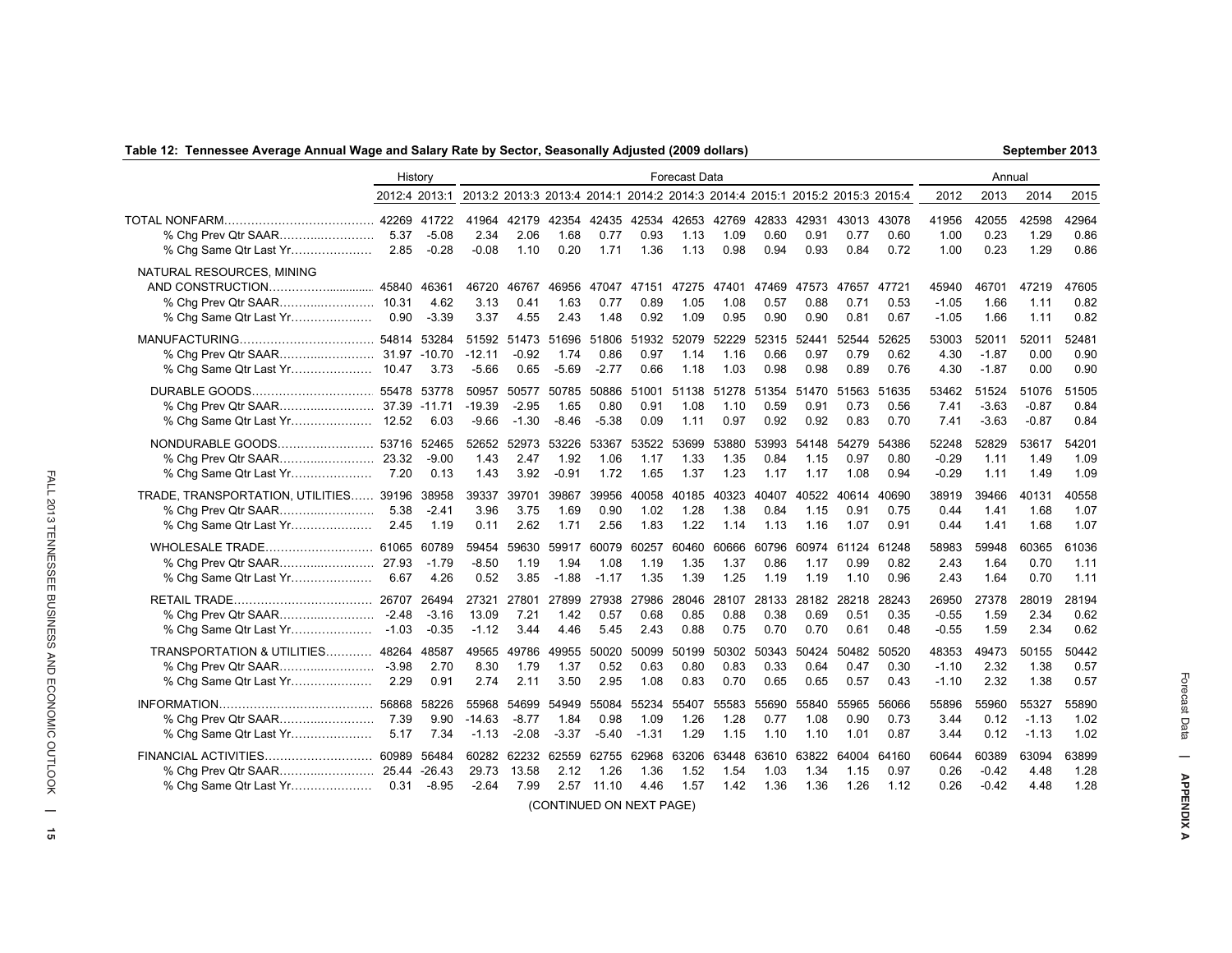| Table 12:  Tennessee Average Annual Wage and Salary Rate by Sector, Seasonally Adjusted (2009 dollars) |               |                             |                                                                              |                             |                             |                             |                          |                             |                       |                             |                             |                             |                             |                             |                                        | September 2013              |                             |  |  |  |
|--------------------------------------------------------------------------------------------------------|---------------|-----------------------------|------------------------------------------------------------------------------|-----------------------------|-----------------------------|-----------------------------|--------------------------|-----------------------------|-----------------------|-----------------------------|-----------------------------|-----------------------------|-----------------------------|-----------------------------|----------------------------------------|-----------------------------|-----------------------------|--|--|--|
|                                                                                                        | History       |                             |                                                                              |                             |                             |                             |                          | <b>Forecast Data</b>        |                       |                             |                             |                             |                             |                             | Annual<br>2013<br>2014<br>2012<br>2015 |                             |                             |  |  |  |
|                                                                                                        |               | 2012:4 2013:1               | 2013:2 2013:3 2013:4 2014:1 2014:2 2014:3 2014:4 2015:1 2015:2 2015:3 2015:4 |                             |                             |                             |                          |                             |                       |                             |                             |                             |                             |                             |                                        |                             |                             |  |  |  |
| PROFESSIONAL & BUSINESS SERVICES 49460<br>% Cha Prev Qtr SAAR<br>% Chg Same Qtr Last Yr                | 10.55<br>6.15 | 48435<br>$-8.03$<br>1.95    | 47491<br>$-7.57$<br>1.74                                                     | 47197<br>$-2.46$<br>$-2.15$ | 47431<br>2.00<br>$-4.10$    | 47566<br>1.14<br>$-1.80$    | 47713<br>1.25<br>0.47    | 47880<br>1.41<br>1.45       | 48050<br>1.43<br>1.31 | 48160<br>0.92<br>1.25       | 48307<br>1.23<br>1.24       | 48432<br>1.04<br>1.15       | 48537<br>0.87<br>1.01       | 47971<br>3.45<br>3.45       | 47639<br>$-0.69$<br>$-0.69$            | 47802<br>0.34<br>0.34       | 48359<br>1.16<br>1.16       |  |  |  |
| EDUCATION & HEALTH SERVICES 42171<br>% Chg Same Qtr Last Yr                                            | -7.34<br>0.51 | 42180<br>0.08<br>$-2.03$    | 43552<br>13.66<br>3.48                                                       | 3.79<br>2.27                | 43958 44128<br>1.55<br>4.64 | 44205<br>0.70<br>4.80       | 44295<br>0.81<br>1.71    | 44403<br>0.98<br>1.01       | 44514<br>1.00<br>0.87 | 44570<br>0.50<br>0.82       | 44660<br>0.81<br>0.82       | 44731<br>0.64<br>0.74       | 44783<br>0.47<br>0.60       | 42574<br>$-0.97$<br>$-0.97$ | 43455<br>2.07<br>2.07                  | 44354<br>2.07<br>2.07       | 44686<br>0.75<br>0.75       |  |  |  |
| LEISURE & HOSPITALITY                                                                                  | 20221<br>4.75 | 20154<br>$-1.32$<br>$-0.10$ | 20523<br>7.53<br>1.62                                                        | 20768<br>4.86<br>3.90       | 20846<br>1.53<br>3.09       | 20881<br>0.67<br>3.61       | 20922<br>0.79<br>1.95    | 20972<br>0.95<br>0.98       | 21023<br>0.98<br>0.85 | 21048<br>0.48<br>0.80       | 21089<br>0.79<br>0.80       | 21122<br>0.61<br>0.71       | 21145<br>0.44<br>0.58       | 20145<br>$-0.72$<br>$-0.72$ | 20573<br>2.12<br>2.12                  | 20950<br>1.83<br>1.83       | 21101<br>0.72<br>0.72       |  |  |  |
|                                                                                                        | 37279         | 37074<br>-2.18<br>$-0.27$   | 35944<br>-11.64<br>$-7.24$                                                   | 36102<br>1.77<br>$-3.03$    | 36162<br>0.66<br>$-3.00$    | 36146<br>$-0.17$<br>$-2.50$ | 36142<br>$-0.05$<br>0.55 | 36153<br>0.12<br>0.14       | 36167<br>0.15<br>0.01 | 36136<br>$-0.34$<br>$-0.03$ | 36134<br>$-0.02$<br>$-0.02$ | 36117<br>$-0.19$<br>$-0.10$ | 36085<br>$-0.35$<br>$-0.22$ | 37608<br>$-1.48$<br>$-1.48$ | 36321<br>$-3.42$<br>$-3.42$            | 36152<br>$-0.46$<br>$-0.46$ | 36118<br>$-0.09$<br>$-0.09$ |  |  |  |
|                                                                                                        | 38826         | 38845<br>0.19<br>$-1.85$    | 39620<br>8.22<br>2.33                                                        | 39766<br>1.48<br>$-1.52$    | 39904<br>1.40<br>2.78       | 39992<br>0.88<br>2.95       | 40123<br>1.32<br>1.27    | 40252<br>1.29<br>1.22       | 40358<br>1.06<br>1.14 | 40395<br>0.37<br>1.01       | 40460<br>0.64<br>0.84       | 40507<br>0.46<br>0.63       | 40537<br>0.29<br>0.44       | 39375<br>0.43<br>0.43       | 39534<br>0.40<br>0.40                  | 40181<br>1.64<br>1.64       | 40475<br>0.73<br>0.73       |  |  |  |
| FEDERAL, CIVILIAN 63622 65112                                                                          |               | 9.70<br>-4.26               | 66929<br>11.63<br>$-1.06$                                                    | 66819<br>$-0.66$<br>$-0.90$ | 67089<br>1.63<br>5.45       | 67218<br>0.77<br>3.23       | 0.89<br>0.65             | 67366 67543<br>1.05<br>1.08 | 67723<br>1.07<br>0.95 | 67820<br>0.57<br>0.89       | 67969<br>0.88<br>0.89       | 68088<br>0.70<br>0.81       | 68178<br>0.53<br>0.67       | 66677<br>$-2.39$<br>$-2.39$ | 66487<br>$-0.28$<br>$-0.28$            | 67463<br>1.47<br>1.47       | 68014<br>0.82<br>0.82       |  |  |  |
|                                                                                                        | 35337         | 35268<br>-0.78<br>$-1.56$   | 36214<br>11.17<br>3.85                                                       | 36398<br>2.04<br>$-1.07$    | 36530<br>1.46<br>3.37       | 36585<br>0.61<br>3.74       | 36651<br>0.72<br>1.21    | 36733<br>0.89<br>0.92       | 36817<br>0.92<br>0.78 | 36855<br>0.41<br>0.74       | 36921<br>0.73<br>0.74       | 36972<br>0.55<br>0.65       | 37007<br>0.38<br>0.52       | 35707<br>1.07<br>1.07       | 36102<br>1.11<br>1.11                  | 36696<br>1.65<br>1.65       | 36939<br>0.66<br>0.66       |  |  |  |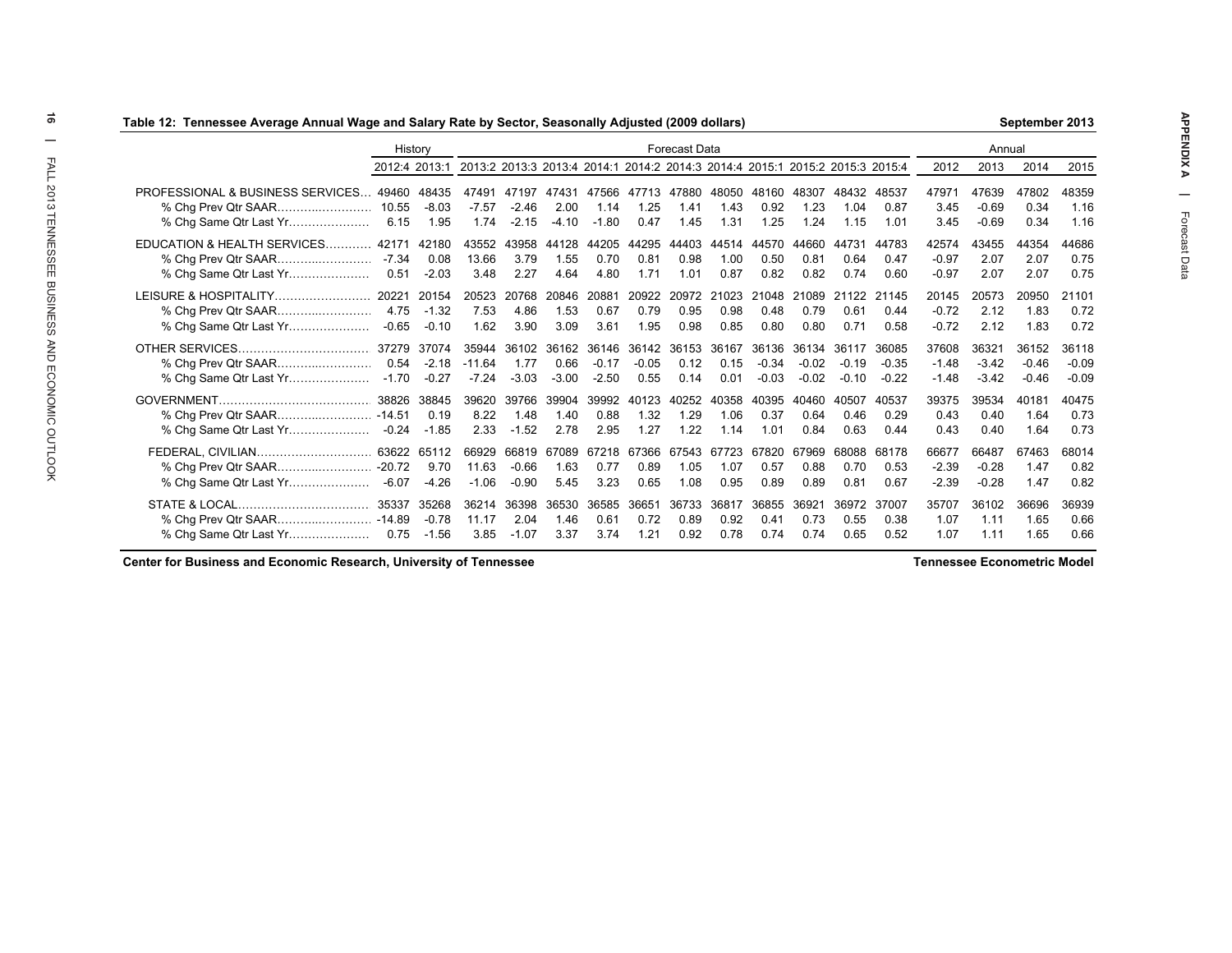# **Table 13: Tennessee Average Annual Wage and Salary Rate by Sector, Not Seasonally Adjusted (current dollars)**

| Table 13: Tennessee Average Annual Wage and Salary Rate by Sector, Not Seasonally Adjusted (current dollars) |               |                  |                  |               |                  |               |                     |                                                                              |                     |               |               |               |               |               |               | September 2013      |               |
|--------------------------------------------------------------------------------------------------------------|---------------|------------------|------------------|---------------|------------------|---------------|---------------------|------------------------------------------------------------------------------|---------------------|---------------|---------------|---------------|---------------|---------------|---------------|---------------------|---------------|
|                                                                                                              | History       |                  |                  |               |                  |               |                     | Forecast Data                                                                |                     |               |               |               |               |               | Annual        |                     |               |
|                                                                                                              | 2012:4 2013:1 |                  |                  |               |                  |               |                     | 2013:2 2013:3 2013:4 2014:1 2014:2 2014:3 2014:4 2015:1 2015:2 2015:3 2015:4 |                     |               |               |               |               | 2012          | 2013          | 2014                | 2015          |
|                                                                                                              |               | 44664 45118      |                  | 44806 45375   |                  |               |                     | 45198 46413 46097 46492 46303 47550 47212 47606 47415                        |                     |               |               |               |               | 44490         | 45124         | 46326               | 47446         |
| % Chg Same Qtr Last Yr                                                                                       | 4.55          | 1.17             | 1.05             | 2.29          | 1.20             | 2.87          | 2.88                | 2.46                                                                         | 2.45                | 2.45          | 2.42          | 2.40          | 2.40          | 2.88          | 1.43          | 2.66                | 2.42          |
| NATURAL RESOURCES, MINING<br>% Chg Same Qtr Last Yr                                                          | 48447<br>2.99 | 51312<br>$-2.71$ | 50012<br>4.67    | 49009<br>5.80 | 50117<br>3.45    | 52658<br>2.63 | 51233<br>2.44       | 50199<br>2.43                                                                | 51326<br>2.41       | 53921<br>2.40 | 52454<br>2.38 | 51389<br>2.37 | 52535<br>2.36 | 48823<br>0.95 | 2.64          | 50112 51354<br>2.48 | 52575<br>2.38 |
|                                                                                                              | 58361         | 57303            | 55070            | 55135         | 55595            | 56337         | 56267               | 56525                                                                        | 56984               | 57735         | 57657         | 57914         | 58375         | 56191         | 55776         | 56528               | 57920         |
| % Chg Same Qtr Last Yr                                                                                       | 12.35         | 5.14             | $-4.68$          | 1.86          | $-4.74$          | $-1.68$       | 2.17                | 2.52                                                                         | 2.50                | 2.48          | 2.47          | 2.46          | 2.44          | 6.23          | $-0.74$       | 1.35                | 2.46          |
| DURABLE GOODS                                                                                                | 59122         | 57799            | 54404            | 54154         | 54651            | 55306         | 1.60                | 55272 55482                                                                  | 55982               | 56645         | 56603         | 56810         | 57313         | 56677         | 55252         | 55510               | 56843         |
| % Chg Same Qtr Last Yr                                                                                       | 14.43         | 7.48             | $-8.70$          | $-0.12$       | $-7.56$          | $-4.31$       |                     | 2.45                                                                         | 2.43                | 2.42          | 2.41          | 2.39          | 2.38          | 9.40          | $-2.51$       | 0.47                | 2.40          |
| NONDURABLE GOODS                                                                                             | 57107         | 56478            | 56180            | 56779         | 57178            | 58088         | 57966               | 58323                                                                        | 58720               | 59642         | 59508         | 59869         | 60262         | 55393         | 56654         | 58274               | 59820         |
| % Chg Same Qtr Last Yr                                                                                       | 9.02          | 1.47             | 2.46             | 5.19          | 0.12             | 2.85          | 3.18                | 2.72                                                                         | 2.70                | 2.67          | 2.66          | 2.65          | 2.63          | 1.57          | 2.28          | 2.86                | 2.65          |
| TRADE, TRANSPORTATION, UTILITIES 41212                                                                       | 4.19          | 42231            | 42028            | 42705         | 42332            | 43803         | 43440               | 43799                                                                        | 43437               | 44956         | 44592         | 44952         | 44565         | 41276         | 42324         | 43620               | 44766         |
| % Chg Same Qtr Last Yr                                                                                       |               | 2.70             | 0.91             | 3.85          | 2.72             | 3.72          | 3.36                | 2.56                                                                         | 2.61                | 2.63          | 2.65          | 2.63          | 2.60          | 2.32          | 2.54          | 3.06                | 2.63          |
| % Chg Same Qtr Last Yr                                                                                       | 8.47          | 65646<br>6.01    | 63354<br>1.55    | 63972<br>5.09 | 64410<br>$-0.91$ | $-0.05$       | 65612 65174<br>2.87 | 65723<br>2.74                                                                | 66161<br>2.72       | 67384<br>2.70 | 66922<br>2.68 | 67475<br>2.66 | 67913<br>2.65 | 62548<br>4.32 | 64346<br>2.87 | 65668<br>2.05       | 67423<br>2.67 |
|                                                                                                              | 0.73          | 28794            | 29162            | 29957         | 29487            | 30708         | 30321               | 30623                                                                        | 30138               | 31382         | 30984         | 31288         | 30789         | 28596         | 29350         | 30447               | 31111         |
| % Chg Same Qtr Last Yr                                                                                       |               | 1.03             | $-0.52$          | 4.67          | 5.49             | 6.64          | 3.97                | 2.22                                                                         | 2.21                | 2.20          | 2.18          | 2.17          | 2.16          | 1.34          | 2.64          | 3.74                | 2.18          |
| TRANSPORTATION & UTILITIES                                                                                   | 50738         | 52532            | 53180            | 53461         | 53035            | 54691         | 54561               | 54621                                                                        | 54178               | 55864         | 55725         | 55780         | 55322         | 51246         | 3.52          | 53052 54513         | 55673         |
| % Chg Same Qtr Last Yr                                                                                       | 3.86          | 2.46             | 3.79             | 3.33          | 4.53             | 4.11          | 2.60                | 2.17                                                                         | 2.16                | 2.14          | 2.13          | 2.12          | 2.11          | 0.73          |               | 2.75                | 2.13          |
|                                                                                                              | 60586         | 61903            | 59840            | 58963         | 59121            | 59224         | 59942               | 60518                                                                        | 60670               | 60766         | 61493         | 62074         | 62220         | 59280         | 59957         | 60089               | 61639         |
| % Chg Same Qtr Last Yr                                                                                       | 6.83          | 7.95             | 0.27             | $-0.92$       | $-2.42$          | $-4.33$       | 0.17                | 2.64                                                                         | 2.62                | 2.60          | 2.59          | 2.57          | 2.55          | 5.31          | 1.14          | 0.22                | 2.58          |
| FINANCIAL ACTIVITIES                                                                                         | 64823         | 60939            | 64498            | 66616         | 67149            | 68469         | 68384               | 68557                                                                        | 69091               | 70435         | 70334         | 70498         | 71033         | 64254         | 64800         | 68625               | 70575         |
| % Chg Same Qtr Last Yr                                                                                       | 1.65          | $-7.61$          | $-1.19$          | 9.27          | 3.59             | 12.36         | 6.02                | 2.91                                                                         | 2.89                | 2.87          | 2.85          | 2.83          | 2.81          | 2.05          | 0.85          | 5.90                | 2.84          |
| PROFESSIONAL & BUSINESS SERVICES 51628                                                                       | 7.67          | 52663            | 51087            | 50998         | 49999            | 52302         | 52097               | 52423                                                                        | 51387               | 53744         | 53523         | 53849         | 52775         | 50874         | 51187         | 52052               | 53472         |
| % Chg Same Qtr Last Yr                                                                                       |               | 3.55             | 3.19             | $-0.99$       | $-3.15$          | $-0.69$       | 1.98                | 2.79                                                                         | 2.78                | 2.76          | 2.74          | 2.72          | 2.70          | 5.35          | 0.62          | 1.69                | 2.73          |
| EDUCATION & HEALTH SERVICES                                                                                  | 44608         | 45128            | 46657            | 47338         | 47140            | 47829         | 48167               | 48451                                                                        | 48242               | 48941         | 49280         | 49565         | 49344         | 45132         | 46566         | 48172               | 49282         |
| % Chg Same Qtr Last Yr                                                                                       | 2.00          | $-0.99$          | 4.61             | 3.49          | 5.68             | 5.99          | 3.24                | 2.35                                                                         | 2.34                | 2.32          | 2.31          | 2.30          | 2.28          | 0.82          | 3.18          | 3.45                | 2.30          |
| % Chg Same Qtr Last Yr                                                                                       | 0.84          | 22514<br>1.28    | 21404<br>2.79    | 21713<br>5.14 | 22678<br>4.11    | 23590<br>4.78 | 22148<br>3.48       | 2.32                                                                         | 22218 23202<br>2.31 | 24132<br>2.30 | 22654<br>2.28 | 22722<br>2.27 | 23726<br>2.26 | 21372<br>1.09 | 22077<br>3.30 | 22790<br>3.23       | 23309<br>2.28 |
|                                                                                                              | 39697         | 40204            | 38200            | 38635         | 38888            | 39641         | 38987               | 39203                                                                        | 39457               | 40220         | 39553         | 39770         | 40027         | 39831         | 38982         | 39322               | 39892         |
| % Chg Same Qtr Last Yr                                                                                       | $-0.51$       | 1.61             | $-6.12$          | $-1.87$       | $-2.04$          | $-1.40$       | 2.06                | 1.47                                                                         | 1.46                | 1.46          | 1.45          | 1.45          | 1.44          | 0.26          | $-2.13$       | 0.87                | 1.45          |
|                                                                                                              | 40727         | 41219            | 42561            | 44036         | 42271            | 42916         | 43749               | 45166                                                                        | 43372               | 43994         | 44767         | 46156         | 44292         | 41802         | 42522         | 43801               | 44802         |
| % Chg Same Qtr Last Yr                                                                                       | 1.85          | $-0.02$          | 3.63             | $-0.34$       | 3.79             | 4.12          | 2.79                | 2.57                                                                         | 2.60                | 2.51          | 2.33          | 2.19          | 2.12          | 2.42          | 1.72          | 3.01                | 2.29          |
| FEDERAL, CIVILIAN<br>% Chg Same Qtr Last Yr                                                                  | 71487<br>1.44 | 71984<br>1.36    | 68371<br>$-3.85$ | 71323<br>0.28 | 76127<br>6.49    | 75151<br>4.40 | 2.17                | 69852 73053 77963<br>2.43                                                    | 2.41                | 76951<br>2.40 | 71516<br>2.38 | 74783<br>2.37 | 79798<br>2.35 | 71184<br>0.60 | 71951<br>1.08 | 74005<br>2.85       | 75762<br>2.37 |
|                                                                                                              | 36724         | 37220            | 39154            | 40507         | 38338            | 39047         | 40222               | 41423                                                                        | 39200               | 39920         | 41116         | 42339         | 40061         | 37882         | 38805         | 39973               | 40859         |
| % Chg Same Qtr Last Yr                                                                                       | 2.07          | $-0.23$          | 5.73             | 0.11          | 4.40             | 4.91          | 2.73                | 2.26                                                                         | 2.25                | 2.23          | 2.22          | 2.21          | 2.20          | 2.93          | 2.44          | 3.01                | 2.22          |

**Center for Business and Economic Research, University of Tennessee**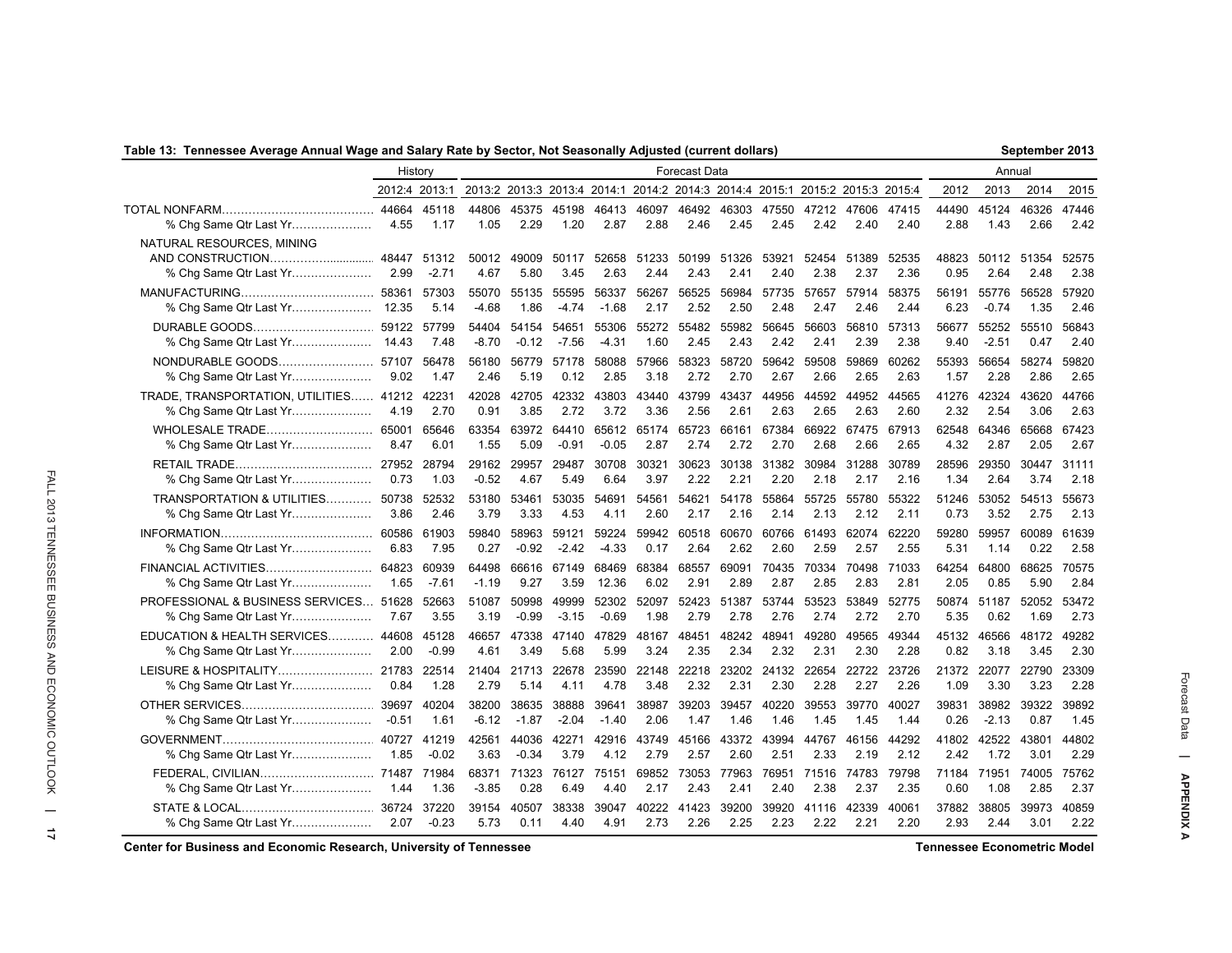| Table 14: Tennessee Average Annual Wage and Salary Rate by Sector, Seasonally Adjusted (current dollars) |                          |                               |                              |                              |                          |                          |                                                                              |                             |                       |                       |                             |                       |                       |                       |                             | September 2013              |                             |
|----------------------------------------------------------------------------------------------------------|--------------------------|-------------------------------|------------------------------|------------------------------|--------------------------|--------------------------|------------------------------------------------------------------------------|-----------------------------|-----------------------|-----------------------|-----------------------------|-----------------------|-----------------------|-----------------------|-----------------------------|-----------------------------|-----------------------------|
|                                                                                                          | History                  |                               |                              |                              |                          |                          |                                                                              | <b>Forecast Data</b>        |                       |                       |                             |                       |                       |                       | Annual                      |                             |                             |
|                                                                                                          | 2012:4 2013:1            |                               |                              |                              |                          |                          | 2013:2 2013:3 2013:4 2014:1 2014:2 2014:3 2014:4 2015:1 2015:2 2015:3 2015:4 |                             |                       |                       |                             |                       |                       | 2012                  | 2013                        | 2014                        | 2015                        |
| % Chg Prev Qtr SAAR<br>% Chg Same Qtr Last Yr                                                            | 45068<br>7.08<br>4.56    | 44604<br>$-4.05$<br>1.08      | 44867<br>2.37<br>1.02        | 45325<br>4.15<br>2.30        | 45605<br>2.50<br>1.19    | 45880<br>2.43<br>2.86    | 46160<br>2.46<br>2.88                                                        | 46443<br>2.48<br>2.47       | 46720<br>2.41<br>2.44 | 46999<br>2.41<br>2.44 | 47278<br>2.39<br>2.42       | 47561<br>2.41<br>2.41 | 47844<br>2.40<br>2.40 | 44478<br>2.87<br>2.87 | 45100<br>1.40<br>1.40       | 46301<br>2.66<br>2.66       | 47420<br>2.42<br>2.42       |
| NATURAL RESOURCES, MINING<br>% Chg Same Qtr Last Yr                                                      | 48876<br>2.58            | 49564<br>5.75<br>$-2.08$      | 49952<br>3.16<br>4.51        | 50256<br>2.46<br>5.80        | 50561<br>2.45<br>3.45    | 50866<br>2.43<br>2.63    | 2.42<br>2.44                                                                 | 51170 51475<br>2.41<br>2.43 | 51780<br>2.39<br>2.41 | 52085<br>2.38<br>2.40 | 52390<br>2.36<br>2.38       | 52695<br>2.35<br>2.37 | 53000<br>2.34<br>2.36 | 48697<br>0.79<br>0.79 | 50083<br>2.85<br>2.85       | 51323<br>2.48<br>2.48       | 52543<br>2.38<br>2.38       |
| % Chg Same Qtr Last Yr                                                                                   | 58443<br>34.12<br>12.31  | 56965<br>$-9.74$<br>5.15      | 55161<br>$-12.08$<br>-4.62   | 55313<br>1.10<br>1.85        | 55664<br>2.56<br>-4.76   | 56011<br>2.52<br>$-1.68$ | 56359<br>2.51<br>2.17                                                        | 56707<br>2.49<br>2.52       | 57054<br>2.47<br>2.50 | 2.46<br>2.48          | 57402 57751<br>2.45<br>2.47 | 58099<br>2.43<br>2.46 | 58447<br>2.42<br>2.44 | 56191<br>6.24<br>6.24 | 55776<br>$-0.74$<br>$-0.74$ | 56533 57925<br>1.36<br>1.36 | 2.46<br>2.46                |
| DURABLE GOODS<br>% Chg Prev Qtr SAAR<br>% Chg Same Qtr Last Yr                                           | 59152<br>14.39           | 57493<br>39.62 -10.75<br>7.48 | 54482<br>$-19.36$<br>$-8.67$ | 54350<br>$-0.97$<br>$-0.12$  | 54683<br>2.47<br>$-7.56$ | 55016<br>2.46<br>$-4.31$ | 55349<br>2.44<br>1.59                                                        | 55682<br>2.43<br>2.45       | 56015<br>2.41<br>2.44 | 56348<br>2.40<br>2.42 | 56681<br>2.39<br>2.41       | 57014<br>2.37<br>2.39 | 57347<br>2.36<br>2.38 | 56679<br>9.41<br>9.41 | 55252<br>$-2.52$<br>$-2.52$ | 55515 56848<br>0.48<br>0.48 | 2.40<br>2.40                |
| NONDURABLE GOODS<br>% Chg Prev Qtr SAAR<br>% Chg Same Qtr Last Yr                                        | 57273<br>25.33<br>8.99   | 56089<br>$-8.01$<br>1.50      | 56294<br>1.47<br>2.55        | 56925<br>4.56<br>5.16        | 57311<br>2.74<br>0.07    | 57698<br>2.72<br>2.87    | 58084<br>2.71<br>3.18                                                        | 58471<br>2.69<br>2.72       | 58857<br>2.67<br>2.70 | 59244<br>2.65<br>2.68 | 59630<br>2.63<br>2.66       | 60017<br>2.62<br>2.64 | 60403<br>2.60<br>2.63 | 55389<br>1.57<br>1.57 | 56655<br>2.29<br>2.29       | 58278<br>2.86<br>2.86       | 59824<br>2.65<br>2.65       |
| TRADE, TRANSPORTATION, UTILITIES 41792<br>% Chg Prev Qtr SAAR<br>% Chg Same Qtr Last Yr                  | 7.09<br>4.15             | 41649<br>$-1.36$<br>2.57      | 42059<br>3.99<br>1.21        | 42662<br>5.87<br>3.85        | 42927<br>2.51<br>2.72    | 43199<br>2.56<br>3.72    | 43473<br>2.55<br>3.36                                                        | 43756<br>2.63<br>2.56       | 44048<br>2.70<br>2.61 | 44336<br>2.65<br>2.63 | 44625<br>2.63<br>2.65       | 44908<br>2.56<br>2.63 | 45192<br>2.55<br>2.60 | 41258<br>2.30<br>2.30 | 42324<br>2.58<br>2.58       | 43619 44765<br>3.06<br>3.06 | 2.63<br>2.63                |
| WHOLESALE TRADE<br>% Chg Prev Qtr SAAR<br>% Chg Same Qtr Last Yr                                         | 65108<br>30.01<br>8.44   | 64989<br>$-0.73$<br>5.68      | 63567<br>$-8.47$<br>1.63     | 64078<br>3.25<br>5.09        | 64516<br>2.77<br>$-0.91$ | 64955<br>2.75<br>$-0.05$ | 65393<br>2.73<br>2.87                                                        | 65832<br>2.71<br>2.74       | 66270<br>2.69<br>2.72 | 66709<br>2.67<br>2.70 | 67147<br>2.66<br>2.68       | 67586<br>2.64<br>2.66 | 68024<br>2.62<br>2.65 | 62531<br>4.33<br>4.33 | 64288<br>2.81<br>2.81       | 2.06<br>2.06                | 65613 67367<br>2.67<br>2.67 |
| % Chg Same Qtr Last Yr                                                                                   | 28476<br>-0.90<br>0.61   | 28324<br>$-2.12$<br>1.01      | 29211<br>13.13<br>$-0.03$    | 29874<br>9.40<br>4.67        | 30040<br>2.24<br>5.49    | 30206<br>2.23<br>6.64    | 30372<br>2.21<br>3.97                                                        | 30538<br>2.20<br>2.22       | 30704<br>2.19<br>2.21 | 30870<br>2.18<br>2.20 | 31035<br>2.17<br>2.18       | 31201<br>2.16<br>2.17 | 31367<br>2.14<br>2.16 | 28569<br>1.29<br>1.29 | 29362<br>2.78<br>2.78       | 3.72<br>3.72                | 30455 31118<br>2.18<br>2.18 |
| TRANSPORTATION & UTILITIES<br>% Chg Prev Qtr SAAR<br>% Chg Same Qtr Last Yr                              | 51461<br>$-2.42$<br>3.99 | 51944<br>3.81<br>2.29         | 52994<br>8.33<br>3.87        | 53499<br>3.87<br>3.33        | 53789<br>2.19<br>4.53    | 54079<br>2.17<br>4.11    | 54369<br>2.16<br>2.60                                                        | 54659<br>2.15<br>2.17       | 54949<br>2.14<br>2.16 | 55239<br>2.13<br>2.14 | 55529<br>2.12<br>2.13       | 55819<br>2.11<br>2.12 | 56109<br>2.09<br>2.11 | 51259<br>0.74<br>0.74 | 53057<br>3.51<br>3.51       | 2.75<br>2.75                | 54514 55674<br>2.13<br>2.13 |
| % Chg Prev Qtr SAAR<br>% Chg Same Qtr Last Yr                                                            | 60634<br>9.14<br>6.92    | 62249<br>11.09<br>8.80        | 59840<br>$-14.60$<br>$-0.04$ | 58779<br>$-6.90$<br>$-0.92$  | 59167<br>2.67<br>$-2.42$ | 59555<br>2.65<br>$-4.33$ | 59942<br>2.63<br>0.17                                                        | 60330<br>2.61<br>2.64       | 60718<br>2.60<br>2.62 | 61106<br>2.58<br>2.60 | 61493<br>2.56<br>2.59       | 61881<br>2.55<br>2.57 | 62269<br>2.53<br>2.55 | 59258<br>5.35<br>5.35 | 60009<br>1.27<br>1.27       | 60136<br>0.21<br>0.21       | 61687<br>2.58<br>2.58       |
| FINANCIAL ACTIVITIES<br>% Chg Same Qtr Last Yr                                                           | 65028<br>27.48<br>1.98   | 60386<br>$-25.64$<br>$-7.71$  | 29.78<br>$-1.57$             | 64452 66874<br>15.90<br>9.27 | 67361<br>2.95<br>3.59    | 67848<br>2.92<br>12.36   | 68335<br>2.90<br>6.02                                                        | 68822<br>2.88<br>2.91       | 69309<br>2.86<br>2.89 | 69797<br>2.84<br>2.87 | 70284<br>2.82<br>2.85       | 70771<br>2.80<br>2.83 | 71258<br>2.78<br>2.81 | 64284<br>2.11<br>2.11 | 64768<br>0.75<br>0.75       | 68579<br>5.88<br>5.88       | 70527<br>2.84<br>2.84       |

 $\vec{\circ}$ 

(CONTINUED ON NEXT PAGE)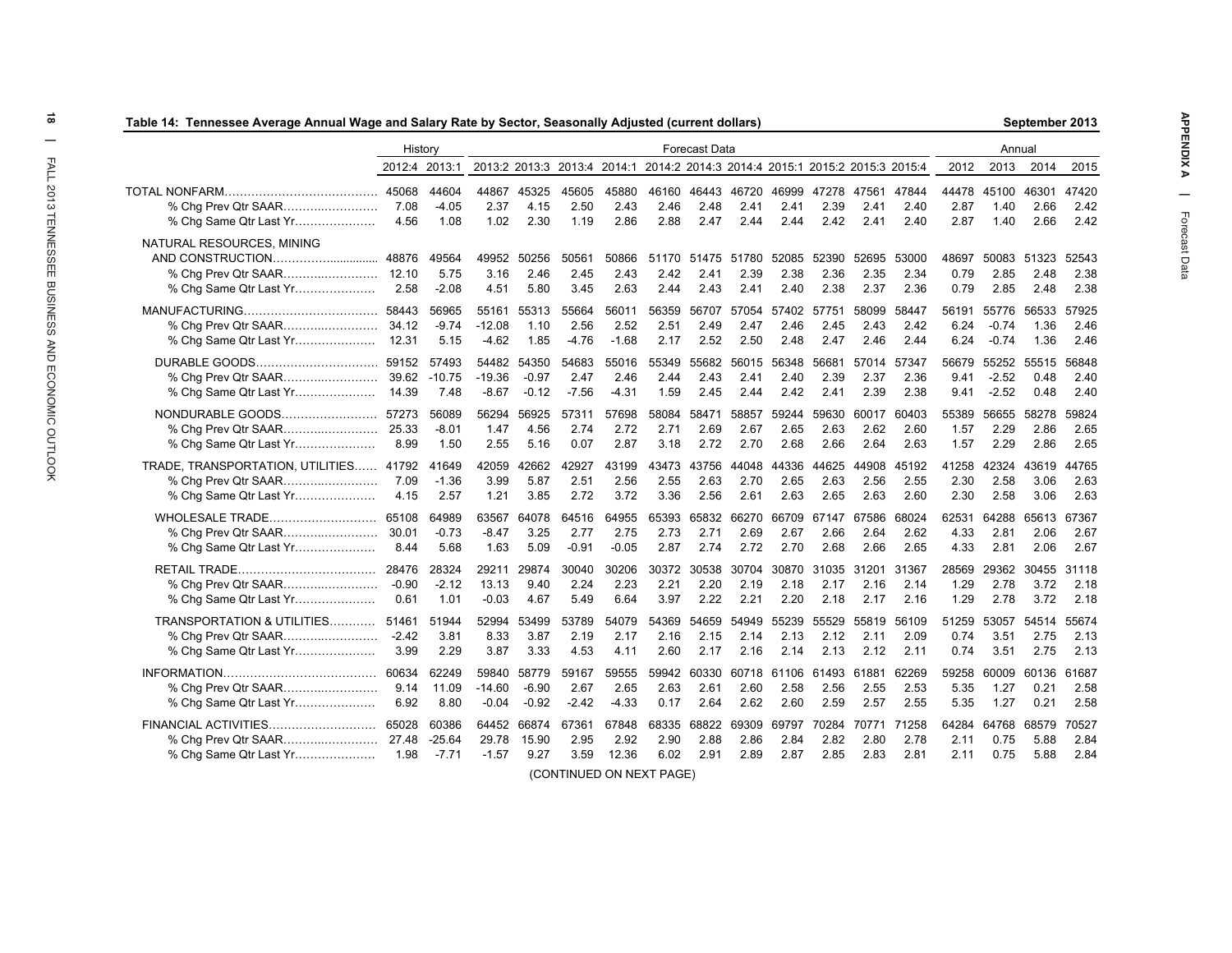### **Table 14: Tennessee Average Annual Wage and Salary Rate by Sector, Seasonally Adjusted (current dollars)**

**September 2013**

|                                                                                   | History                  |                           |                              |                             |                          |                                                                              |                       | <b>Forecast Data</b>  |                       |                       |                       |                       |                       |                             | Annual                      |                       |                       |
|-----------------------------------------------------------------------------------|--------------------------|---------------------------|------------------------------|-----------------------------|--------------------------|------------------------------------------------------------------------------|-----------------------|-----------------------|-----------------------|-----------------------|-----------------------|-----------------------|-----------------------|-----------------------------|-----------------------------|-----------------------|-----------------------|
|                                                                                   | 2012:4 2013:1            |                           |                              |                             |                          | 2013:2 2013:3 2013:4 2014:1 2014:2 2014:3 2014:4 2015:1 2015:2 2015:3 2015:4 |                       |                       |                       |                       |                       |                       |                       | 2012                        | 2013                        | 2014                  | 2015                  |
| PROFESSIONAL & BUSINESS SERVICES<br>% Chg Prev Qtr SAAR<br>% Chg Same Qtr Last Yr | 52735<br>12.34<br>7.92   | 51782<br>$-7.04$<br>3.34  | 50777<br>$-7.54$<br>2.86     | 50717<br>$-0.47$<br>$-0.99$ | 51072<br>2.82<br>$-3.15$ | 51426<br>2.80<br>$-0.69$                                                     | 51781<br>2.79<br>1.98 | 52135<br>2.77<br>2.79 | 52489<br>2.75<br>2.78 | 52844<br>2.73<br>2.76 | 53198<br>2.71<br>2.74 | 53552<br>2.69<br>2.72 | 53907<br>2.67<br>2.70 | 50858<br>5.37<br>5.37       | 51087<br>0.45<br>0.45       | 51958<br>1.70<br>1.70 | 53375<br>2.73<br>2.73 |
| EDUCATION & HEALTH SERVICES<br>% Chg Prev Qtr SAAR<br>% Chg Same Qtr Last Yr      | 44964<br>$-5.83$<br>2.18 | 45094<br>1.17<br>$-0.70$  | 46564<br>13.69<br>4.62       | 47238<br>5.91<br>3.49       | 47515<br>2.37<br>5.68    | 47793<br>2.36<br>5.99                                                        | 48071<br>2.35<br>3.24 | 48349<br>2.33<br>2.35 | 48626<br>2.32<br>2.34 | 48904<br>2.30<br>2.32 | 49182<br>2.29<br>2.31 | 49460<br>2.28<br>2.30 | 49737<br>2.27<br>2.28 | 45132<br>0.86<br>0.86       | 46603<br>3.26<br>3.26       | 48210<br>3.45<br>3.45 | 49321<br>2.30<br>2.30 |
| LEISURE & HOSPITALITY<br>% Chg Prev Qtr SAAR<br>% Chg Same Qtr Last Yr            | 21560<br>6.46<br>1.00    | 21546<br>$-0.26$<br>1.26  | 21943<br>7.56<br>2.74        | 22317<br>7.00<br>5.14       | 22447<br>2.34<br>4.11    | 22576<br>2.33<br>4.78                                                        | 22706<br>2.32<br>3.48 | 22836<br>2.30<br>2.32 | 22965<br>2.29<br>2.31 | 23095<br>2.28<br>2.30 | 23225<br>2.27<br>2.28 | 23354<br>2.25<br>2.27 | 23484<br>2.24<br>2.26 | 21355<br>1.11<br>1.11       | 22063<br>3.31<br>3.31       | 22771<br>3.21<br>3.21 | 23290<br>2.28<br>2.28 |
| % Chg Same Qtr Last Yr                                                            | 39748<br>2.18<br>$-0.06$ | 39635<br>$-1.13$<br>1.09  | 38431<br>$-11.61$<br>$-6.22$ | 38795<br>3.84<br>$-1.87$    | 38938<br>1.48<br>$-2.04$ | 39080<br>1.47<br>$-1.40$                                                     | 39223<br>1.47<br>2.06 | 39365<br>1.46<br>1.47 | 39508<br>1.46<br>1.46 | 39650<br>1.45<br>1.46 | 39793<br>1.45<br>1.45 | 39935<br>1.44<br>1.45 | 40078<br>1.44<br>1.44 | 39867<br>0.34<br>0.34       | 38950<br>$-2.30$<br>$-2.30$ | 39294<br>0.88<br>0.88 | 39864<br>1.45<br>1.45 |
| % Chg Same Qtr Last Yr                                                            | 41397<br>1.42            | 41529<br>1.28<br>$-0.51$  | 42361<br>8.26<br>3.46        | 42732<br>3.55<br>$-0.34$    | 42967<br>2.22<br>3.79    | 43238<br>2.55<br>4.12                                                        | 43543<br>2.86<br>2.79 | 43829<br>2.65<br>2.57 | 44086<br>2.37<br>2.60 | 44324<br>2.18<br>2.51 | 44557<br>2.12<br>2.33 | 44789<br>2.10<br>2.19 | 45021<br>2.09<br>2.12 | 41741<br>2.28<br>2.28       | 42397<br>1.57<br>1.57       | 43674<br>3.01<br>3.01 | 44673<br>2.29<br>2.29 |
| FEDERAL, CIVILIAN<br>% Chg Same Qtr Last Yr                                       | 67835<br>$-4.51$         | 69611<br>10.89<br>$-2.96$ | 71559<br>11.67<br>0.03       | 71803<br>1.37<br>0.28       | 72238<br>2.45<br>6.49    | 72674<br>2.43<br>4.40                                                        | 73109<br>2.42<br>2.17 | 73544<br>2.40<br>2.43 | 73980<br>2.39<br>2.41 | 74415<br>2.37<br>2.40 | 74851<br>2.36<br>2.38 | 75286<br>2.35<br>2.37 | 75721<br>2.33<br>2.35 | 70677<br>$-0.59$<br>$-0.59$ | 71303<br>0.89<br>0.89       | 73327<br>2.84<br>2.84 | 75068<br>2.37<br>2.37 |
| % Chg Same Qtr Last Yr                                                            | 37677<br>2.42            | 37705<br>0.29<br>$-0.22$  | 38719<br>11.21<br>4.99       | 39113<br>4.13<br>0.11       | 39334<br>2.28<br>4.40    | 39555<br>2.27<br>4.91                                                        | 39776<br>2.25<br>2.73 | 39997<br>2.24<br>2.26 | 40218<br>2.23<br>2.25 | 40439<br>2.22<br>2.23 | 40660<br>2.20<br>2.22 | 40881<br>2.19<br>2.21 | 41102<br>2.18<br>2.20 | 37853<br>2.94<br>2.94       | 38718<br>2.28<br>2.28       | 39886<br>3.02<br>3.02 | 40770<br>2.22<br>2.22 |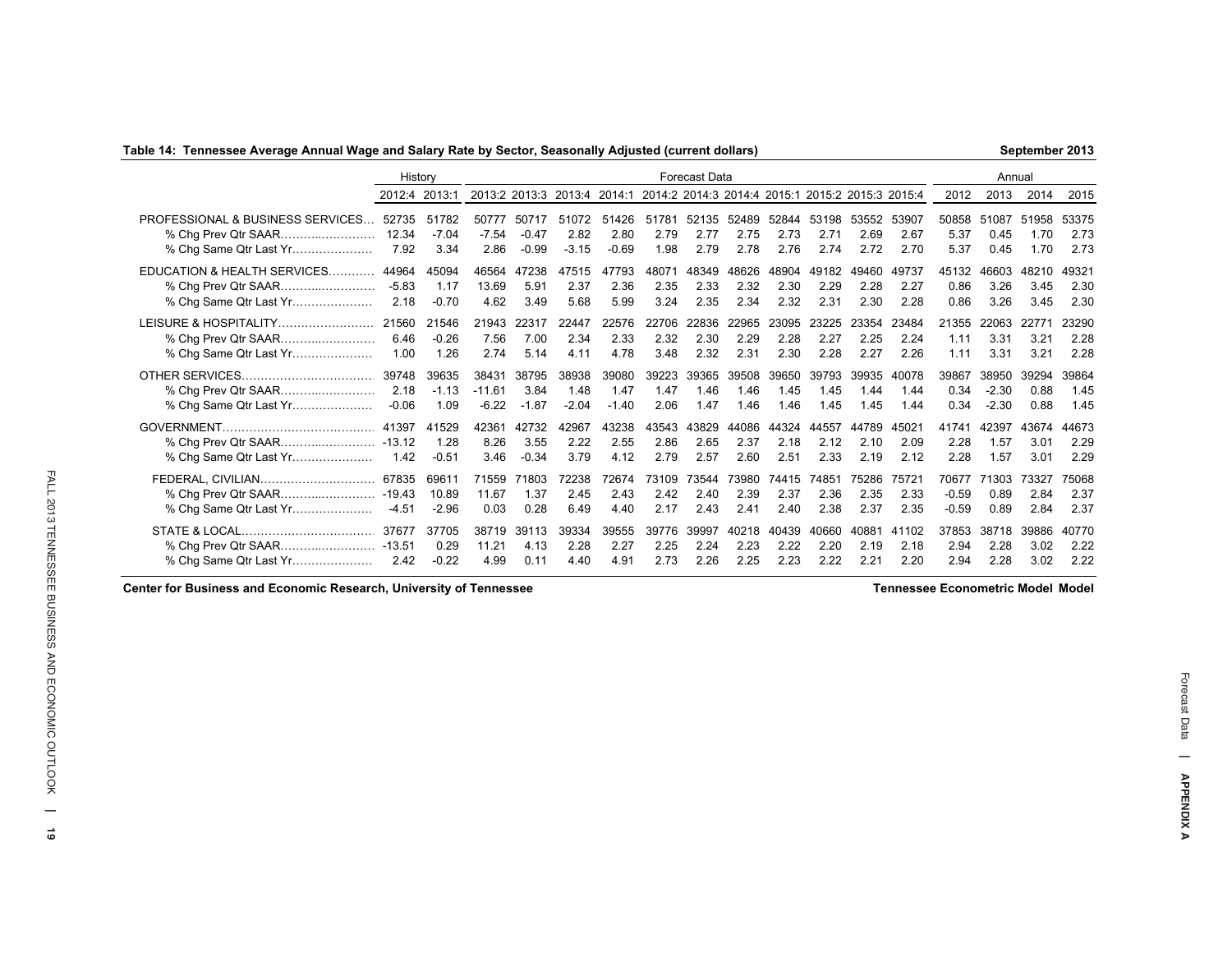|                              |         | History |         |         |         |         | Forecast Data |          |          |         |         |         |          | Annual  |         |         |
|------------------------------|---------|---------|---------|---------|---------|---------|---------------|----------|----------|---------|---------|---------|----------|---------|---------|---------|
|                              | 2013:1  | 2013:2  | 2013:3  | 2013:4  | 2014:1  | 2014:2  | 2014:3        | 2014:4   | 2015:1   | 2015:2  | 2015:3  | 2015:4  | 2012     | 2013    | 2014    | 2015    |
| CIVILIAN LABOR FORCE (THOUS) | 3100    | 3126    | 3143    | 3142    | 3117    | 3157    | 3186          | 3194     | 3163     | 3201    | 3226    | 3235    | 3114     | 3128    | 3163    | 3206    |
| % Cha Same Qtr Last Yr       | 0.49    | 0.30    | 0.67    | 0.36    | 0.56    | 0.99    | 1.36          | 1.66     | 1.45     | 1.39    | 1.28    | 1.28    | $-0.11$  | 0.45    | 1.14    | 1.35    |
| EMPLOYED PERSONS (THOUS)     | 2844    | 2864    | 2881    | 2890    | 2850    | 2909    | 2948          | 2971     | 2922     | 2973    | 3004    | 3022    | 2864     | 2870    | 2920    | 2980    |
| % Cha Same Qtr Last Yr       | 0.73    | $-0.06$ | 0.37    | $-0.25$ | 0.23    | 1.57    | 2.34          | 2.80     | 2.53     | 2.18    | .89     | 1.71    | 1.26     | 0.19    | 1.74    | 2.07    |
| UNEMPLOYED PERSONS (THOUS)   | 256     | 262     | 262     | 252     | 267     | 247     | 237           | 223      | 240      | 228     | 222     | 213     | 249      | 258     | 244     | 226     |
| % Cha Same Qtr Last Yr       | $-2.09$ | 4.46    | 4.00    | 7.89    | 4.12    | $-5.40$ | $-9.42$       | $-11.52$ | $-10.09$ | $-7.91$ | $-6.31$ | $-4.42$ | $-13.50$ | 3.42    | $-5.55$ | $-7.32$ |
| PARTICIPATION RATE (PERCENT) | 60.1    | 60.4    | 60.5    | 60.3    | 59.7    | 60.3    | 60.6          | 60.6     | 59.8     | 60.4    | 60.7    | 60.7    | 60.8     | 60.3    | 60.3    | 60.4    |
| % Cha Same Qtr Last Yr       | -0.69   | $-0.87$ | $-0.51$ | $-0.82$ | $-0.62$ | $-0.20$ | 0.16          | 0.45     | 0.24     | 0.19    | 0.08    | 0.08    | $-1.30$  | $-0.72$ | $-0.05$ | 0.15    |
| UNEMPLOYMENT RATE (PERCENT)  | 8.3     | 8.4     | 8.3     | 8.0     | 8.6     | 7.8     | 7.5           | 7.0      | 7.6      | 7.1     | 6.9     | 6.6     | 8.0      | 8.2     | 7.7     | 7.0     |

**Center for Business and Economic Research, University of Tennessee**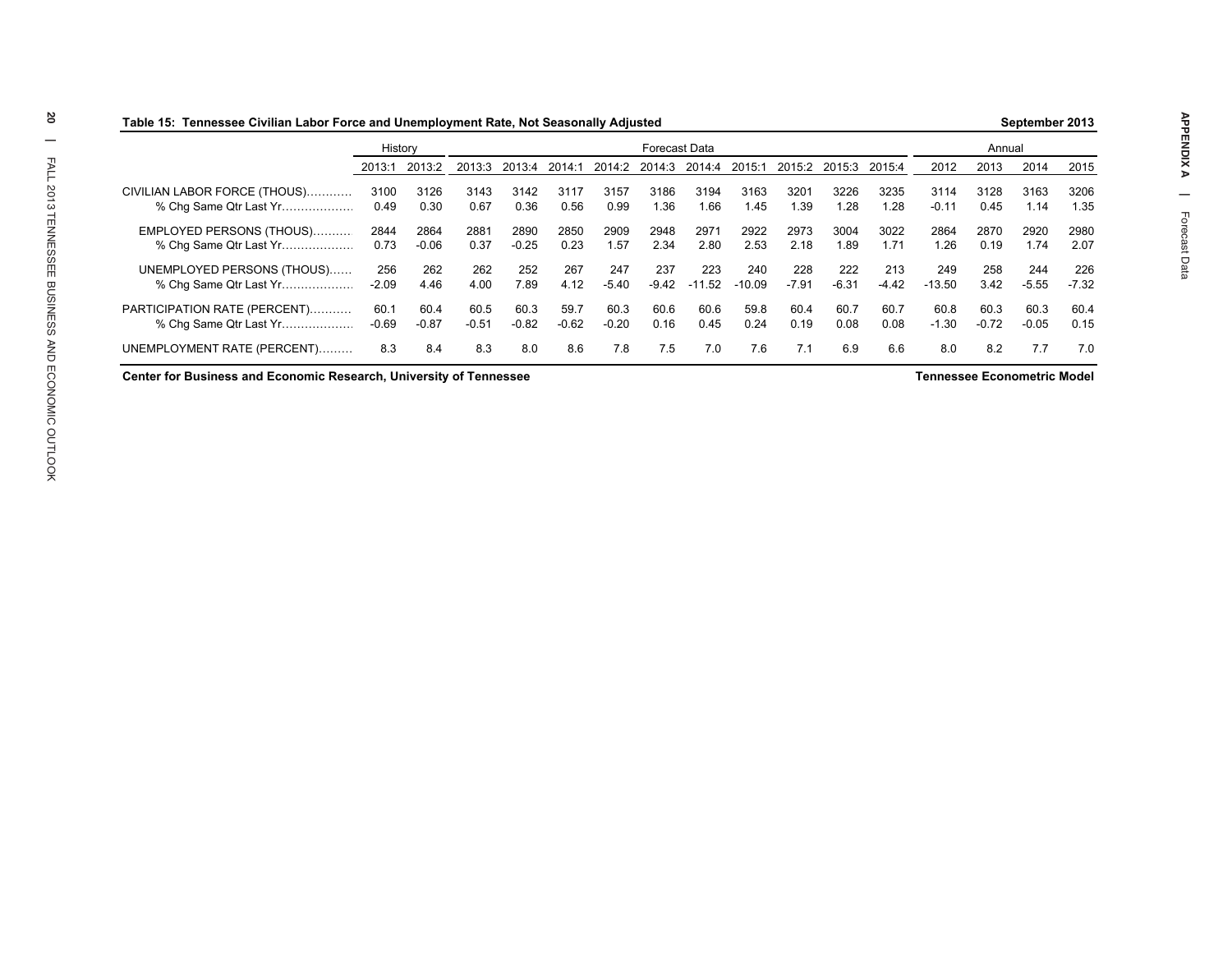### **Table 16: Tennessee Civilian Labor Force and Unemployment Rate, Seasonally Adjusted**

|                              | History |         | Forecast Data |         |         |          |          |              |          |         |         |         |          | Annual  |         |         |
|------------------------------|---------|---------|---------------|---------|---------|----------|----------|--------------|----------|---------|---------|---------|----------|---------|---------|---------|
|                              | 2013:1  | 2013:2  | 2013:3        | 2013:4  | 2014:1  | 2014:2   | 2014:3   | 2014:4       | 2015:1   | 2015:2  | 2015:3  | 2015:4  | 2012     | 2013    | 2014    | 2015    |
| CIVILIAN LABOR FORCE (THOUS) | 3130    | 3128    | 3130          | 3133    | 3146    | 3159     | 3173     | 3184         | 3194     | 3203    | 3213    | 3224    | 3113     | 3130    | 3166    | 3209    |
| % Chg Prev Qtr SAAR          | 1.06    | $-0.20$ | 0.27          | 0.39    | 1.70    | 1.62     | 1.73     | 1.40         | 1.29     | 1.19    | 1.23    | .36     | $-0.09$  | 0.54    | 1.13    | 1.36    |
| % Chg Same Qtr Last Yr       | 0.59    | 0.53    | 0.67          | 0.38    | 0.54    | 0.99     | 1.36     | 1.61         | 1.51     | .40     | .28     | .27     | $-0.09$  | 0.54    | 1.13    | 1.36    |
| EMPLOYED PERSONS (THOUS)     | 2886    | 2870    | 2869          | 2873    | 2893    | 2915     | 2936     | 2954         | 2966     | 2979    | 2991    | 3004    | 2864     | 2874    | 2924    | 2985    |
| % Chg Prev Qtr SAAR          | 0.82    | $-2.22$ | $-0.18$       | 0.60    | 2.80    | 3.09     | 2.90     | 2.43         | 1.70     | 1.70    | 1.72    | 1.71    | 1.27     | 0.36    | 1.74    | 2.07    |
| % Chg Same Qtr Last Yr       | 0.91    | 0.40    | 0.37          | $-0.25$ | 0.23    | .57      | 2.34     | 2.80         | 2.53     | 2.18    | 1.89    | 1.71    | .27      | 0.36    | 1.74    | 2.07    |
| UNEMPLOYED PERSONS (THOUS)   | 244     | 258     | 261           | 260     | 254     | 244      | 237      | 230          | 228      | 225     | 222     | 220     | 249      | 256     | 241     | 224     |
| % Chg Prev Qtr SAAR          | 3.99    | 26.16   | 5.30          | $-1.91$ | $-9.82$ | $-14.01$ | $-11.49$ | $-10.72$     | $-3.84$  | $-5.36$ | $-5.18$ | $-3.27$ | $-13.53$ | 2.67    | $-5.72$ | $-7.26$ |
| % Chg Same Qtr Last Yr       | $-3.01$ | 2.02    | 4.00          | 7.89    | 4.12    | $-5.40$  | $-9.42$  | .52<br>$-11$ | $-10.09$ | $-7.91$ | $-6.31$ | $-4.42$ | $-13.53$ | 2.67    | $-5.72$ | $-7.26$ |
| PARTICIPATION RATE (PERCENT) | 60.6    | 60.4    | 60.3          | 60.2    | 60.3    | 60.3     | 60.4     | 60.4         | 60.4     | 60.4    | 60.4    | 60.5    | 60.8     | 60.4    | 60.4    | 60.4    |
| % Chg Prev Qtr SAAR          | $-0.12$ | $-1.37$ | $-0.90$       | $-0.78$ | 0.49    | 0.42     | 0.52     | 0.20         | 0.09     | $-0.01$ | 0.03    | 0.16    | $-1.29$  | $-0.64$ | $-0.07$ | 0.16    |
| % Chg Same Qtr Last Yr       | $-0.59$ | $-0.65$ | $-0.51$       | $-0.79$ | $-0.64$ | $-0.19$  | 0.16     | 0.41         | 0.31     | 0.20    | 0.08    | 0.07    | $-1.29$  | $-0.64$ | $-0.07$ | 0.16    |
| UNEMPLOYMENT RATE (PERCENT)  | 7.8     | 8.3     | 8.4           | 8.3     | 8.1     | 7.7      | 7.5      | 7.2          | 7.1      | 7.0     | 6.9     | 6.8     | 8.0      | 8.2     | 7.6     | 7.0     |

**Center for Business and Economic Research, University of Tennessee Tennessee Econometric Model**

**September 2013**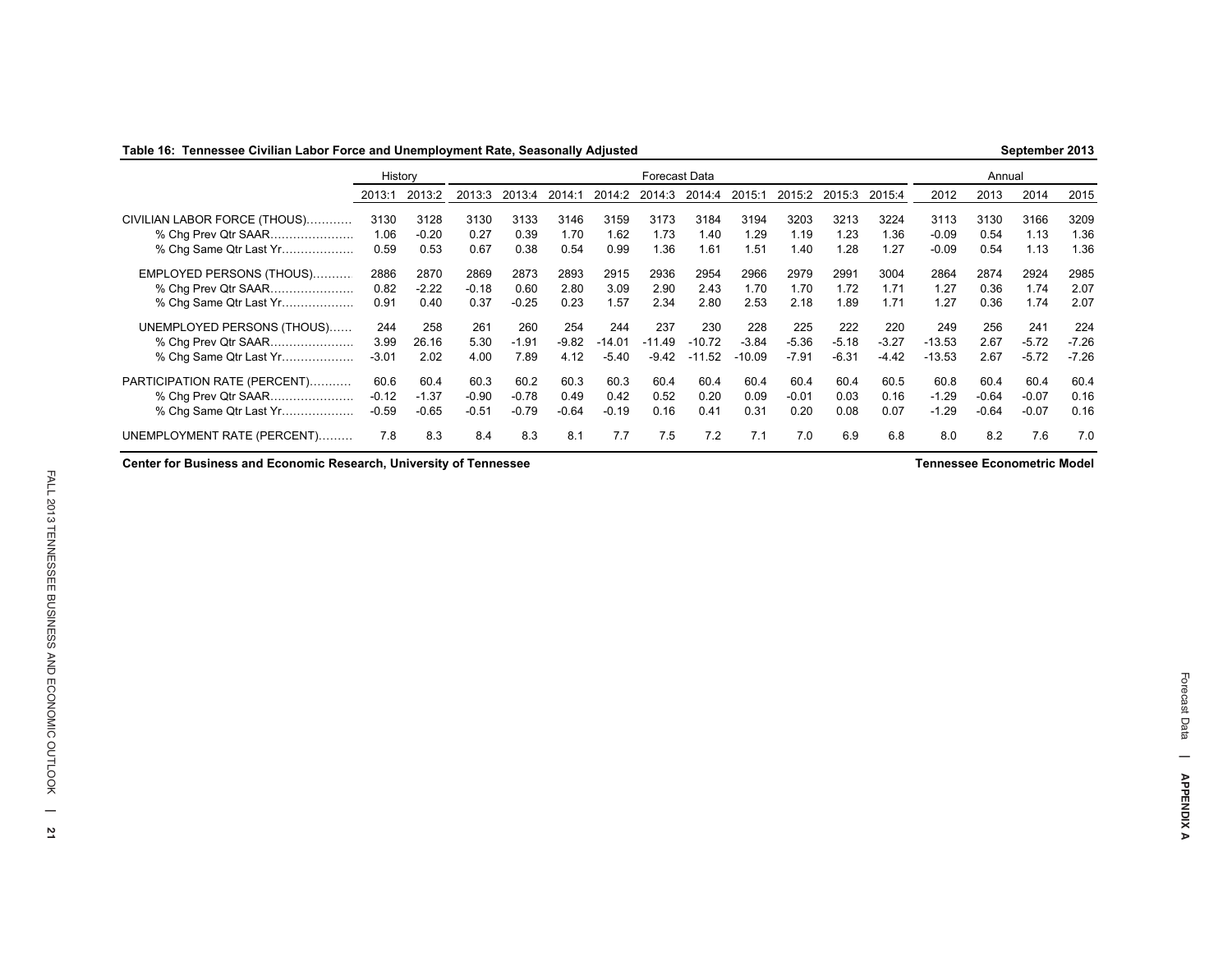| Table 17:  Tennessee Taxable Sales, Not Seasonally Adjusted (millions of 2009 dollars) |                  |               |               |                      |               |               |                      |               |               |               |               |               |               |               | September 2013 |               |
|----------------------------------------------------------------------------------------|------------------|---------------|---------------|----------------------|---------------|---------------|----------------------|---------------|---------------|---------------|---------------|---------------|---------------|---------------|----------------|---------------|
|                                                                                        | History          |               |               |                      |               |               | <b>Forecast Data</b> |               |               |               |               |               |               | Annual        |                |               |
|                                                                                        | 2013:1           | 2013:2        |               | 2013:3 2013:4 2014:1 |               |               | 2014:2 2014:3 2014:4 |               | 2015:1        |               | 2015:2 2015:3 | 2015:4        | 2012          | 2013          | 2014           | 2015          |
| TOTAL TAXABLE SALES.                                                                   | 21967<br>$-0.38$ | 23940<br>2.28 | 23386<br>3.34 | 25054<br>2.88        | 22373<br>1.85 | 24416<br>1.99 | 23946<br>2.39        | 25633<br>2.31 | 22890<br>2.31 | 24974<br>2.28 | 24469<br>2.18 | 26160<br>2.06 | 92441<br>2.74 | 94348<br>2.06 | 96368<br>2.14  | 98493<br>2.20 |
|                                                                                        | 2246             | 2317          | 2338          | 2092                 | 2303          | 2392          | 2413                 | 2154          | 2367          | 2455          | 2473          | 2200          | 8754          | 8994          | 9262           | 9495          |
|                                                                                        | 1.24             | 4.15          | 3.00          | 2.52                 | 2.51          | 3.22          | 3.23                 | 2.97          | 2.81          | 2.63          | 2.45          | 2.12          | 8.21          | 2.73          | 2.99           | 2.51          |
| PURCHASES FROM MANUFACTURERS                                                           | 808              | 993           | 994           | 1051                 | 831           | 1014          | 1018                 | 1075          | 848           | 1034          | 1035          | 1089          | 3830          | 3846          | 3937           | 4006          |
| % Chg Same Qtr Last Yr                                                                 | 0.54             | 1.78          | 6.94          | $-6.27$              | 2.84          | 2.15          | 2.39                 | 2.26          | 2.12          | 1.92          | 1.67          | 1.39          | $-0.74$       | 0.42          | 2.38           | 1.75          |
| MISCELLANEOUS DURABLE GOODS                                                            | 3500             | 4195          | 3961          | 4017                 | 3581          | 4274          | 4058                 | 4122          | 3676          | 4388          | 4166          | 4223          | 15421         | 15673         | 16034          | 16453         |
|                                                                                        | $-5.26$          | 2.74          | 5.84          | 2.96                 | 2.32          | 1.87          | 2.46                 | 2.60          | 2.65          | 2.69          | 2.67          | 2.46          | 2.91          | 1.63          | 2.31           | 2.62          |
| EATING AND DRINKING PLACES                                                             | 2358             | 2561          | 2525          | 2458                 | 2422          | 2595          | 2573                 | 2514          | 2480          | 2661          | 2639          | 2577          | 9620          | 9902          | 10103          | 10357         |
| % Chg Same Qtr Last Yr                                                                 | 0.56             | 3.96          | 4.21          | 2.88                 | 2.71          | 1.33          | 1.90                 | 2.26          | 2.39          | 2.54          | 2.59          | 2.53          | 5.31          | 2.93          | 2.03           | 2.51          |
|                                                                                        | 2256             | 2334          | 2354          | 2538                 | 2245          | 2360          | 2390                 | 2571          | 2280          | 2398          | 2420          | 2606          | 9140          | 9481          | 9566           | 9703          |
|                                                                                        | 5.27             | 3.46          | 3.30          | 3.03                 | $-0.48$       | 1.13          | 1.52                 | 1.32          | 1.53          | 1.59          | 1.27          | 1.37          | 3.19          | 3.73          | 0.89           | 1.44          |
|                                                                                        | 178              | 184           | 180           | 226                  | 181           | 191           | 187                  | 233           | 187           | 197           | 192           | 240           | 748           | 769           | 793            | 816           |
|                                                                                        | 3.68             | 0.79          | 3.18          | 3.17                 | 1.90          | 3.87          | 3.71                 | 3.22          | 3.06          | 3.01          | 2.92          | 2.76          | 6.83          | 2.71          | 3.18           | 2.93          |
| <b>HOTELS AND MOTELS</b>                                                               | 504              | 632           | 638           | 583                  | 504           | 654           | 661                  | 601           | 516           | 667           | 674           | 613           | 2345          | 2356          | 2420           | 2470          |
|                                                                                        | 1.45             | $-1.07$       | 1.64          | 0.09                 | 0.08          | 3.49          | 3.66                 | 3.05          | 2.37          | 1.99          | 1.91          | 2.03          | 4.49          | 0.48          | 2.70           | 2.06          |
| OTHER RETAIL AND SERVICE                                                               | 6719             | 7199          | 6992          | 8282                 | 6882          | 7393          | 7202                 | 8515          | 7082          | 7601          | 7399          | 8736          | 28442         | 29192         | 29992          | 30817         |
| % Chg Same Qtr Last Yr                                                                 | 0.30             | 1.68          | 2.93          | 5.23                 | 2.42          | 2.69          | 3.00                 | 2.82          | 2.91          | 2.81          | 2.74          | 2.59          | 3.01          | 2.64          | 2.74           | 2.75          |
| MISCELLANEOUS NONDURABLE GOODS                                                         | 1898             | 2001          | 1908          | 2294                 | 1920          | 2032          | 1954                 | 2345          | 1960          | 2073          | 1992          | 2388          | 7943          | 8101          | 8251           | 8414          |
|                                                                                        | 0.78             | 1.94          | 1.90          | 3.15                 | 1.19          | 1.54          | 2.38                 | 2.22          | 2.09          | 2.05          | 1.96          | 1.81          | 3.51          | 1.99          | 1.85           | 1.97          |
| TRANSPORTATION, COMMUNICATION                                                          | 1502             | 1524          | 1497          | 1513                 | 1505          | 1512          | 1491                 | 1502          | 1494          | 1501          | 1478          | 1488          | 6197          | 6035          | 6009           | 5961          |
|                                                                                        | $-6.00$          | $-0.93$       | $-1.52$       | $-1.85$              | 0.20          | $-0.81$       | $-0.40$              | $-0.68$       | $-0.68$       | $-0.73$       | $-0.82$       | $-0.97$       | $-9.09$       | $-2.61$       | $-0.42$        | $-0.80$       |
|                                                                                        | 3379             | 3673          | 3578          | 3823                 | 3405          | 3706          | 3626                 | 3871          | 3448          | 3752          | 3666          | 3909          | 14313         | 14453         | 14608          | 14775         |
| % Chg Same Qtr Last Yr                                                                 | $-1.43$          | 1.20          | 2.25          | 1.79                 | 0.78          | 0.92          | 1.32                 | 1.24          | 1.24          | 1.22          | 1.12          | 1.00          | 1.66          | 0.98          | 1.07           | 1.14          |

**September 2013**

**APPENDIX A |** 

**Tennessee Econometric Model**

**Center for Business and Economic Research, University of Tennessee**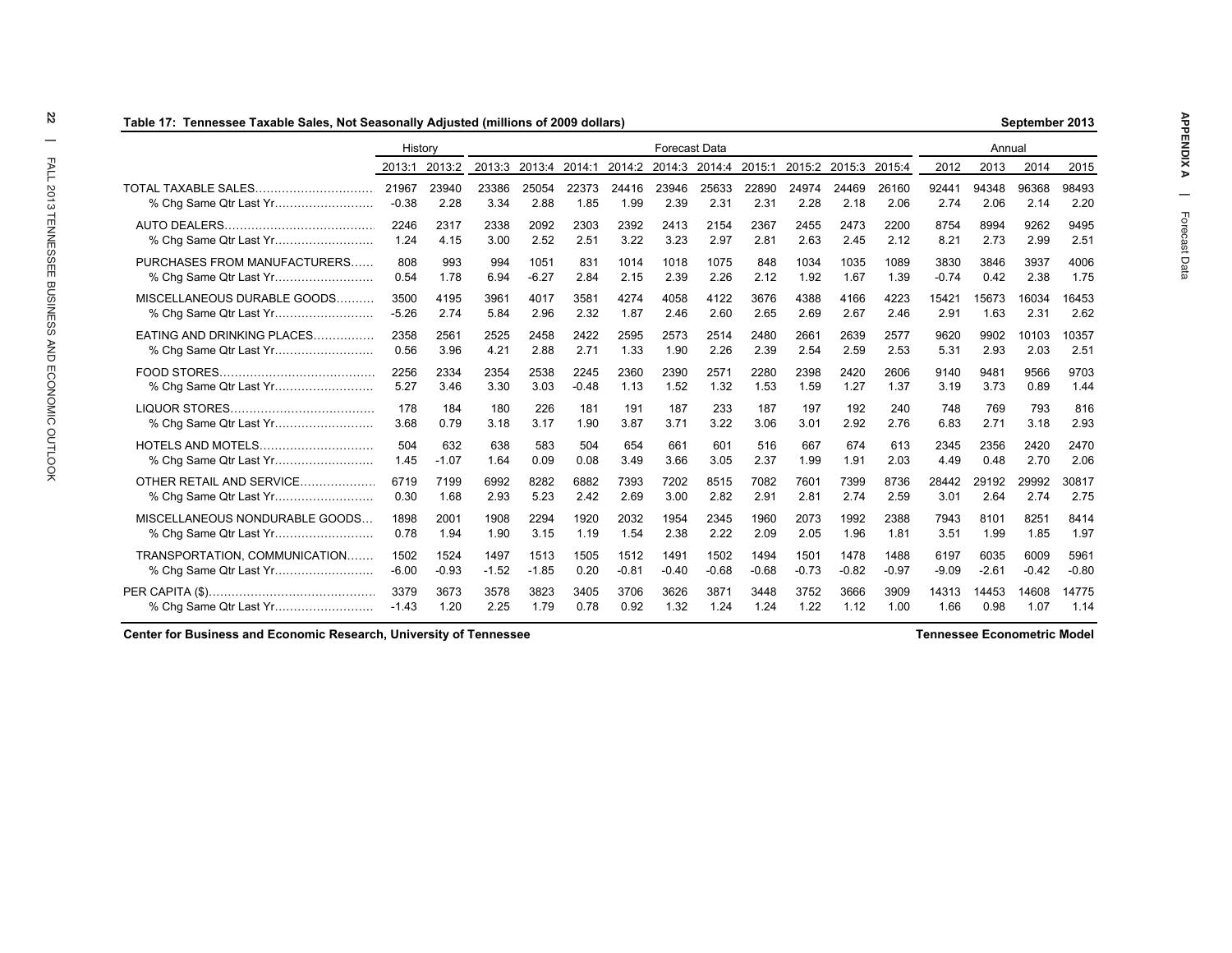### **Table 18: Tennessee Taxable Sales, Seasonally Adjusted (millions of 2009 dollars)**

|                                                                     | History               |                         |                      |                      |                         |                      | <b>Forecast Data</b> |                      |                      |                      |                      |                      |                      | Annual               |                      |                      |
|---------------------------------------------------------------------|-----------------------|-------------------------|----------------------|----------------------|-------------------------|----------------------|----------------------|----------------------|----------------------|----------------------|----------------------|----------------------|----------------------|----------------------|----------------------|----------------------|
|                                                                     |                       | 2013:1 2013:2           |                      |                      | 2013:3 2013:4 2014:1    | 2014:2               |                      | 2014:3 2014:4        | 2015:1               |                      | 2015:2 2015:3 2015:4 |                      | 2012                 | 2013                 | 2014                 | 2015                 |
| TOTAL TAXABLE SALES                                                 | 23434                 | 23546                   | 23595                | 23753                | 23868                   | 24014                | 24160                | 24299                | 24423                | 24561                | 24688                | 24797                | 92503                | 94327                | 96341                | 98468                |
| % Chg Prev Qtr SAAR                                                 | 5.85                  | 1.93                    | 0.84                 | 2.71                 | 1.95                    | 2.47                 | 2.46                 | 2.33                 | 2.04                 | 2.29                 | 2.09                 | 1.77                 | 2.82                 | 1.97                 | 2.14                 | 2.21                 |
| % Chg Same Qtr Last Yr                                              | $-0.48$               | 2.30                    | 3.32                 | 2.81                 | 1.85                    | 1.99                 | 2.40                 | 2.30                 | 2.32                 | 2.28                 | 2.19                 | 2.05                 | 2.82                 | 1.97                 | 2.14                 | 2.21                 |
|                                                                     | 2235                  | 2236                    | 2252                 | 2274                 | 2291                    | 2308                 | 2325                 | 2342                 | 2356                 | 2369                 | 2382                 | 2392                 | 8759                 | 8998                 | 9266                 | 9498                 |
| % Chg Prev Qtr SAAR                                                 | 3.02                  | 0.26                    | 2.81                 | 4.04                 | 2.98                    | 3.06                 | 2.82                 | 3.00                 | 2.35                 | 2.33                 | 2.11                 | 1.69                 | 8.07                 | 2.73                 | 2.98                 | 2.50                 |
| % Chg Same Qtr Last Yr                                              | 1.05                  | 4.40                    | 3.00                 | 2.52                 | 2.51                    | 3.22                 | 3.23                 | 2.97                 | 2.81                 | 2.63                 | 2.45                 | 2.12                 | 8.07                 | 2.73                 | 2.98                 | 2.50                 |
| PURCHASES FROM MANUFACTURERS                                        | 948                   | 960                     | 964                  | 971                  | 975                     | 981                  | 987                  | 992                  | 996                  | 1000                 | 1003                 | 1006                 | 3823                 | 3843                 | 3935                 | 4005                 |
| % Chg Prev Qtr SAAR                                                 | $-29.70$              | 5.21                    | 1.40                 | 2.91                 | 1.87                    | 2.42                 | 2.37                 | 2.37                 | 1.32                 | 1.63                 | 1.35                 | 1.26                 | $-0.83$              | 0.50                 | 2.41                 | 1.77                 |
|                                                                     | 0.59                  | 1.69                    | 6.94                 | $-6.27$              | 2.84                    | 2.15                 | 2.39                 | 2.26                 | 2.12                 | 1.92                 | 1.67                 | 1.39                 | $-0.83$              | 0.50                 | 2.41                 | 1.77                 |
| MISCELLANEOUS DURABLE GOODS                                         | 3879                  | 3919                    | 3922                 | 3946                 | 3969                    | 3993                 | 4018                 | 4049                 | 4074                 | 4100                 | 4125                 | 4148                 | 15451                | 15666                | 16028                | 16448                |
|                                                                     | 4.89                  | 4.26                    | 0.23                 | 2.54                 | 2.30                    | 2.42                 | 2.57                 | 3.12                 | 2.50                 | 2.57                 | 2.49                 | 2.28                 | 3.19                 | 1.39                 | 2.31                 | 2.62                 |
| % Chg Same Qtr Last Yr                                              | $-5.32$               | 2.71                    | 5.84                 | 2.96                 | 2.32                    | 1.87                 | 2.46                 | 2.60                 | 2.65                 | 2.69                 | 2.67                 | 2.46                 | 3.19                 | 1.39                 | 2.31                 | 2.62                 |
| EATING AND DRINKING PLACES                                          | 2437                  | 2484                    | 2485                 | 2493                 | 2503                    | 2517                 | 2532                 | 2549                 | 2563                 | 2581                 | 2598                 | 2614                 | 9622                 | 9899                 | 10101                | 10355                |
|                                                                     | 2.38                  | 7.81                    | 0.21                 | 1.27                 | 1.71                    | 2.12                 | 2.52                 | 2.69                 | 2.23                 | 2.72                 | 2.70                 | 2.46                 | 5.34                 | 2.88                 | 2.05                 | 2.51                 |
|                                                                     | 0.57                  | 3.89                    | 4.21                 | 2.88                 | 2.71                    | 1.33                 | 1.90                 | 2.26                 | 2.39                 | 2.54                 | 2.59                 | 2.53                 | 5.34                 | 2.88                 | 2.05                 | 2.51                 |
| <b>FOOD STORES</b><br>% Chg Prev Qtr SAAR<br>% Chg Same Qtr Last Yr | 2389<br>15.63<br>5.20 | 2359<br>$-5.05$<br>3.47 | 2360<br>0.24<br>3.30 | 2374<br>2.37<br>3.03 | 2378<br>0.66<br>$-0.48$ | 2385<br>1.26<br>1.13 | 2396<br>1.78<br>1.52 | 2405<br>1.57<br>1.32 | 2414<br>1.50<br>1.53 | 2423<br>1.51<br>1.59 | 2426<br>0.51<br>1.27 | 2438<br>1.97<br>1.37 | 9139<br>3.21<br>3.21 | 9482<br>3.75<br>3.75 | 9564<br>0.87<br>0.87 | 9702<br>1.44<br>1.44 |
|                                                                     | 192                   | 190                     | 192                  | 194                  | 196                     | 197                  | 199                  | 200                  | 202                  | 203                  | 205                  | 206                  | 748                  | 768                  | 792                  | 816                  |
| % Chg Prev Qtr SAAR                                                 | 8.47                  | $-4.42$                 | 3.88                 | 5.18                 | 3.23                    | 3.19                 | 3.26                 | 3.21                 | 2.60                 | 2.98                 | 2.88                 | 2.58                 | 6.97                 | 2.69                 | 3.17                 | 2.94                 |
| % Chg Same Qtr Last Yr                                              | 3.67                  | 0.75                    | 3.18                 | 3.17                 | 1.90                    | 3.87                 | 3.71                 | 3.22                 | 3.06                 | 3.01                 | 2.92                 | 2.76                 | 6.97                 | 2.69                 | 3.17                 | 2.94                 |
| HOTELS AND MOTELS                                                   | 598                   | 583                     | 586                  | 592                  | 598                     | 603                  | 607                  | 610                  | 612                  | 615                  | 619                  | 622                  | 2348                 | 2358                 | 2419                 | 2469                 |
|                                                                     | 4.42                  | $-9.49$                 | 1.96                 | 4.15                 | 4.39                    | 3.50                 | 2.63                 | 1.71                 | 1.64                 | 1.99                 | 2.30                 | 2.17                 | 4.79                 | 0.43                 | 2.56                 | 2.07                 |
| % Chg Same Qtr Last Yr                                              | 1.10                  | $-1.10$                 | 1.64                 | 0.09                 | 0.08                    | 3.49                 | 3.66                 | 3.05                 | 2.37                 | 1.99                 | 1.91                 | 2.03                 | 4.79                 | 0.43                 | 2.56                 | 2.07                 |
| OTHER RETAIL AND SERVICE                                            | 7231                  | 7273                    | 7308                 | 7365                 | 7407                    | 7469                 | 7527                 | 7572                 | 7622                 | 7679                 | 7733                 | 7768                 | 28472                | 29177                | 29975                | 30803                |
|                                                                     | 13.95                 | 2.35                    | 1.91                 | 3.16                 | 2.29                    | 3.43                 | 3.14                 | 2.43                 | 2.66                 | 3.00                 | 2.86                 | 1.83                 | 3.10                 | 2.48                 | 2.74                 | 2.76                 |
| % Chg Same Qtr Last Yr                                              | 0.15                  | 1.68                    | 2.93                 | 5.23                 | 2.42                    | 2.69                 | 3.00                 | 2.82                 | 2.91                 | 2.81                 | 2.74                 | 2.59                 | 3.10                 | 2.48                 | 2.74                 | 2.76                 |
| MISCELLANEOUS NONDURABLE GOODS                                      | 2021                  | 2025                    | 2019                 | 2034                 | 2045                    | 2056                 | 2068                 | 2079                 | 2088                 | 2098                 | 2108                 | 2117                 | 7948                 | 8099                 | 8247                 | 8410                 |
| % Cha Prev Qtr SAAR                                                 | 10.33                 | 0.76                    | $-1.04$              | 2.90                 | 2.18                    | 2.18                 | 2.28                 | 2.24                 | 1.66                 | 2.02                 | 1.91                 | 1.65                 | 3.55                 | 1.90                 | 1.84                 | 1.98                 |
| % Chg Same Qtr Last Yr                                              | 0.68                  | 1.89                    | 1.90                 | 3.15                 | 1.19                    | 1.54                 | 2.38                 | 2.22                 | 2.09                 | 2.05                 | 1.96                 | 1.81                 | 3.55                 | 1.90                 | 1.84                 | 1.98                 |
| TRANSPORTATION, COMMUNICATION                                       | 1503                  | 1516                    | 1508                 | 1510                 | 1506                    | 1504                 | 1502                 | 1500                 | 1496                 | 1493                 | 1490                 | 1485                 | 6194                 | 6038                 | 6012                 | 5964                 |

% Chg Prev Qtr SAAR………………………… -8.90 3.57 -2.25 0.61 -1.02 -0.58 -0.59 -0.51 -1.06 -0.75 -0.94 -1.12 -9.07 -2.52 -0.42 -0.80 % Chg Same Qtr Last Yr……………………… -5.90 -0.65 -1.52 -1.85 0.20 -0.81 -0.40 -0.68 -0.68 -0.73 -0.82 -0.97 -9.07 -2.52 -0.42 -0.80 PER CAPITA (\$)……………………………………… 3605 3612 3610 3625 3633 3645 3658 3669 3678 3690 3699 3706 14324 14452 14605 14773 % Chg Prev Qtr SAAR………………………… 4.73 0.85 -0.22 1.63 0.88 1.39 1.39 1.26 0.98 1.23 1.03 0.72 1.73 0.89 1.06 1.15 % Chg Same Qtr Last Yr……………………… -1.54 1.22 2.23 1.73 0.78 0.92 1.32 1.23 1.26 1.22 1.12 0.99 1.73 0.89 1.06 1.15

**Center for Business and Economic Research, University of Tennessee Tennessee Econometric Model**

Forecast Data **| APPENDIX A**

**APPENDIX A** 

 $\equiv$ 

Forecast Data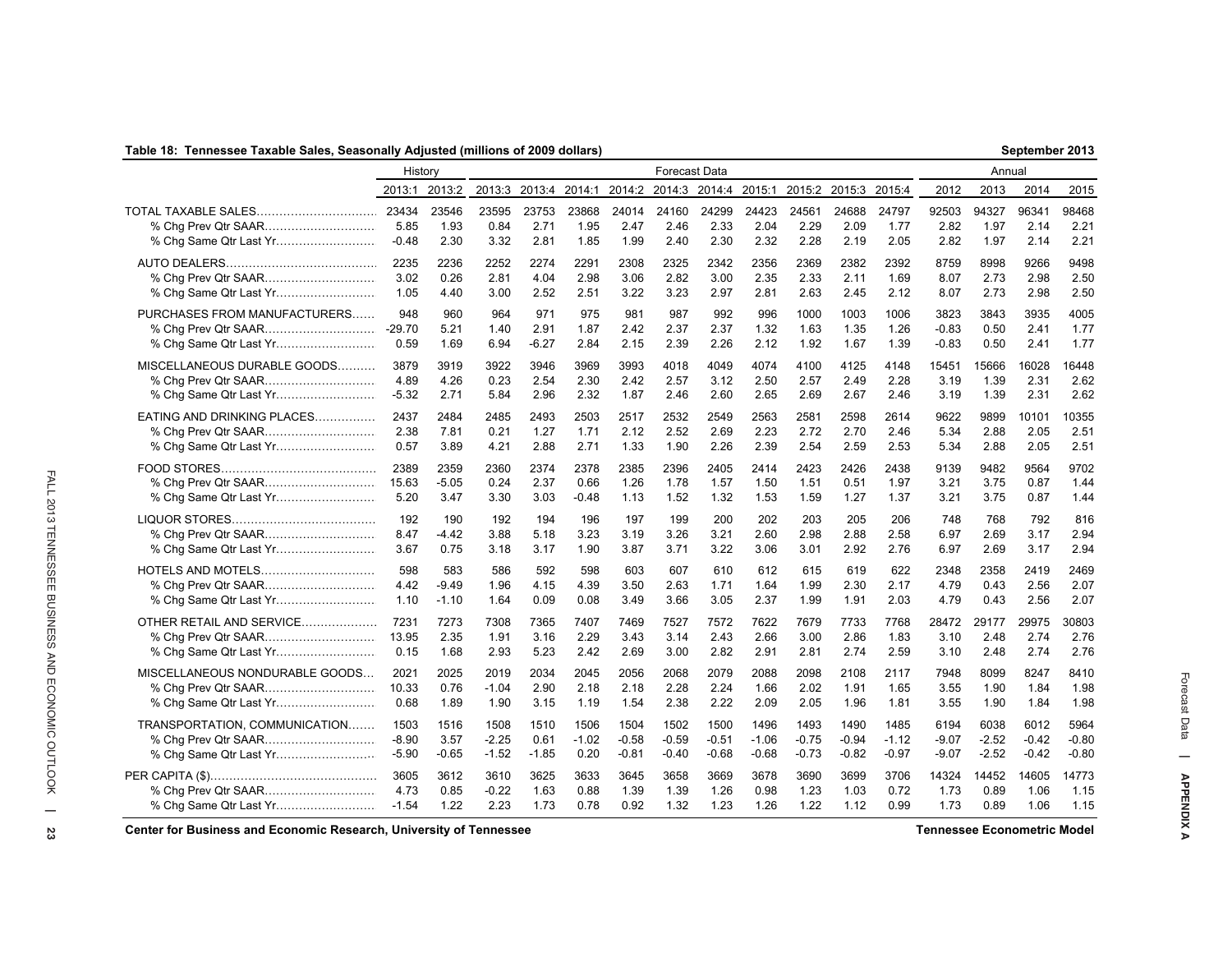| Table 19: Tennessee Taxable Sales, Not Seasonally Adjusted (millions of current dollars) |               |               |               |               |               |               |                      |               |               |               |               |               |               |                | September 2013 |                |
|------------------------------------------------------------------------------------------|---------------|---------------|---------------|---------------|---------------|---------------|----------------------|---------------|---------------|---------------|---------------|---------------|---------------|----------------|----------------|----------------|
|                                                                                          | History       |               |               |               |               |               | <b>Forecast Data</b> |               |               |               |               |               |               | Annual         |                |                |
|                                                                                          | 2013:1        | 2013:2        | 2013:3        | 2013:4        | 2014:1        | 2014:2        | 2014:3               | 2014:4        | 2015:1        | 2015:2        | 2015:3        | 2015:4        | 2012          | 2013           | 2014           | 2015           |
| <b>TOTAL TAXABLE SALES</b>                                                               | 23485<br>0.98 | 25596<br>3.41 | 25131<br>4.57 | 26978<br>3.89 | 24189<br>3.00 | 26497<br>3.52 | 26074<br>3.75        | 28001<br>3.79 | 25117<br>3.83 | 27502<br>3.79 | 27055<br>3.76 | 29055<br>3.76 | 98007<br>4.62 | 101189<br>3.25 | 104761<br>3.53 | 108729<br>3.79 |
|                                                                                          | 2401          | 2477          | 2512          | 2253          | 2490          | 2596          | 2628                 | 2353          | 2598          | 2703          | 2734          | 2443          | 9279          | 9644           | 10066          | 10478          |
|                                                                                          | 2.62          | 5.30          | 4.23          | 3.54          | 3.67          | 4.77          | 4.60                 | 4.46          | 4.34          | 4.14          | 4.03          | 3.83          | 10.19         | 3.93           | 4.38           | 4.09           |
| PURCHASES FROM MANUFACTURERS                                                             | 864           | 1061          | 1068          | 1131          | 898           | 1100          | 1109                 | 1174          | 931           | 1138          | 1144          | 1210          | 4062          | 4125           | 4281           | 4424           |
|                                                                                          | 1.92          | 2.91          | 8.21          | $-5.35$       | 4.00          | 3.68          | 3.75                 | 3.74          | 3.64          | 3.42          | 3.24          | 3.08          | 1.08          | 1.56           | 3.78           | 3.33           |
| MISCELLANEOUS DURABLE GOODS                                                              | 3741          | 4485          | 4256          | 4326          | 3871          | 4638          | 4419                 | 4502          | 4033          | 4833          | 4607          | 4690          | 16348         | 16808          | 17430          | 18163          |
|                                                                                          | $-3.97$       | 3.87          | 7.11          | 3.98          | 3.48          | 3.40          | 3.82                 | 4.09          | 4.18          | 4.20          | 4.26          | 4.17          | 4.77          | 2.82           | 3.70           | 4.20           |
| EATING AND DRINKING PLACES                                                               | 2521          | 2738          | 2713          | 2647          | 2618          | 2816          | 2802                 | 2746          | 2721          | 2930          | 2918          | 2862          | 10198         | 10619          | 10982          | 11431          |
| % Chg Same Qtr Last Yr                                                                   | 1.93          | 5.11          | 5.45          | 3.89          | 3.87          | 2.85          | 3.26                 | 3.74          | 3.91          | 4.05          | 4.17          | 4.24          | 7.24          | 4.12           | 3.42           | 4.10           |
|                                                                                          | 2412          | 2495          | 2530          | 2732          | 2428          | 2561          | 2602                 | 2808          | 2501          | 2640          | 2676          | 2895          | 9692          | 10169          | 10399          | 10712          |
|                                                                                          | 6.71          | 4.60          | 4.54          | 4.05          | 0.64          | 2.65          | 2.87                 | 2.79          | 3.04          | 3.09          | 2.84          | 3.07          | 5.08          | 4.93           | 2.26           | 3.01           |
|                                                                                          | 190           | 197           | 193           | 244           | 196           | 208           | 203                  | 255           | 205           | 217           | 212           | 266           | 793           | 824            | 862            | 901            |
|                                                                                          | 5.09          | 1.90          | 4.41          | 4.19          | 3.05          | 5.43          | 5.09                 | 4.72          | 4.60          | 4.53          | 4.51          | 4.48          | 8.77          | 3.89           | 4.59           | 4.52           |
| <b>HOTELS AND MOTELS</b>                                                                 | 538           | 676           | 685           | 628           | 545           | 710           | 720                  | 657           | 566           | 735           | 745           | 681           | 2486          | 2527           | 2631           | 2727           |
|                                                                                          | 2.84          | 0.02          | 2.85          | 1.08          | 1.21          | 5.05          | 5.04                 | 4.55          | 3.89          | 3.50          | 3.49          | 3.73          | 6.36          | 1.64           | 4.11           | 3.63           |
| OTHER RETAIL AND SERVICE                                                                 | 7183          | 7697          | 7514          | 8917          | 7440          | 8023          | 7842                 | 9302          | 7771          | 8370          | 8181          | 9702          | 30158         | 31311          | 32607          | 34024          |
| % Chg Same Qtr Last Yr                                                                   | 1.67          | 2.80          | 4.16          | 6.27          | 3.58          | 4.24          | 4.37                 | 4.31          | 4.45          | 4.32          | 4.33          | 4.30          | 4.89          | 3.83           | 4.14           | 4.35           |
| MISCELLANEOUS NONDURABLE GOODS                                                           | 2029          | 2139          | 2051          | 2471          | 2076          | 2205          | 2127                 | 2562          | 2151          | 2283          | 2203          | 2652          | 8422          | 8689           | 8971           | 9289           |
| % Chg Same Qtr Last Yr                                                                   | 2.15          | 3.06          | 3.11          | 4.17          | 2.33          | 3.07          | 3.74                 | 3.70          | 3.61          | 3.55          | 3.54          | 3.51          | 5.40          | 3.17           | 3.24           | 3.55           |
| TRANSPORTATION, COMMUNICATION                                                            | 1605          | 1630          | 1608          | 1629          | 1627          | 1641          | 1623                 | 1641          | 1640          | 1653          | 1635          | 1652          | 6569          | 6472           | 6532           | 6580           |
| % Chg Same Qtr Last Yr                                                                   | $-4.72$       | 0.17          | $-0.34$       | $-0.88$       | 1.34          | 0.68          | 0.93                 | 0.77          | 0.79          | 0.74          | 0.72          | 0.69          | $-7.41$       | $-1.47$        | 0.92           | 0.73           |
|                                                                                          | 3612          | 3927          | 3845          | 4117          | 3682          | 4022          | 3948                 | 4228          | 3783          | 4131          | 4054          | 4342          | 15174         | 15501          | 15880          | 16310          |
|                                                                                          | $-0.09$       | 2.32          | 3.47          | 2.80          | 1.91          | 2.44          | 2.67                 | 2.71          | 2.75          | 2.71          | 2.69          | 2.69          | 3.51          | 2.15           | 2.44           | 2.71           |

**Center for Business and Economic Research, University of Tennessee**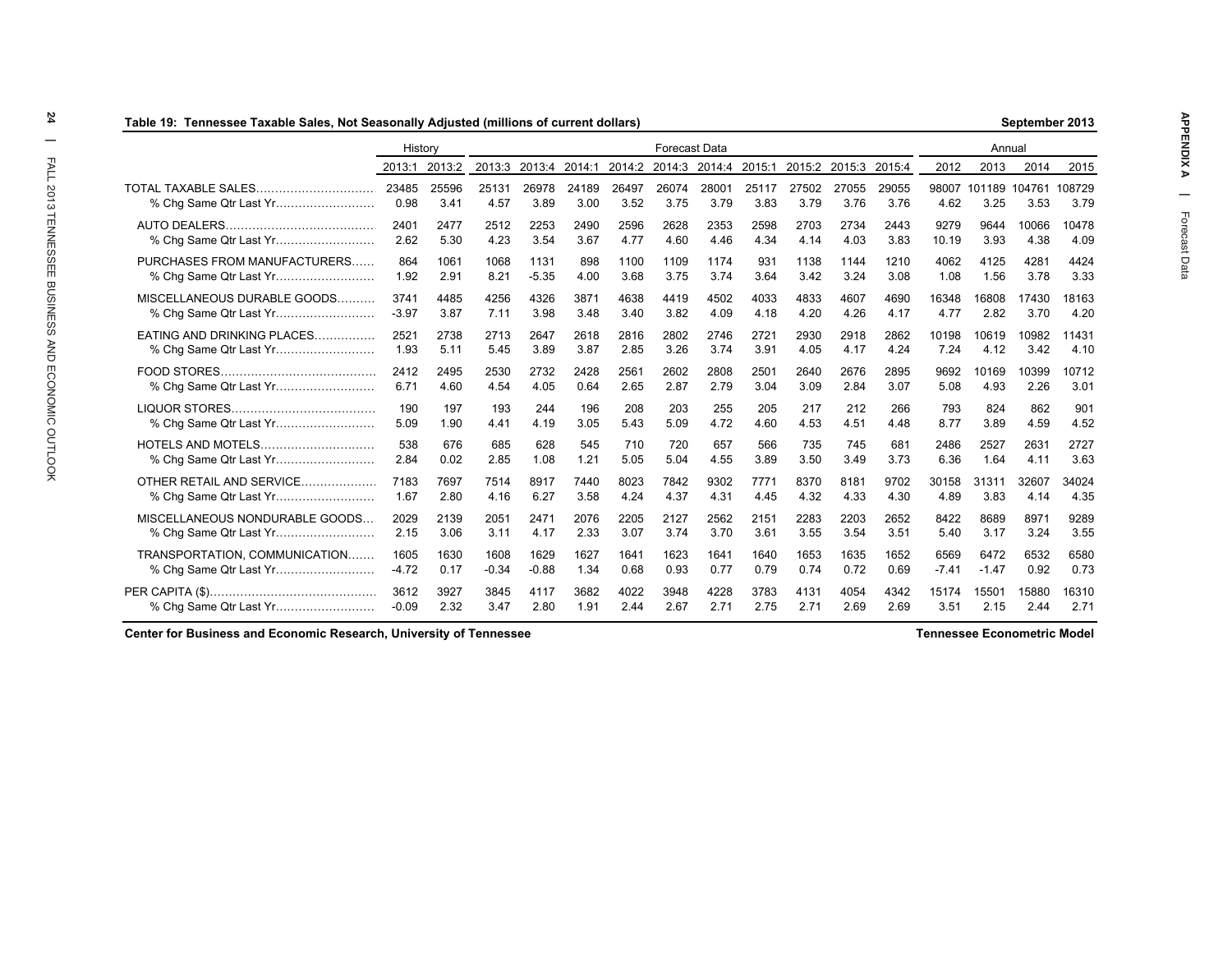### **Table 20: Tennessee Taxable Sales, Seasonally Adjusted (millions of current dollars)**

| September 2013 |  |
|----------------|--|
|----------------|--|

|                                | History      |                       |                       |                       |                       |                       | Forecast Data         |                       |                       |                       |                       |                       |              | Annual       |                                            |              |
|--------------------------------|--------------|-----------------------|-----------------------|-----------------------|-----------------------|-----------------------|-----------------------|-----------------------|-----------------------|-----------------------|-----------------------|-----------------------|--------------|--------------|--------------------------------------------|--------------|
|                                |              | 2013:1 2013:2         |                       | 2013:3 2013:4 2014:1  |                       | 2014:2                | 2014:3 2014:4         |                       | 2015:1                |                       | 2015:2 2015:3 2015:4  |                       | 2012         | 2013         | 2014                                       | 2015         |
| % Chg Same Qtr Last Yr         | 7.00<br>0.87 | 25175<br>1.96<br>3.43 | 25355<br>2.90<br>4.55 | 25576<br>3.53<br>3.83 | 25805<br>3.63<br>3.00 | 26061<br>4.02<br>3.52 | 26307<br>3.83<br>3.75 | 26544<br>3.66<br>3.79 | 26798<br>3.88<br>3.85 | 27048<br>3.79<br>3.79 | 27298<br>3.75<br>3.77 | 27540<br>3.59<br>3.75 | 4.71<br>4.71 | 3.16<br>3.16 | 98059 101158 104717 108684<br>3.52<br>3.52 | 3.79<br>3.79 |
|                                | 2389         | 2391                  | 2420                  | 2449                  | 2477                  | 2505                  | 2531                  | 2558                  | 2585                  | 2609                  | 2633                  | 2656                  | 9285         | 9649         | 10072                                      | 10483        |
|                                | 4.13         | 0.29                  | 4.91                  | 4.88                  | 4.67                  | 4.63                  | 4.20                  | 4.34                  | 4.19                  | 3.83                  | 3.78                  | 3.51                  | 10.05        | 3.92         | 4.38                                       | 4.08         |
| % Chg Same Qtr Last Yr         | 2.42         | 5.55                  | 4.23                  | 3.54                  | 3.67                  | 4.77                  | 4.60                  | 4.46                  | 4.34                  | 4.14                  | 4.03                  | 3.83                  | 10.05        | 3.92         | 4.38                                       | 4.08         |
| PURCHASES FROM MANUFACTURERS   | 1014         | 1027                  | 1035                  | 1045                  | 1054                  | 1064                  | 1074                  | 1084                  | 1093                  | 1101                  | 1109                  | 1118                  | 4054         | 4121         | 4277                                       | 4420         |
|                                | $-28.94$     | 5.25                  | 3.47                  | 3.74                  | 3.55                  | 3.97                  | 3.74                  | 3.70                  | 3.14                  | 3.12                  | 3.00                  | 3.07                  | 1.02         | 1.66         | 3.79                                       | 3.34         |
|                                | 1.96         | 2.81                  | 8.21                  | $-5.35$               | 4.00                  | 3.68                  | 3.75                  | 3.74                  | 3.64                  | 3.42                  | 3.24                  | 3.08                  | 1.02         | 1.66         | 3.79                                       | 3.34         |
| MISCELLANEOUS DURABLE GOODS    | 4147         | 4191                  | 4214                  | 4249                  | 4291                  | 4333                  | 4375                  | 4423                  | 4470                  | 4515                  | 4561                  | 4607                  | 16378        | 16801        | 17422                                      | 18154        |
|                                | 6.02         | 4.29                  | 2.28                  | 3.37                  | 3.98                  | 3.98                  | 3.94                  | 4.46                  | 4.34                  | 4.07                  | 4.16                  | 4.11                  | 5.07         | 2.58         | 3.70                                       | 4.20         |
|                                | $-4.03$      | 3.85                  | 7.11                  | 3.98                  | 3.48                  | 3.40                  | 3.82                  | 4.09                  | 4.18                  | 4.20                  | 4.26                  | 4.17                  | 5.07         | 2.58         | 3.70                                       | 4.20         |
| EATING AND DRINKING PLACES     | 2606         | 2656                  | 2670                  | 2684                  | 2707                  | 2731                  | 2757                  | 2785                  | 2813                  | 2842                  | 2872                  | 2903                  | 10200        | 10616        | 10980                                      | 11429        |
|                                | 3.49         | 7.85                  | 2.26                  | 2.09                  | 3.38                  | 3.67                  | 3.89                  | 4.03                  | 4.07                  | 4.23                  | 4.38                  | 4.29                  | 7.28         | 4.08         | 3.43                                       | 4.10         |
| % Chg Same Qtr Last Yr         | 1.94         | 5.04                  | 5.45                  | 3.89                  | 3.87                  | 2.85                  | 3.26                  | 3.74                  | 3.91                  | 4.05                  | 4.17                  | 4.24                  | 7.28         | 4.08         | 3.43                                       | 4.10         |
|                                | 2554         | 2522                  | 2536                  | 2556                  | 2571                  | 2589                  | 2609                  | 2627                  | 2649                  | 2668                  | 2683                  | 2708                  | 9689         | 10168        | 10395                                      | 10708        |
|                                | 16.88        | $-5.02$               | 2.29                  | 3.20                  | 2.32                  | 2.80                  | 3.14                  | 2.89                  | 3.32                  | 3.00                  | 2.15                  | 3.80                  | 5.11         | 4.95         | 2.23                                       | 3.01         |
|                                | 6.63         | 4.61                  | 4.54                  | 4.05                  | 0.64                  | 2.65                  | 2.87                  | 2.79                  | 3.04                  | 3.09                  | 2.84                  | 3.07                  | 5.11         | 4.95         | 2.23                                       | 3.01         |
|                                | 205          | 203                   | 206                   | 209                   | 212                   | 214                   | 217                   | 219                   | 221                   | 224                   | 226                   | 229                   | 793          | 824          | 861                                        | 900          |
|                                | 9.64         | $-4.39$               | 6.00                  | 6.03                  | 4.93                  | 4.75                  | 4.65                  | 4.56                  | 4.44                  | 4.49                  | 4.56                  | 4.42                  | 8.93         | 3.88         | 4.57                                       | 4.53         |
| % Chg Same Qtr Last Yr         | 5.09         | 1.87                  | 4.41                  | 4.19                  | 3.05                  | 5.43                  | 5.09                  | 4.72                  | 4.60                  | 4.53                  | 4.51                  | 4.48                  | 8.93         | 3.88         | 4.57                                       | 4.53         |
| HOTELS AND MOTELS              | 639          | 623                   | 629                   | 637                   | 647                   | 655                   | 661                   | 666                   | 672                   | 678                   | 684                   | 691                   | 2489         | 2529         | 2629                                       | 2725         |
| % Chg Prev Qtr SAAR            | 5.55         | -9.46                 | 4.04                  | 4.99                  | 6.11                  | 5.07                  | 4.00                  | 3.04                  | 3.46                  | 3.49                  | 3.97                  | 4.00                  | 6.71         | 1.60         | 3.95                                       | 3.65         |
|                                | 2.48         | 0.00                  | 2.85                  | 1.08                  | 1.21                  | 5.05                  | 5.04                  | 4.55                  | 3.89                  | 3.50                  | 3.49                  | 3.73                  | 6.71         | 1.60         | 3.95                                       | 3.65         |
| OTHER RETAIL AND SERVICE       | 7731         | 7776                  | 7853                  | 7930                  | 8008                  | 8106                  | 8196                  | 8272                  | 8364                  | 8456                  | 8551                  | 8628                  | 30182        | 31290        | 32582                                      | 33998        |
|                                | 15.18        | 2.38                  | 3.99                  | 3.99                  | 3.97                  | 5.00                  | 4.52                  | 3.77                  | 4.50                  | 4.51                  | 4.54                  | 3.65                  | 5.00         | 3.67         | 4.13                                       | 4.35         |
|                                | 1.52         | 2.80                  | 4.16                  | 6.27                  | 3.58                  | 4.24                  | 4.37                  | 4.31                  | 4.45                  | 4.32                  | 4.33                  | 4.30                  | 5.00         | 3.67         | 4.13                                       | 4.35         |
| MISCELLANEOUS NONDURABLE GOODS | 2160         | 2165                  | 2170                  | 2190                  | 2211                  | 2231                  | 2251                  | 2271                  | 2291                  | 2310                  | 2331                  | 2351                  | 8425         | 8685         | 8964                                       | 9283         |
|                                | 11.53        | 0.80                  | 0.98                  | 3.73                  | 3.87                  | 3.73                  | 3.64                  | 3.57                  | 3.48                  | 3.52                  | 3.58                  | 3.47                  | 5.45         | 3.09         | 3.21                                       | 3.55         |
|                                | 2.05         | 3.02                  | 3.11                  | 4.17                  | 2.33                  | 3.07                  | 3.74                  | 3.70                  | 3.61                  | 3.55                  | 3.54                  | 3.51                  | 5.45         | 3.09         | 3.21                                       | 3.55         |
| TRANSPORTATION, COMMUNICATION  | 1607         | 1621                  | 1620                  | 1626                  | 1629                  | 1632                  | 1635                  | 1639                  | 1641                  | 1644                  | 1647                  | 1650                  | 6565         | 6475         | 6535                                       | 6583         |
| % Chg Prev Qtr SAAR            | $-7.91$      | 3.60                  | $-0.25$               | 1.42                  | 0.61                  | 0.93                  | 0.74                  | 0.78                  | 0.72                  | 0.71                  | 0.67                  | 0.65                  | $-7.39$      | $-1.38$      | 0.93                                       | 0.73         |
|                                | $-4.62$      | 0.45                  | $-0.34$               | $-0.88$               | 1.34                  | 0.68                  | 0.93                  | 0.77                  | 0.79                  | 0.74                  | 0.72                  | 0.69                  | $-7.39$      | $-1.38$      | 0.93                                       | 0.73         |
|                                | 3854         | 3862                  | 3879                  | 3903                  | 3928                  | 3956                  | 3983                  | 4008                  | 4036                  | 4063                  | 4090                  | 4116                  | 15184        | 15498        | 15875                                      | 16305        |
|                                | 5.87         | 0.88                  | 1.81                  | 2.45                  | 2.54                  | 2.93                  | 2.75                  | 2.58                  | 2.79                  | 2.71                  | 2.68                  | 2.52                  | 3.60         | 2.07         | 2.43                                       | 2.71         |
| % Chg Same Qtr Last Yr         | $-0.19$      | 2.33                  | 3.45                  | 2.74                  | 1.92                  | 2.43                  | 2.67                  | 2.70                  | 2.76                  | 2.71                  | 2.69                  | 2.68                  | 3.60         | 2.07         | 2.43                                       | 2.71         |

**Center for Business and Economic Research, University of Tennessee Tennessee Econometric Model**

Forecast Data **| APPENDIX A**

Forecast Data | APPENDIX A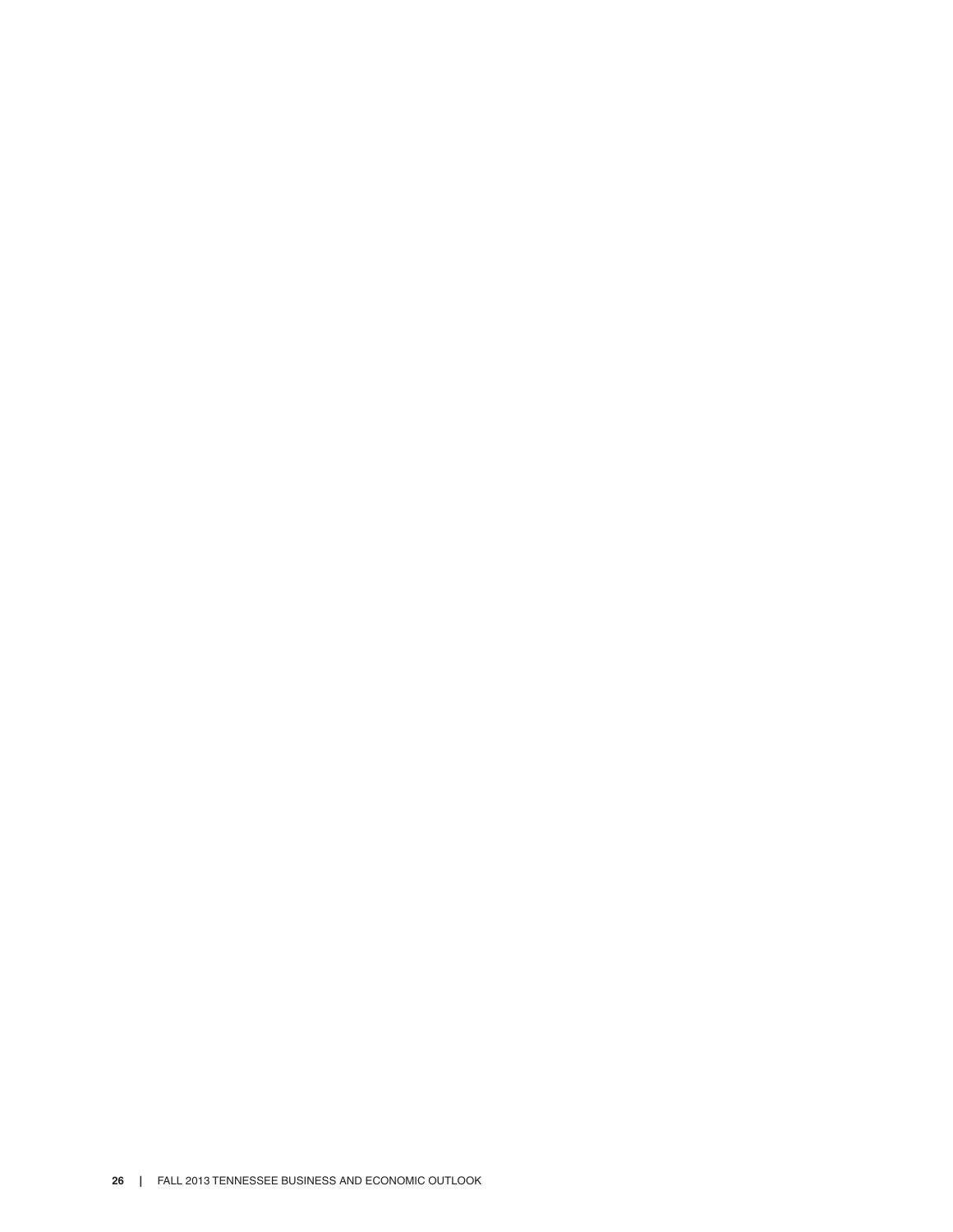# **APPENDIX B: HISTORICAL DATA**

# **Quarterly Tennessee Econometric Model 2010:2 to 2013:2**

### **History as of September 2013**

| Table 1:  |  |
|-----------|--|
| Table 2:  |  |
| Table 3:  |  |
| Table 4:  |  |
| Table 5:  |  |
| Table 6:  |  |
| Table 7:  |  |
| Table 8:  |  |
| Table 9:  |  |
| Table 10: |  |
| Table 11: |  |
| Table 12: |  |
| Table 13: |  |
| Table 14: |  |
| Table 15: |  |
| Table 16: |  |
| Table 17: |  |
| Table 18: |  |
| Table 19: |  |
| Table 20: |  |

\*Key: SA=Seasonally adjusted NSA=Non-seasonally adjusted SAAR=Seasonally-adjusted annual rate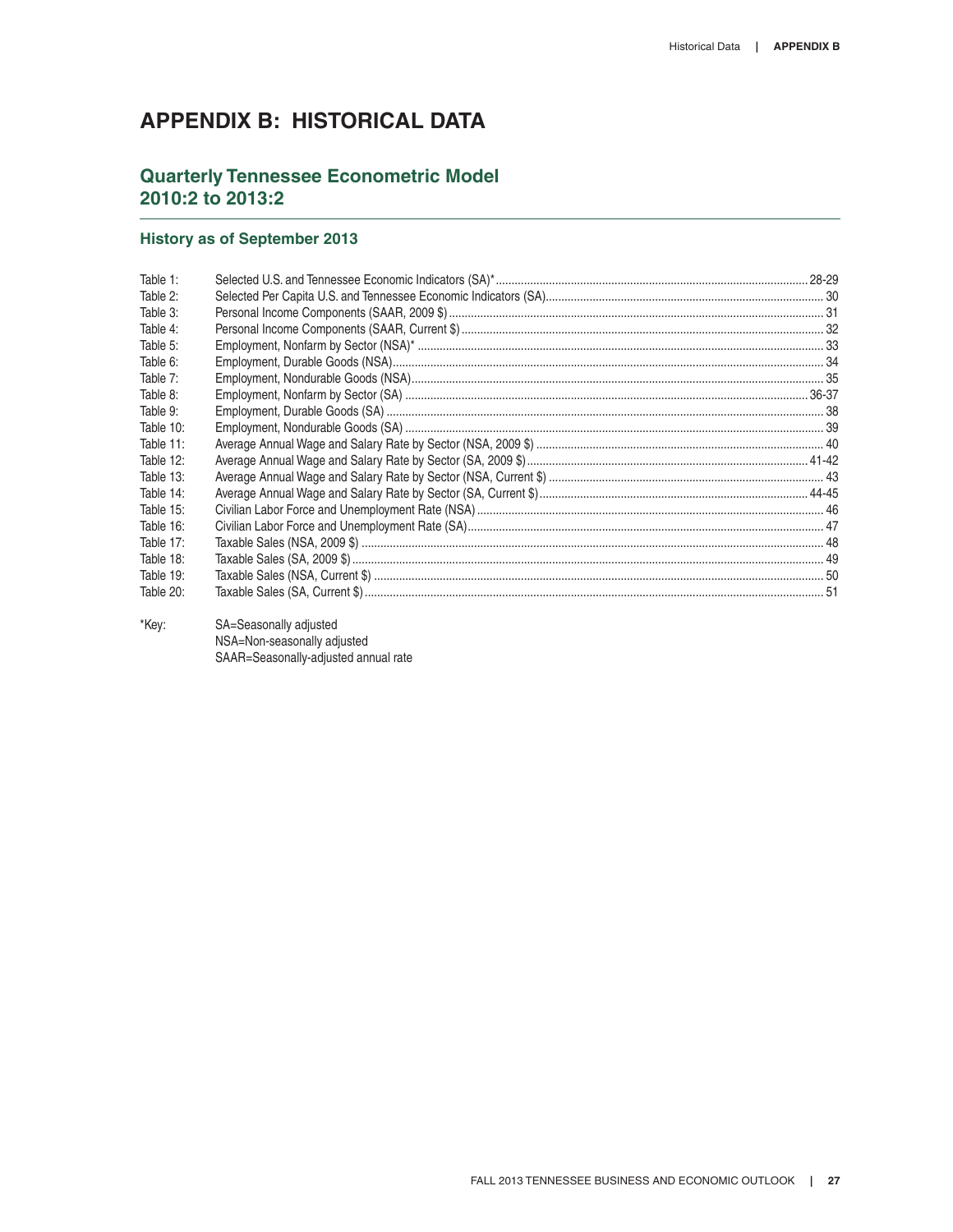| Table 1: Selected U.S. and Tennessee Economic Indicators, Seasonally Adjusted                                                                          |         |         |         |         |                                                                                            |         |                        |        |                             |               |         |         |               |         | September 2013          |        |
|--------------------------------------------------------------------------------------------------------------------------------------------------------|---------|---------|---------|---------|--------------------------------------------------------------------------------------------|---------|------------------------|--------|-----------------------------|---------------|---------|---------|---------------|---------|-------------------------|--------|
|                                                                                                                                                        |         |         |         |         |                                                                                            |         | <b>Historical Data</b> |        |                             |               |         |         |               |         | Annual                  |        |
|                                                                                                                                                        |         |         |         |         | 2010:2 2010:3 2010:4 2011:1 2011:2 2011:3 2011:4 2012:1 2012:2 2012:3 2012:4 2013:1 2013:2 |         |                        |        |                             |               |         |         |               | 2010    | 2011                    | 2012   |
| US GDP (Bil2009\$) SAAR14738.0 14839.3 14942.4 14894.0 15011.3 15062.1 15242.1 15381.6 15427.7 15534.0 15539.6 15583.9 15681.0 14779.4 15052.4 15470.7 |         |         |         |         |                                                                                            |         |                        |        |                             |               |         |         |               |         |                         |        |
|                                                                                                                                                        | 3.90    | 2.78    | 2.81    | $-1.29$ | 3.19                                                                                       | 1.36    | 4.87                   | 3.71   | 1.20                        | 2.78          | 0.14    | 1.15    | 2.52          | 2.51    | 1.85                    | 2.78   |
|                                                                                                                                                        | 2.65    | 3.03    | 2.77    | 2.03    | 1.85                                                                                       | 1.50    | 2.01                   | 3.27   | 2.77                        | 3.13          | 1.95    | 1.32    | 1.64          | 2.51    | 1.85                    | 2.78   |
|                                                                                                                                                        |         |         |         |         |                                                                                            |         |                        |        |                             |               |         |         |               |         | 14958.3 15533.8 16244.6 |        |
|                                                                                                                                                        | 5.76    | 4.67    | 4.92    | 0.29    | 5.87                                                                                       | 3.93    | 5.41                   | 5.76   | 3.00                        | 4.93          | 1.58    | 2.83    | 3.25          | 3.75    | 3.85                    | 4.58   |
|                                                                                                                                                        | 3.74    | 4.63    | 4.58    | 3.89    | 3.92                                                                                       | 3.73    | 3.85                   | 5.24   | 4.52                        | 4.77          | 3.80    | 3.08    | 3.14          | 3.75    | 3.85                    | 4.58   |
| TN PERSONAL INCOME (MIL2009\$) SAAR. 219685                                                                                                            |         | 220684  | 221826  |         | 225650 225286 224790 224139                                                                |         |                        | 227930 |                             | 229612 229317 | 233022  | 230351  | 232498        | 219527  | 224966 229970           |        |
| % Chg Prev Qtr SAAR                                                                                                                                    | 7.17    | 1.83    | 2.09    | 7.07    | $-0.64$                                                                                    | $-0.88$ | $-1.15$                | 6.94   | 2.99                        | $-0.51$       | 6.62    | $-4.51$ | 3.78          | 3.26    | 2.48                    | 2.22   |
| % Chg Same Qtr Last Yr                                                                                                                                 | 2.88    | 4.81    | 4.80    | 4.51    | 2.55                                                                                       | 1.86    | 1.04                   | 1.01   | 1.92                        | 2.01          | 3.96    | 1.06    | 1.26          | 3.26    | 2.48                    | 2.22   |
| US PERSONAL INCOME (BIL2009\$) SAAR                                                                                                                    | 12204   | 12293   | 12393   | 12651   | 12650                                                                                      | 12708   | 12684                  | 12846  | 12910                       | 12903         | 13199   | 13026   | 13151         | 12232   | 12673                   | 12964  |
| % Chg Prev Qtr SAAR                                                                                                                                    | 5.55    | 2.97    | 3.27    | 8.60    | $-0.02$                                                                                    | 1.84    | $-0.75$                | 5.19   | 2.00                        | $-0.22$       | 9.51    | $-5.14$ | 3.89          | 1.24    | 3.61                    | 2.30   |
| % Chg Same Qtr Last Yr                                                                                                                                 | 0.49    | 2.22    | 3.09    | 5.07    | 3.66                                                                                       | 3.37    | 2.35                   | 1.54   | 2.05                        | 1.53          | 4.06    | 1.40    | 1.87          | 1.24    | 3.61                    | 2.30   |
| TN PERSONAL INCOME (MIL\$) SAAR 222756 224431 226793                                                                                                   |         |         |         |         | 232410 234158 234971 235077                                                                |         |                        |        | 240400 242815 243519 248453 |               |         |         | 246266 248582 |         | 223166 234154 243797    |        |
|                                                                                                                                                        | 7.66    | 3.04    | 4.28    | 10.28   | 3.04                                                                                       | 1.40    | 0.18                   | 9.37   | 4.08                        | 1.16          | 8.35    | $-3.47$ | 3.82          | 4.98    | 4.92                    | 4.12   |
|                                                                                                                                                        | 4.71    | 6.32    | 6.15    | 6.28    | 5.12                                                                                       | 4.70    | 3.65                   | 3.44   | 3.70                        | 3.64          | 5.69    | 2.44    | 2.38          | 4.98    | 4.92                    | 4.12   |
| US PERSONAL INCOME (BIL\$) SAAR                                                                                                                        | 12374   | 12502   | 12670   | 13030   | 13149                                                                                      | 13284   | 13303                  | 13549  | 13652                       | 13702         | 14073   | 13926   | 14060         | 12435   | 13191                   | 13744  |
|                                                                                                                                                        | 6.04    | 4.20    | 5.48    | 11.86   | 3.69                                                                                       | 4.17    | 0.59                   | 7.59   | 3.08                        | 1.47          | 11.29   | $-4.12$ | 3.92          | 2.92    | 6.08                    | 4.19   |
|                                                                                                                                                        | 2.28    | 3.69    | 4.41    | 6.85    | 6.26                                                                                       | 6.25    | 5.00                   | 3.98   | 3.83                        | 3.15          | 5.79    | 2.78    | 2.99          | 2.92    | 6.08                    | 4.19   |
|                                                                                                                                                        |         | 2620.9  | 2628.7  |         | 2635.2 2652.8                                                                              | 2670.8  | 2684.7                 | 2699.0 | 2713.0                      | 2716.1        | 2731.7  | 2751.7  | 2758.3        | 2615.3  | 2660.9                  | 2715.0 |
| % Chg Prev Qtr SAAR                                                                                                                                    | 4.05    | 0.35    | 1.20    | 0.98    | 2.70                                                                                       | 2.75    | 2.09                   | 2.16   | 2.09                        | 0.46          | 2.30    | 2.97    | 0.95          | $-0.16$ | 1.74                    | 2.03   |
| % Chg Same Qtr Last Yr                                                                                                                                 | 0.07    | 0.88    | 1.23    | 1.64    | 1.30                                                                                       | 1.90    | 2.13                   | 2.42   | 2.27                        | 1.70          | 1.75    | 1.95    | 1.67          | $-0.16$ | 1.74                    | 2.03   |
| US NONFARM JOBS (MIL)                                                                                                                                  | 130.0   | 130.0   | 130.3   | 130.7   | 131.3                                                                                      | 131.7   | 132.3                  | 133.1  | 133.5                       | 133.9         | 134.5   | 135.1   | 135.7         | 129.9   | 131.5                   | 133.7  |
|                                                                                                                                                        | 1.94    | $-0.12$ | 0.97    | 1.17    | 2.01                                                                                       | 1.28    | 1.69                   | 2.35   | 1.36                        | 1.23          | 1.64    | 1.93    | 1.74          | $-0.72$ | 1.22                    | 1.70   |
|                                                                                                                                                        | $-0.77$ | $-0.03$ | 0.58    | 0.99    | 1.01                                                                                       | 1.36    | 1.54                   | 1.83   | 1.67                        | 1.66          | 1.64    | 1.54    | 1.63          | $-0.72$ | 1.22                    | 1.70   |
| TN MFG JOBS (THOUS)                                                                                                                                    | 299.3   | 299.6   | 299.6   | 302.5   | 303.8                                                                                      | 304.5   | 307.0                  | 309.3  | 313.4                       | 314.9         | 316.2   | 318.5   | 319.6         | 298.9   | 304.4                   | 313.5  |
|                                                                                                                                                        | 2.77    | 0.33    | 0.05    | 3.88    | 1.74                                                                                       | 1.00    | 3.22                   | 3.12   | 5.37                        | 2.00          | 1.63    | 2.93    | 1.38          | $-3.32$ | 1.84                    | 2.97   |
|                                                                                                                                                        | $-2.94$ | $-0.89$ | $-0.02$ | 1.74    | 1.49                                                                                       | 1.66    | 2.46                   | 2.27   | 3.16                        | 3.42          | 3.02    | 2.97    | 1.98          | $-3.32$ | 1.84                    | 2.97   |
|                                                                                                                                                        | 11.5    | 11.6    | 11.6    | 11.7    | 11.7                                                                                       | 11.8    | 11.8                   | 11.9   | 11.9                        | 11.9          | 11.9    | 12.0    | 12.0          | 11.5    | 11.7                    | 11.9   |
| % Chg Prev Qtr SAAR                                                                                                                                    | 2.12    | 1.08    | 0.72    | 2.86    | 2.05                                                                                       | 1.41    | 0.76                   | 3.27   | 1.81                        | 0.49          | $-0.06$ | 1.31    | $-0.21$       | $-2.69$ | 1.72                    | 1.65   |
| % Chg Same Qtr Last Yr                                                                                                                                 | -2.95   | $-0.60$ | 0.59    | 1.69    | 1.68                                                                                       | 1.76    | 1.77                   | 1.87   | 1.81                        | 1.58          | 1.37    | 0.89    | 0.38          | $-2.69$ | 1.72                    | 1.65   |
| TN UNEMPLOYMENT RATE (%)                                                                                                                               | 9.7     | 9.5     | 9.6     | 9.6     | 9.5                                                                                        | 9.3     | 8.6                    | 8.1    | 8.1                         | 8.1           | 7.7     | 7.8     | 8.3           | 9.8     | 9.2                     | 8.0    |
| US UNEMPLOYMENT RATE (%)                                                                                                                               | 9.6     | 9.5     | 9.5     | 9.0     | 9.0                                                                                        | 9.0     | 8.7                    | 8.3    | 8.2                         | 8.0           | 7.8     | 7.7     | 7.6           | 9.6     | 8.9                     | 8.1    |
|                                                                                                                                                        |         |         |         |         |                                                                                            |         |                        |        |                             |               |         |         |               |         |                         |        |

(CONTINUED ON NEXT PAGE)

**September 2013**

28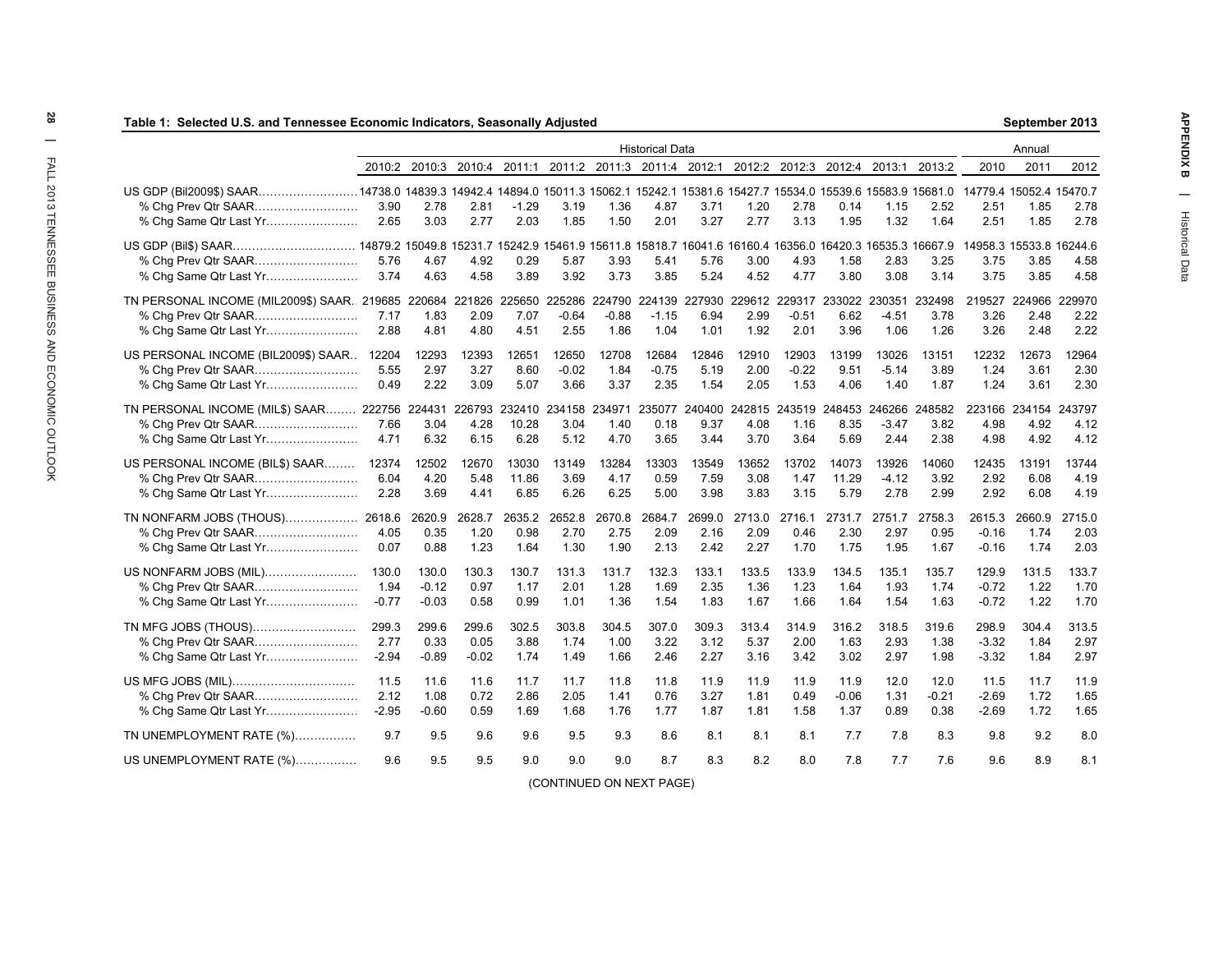### **Table 1: Selected U.S. and Tennessee Economic Indicators, Seasonally Adjusted**

| September 2013 |  |
|----------------|--|
|----------------|--|

|                                                                                                          |                          |                       |                          |                       |                             |                             | <b>Historical Data</b>      |                          |                          |                          |                       |                             |                          |                       | Annual                      |                       |
|----------------------------------------------------------------------------------------------------------|--------------------------|-----------------------|--------------------------|-----------------------|-----------------------------|-----------------------------|-----------------------------|--------------------------|--------------------------|--------------------------|-----------------------|-----------------------------|--------------------------|-----------------------|-----------------------------|-----------------------|
|                                                                                                          | 2010:2                   | 2010:3                | 2010:4                   | 2011:1                | 2011:2                      |                             | 2011:3 2011:4 2012:1        |                          | 2012:2                   | 2012:3                   | 2012:4                | 2013:1                      | 2013:2                   | 2010                  | 2011                        | 2012                  |
| CHAINED PRICE INDEX, GDP<br>% Chg Prev Qtr SAAR<br>% Chq Same Qtr Last Yr                                | 101.0<br>1.86<br>1.08    | 101.4<br>1.83<br>1.55 | 101.9<br>2.05<br>1.77    | 102.4<br>1.60<br>1.84 | 103.0<br>2.64<br>2.03       | 103.7<br>2.46<br>2.19       | 103.8<br>0.51<br>1.80       | 104.3<br>2.00<br>1.90    | 104.8<br>1.76<br>1.68    | 105.3<br>2.29<br>1.63    | 105.6<br>1.12<br>1.79 | 106.0<br>1.35<br>1.63       | 106.2<br>0.75<br>1.38    | 101.2<br>1.22<br>1.22 | 103.2<br>1.96<br>1.96       | 105.0<br>1.75<br>1.75 |
| US PERS CONSUMP DEFL (2009=100.0)<br>% Chq Same Qtr Last Yr                                              | 101.4<br>0.46<br>1.78    | 101.7<br>1.19<br>1.44 | 102.2<br>2.14<br>1.29    | 103.0<br>2.99<br>1.69 | 103.9<br>3.71<br>2.50       | 104.5<br>2.29<br>2.78       | 104.9<br>1.35<br>2.58       | 105.5<br>2.27<br>2.40    | 105.8<br>1.06<br>1.74    | 106.2<br>1.69<br>1.59    | 106.6<br>1.63<br>1.66 | 106.9<br>1.08<br>1.36       | 106.9<br>0.03<br>1.10    | 101.7<br>1.65<br>1.65 | 104.1<br>2.39<br>2.39       | 106.0<br>1.85<br>1.85 |
| <b>CONSUMER PRICE INDEX.</b><br>ALL-URBAN (82-84=1.000)<br>% Chg Prev Qtr SAAR<br>% Chg Same Qtr Last Yr | 2.173<br>$-0.23$<br>1.78 | 2.180<br>1.35<br>1.24 | 2.196<br>3.03<br>1.22    | 2.220<br>4.41<br>2.13 | 2.246<br>4.65<br>3.35       | 2.262<br>2.90<br>3.75       | 2.270<br>1.41<br>3.34       | 2.283<br>2.31<br>2.81    | 2.288<br>1.01<br>1.90    | 2.300<br>2.09<br>1.70    | 2.313<br>2.19<br>1.90 | 2.321<br>1.44<br>1.68       | 2.321<br>$-0.03$<br>1.42 | 2.181<br>1.64<br>1.64 | 2.249<br>3.14<br>3.14       | 2.296<br>2.08<br>2.08 |
| BANK PRIME INTEREST RATE (%)                                                                             | 3.3                      | 3.3                   | 3.3                      | 3.3                   | 3.3                         | 3.3                         | 3.3                         | 3.3                      | 3.3                      | 3.3                      | 3.3                   | 3.3                         | 3.3                      | 3.3                   | 3.3                         | 3.3                   |
| FEDERAL FUNDS RATE (% per annum)                                                                         | 0.193                    | 0.187                 | 0.187                    | 0.157                 | 0.093                       | 0.083                       | 0.073                       | 0.103                    | 0.153                    | 0.143                    | 0.160                 | 0.143                       | 0.117                    | 0.175                 | 0.102                       | 0.140                 |
| 30-YEAR FIXED MORTGAGE RATE (%)                                                                          | 4.9                      | 4.4                   | 4.4                      | 4.8                   | 4.7                         | 4.3                         | 4.0                         | 3.9                      | 3.8                      | 3.6                      | 3.4                   | 3.5                         | 3.7                      | 4.7                   | 4.5                         | 3.7                   |
| TN TAXABLE SALES (MIL2009\$)<br>% Cha Prev Qtr SAAR                                                      | 21813<br>8.36<br>1.47    | 21823<br>0.18<br>2.07 | 21942<br>2.21<br>2.14    | 22089<br>2.69<br>3.32 | 22405<br>5.84<br>2.71       | 22648<br>4.41<br>3.78       | 22822<br>3.12<br>4.01       | 23548<br>13.33<br>6.60   | 23017<br>$-8.71$<br>2.73 | 22836<br>$-3.10$<br>0.83 | 23103<br>4.75<br>1.23 | 23434<br>5.85<br>$-0.48$    | 23546<br>1.93<br>2.30    | 86957<br>0.85<br>0.85 | 89963<br>3.46<br>3.46       | 92503<br>2.82<br>2.82 |
| TN TAXABLE SALES (MIL\$)<br>% Chg Same Qtr Last Yr                                                       | 22118<br>8.86<br>3.27    | 22193<br>1.38<br>3.54 | 22434<br>4.40<br>3.46    | 22750<br>5.77<br>5.07 | 23287<br>9.77<br>5.29       | 23673<br>6.81<br>6.67       | 23936<br>4.51<br>6.70       | 24836<br>15.91<br>9.17   | 24340<br>$-7.74$<br>4.52 | 24251<br>$-1.47$<br>2.44 | 24633<br>6.45<br>2.91 | 25053<br>7.00<br>0.87       | 25175<br>1.96<br>3.43    | 88398<br>2.53<br>2.53 | 93647<br>5.94<br>5.94       | 98059<br>4.71<br>4.71 |
| TN AVG ANNUAL WAGE, NONFARM                                                                              | 41672<br>1.21<br>1.19    | 41688<br>0.15<br>2.03 | 41687<br>$-0.01$<br>1.52 | 41920<br>2.26<br>0.90 | 41668<br>$-2.38$<br>$-0.01$ | 41476<br>$-1.83$<br>$-0.51$ | 41099<br>$-3.59$<br>$-1.41$ | 41838<br>7.39<br>$-0.20$ | 41997<br>1.53<br>0.79    | 41720<br>$-2.61$<br>0.59 | 42269<br>5.37<br>2.85 | 41722<br>$-5.08$<br>$-0.28$ | 41964<br>2.34<br>$-0.08$ | 41648<br>1.68<br>1.68 | 41541<br>$-0.26$<br>$-0.26$ | 41956<br>1.00<br>1.00 |
| TN AVG ANNUAL WAGE, NONFARM (\$)<br>% Chg Same Qtr Last Yr                                               | 42255<br>1.67<br>2.99    | 42396<br>1.34<br>3.50 | 42620<br>2.14<br>2.83    | 43176<br>5.32<br>2.61 | 43309<br>1.24<br>2.50       | 43355<br>0.42<br>2.26       | 43104<br>$-2.29$<br>1.13    | 44127<br>9.83<br>2.20    | 44412<br>2.61<br>2.55    | 44304<br>$-0.97$<br>2.19 | 45068<br>7.08<br>4.56 | 44604<br>$-4.05$<br>1.08    | 44867<br>2.37<br>1.02    | 42338<br>3.36<br>3.36 | 43236<br>2.12<br>2.12       | 44478<br>2.87<br>2.87 |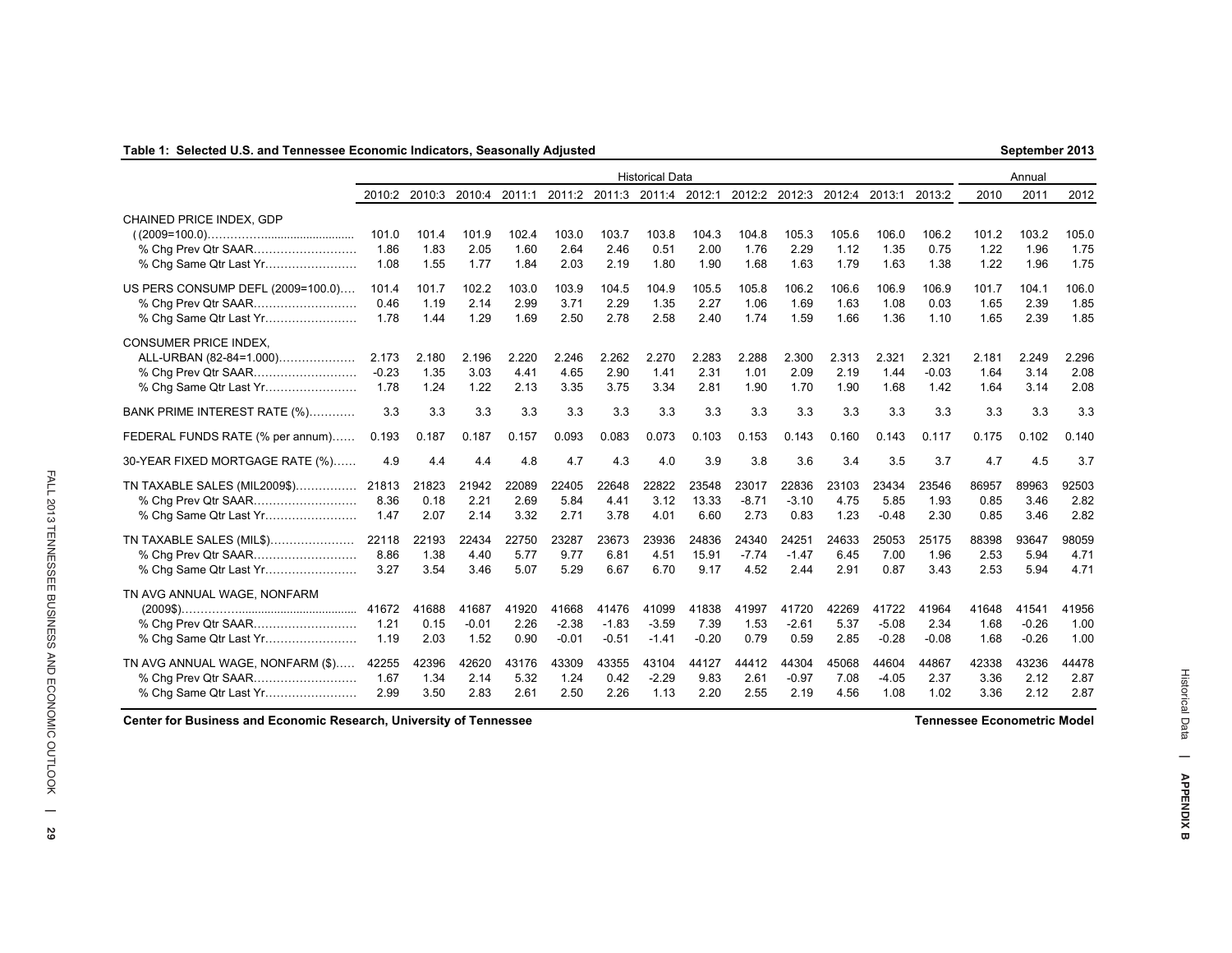| Table 2: Selected Per Capita U.S. and Tennessee Economic Indicators, Seasonally Adjusted |         |         |       |         |         |         |                        |         |         |         |         |                                                                                            |       |       | September 2013 |       |
|------------------------------------------------------------------------------------------|---------|---------|-------|---------|---------|---------|------------------------|---------|---------|---------|---------|--------------------------------------------------------------------------------------------|-------|-------|----------------|-------|
|                                                                                          |         |         |       |         |         |         | <b>Historical Data</b> |         |         |         |         |                                                                                            |       |       | Annual         |       |
|                                                                                          |         |         |       |         |         |         |                        |         |         |         |         | 2010:2 2010:3 2010:4 2011:1 2011:2 2011:3 2011:4 2012:1 2012:2 2012:3 2012:4 2013:1 2013:2 |       | 2010  | 2011           | 2012  |
| US GDP (2009\$) SAAR                                                                     | 47580   | 47809   | 48056 | 47823   | 48112   | 48176   | 48666                  | 49033   | 49091   | 49334   | 49256   | 49302                                                                                      | 49513 | 47665 | 48195          | 49179 |
| % Chg Prev Qtr SAAR                                                                      | 3.14    | 1.93    | 2.08  | $-1.92$ | 2.44    | 0.53    | 4.13                   | 3.05    | 0.47    | 1.99    | $-0.63$ | 0.37                                                                                       | 1.73  | 1.69  | 1.11           | 2.04  |
| % Chg Same Qtr Last Yr                                                                   | 1.83    | 2.21    | 1.97  | 1.29    | 1.12    | 0.77    | 1.27                   | 2.53    | 2.04    | 2.40    | 1.21    | 0.55                                                                                       | 0.86  | 1.69  | 1.11           | 2.04  |
|                                                                                          | 48036   | 48487   | 48986 | 48943   | 49556   | 49934   | 50507                  | 51137   | 51422   | 51944   | 52048   | 52312                                                                                      | 52630 | 48243 | 49736          | 51639 |
| % Chg Prev Qtr SAAR                                                                      | 4.98    | 3.80    | 4.18  | $-0.35$ | 5.10    | 3.09    | 4.67                   | 5.08    | 2.25    | 4.12    | 0.80    | 2.04                                                                                       | 2.45  | 2.92  | 3.10           | 3.83  |
|                                                                                          | 2.91    | 3.79    | 3.78  | 3.13    | 3.16    | 2.98    | 3.10                   | 4.48    | 3.77    | 4.03    | 3.05    | 2.30                                                                                       | 2.35  | 2.92  | 3.10           | 3.83  |
| TN PERSONAL INCOME (2009\$) SAAR 34727                                                   |         | 34830   | 34955 | 35461   | 35308   | 35135   | 34939                  | 35435   | 35601   | 35461   | 35939   | 35432                                                                                      | 35668 | 34674 | 35211          | 35609 |
| % Chg Prev Qtr SAAR                                                                      | 6.49    | 1.19    | 1.44  | 5.92    | $-1.71$ | $-1.94$ | $-2.21$                | 5.80    | 1.89    | $-1.57$ | 5.49    | $-5.52$                                                                                    | 2.69  | 2.49  | 1.55           | 1.13  |
| % Chg Same Qtr Last Yr                                                                   | 2.08    | 4.07    | 4.14  | 3.73    | 1.67    | 0.88    | $-0.05$                | $-0.07$ | 0.83    | 0.93    | 2.86    | $-0.01$                                                                                    | 0.19  | 2.49  | 1.55           | 1.13  |
| US PERSONAL INCOME (2009\$) SAAR 39399                                                   |         | 39606   | 39855 | 40621   | 40545   | 40646   | 40499                  | 40950   | 41078   | 40977   | 41838   | 41209                                                                                      | 41524 | 39451 | 40578          | 41211 |
| % Cha Prev Qtr SAAR                                                                      | 4.78    | 2.12    | 2.54  | 7.91    | $-0.75$ | 1.01    | $-1.44$                | 4.52    | 1.26    | $-0.98$ | 8.67    | $-5.87$                                                                                    | 3.09  | 0.43  | 2.86           | 1.56  |
| % Chg Same Qtr Last Yr                                                                   | $-0.32$ | 1.40    | 2.29  | 4.31    | 2.91    | 2.63    | 1.62                   | 0.81    | 1.32    | 0.81    | 3.31    | 0.63                                                                                       | 1.09  | 0.43  | 2.86           | 1.56  |
| TN PERSONAL INCOME (\$) SAAR 35212                                                       |         | 35421   | 35737 | 36523   | 36698   | 36726   | 36644                  | 37374   | 37648   | 37657   | 38318   | 37880                                                                                      | 38135 | 35249 | 36648          | 37749 |
| % Chg Prev Qtr SAAR                                                                      | 6.98    | 2.39    | 3.62  | 9.09    | 1.93    | 0.31    | $-0.89$                | 8.21    | 2.97    | 0.09    | 7.21    | $-4.50$                                                                                    | 2.72  | 4.20  | 3.97           | 3.01  |
| % Chg Same Qtr Last Yr                                                                   | 3.90    | 5.57    | 5.48  | 5.49    | 4.22    | 3.68    | 2.54                   | 2.33    | 2.59    | 2.53    | 4.57    | 1.36                                                                                       | 1.29  | 4.20  | 3.97           | 3.01  |
| US PERSONAL INCOME (\$) SAAR 39949                                                       |         | 40279   | 40748 | 41838   | 42141   | 42487   | 42475                  | 43190   | 43440   | 43514   | 44608   | 44056                                                                                      | 44396 | 40105 | 42236          | 43689 |
| % Chg Prev Qtr SAAR                                                                      | 5.26    | 3.34    | 4.74  | 11.14   | 2.94    | 3.32    | $-0.11$                | 6.90    | 2.34    | 0.69    | 10.44   | $-4.86$                                                                                    | 3.12  | 2.10  | 5.31           | 3.44  |
|                                                                                          | 1.46    | 2.86    | 3.61  | 6.08    | 5.49    | 5.48    | 4.24                   | 3.23    | 3.08    | 2.42    | 5.02    | 2.01                                                                                       | 2.20  | 2.10  | 5.31           | 3.44  |
| TN TAXABLE SALES (2009\$)                                                                | 3448    | 3444    | 3458  | 3471    | 3511    | 3540    | 3558                   | 3661    | 3569    | 3531    | 3563    | 3605                                                                                       | 3612  | 13735 | 14080          | 14324 |
| % Chg Prev Qtr SAAR                                                                      | 7.68    | $-0.45$ | 1.57  | 1.58    | 4.70    | 3.29    | 2.01                   | 12.12   | $-9.68$ | $-4.13$ | 3.64    | 4.73                                                                                       | 0.85  | 0.10  | 2.51           | 1.73  |
| % Chg Same Qtr Last Yr                                                                   | 0.68    | 1.35    | 1.50  | 2.55    | 1.83    | 2.78    | 2.89                   | 5.46    | 1.64    | $-0.24$ | 0.16    | $-1.54$                                                                                    | 1.22  | 0.10  | 2.51           | 1.73  |
| TN TAXABLE SALES (\$)                                                                    | 3496    | 3503    | 3535  | 3575    | 3650    | 3700    | 3731                   | 3861    | 3774    | 3750    | 3799    | 3854                                                                                       | 3862  | 13962 | 14656          | 15184 |
|                                                                                          | 8.17    | 0.74    | 3.74  | 4.63    | 8.59    | 5.66    | 3.39                   | 14.67   | $-8.72$ | $-2.51$ | 5.33    | 5.87                                                                                       | 0.88  | 1.76  | 4.97           | 3.60  |
| % Chg Same Qtr Last Yr                                                                   | 2.47    | 2.81    | 2.80  | 4.29    | 4.39    | 5.64    | 5.55                   | 8.00    | 3.41    | 1.35    | 1.82    | $-0.19$                                                                                    | 2.33  | 1.76  | 4.97           | 3.60  |
|                                                                                          |         |         |       |         |         |         |                        |         |         |         |         |                                                                                            |       |       |                |       |

**Center for Business and Economic Research, University of Tennessee**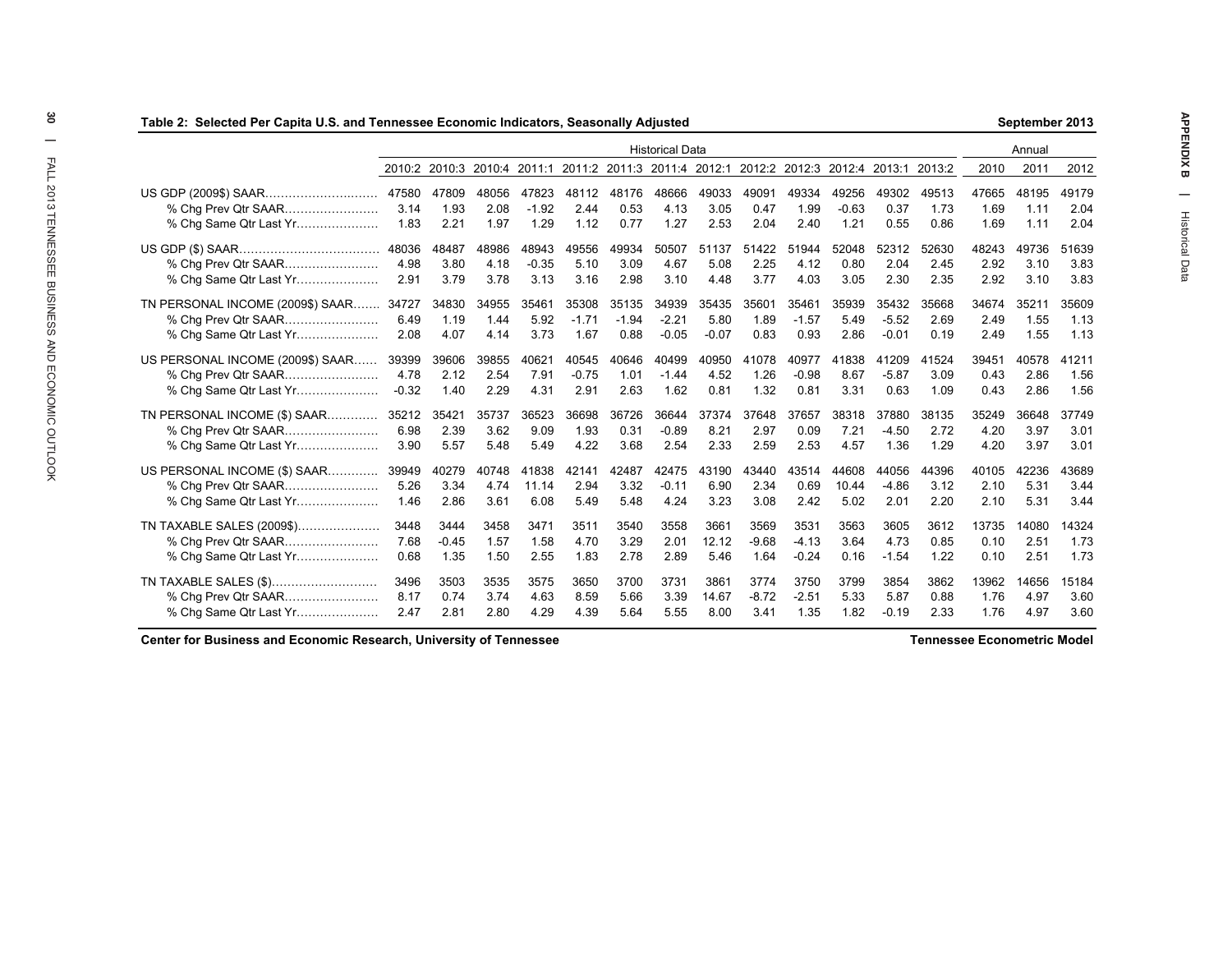### **Table 3: Tennessee Personal Income Components, Seasonally Adjusted Annual Rates (millions of 2009 dollars)**

**September 2013**

|                                                                           |                        |                        |                        |                        |                           | <b>Historical Data</b>    |                           |                        |                        |                           |                        |                           |                        | Annual                 |                        |
|---------------------------------------------------------------------------|------------------------|------------------------|------------------------|------------------------|---------------------------|---------------------------|---------------------------|------------------------|------------------------|---------------------------|------------------------|---------------------------|------------------------|------------------------|------------------------|
|                                                                           | 2010:2                 | 2010:3                 | 2010:4                 | 2011:1                 | 2011:2                    | 2011:3                    | 2011:4                    | 2012:1                 | 2012:2                 | 2012:3                    | 2012:4                 | 2013:1                    | 2010                   | 2011                   | 2012                   |
| TN PERSONAL INCOME.<br>.<br>% Chg Prev Qtr SAAR<br>% Chg Same Qtr Last Yr | 219685<br>7.17<br>2.88 | 220684<br>1.83<br>4.81 | 221826<br>2.09<br>4.80 | 225650<br>7.07<br>4.51 | 225286<br>$-0.64$<br>2.55 | 224790<br>$-0.88$<br>1.86 | 224139<br>$-1.15$<br>1.04 | 227930<br>6.94<br>1.01 | 229612<br>2.99<br>1.92 | 229317<br>$-0.51$<br>2.01 | 233022<br>6.62<br>3.96 | 230351<br>$-4.51$<br>1.06 | 219527<br>3.26<br>3.26 | 224966<br>2.48<br>2.48 | 229970<br>2.22<br>2.22 |
| WAGES AND SALARIES                                                        | 110144                 | 110259                 | 10554                  | 111408                 | 111452                    | 111668                    | 111224                    | 113843                 | 114813                 | 114177                    | 116325                 | 115666                    | 109933                 | 111438                 | 114789                 |
| % Chg Prev Qtr SAAR                                                       | 5.13                   | 0.42                   | 1.07                   | 3.13                   | 0.16                      | 0.78                      | $-1.58$                   | 9.75                   | 3.45                   | $-2.20$                   | 7.74                   | $-2.25$                   | 1.47                   | 1.37                   | 3.01                   |
| % Chg Same Qtr Last Yr                                                    | 1.20                   | 2.85                   | 2.68                   | 2.42                   | 1.19                      | 1.28                      | 0.61                      | 2.19                   | 3.02                   | 2.25                      | 4.59                   | 1.60                      | 1.47                   | 1.37                   | 3.01                   |
| OTHER LABOR INCOME                                                        | 26543                  | 26531                  | 26649                  | 26946                  | 26947                     | 27001                     | 26929                     | 27420                  | 27674                  | 27602                     | 27745                  | 27856                     | 26528                  | 26956                  | 27610                  |
| % Cha Prev Qtr SAAR                                                       | 2.33                   | $-0.19$                | 1.80                   | 4.52                   | 0.02                      | 0.81                      | $-1.07$                   | 7.50                   | 3.76                   | $-1.04$                   | 2.09                   | 1.62                      | 1.66                   | 1.61                   | 2.43                   |
| % Chq Same Qtr Last Yr                                                    | 1.28                   | 2.68                   | 2.74                   | 2.10                   | 1.52                      | 1.77                      | 1.05                      | 1.76                   | 2.70                   | 2.22                      | 3.03                   | 1.59                      | 1.66                   | 1.61                   | 2.43                   |
| PROPRIETORS INCOME                                                        | 26113                  | 26153                  | 26293                  | 26595                  | 26671                     | 26596                     | 26654                     | 27311                  | 27268                  | 27380                     | 27847                  | 28236                     | 25900                  | 26629                  | 27452                  |
| % Chg Prev Qtr SAAR                                                       | 18.24                  | 0.61                   | 2.16                   | 4.67                   | 1.14                      | $-1.11$                   | 0.87                      | 10.22                  | $-0.62$                | 1.66                      | 6.99                   | 5.71                      | 7.37                   | 2.81                   | 3.09                   |
| % Chg Same Qtr Last Yr                                                    | 10.18                  | 8.77                   | 6.72                   | 6.20                   | 2.14                      | 1.70                      | 1.37                      | 2.69                   | 2.24                   | 2.95                      | 4.47                   | 3.39                      | 7.37                   | 2.81                   | 3.09                   |
| RENT, INTEREST, DIVIDENDS                                                 | 26606                  | 26474                  | 26798                  | 27583                  | 27674                     | 27436                     | 27418                     | 27642                  | 28115                  | 27955                     | 29657                  | 28656                     | 26476                  | 27528                  | 28342                  |
| % Cha Prev Qtr SAAR                                                       | 9.24                   | $-1.96$                | 4.98                   | 12.24                  | 1.33                      | $-3.39$                   | $-0.27$                   | 3.30                   | 7.03                   | $-2.27$                   | 26.68                  | $-12.83$                  | 0.89                   | 3.97                   | 2.96                   |
| % Cha Same Qtr Last Yr                                                    | 1.22                   | 5.10                   | 7.30                   | 5.99                   | 4.01                      | 3.63                      | 2.31                      | 0.21                   | 1.59                   | 1.89                      | 8.17                   | 3.67                      | 0.89                   | 3.97                   | 2.96                   |
| TRANSFER PAYMENTS                                                         | 48468                  | 49330                  | 49612                  | 49494                  | 48934                     | 48546                     | 48394                     | 48673                  | 48903                  | 49255                     | 48977                  | 49639                     | 48811                  | 48842                  | 48952                  |
| % Cha Prev Qtr SAAR                                                       | 5.43                   | 7.31                   | 2.30                   | $-0.95$                | $-4.45$                   | $-3.13$                   | $-1.25$                   | 2.32                   | 1.90                   | 2.91                      | $-2.24$                | 5.52                      | 6.37                   | 0.06                   | 0.22                   |
| % Chg Same Qtr Last Yr                                                    | 3.65                   | 6.86                   | 7.12                   | 3.48                   | 0.96                      | $-1.59$                   | $-2.45$                   | $-1.66$                | $-0.06$                | 1.46                      | 1.20                   | 1.99                      | 6.37                   | 0.06                   | 0.22                   |
| LESS: PERS CONT FOR SOC INS                                               | 17651                  | 17539                  | 17540                  | 15967                  | 16009                     | 16057                     | 16023                     | 16408                  | 16535                  | 16417                     | 16719                  | 19026                     | 17588                  | 16014                  | 16520                  |
| % Cha Prev Qtr SAAR                                                       | 0.69                   | $-2.52$                | 0.02                   | $-31.34$               | 1.05                      | 1.21                      | $-0.84$                   | 9.97                   | 3.13                   | $-2.82$                   | 7.55                   | 67.69                     | 0.13                   | $-8.95$                | 3.16                   |
| % Chq Same Qtr Last Yr                                                    | $-0.31$                | 0.85                   | 1.08                   | $-9.39$                | $-9.31$                   | $-8.45$                   | $-8.65$                   | 2.77                   | 3.29                   | 2.25                      | 4.34                   | 15.95                     | 0.13                   | $-8.95$                | 3.16                   |
| RESIDENCE ADJUSTMENT                                                      | $-539$                 | $-523$                 | $-540$                 | $-410$                 | $-383$                    | $-400$                    | $-459$                    | $-549$                 | $-625$                 | $-634$                    | $-808$                 | $-676$                    | $-533$                 | $-413$                 | $-654$                 |
| % Cha Prev Qtr SAAR                                                       | 8.78                   | $-11.58$               | 13.47                  | $-66.84$               | $-23.71$                  | 18.94                     | 73.00                     | 105.29                 | 68.07                  | 5.68                      | 164.83                 | $-51.04$                  | $-0.84$                | $-22.51$               | 58.45                  |
| % Cha Same Qtr Last Yr                                                    | $-2.64$                | 5.31                   | 6.03                   | $-22.43$               | $-29.02$                  | $-23.56$                  | $-15.06$                  | 33.98                  | 63.23                  | 58.48                     | 76.28                  | 23.19                     | $-0.84$                | $-22.51$               | 58.45                  |
| PER CAPITA PERSONAL INCOME (\$)                                           | 34727                  | 34830                  | 34955                  | 35461                  | 35308                     | 35135                     | 34939                     | 35435                  | 35601                  | 35461                     | 35939                  | 35432                     | 34674                  | 35211                  | 35609                  |
| % Cha Prev Qtr SAAR                                                       | 6.49                   | 1.19                   | 1.44                   | 5.92                   | $-1.71$                   | $-1.94$                   | $-2.21$                   | 5.80                   | 1.89                   | $-1.57$                   | 5.49                   | $-5.52$                   | 2.49                   | 1.55                   | 1.13                   |
| % Cha Same Qtr Last Yr                                                    | 2.08                   | 4.07                   | 4.14                   | 3.73                   | 1.67                      | 0.88                      | $-0.05$                   | $-0.07$                | 0.83                   | 0.93                      | 2.86                   | $-0.01$                   | 2.49                   | 1.55                   | 1.13                   |

**Center for Business and Economic Research, University of Tennessee**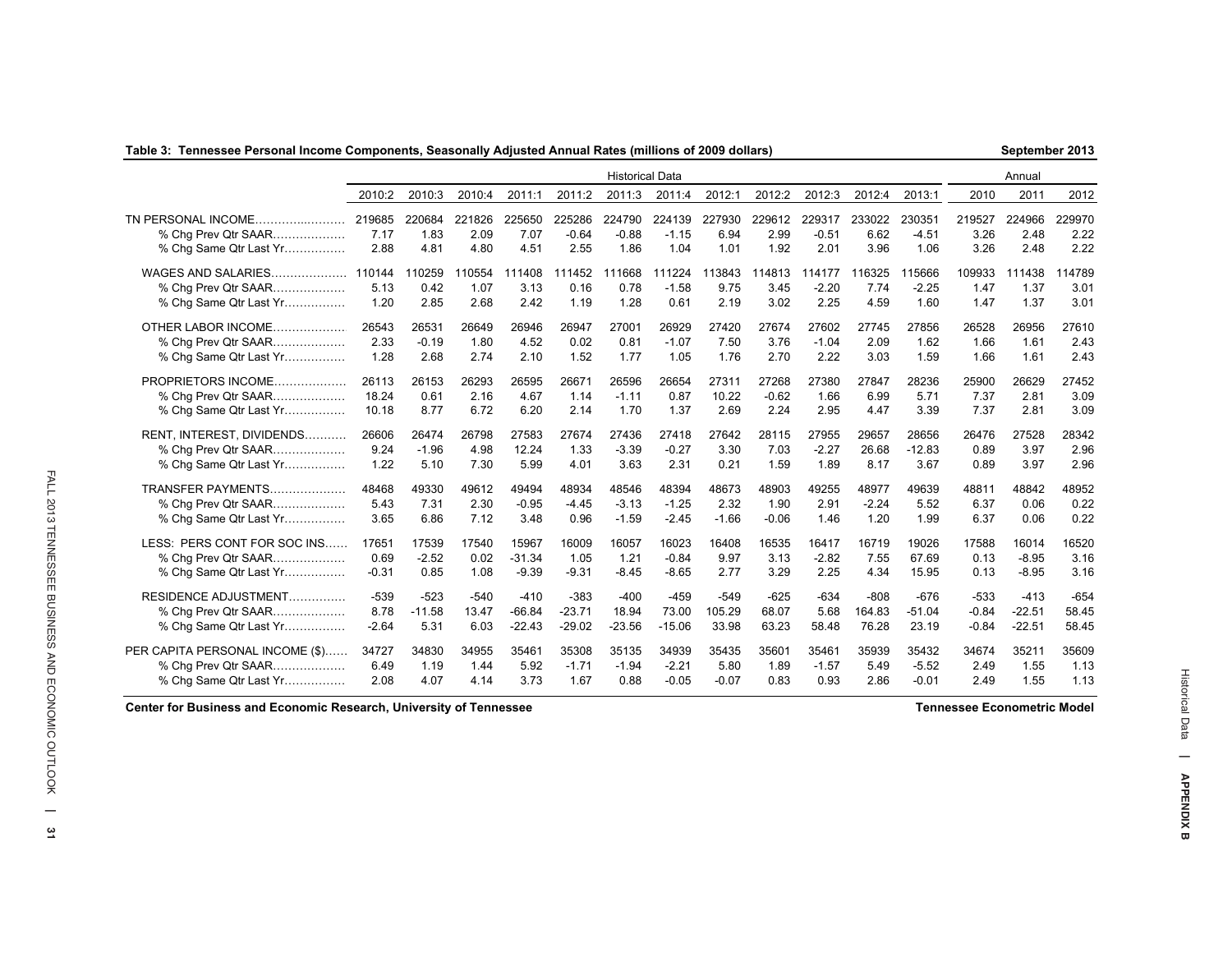| Table 4: Tennessee Personal Income Components, Seasonally Adjusted Annual Rates (millions of current dollars) |         |          |        |          |          |                        |          |        |        |         |         |          |        | September 2013 |        |
|---------------------------------------------------------------------------------------------------------------|---------|----------|--------|----------|----------|------------------------|----------|--------|--------|---------|---------|----------|--------|----------------|--------|
|                                                                                                               |         |          |        |          |          | <b>Historical Data</b> |          |        |        |         |         |          |        | Annual         |        |
|                                                                                                               | 2010:2  | 2010:3   | 2010:4 | 2011:1   | 2011:2   | 2011:3                 | 2011:4   | 2012:1 | 2012:2 | 2012:3  | 2012:4  | 2013:1   | 2010   | 2011           | 2012   |
| TN PERSONAL INCOME.                                                                                           | 222756  | 224431   | 226793 | 232410   | 234158   | 234971                 | 235077   | 240400 | 242815 | 243519  | 248453  | 246266   | 223166 | 234154         | 243797 |
| % Chg Prev Qtr SAAR                                                                                           | 7.66    | 3.04     | 4.28   | 10.28    | 3.04     | 1.40                   | 0.18     | 9.37   | 4.08   | 1.16    | 8.35    | $-3.47$  | 4.98   | 4.92           | 4.12   |
| % Chg Same Qtr Last Yr                                                                                        | 4.71    | 6.32     | 6.15   | 6.28     | 5.12     | 4.70                   | 3.65     | 3.44   | 3.70   | 3.64    | 5.69    | 2.44     | 4.98   | 4.92           | 4.12   |
| WAGES AND SALARIES                                                                                            | 111684  | 112131   | 113029 | 114746   | 115841   | 116725                 | 116652   | 120071 | 121415 | 121248  | 124028  | 123657   | 111754 | 115991         | 121691 |
| % Chg Prev Qtr SAAR                                                                                           | 5.61    | 1.61     | 3.24   | 6.22     | 3.87     | 3.09                   | $-0.25$  | 12.25  | 4.55   | $-0.55$ | 9.49    | $-1.19$  | 3.15   | 3.79           | 4.91   |
| % Chg Same Qtr Last Yr                                                                                        | 3.00    | 4.33     | 4.01   | 4.15     | 3.72     | 4.10                   | 3.21     | 4.64   | 4.81   | 3.87    | 6.32    | 2.99     | 3.15   | 3.79           | 4.91   |
| OTHER LABOR INCOME                                                                                            | 26914   | 26981    | 27246  | 27753    | 28008    | 28224                  | 28243    | 28920  | 29265  | 29311   | 29582   | 29781    | 26968  | 28057          | 29270  |
| % Cha Prev Qtr SAAR                                                                                           | 2.80    | 1.00     | 3.99   | 7.65     | 3.73     | 3.12                   | 0.27     | 9.94   | 4.86   | 0.63    | 3.75    | 2.72     | 3.35   | 4.04           | 4.32   |
| % Chg Same Qtr Last Yr                                                                                        | 3.08    | 4.16     | 4.07   | 3.83     | 4.06     | 4.61                   | 3.66     | 4.20   | 4.49   | 3.85    | 4.74    | 2.98     | 3.35   | 4.04           | 4.32   |
| PROPRIETORS INCOME                                                                                            | 26478   | 26597    | 26882  | 27392    | 27721    | 27801                  | 27955    | 28805  | 28836  | 29076   | 29691   | 30187    | 26330  | 27717          | 29102  |
| % Chg Prev Qtr SAAR                                                                                           | 18.78   | 1.81     | 4.36   | 7.81     | 4.89     | 1.16                   | 2.23     | 12.73  | 0.43   | 3.37    | 8.73    | 6.85     | 9.14   | 5.27           | 5.00   |
| % Chg Same Qtr Last Yr                                                                                        | 12.14   | 10.34    | 8.10   | 8.00     | 4.69     | 4.53                   | 3.99     | 5.16   | 4.02   | 4.59    | 6.21    | 4.80     | 9.14   | 5.27           | 5.00   |
| RENT, INTEREST, DIVIDENDS                                                                                     | 26978   | 26924    | 27398  | 28409    | 28764    | 28679                  | 28756    | 29154  | 29732  | 29686   | 31621   | 30636    | 26915  | 28652          | 30048  |
| % Chg Prev Qtr SAAR                                                                                           | 9.75    | $-0.80$  | 7.23   | 15.60    | 5.09     | $-1.18$                | 1.08     | 5.65   | 8.17   | $-0.62$ | 28.73   | $-11.89$ | 2.59   | 6.46           | 4.87   |
| % Chg Same Qtr Last Yr                                                                                        | 3.02    | 6.62     | 8.68   | 7.78     | 6.62     | 6.52                   | 4.96     | 2.62   | 3.37   | 3.51    | 9.96    | 5.08     | 2.59   | 6.46           | 4.87   |
| TRANSFER PAYMENTS                                                                                             | 49146   | 50168    | 50723  | 50977    | 50861    | 50745                  | 50756    | 51336  | 51715  | 52305   | 52220   | 53069    | 49621  | 50835          | 51894  |
| % Chg Prev Qtr SAAR                                                                                           | 5.91    | 8.58     | 4.50   | 2.02     | $-0.91$  | $-0.91$                | 0.09     | 4.65   | 2.99   | 4.64    | $-0.65$ | 6.66     | 8.13   | 2.45           | 2.08   |
| % Chg Same Qtr Last Yr                                                                                        | 5.50    | 8.40     | 8.51   | 5.23     | 3.49     | 1.15                   | 0.07     | 0.70   | 1.68   | 3.07    | 2.88    | 3.38     | 8.13   | 2.45           | 2.08   |
| LESS: PERS CONT FOR SOC INS                                                                                   | 17898   | 17837    | 17933  | 16445    | 16639    | 16784                  | 16805    | 17306  | 17486  | 17434   | 17826   | 20340    | 17879  | 16668          | 17513  |
| % Chg Prev Qtr SAAR                                                                                           | 1.15    | $-1.36$  | 2.17   | $-29.28$ | 4.80     | 3.53                   | 0.50     | 12.47  | 4.23   | $-1.18$ | 9.30    | 69.51    | 1.80   | $-6.77$        | 5.07   |
| % Chg Same Qtr Last Yr                                                                                        | 1.46    | 2.31     | 2.39   | $-7.86$  | $-7.03$  | $-5.90$                | $-6.29$  | 5.24   | 5.09   | 3.87    | 6.08    | 17.53    | 1.80   | $-6.77$        | 5.07   |
| RESIDENCE ADJUSTMENT                                                                                          | $-547$  | $-532$   | $-552$ | $-422$   | $-398$   | $-418$                 | $-481$   | $-579$ | $-661$ | $-673$  | $-862$  | $-723$   | $-542$ | $-430$         | $-694$ |
| % Chg Prev Qtr SAAR                                                                                           | 9.28    | $-10.53$ | 15.91  | $-65.84$ | $-20.88$ | 21.67                  | 75.34    | 109.96 | 69.86  | 7.46    | 169.13  | $-50.51$ | 0.84   | $-20.64$       | 61.43  |
| % Chg Same Qtr Last Yr                                                                                        | $-0.91$ | 6.83     | 7.39   | $-21.12$ | $-27.24$ | $-21.43$               | $-12.86$ | 37.20  | 66.08  | 61.00   | 79.21   | 24.87    | 0.84   | $-20.64$       | 61.43  |
| PER CAPITA PERSONAL INCOME (\$)                                                                               | 35212   | 35421    | 35737  | 36523    | 36698    | 36726                  | 36644    | 37374  | 37648  | 37657   | 38318   | 37880    | 35249  | 36648          | 37749  |
| % Cha Prev Qtr SAAR                                                                                           | 6.98    | 2.39     | 3.62   | 9.09     | 1.93     | 0.31                   | $-0.89$  | 8.21   | 2.97   | 0.09    | 7.21    | $-4.50$  | 4.20   | 3.97           | 3.01   |
| % Chg Same Qtr Last Yr                                                                                        | 3.90    | 5.57     | 5.48   | 5.49     | 4.22     | 3.68                   | 2.54     | 2.33   | 2.59   | 2.53    | 4.57    | 1.36     | 4.20   | 3.97           | 3.01   |

**Center for Business and Economic Research, University of Tennessee**

**Tennessee Econometric Model**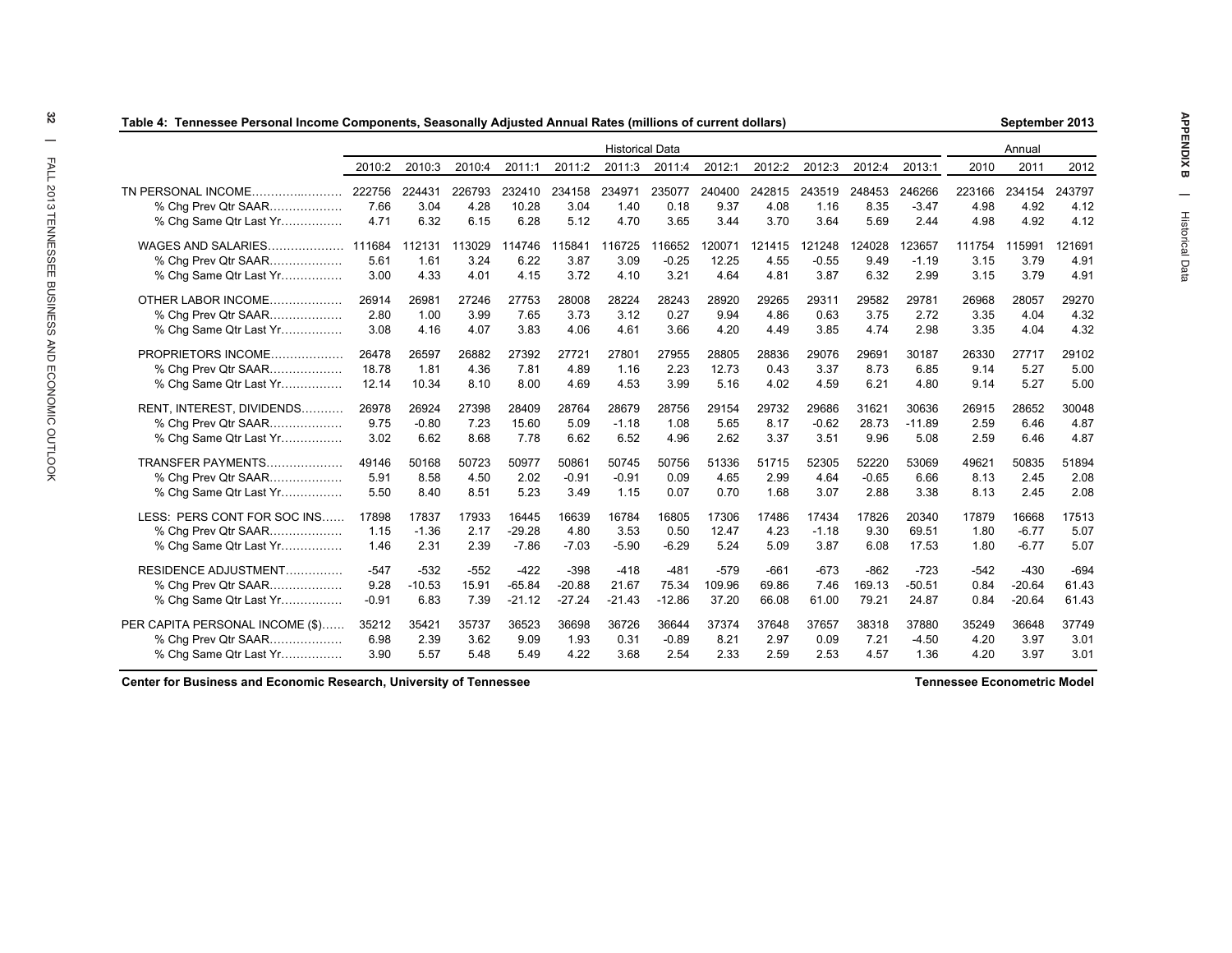### **Table 5: Tennessee Nonfarm Employment by Sector, Not Seasonally Adjusted (thousands of jobs)**

| September 2013 |  |
|----------------|--|
|----------------|--|

|                                                     |         |                   |                |                |                |         | <b>Historical Data</b>              |                |                |                   |                      |                   |                |                   | Annual         |                |
|-----------------------------------------------------|---------|-------------------|----------------|----------------|----------------|---------|-------------------------------------|----------------|----------------|-------------------|----------------------|-------------------|----------------|-------------------|----------------|----------------|
|                                                     |         | 2010:2 2010:3     | 2010:4 2011:1  |                |                |         | 2011:2 2011:3 2011:4 2012:1         |                |                |                   | 2012:2 2012:3 2012:4 | 2013:1            | 2013:2         | 2010              | 2011           | 2012           |
| % Chq Same Qtr Last Yr                              | 0.08    | 2618.3<br>0.80    | 2652.5<br>1.14 | 2609.2<br>1.60 | 2658.0<br>1.37 | 1.84    | 2666.5 2708.9<br>2.13               | 2670.7<br>2.36 | 2717.4<br>2.24 | 2712.7<br>1.73    | 2756.4<br>1.75       | 2720.4<br>1.86    | 2762.0<br>1.64 | 2615.3<br>$-0.18$ | 2660.6<br>1.73 | 2714.3<br>2.02 |
| NATURAL RESOURCES. MINING<br>% Chg Same Qtr Last Yr | $-3.89$ | 108.73<br>$-1.42$ | 107.37<br>0.62 | 100.23<br>2.14 | 2.51           | 4.08    | 108.87 113.17 112.43 105.63<br>4.72 | 5.39           | 109.60<br>0.67 | 111.57<br>$-1.41$ | 110.10<br>$-2.08$    | 104.97<br>$-0.63$ | 109.8<br>0.18  | 105.11<br>$-4.32$ | 108.68<br>3.39 | 109.23<br>0.51 |
|                                                     | 299.3   | 300.6             | 300.3          | 300.7          | 304.0          | 305.6   | 307.5                               | 307.5          | 313.7          | 316.0             | 316.7                | 316.6             | 320.1          | 298.9             | 304.4          | 313.5          |
| % Chg Same Qtr Last Yr                              | $-2.91$ | $-0.88$           | $-0.06$        | 1.73           | 1.56           | 1.66    | 2.40                                | 2.26           | 3.21           | 3.41              | 2.98                 | 2.98              | 2.04           | $-3.32$           | 1.84           | 2.97           |
| DURABLE GOODS                                       | 176.1   | 177.9             | 178.5          | 180.0          | 182.7          | 185.1   | 187.1                               | 188.8          | 194.0          | 196.3             | 197.1                | 197.7             | 200.0          | 176.3             | 183.7          | 194.1          |
| % Chg Same Qtr Last Yr                              | $-2.55$ | 0.41              | 1.56           | 4.21           | 3.75           | 4.05    | 4.82                                | 4.89           | 6.20           | 6.09              | 5.33                 | 4.68              | 3.11           | $-3.03$           | 4.21           | 5.63           |
| NONDURABLE GOODS                                    | 123.2   | 122.7             | 121.8          | 120.6          | 121.3          | 120.5   | 120.4                               | 118.6          | 119.7          | 119.7             | 119.6                | 119.0             | 120.1          | 122.6             | 120.7          | 119.4          |
| % Chg Same Qtr Last Yr                              | $-3.42$ | $-2.70$           | $-2.33$        | $-1.76$        | $-1.57$        | $-1.79$ | $-1.15$                             | $-1.66$        | $-1.29$        | $-0.69$           | $-0.66$              | 0.28              | 0.31           | $-3.72$           | $-1.57$        | $-1.08$        |
| TRADE, TRANSPORTATION, UTILITIES                    | 552.4   | 555.1             | 566.8          | 551.5          | 561.7          | 563.7   | 577.3                               | 564.8          | 572.7          | 573.9             | 588.7                | 575.3             | 581.9          | 555.1             | 563.5          | 575.0          |
| % Chg Same Qtr Last Yr                              | $-0.88$ | 0.20              | 1.10           | 1.02           | 1.68           | 1.55    | 1.84                                | 2.41           | 1.97           | 1.81              | 1.97                 | 1.85              | 1.60           | $-0.79$           | 1.53           | 2.04           |
| WHOLESALE TRADE                                     | 117.2   | 116.7             | 116.5          | 116.0          | 118.0          | 118.5   | 119.0                               | 118.9          | 120.9          | 121.4             | 121.6                | 118.7             | 119.2          | 116.8             | 117.9          | 120.7          |
| % Chg Same Qtr Last Yr                              | $-3.49$ | $-2.15$           | $-1.61$        | $-0.69$        | 0.65           | 1.57    | 2.20                                | 2.50           | 2.49           | 2.42              | 2.13                 | $-0.17$           | $-1.433$       | $-3.29$           | 0.93           | 2.38           |
|                                                     | 305.9   | 305.6             | 314.2          | 303.3          | 308.2          | 308.4   | 316.8                               | 307.3          | 312.0          | 311.5             | 322.2                | 315.2             | 320.7          | 306.7             | 309.2          | 313.3          |
| % Chg Same Qtr Last Yr                              | 0.37    | 0.28              | 0.88           | 0.67           | 0.76           | 0.92    | 0.84                                | 1.33           | 1.23           | 1.01              | 1.69                 | 2.56              | 2.79           | $-0.10$           | 0.80           | 1.32           |
| <b>TRANSPORTATION &amp; UTILITIES</b>               | 129.3   | 132.8             | 136.2          | 132.2          | 135.5          | 136.8   | 141.4                               | 138.6          | 139.8          | 141.0             | 144.9                | 141.4             | 142.0          | 131.5             | 136.5          | 141.1          |
| % Chg Same Qtr Last Yr                              | $-1.37$ | 2.15              | 4.08           | 3.39           | 4.80           | 2.99    | 3.84                                | 4.81           | 3.20           | 3.09              | 2.48                 | 2.02              | 1.57           | $-0.11$           | 3.75           | 3.38           |
|                                                     | 44.8    | 44.4              | 45.1           | 44.2           | 44.0           | 43.6    | 43.2                                | 42.9           | 43.8           | 42.7              | 42.6                 | 42.0              | 42.3           | 45.0              | 43.8           | 43.0           |
| % Chg Same Qtr Last Yr                              | $-5.22$ | $-3.48$           | $-1.31$        | $-3.43$        | $-1.64$        | $-1.80$ | $-4.29$                             | $-2.79$        | $-0.45$        | $-2.14$           | $-1.24$              | $-2.10$           | $-3.42$        | $-4.08$           | $-2.80$        | $-1.66$        |
| FINANCIAL ACTIVITIES                                | 138.3   | 136.9             | 135.6          | 134.7          | 136.6          | 137.3   | 137.5                               | 136.8          | 138.1          | 138.2             | 137.5                | 138.5             | 139.3          | 137.1             | 136.5          | 137.6          |
| % Chg Same Qtr Last Yr                              | $-2.08$ | $-2.33$           | $-2.68$        | $-2.08$        | $-1.23$        | 0.32    | 1.35                                | 1.51           | 1.05           | 0.66              | 0.00                 | 1.24              | 0.89           | $-2.46$           | $-0.42$        | 0.80           |
| PROFESSIONAL & BUSINESS SERVICES.                   | 304.7   | 304.4             | 313.1          | 310.4          | 319.1          | 324.1   | 334.6                               | 326.4          | 334.9          | 337.3             | 347.6                | 342.5             | 349.6          | 304.1             | 322.0          | 336.5          |
| % Chg Same Qtr Last Yr                              | 4.73    | 5.51              | 4.31           | 5.51           | 4.74           | 6.48    | 6.87                                | 5.16           | 4.96           | 4.07              | 3.89                 | 4.95              | 4.37           | 3.44              | 5.91           | 4.51           |
| EDUCATION & HEALTH SERVICES                         | 372.1   | 374.3             | 381.1          | 378.9          | 383.0          | 384.5   | 390.6                               | 390.4          | 392.3          | 392.9             | 400.9                | 398.5             | 400.7          | 373.9             | 384.3          | 394.1          |
| % Chg Same Qtr Last Yr                              | 1.88    | 2.20              | 2.88           | 2.89           | 2.94           | 2.74    | 2.51                                | 3.04           | 2.41           | 2.17              | 2.62                 | 2.07              | 2.15           | 2.18              | 2.77           | 2.56           |
| LEISURE & HOSPITALITY                               | 268.5   | 269.0             | 260.7          | 253.2          | 273.3          | 275.9   | 268.1                               | 262.6          | 283.9          | 284.5             | 277.8                | 272.5             | 295.9          | 262.0             | 267.6          | 277.2          |
| % Chg Same Qtr Last Yr                              | $-0.95$ | $-0.10$           | 0.85           | 1.39           | 1.78           | 2.55    | 2.86                                | 3.74           | 3.87           | 3.14              | 3.62                 | 3.76              | 4.25           | $-0.57$           | 2.15           | 3.59           |
| OTHER SERVICES                                      | 101.0   | 102.1             | 102.5          | 100.4          | 102.6          | 103.0   | 102.2                               | 102.8          | 105.0          | 104.9             | 104.5                | 104.5             | 105.3          | 101.2             | 102.1          | 104.3          |
| % Chg Same Qtr Last Yr                              | $-2.00$ | 0.03              | 1.48           | 1.35           | 1.52           | 0.85    | $-0.33$                             | 2.32           | 2.40           | 1.84              | 2.22                 | 1.65              | 0.22           | $-0.80$           | 0.84           | 2.20           |
|                                                     | 434.7   | 422.8             | 439.9          | 435.1          | 424.8          | 415.6   | 435.5                               | 431.0          | 423.4          | 410.7             | 430.1                | 425.1             | 417.1          | 432.9             | 427.8          | 423.8          |
| % Chg Same Qtr Last Yr                              | 2.29    | 1.20              | 0.08           | 0.23           | $-2.28$        | $-1.71$ | $-1.01$                             | $-0.95$        | $-0.35$        | $-1.17$           | $-1.23$              | $-1.37$           | $-1.49$        | 1.02              | $-1.19$        | $-0.93$        |
| FEDERAL, CIVILIAN                                   | 56.8    | 52.1              | 50.6           | 50.5           | 50.6           | 50.5    | 50.6                                | 50.1           | 50.1           | 49.9              | 49.5                 | 48.9              | 48.6           | 52.4              | 50.5           | 49.9           |
| % Chg Same Qtr Last Yr                              | 11.52   | 4.83              | 0.33           | 0.87           | $-10.92$       | $-3.01$ | 0.07                                | $-0.73$        | $-0.92$        | $-1.19$           | $-2.11$              | $-2.40$           | $-2.99$        | 4.45              | $-3.49$        | $-1.24$        |
| STATE & LOCAL                                       | 377.9   | 370.7             | 389.4          | 384.6          | 374.2          | 365.1   | 384.9                               | 380.9          | 373.2          | 360.8             | 380.6                | 376.2             | 368.4          | 380.5             | 377.2          | 373.9          |
| % Chg Same Qtr Last Yr                              | 1.03    | 0.72              | 0.04           | 0.15           | $-0.98$        | $-1.53$ | $-1.15$                             | $-0.98$        | $-0.27$        | $-1.17$           | $-1.12$              | $-1.23$           | $-1.29$        | 0.57              | $-0.87$        | $-0.88$        |

**Center for Business and Economic Research, University of Tennessee Tennessee Econometric Model**

Historical Data

**| APPENDIX B**

Historical Data | APPENDIX B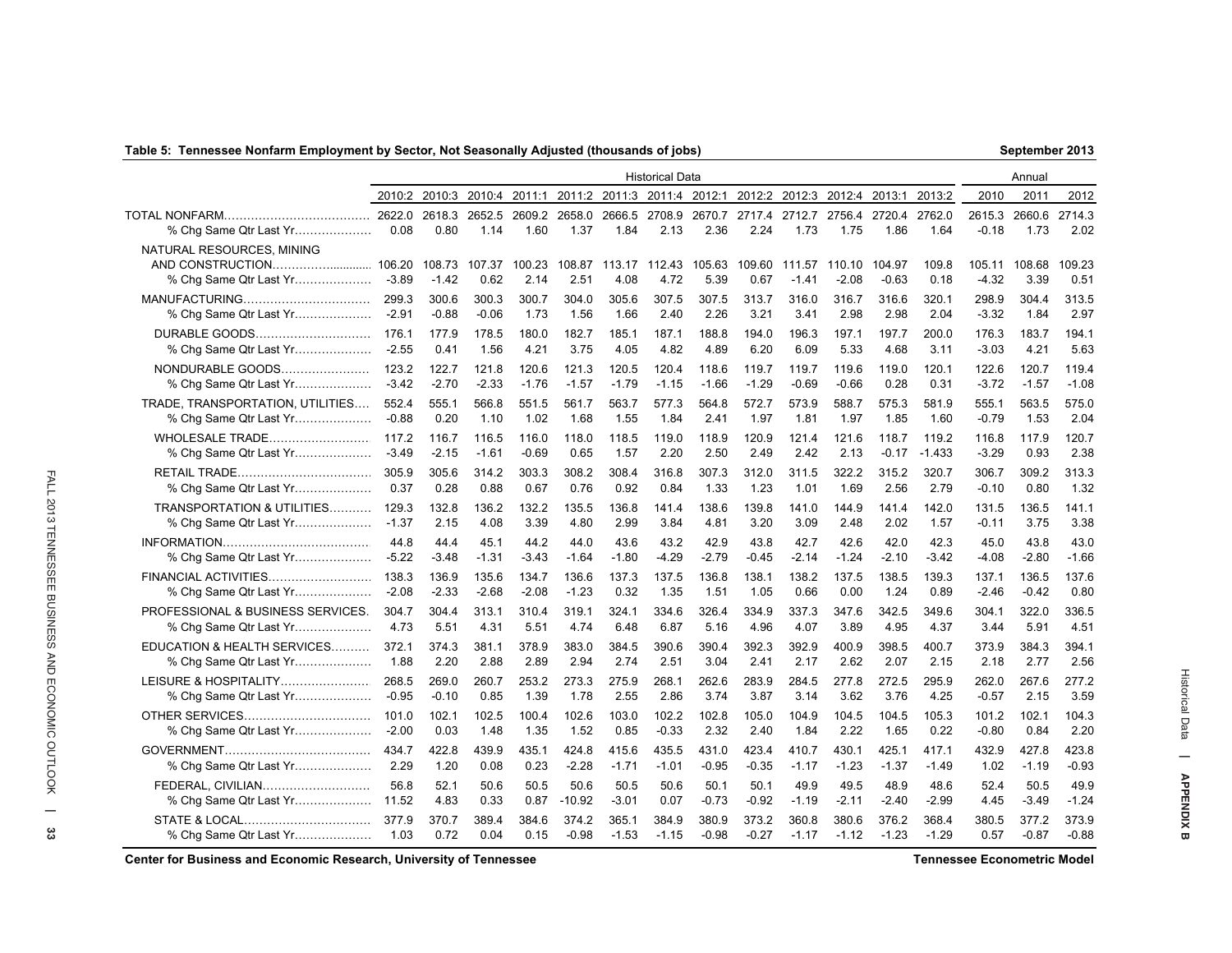|                                  |                  |               |               |               |               |               | <b>Historical Data</b>                                                              |               |               |               |               |               |               |                  | Annual        |               |
|----------------------------------|------------------|---------------|---------------|---------------|---------------|---------------|-------------------------------------------------------------------------------------|---------------|---------------|---------------|---------------|---------------|---------------|------------------|---------------|---------------|
|                                  |                  |               |               |               |               |               | 2010:2 2010:3 2010:4 2011:1 2011:2 2011:3 2011:4 2012:1 2012:2 2012:3 2012:4 2013:1 |               |               |               |               |               | 2013:2        | 2010             | 2011          | 2012          |
| TOTAL DURABLE GOODS.             | 176.1<br>$-2.55$ | 177.9<br>0.41 | 178.5<br>1.56 | 180.0<br>4.21 | 182.7<br>3.75 | 185.1<br>4.05 | 187.1<br>4.82                                                                       | 188.8<br>4.89 | 194.0<br>6.20 | 196.3<br>6.09 | 197.1<br>5.33 | 197.7<br>4.68 | 200.0<br>3.11 | 176.3<br>$-3.03$ | 183.7<br>4.21 | 194.1<br>5.63 |
|                                  | 10.9             | 11.1          | 10.9          | 10.4          | 10.8          | 11.0          | 10.9                                                                                | 10.8          | 11.1          | 11.3          | 11.0          | 10.7          | 10.8          | 10.9             | 10.8          | 11.1          |
|                                  | $-1.80$          | $-1.78$       | $-1.51$       | $-2.80$       | $-0.91$       | $-0.90$       | 0.31                                                                                | 3.19          | 2.46          | 3.34          | 0.91          | $-0.62$       | $-2.70$       | $-3.54$          | $-1.07$       | 2.47          |
| NONMETALLIC MINERAL PRODUCTS     | 11.5             | 11.5          | 11.4          | 11.3          | 11.8          | 12.0          | 12.1                                                                                | 12.1          | 12.5          | 12.6          | 12.6          | 12.5          | 12.7          | 11.3             | 11.8          | 12.5          |
| % Chg Same Qtr Last Yr           | $-0.86$          | 0.87          | 3.32          | 4.62          | 2.32          | 4.05          | 5.85                                                                                | 6.76          | 5.95          | 5.28          | 4.70          | 3.58          | 2.14          | $-2.02$          | 4.20          | 5.65          |
|                                  | 8.7              | 8.9           | 9.0           | 9.1           | 9.2           | 9.2           | 9.4                                                                                 | 9.4           | 9.6           | 9.8           | 9.9           | 10.1          | 10.2          | 8.8              | 9.2           | 9.7           |
|                                  | $-1.50$          | 2.69          | 3.45          | 5.84          | 4.96          | 3.37          | 4.44                                                                                | 3.31          | 5.09          | 6.88          | 5.32          | 8.19          | 5.88          | $-2.67$          | 4.64          | 5.16          |
| FABRICATED METAL PRODUCTS        | 33.0             | 33.1          | 33.2          | 33.2          | 33.4          | 33.7          | 34.0                                                                                | 34.4          | 34.7          | 34.5          | 34.0          | 33.6          | 33.9          | 33.0             | 33.6          | 34.4          |
|                                  | $-1.00$          | 0.92          | 1.42          | 2.26          | 1.11          | 2.02          | 2.31                                                                                | 3.41          | 3.90          | 2.37          | $-0.10$       | $-2.23$       | $-2.12$       | $-1.96$          | 1.92          | 2.38          |
|                                  | 25.0             | 24.9          | 24.8          | 25.2          | 25.5          | 25.1          | 24.6                                                                                | 25.4          | 26.1          | 25.5          | 24.8          | 25.2          | 25.8          | 24.8             | 25.1          | 25.5          |
|                                  | $-4.46$          | $-0.93$       | $-0.40$       | 3.27          | 2.27          | 0.94          | $-0.54$                                                                             | 0.66          | 2.35          | 1.73          | 0.54          | $-0.79$       | $-1.28$       | $-4.84$          | 1.48          | 1.33          |
| COMPUTERS & ELECTRONICS          | 5.6              | 5.5           | 5.4           | 5.4           | 5.5           | 5.7           | 5.9                                                                                 | 5.8           | 5.9           | 5.7           | 5.9           | 5.8           | 5.9           | 5.6              | 5.6           | 5.8           |
|                                  | $-10.58$         | $-9.89$       | $-7.43$       | $-7.47$       | $-2.96$       | 3.66          | 9.26                                                                                | 8.07          | 7.32          | 0.59          | 0.00          | 0.57          | 0.00          | $-10.56$         | 0.45          | 3.87          |
| ELECTRICAL EQUIPMENT, APPLIANCES | 16.7<br>$-6.36$  | 17.2<br>0.19  | 17.3<br>2.37  | 17.5<br>6.72  | 17.5<br>4.99  | 17.8<br>3.49  | 17.8<br>2.89                                                                        | 17.8<br>1.72  | 17.9<br>2.09  | 18.0<br>0.94  | 18.0<br>0.94  | 18.2<br>2.44  | 18.4<br>2.79  | 16.9<br>$-4.97$  | 17.7<br>4.49  | 17.9<br>1.42  |
| TRANSPORTATION EQUIPMENT         | 39.9             | 41.0          | 42.1          | 43.5          | 44.7          | 46.5          | 48.5                                                                                | 49.7          | 52.4          | 55.1          | 57.2          | 57.7          | 58.2          | 40.5             | 45.8          | 53.6          |
|                                  | 0.93             | 3.98          | 5.96          | 11.72         | 12.12         | 13.51         | 15.28                                                                               | 14.17         | 17.30         | 18.49         | 17.79         | 16.16         | 11.00         | 0.04             | 13.20         | 16.99         |
|                                  | 9.8              | 9.7           | 9.3           | 9.3           | 9.0           | 8.8           | 8.7                                                                                 | 8.6           | 8.9           | 8.8           | 8.7           | 8.8           | 8.9           | 9.7              | 8.9           | 8.8           |
|                                  | $-8.95$          | $-6.71$       | $-7.92$       | $-6.08$       | $-8.81$       | $-9.25$       | $-6.81$                                                                             | $-7.19$       | $-1.12$       | $-0.38$       | 0.77          | 1.94          | 0.38          | $-10.20$         | $-7.75$       | $-2.05$       |
| MISCELLANEOUS DURABLE GOODS      | 14.9             | 15.1          | 15.1          | 15.1          | 15.3          | 15.3          | 15.2                                                                                | 15.0          | 14.9          | 14.9          | 15.0          | 15.0          | 15.2          | 14.9             | 15.2          | 15.0          |
|                                  | $-1.76$          | 1.57          | 2.26          | 2.72          | 2.91          | 1.33          | 0.44                                                                                | $-0.88$       | $-2.61$       | $-2.40$       | $-1.10$       | 0.00          | 1.79          | $-0.66$          | 1.84          | $-1.75$       |

**Center for Business and Economic Research, University of Tennessee**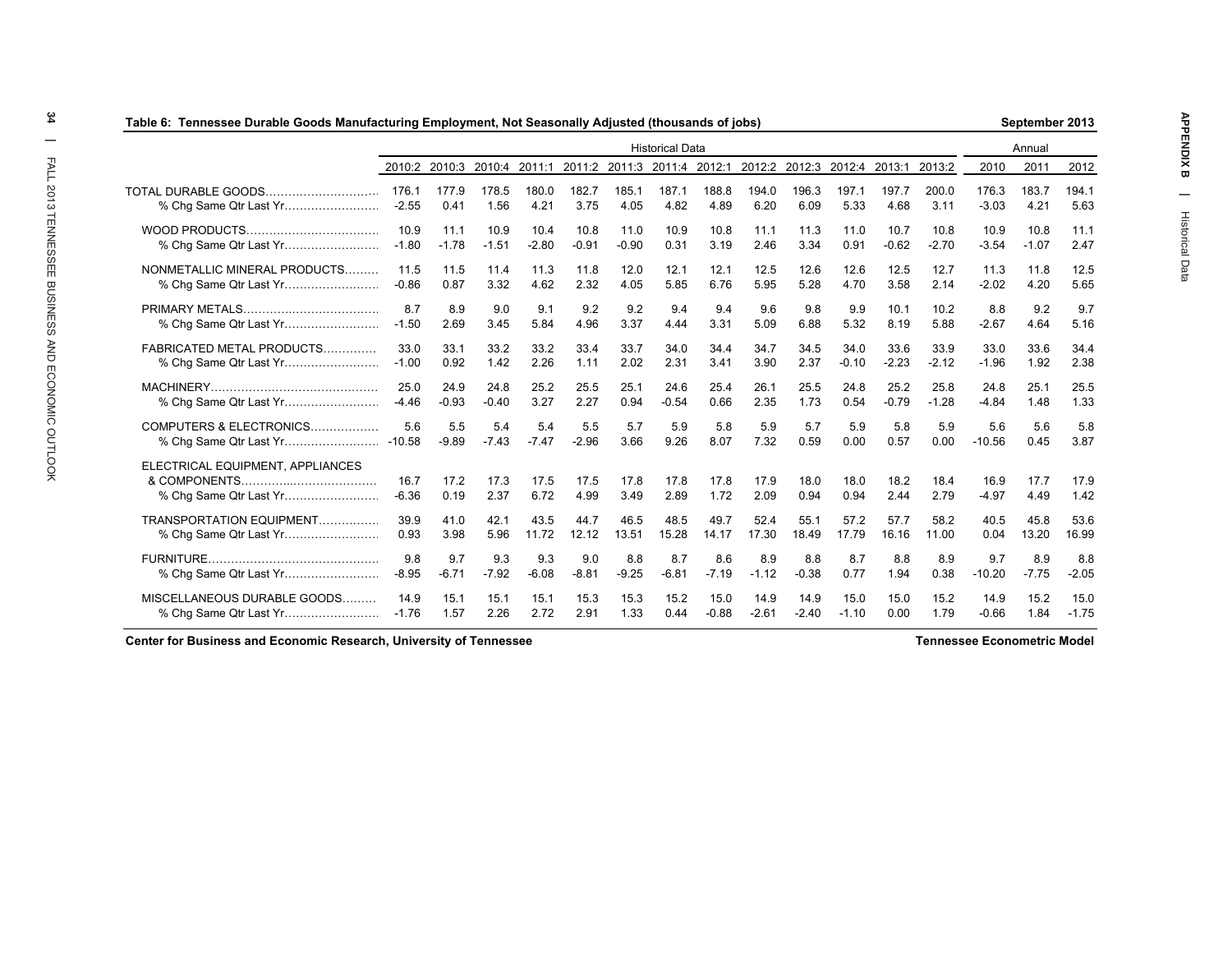### **Table 7: Tennessee Nondurable Goods Manufacturing Employment, Not Seasonally Adjusted (thousands of jobs)**

**September 2013**

|                                                   |                 |                 |                  |                  |                  |                 | <b>Historical Data</b>      |              |              |                             |              |              |                 |                 | Annual          |              |
|---------------------------------------------------|-----------------|-----------------|------------------|------------------|------------------|-----------------|-----------------------------|--------------|--------------|-----------------------------|--------------|--------------|-----------------|-----------------|-----------------|--------------|
|                                                   | 2010:2          | 2010:3          | 2010:4 2011:1    |                  |                  |                 | 2011:2 2011:3 2011:4 2012:1 |              |              | 2012:2 2012:3 2012:4 2013:1 |              |              | 2013:2          | 2010            | 2011            | 2012         |
| TOTAL NONDURABLE GOODS.                           | 123.2           | 122.7           | 121.8            | 120.6            | 121.3            | 120.5           | 120.4                       | 118.6        | 119.7        | 119.7                       | 119.6        | 119.0        | 120.1           | 122.6           | 120.7           | 119.4        |
| % Chg Same Qtr Last Yr                            | $-3.42$         | $-2.70$         | $-2.33$          | $-1.76$          | $-1.57$          | $-1.79$         | $-1.15$                     | $-1.66$      | $-1.29$      | $-0.69$                     | $-0.66$      | 0.28         | 0.31            | $-3.72$         | $-1.57$         | $-1.08$      |
|                                                   | 32.4            | 32.6            | 33.2             | 32.9             | 32.8             | 33.2            | 33.5                        | 33.3         | 33.2         | 33.2                        | 33.4         | 33.0         | 33.2            | 32.6            | 33.1            | 33.3         |
|                                                   | 0.73            | 0.62            | 2.26             | 2.39             | 1.34             | 1.84            | 0.90                        | 1.22         | 1.12         | $-0.20$                     | $-0.30$      | $-1.00$      | 0.10            | 0.80            | 1.61            | 0.45         |
| BEVERAGE & TOBACCO                                | 5.0             | 5.0             | 5.0              | 4.9              | 4.9              | 5.1             | 5.1                         | 5.1          | 5.2          | 5.3                         | 5.2          | 5.2          | 5.3             | 5.0             | 5.0             | 5.2          |
|                                                   | $-1.96$         | $-2.60$         | $-0.67$          | $-2.00$          | $-1.33$          | 1.33            | 2.68                        | 4.08         | 4.73         | 4.61                        | 1.96         | 1.96         | 3.23            | $-1.64$         | 0.17            | 3.83         |
| TEXTILE MILLS, TEXTILE MILL<br>PRODUCTS & APPAREL | 11.9<br>$-4.79$ | 11.3<br>$-9.14$ | 10.9<br>$-10.63$ | 10.5<br>$-12.04$ | 10.7<br>$-10.34$ | 10.8<br>$-3.85$ | 10.7<br>$-1.83$             | 10.6<br>0.96 | 10.7<br>0.31 | 10.8<br>0.00                | 10.9<br>1.24 | 10.7<br>0.95 | 10.7<br>$-0.31$ | 11.5<br>$-8.36$ | 10.7<br>$-7.17$ | 10.8<br>0.62 |
|                                                   | 15.6            | 15.9            | 15.8             | 15.3             | 15.4             | 15.5            | 15.0                        | 14.5         | 14.8         | 14.9                        | 14.5         | 14.2         | 14.2            | 15.7            | 15.3            | 14.7         |
|                                                   | $-2.49$         | $-2.65$         | $-1.05$          | $-1.08$          | $-1.28$          | $-2.73$         | $-5.07$                     | $-5.23$      | $-3.89$      | $-3.88$                     | $-2.90$      | $-2.30$      | $-4.27$         | $-2.94$         | $-2.55$         | $-3.98$      |
| PRINTING & RELATED SUPPORT                        | 11.8            | 11.4            | 10.5             | 10.2             | 10.0             | 9.8             | 9.8                         | 9.6          | 9.6          | 9.5                         | 9.4          | 9.0          | 8.9             | 11.4            | 10.0            | 9.5          |
|                                                   |                 | $-10.70$        | $-14.82$         | $-14.80$         | $-15.21$         | $-14.04$        | $-6.96$                     | $-5.90$      | $-4.65$      | $-3.40$                     | $-4.42$      | $-5.92$      | $-6.97$         | $-13.94$        | $-12.91$        | $-4.61$      |
|                                                   | 25.1            | 25.0            | 24.5             | 24.4             | 24.6             | 24.7            | 24.6                        | 24.3         | 24.3         | 24.4                        | 24.3         | 24.2         | 24.3            | 25.0            | 24.6            | 24.3         |
|                                                   | $-2.71$         | $-2.09$         | $-3.92$          | $-3.43$          | $-2.12$          | $-1.20$         | 0.27                        | $-0.55$      | $-0.95$      | $-1.08$                     | $-1.09$      | $-0.41$      | $-0.27$         | $-3.26$         | $-1.64$         | $-0.92$      |
|                                                   | 19.7            | 20.0            | 20.5             | 20.9             | 21.1             | 19.8            | 20.1                        | 19.6         | 20.1         | 19.9                        | 20.2         | 20.1         | 19.9            | 19.9            | 20.5            | 19.9         |
|                                                   | $-4.53$         | 1.01            | 5.13             | 7.73             | 7.29             | $-1.17$         | $-1.95$                     | $-6.38$      | $-4.58$      | 0.51                        | 0.50         | 2.56         | $-0.99$         | $-2.49$         | 2.89            | $-2.57$      |
| MISCELLANEOUS NONDURABLE GOODS                    | 1.7             | 1.5             | 1.4              | 1.6              | 1.7              | 1.7             | 1.7                         | 1.7          | 1.8          | 1.8                         | 1.8          | 2.7          | 3.5             | 1.6             | 1.7             | 1.8          |
|                                                   | $-5.66$         | $-11.54$        | $-17.31$         | $-6.00$          | 2.00             | 8.70            | 16.28                       | 10.64        | 3.92         | 6.00                        | 6.00         | 55.77        | 100.00          | $-10.85$        | 4.76            | 6.57         |

**Center for Business and Economic Research, University of Tennessee**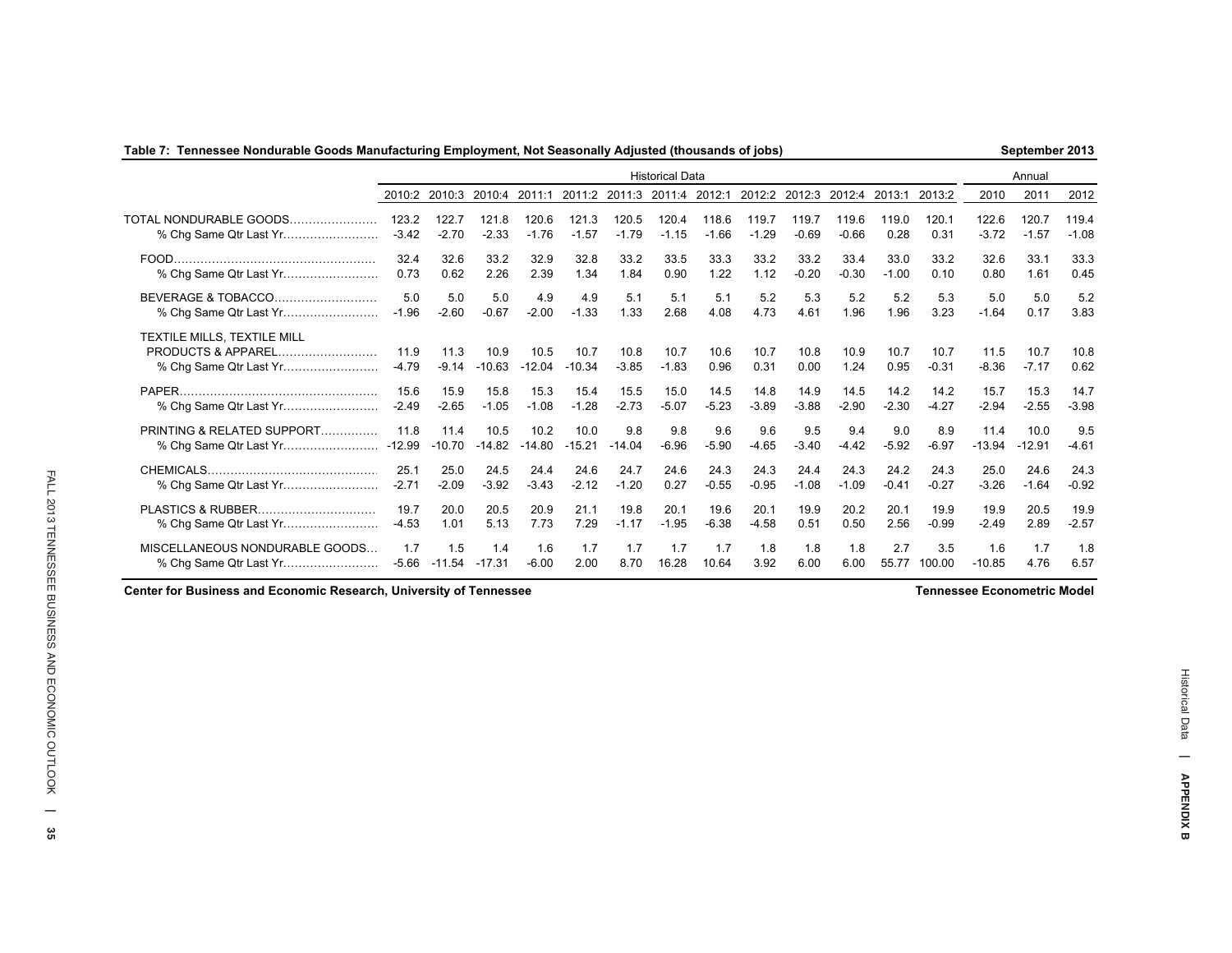| Table 8: Tennessee Nonfarm Employment by Sector, Seasonally Adjusted (thousands of jobs) |                  |                              |                                                                                            |                           |                         |                        |                               |                           |                           |                                      |                           |                              |                        |                            | September 2013         |                        |
|------------------------------------------------------------------------------------------|------------------|------------------------------|--------------------------------------------------------------------------------------------|---------------------------|-------------------------|------------------------|-------------------------------|---------------------------|---------------------------|--------------------------------------|---------------------------|------------------------------|------------------------|----------------------------|------------------------|------------------------|
|                                                                                          |                  |                              |                                                                                            |                           |                         |                        | <b>Historical Data</b>        |                           |                           |                                      |                           |                              |                        |                            | Annual                 |                        |
|                                                                                          |                  |                              | 2010:2 2010:3 2010:4 2011:1 2011:2 2011:3 2011:4 2012:1 2012:2 2012:3 2012:4 2013:1 2013:2 |                           |                         |                        |                               |                           |                           |                                      |                           |                              |                        | 2010                       | 2011                   | 2012                   |
| % Chg Same Qtr Last Yr                                                                   | 4.05<br>0.07     | 2620.9<br>0.35<br>0.88       | 2628.7<br>1.20<br>1.23                                                                     | 2635.2<br>0.98<br>1.64    | 2652.8<br>2.70<br>1.30  | 2.75<br>1.90           | 2670.8 2684.7<br>2.09<br>2.13 | 2.16<br>2.42              | 2.09<br>2.27              | 2699.0 2713.0 2716.1<br>0.46<br>1.70 | 2731.7<br>2.30<br>1.75    | 2751.7<br>2.97<br>1.95       | 2758.3<br>0.95<br>1.67 | 2615.3<br>-0.16<br>$-0.16$ | 2660.9<br>1.74<br>1.74 | 2715.0<br>2.03<br>2.03 |
| NATURAL RESOURCES, MINING<br>% Chg Prev Qtr SAAR<br>% Chg Same Qtr Last Yr               | 16.91<br>$-3.81$ | 106.10<br>$-0.25$<br>$-1.42$ | 106.10<br>0.00<br>0.63                                                                     | 104.20<br>$-6.97$<br>2.06 | 108.83<br>19.01<br>2.51 | 110.53<br>6.40<br>4.18 | 111.00<br>1.70<br>4.62        | 110.07<br>$-3.32$<br>5.63 | 109.57<br>$-1.80$<br>0.67 | 108.80<br>$-2.77$<br>$-1.57$         | 109.13<br>1.23<br>$-1.68$ | 108.67<br>$-1.70$<br>$-1.27$ | 109.93<br>4.74<br>0.33 | 105.12<br>-4.40<br>-4.40   | 108.64<br>3.35<br>3.35 | 109.39<br>0.69<br>0.69 |
|                                                                                          | 299.3            | 299.6                        | 299.6                                                                                      | 302.5                     | 303.8                   | 304.5                  | 307.0                         | 309.3                     | 313.4                     | 314.9                                | 316.2                     | 318.5                        | 319.6                  | 298.9                      | 304.4                  | 313.5                  |
|                                                                                          | 2.77             | 0.33                         | 0.05                                                                                       | 3.88                      | 1.74                    | 1.00                   | 3.22                          | 3.12                      | 5.37                      | 2.00                                 | 1.63                      | 2.93                         | 1.38                   | $-3.32$                    | 1.84                   | 2.97                   |
| % Chg Same Qtr Last Yr                                                                   | $-2.94$          | $-0.89$                      | $-0.02$                                                                                    | 1.74                      | 1.49                    | 1.66                   | 2.46                          | 2.27                      | 3.16                      | 3.42                                 | 3.02                      | 2.97                         | 1.98                   | $-3.32$                    | 1.84                   | 2.97                   |
| DURABLE GOODS                                                                            | 176.1            | 177.3                        | 178.2                                                                                      | 180.9                     | 182.6                   | 184.4                  | 186.9                         | 189.8                     | 193.8                     | 195.6                                | 197.0                     | 198.7                        | 199.7                  | 176.3                      | 183.7                  | 194.1                  |
|                                                                                          | 6.02             | 2.65                         | 2.15                                                                                       | 6.24                      | 3.66                    | 4.08                   | 5.60                          | 6.33                      | 8.60                      | 3.82                                 | 2.78                      | 3.61                         | 2.09                   | -3.04                      | 4.21                   | 5.62                   |
| % Chg Same Qtr Last Yr                                                                   | $-2.60$          | 0.37                         | 1.62                                                                                       | 4.25                      | 3.66                    | 4.02                   | 4.89                          | 4.91                      | 6.14                      | 6.08                                 | 5.36                      | 4.68                         | 3.07                   | $-3.04$                    | 4.21                   | 5.62                   |
| NONDURABLE GOODS                                                                         | 123.2            | 122.3                        | 121.4                                                                                      | 121.5                     | 121.2                   | 120.1                  | 120.0                         | 119.5                     | 119.6                     | 119.3                                | 119.3                     | 119.8                        | 119.9                  | 122.6                      | 120.7                  | 119.4                  |
| % Chg Prev Qtr SAAR                                                                      | $-1.68$          | $-2.93$                      | $-2.93$                                                                                    | 0.50                      | $-1.06$                 | $-3.50$                | $-0.36$                       | $-1.75$                   | 0.37                      | $-0.91$                              | $-0.24$                   | 1.81                         | 0.22                   | $-3.73$                    | $-1.57$                | $-1.08$                |
| % Chg Same Qtr Last Yr                                                                   | $-3.43$          | $-2.67$                      | $-2.33$                                                                                    | $-1.77$                   | $-1.62$                 | -1.76                  | $-1.12$                       | $-1.68$                   | $-1.32$                   | $-0.67$                              | $-0.64$                   | 0.25                         | 0.22                   | $-3.73$                    | $-1.57$                | $-1.08$                |
| TRADE, TRANSPORTATION, UTILITIES                                                         | 553.5            | 556.2                        | 558.7                                                                                      | 557.7                     | 562.7                   | 564.9                  | 569.0                         | 572.0                     | 574.0                     | 574.5                                | 580.5                     | 583.3                        | 581.5                  | 555.0                      | 563.6                  | 575.3                  |
| % Chg Prev Qtr SAAR                                                                      | 1.31             | 1.99                         | 1.76                                                                                       | $-0.67$                   | 3.61                    | 1.55                   | 2.98                          | 2.10                      | 1.43                      | 0.30                                 | 4.27                      | 1.94                         | $-1.25$                | $-0.74$                    | 1.54                   | 2.07                   |
| % Chg Same Qtr Last Yr                                                                   | $-0.91$          | 0.28                         | 1.24                                                                                       | 1.09                      | 1.66                    | 1.55                   | 1.86                          | 2.56                      | 2.01                      | 1.70                                 | 2.02                      | 1.98                         | 1.29                   | $-0.74$                    | 1.54                   | 2.07                   |
| WHOLESALE TRADE                                                                          | 116.9            | 116.3                        | 116.2                                                                                      | 116.8                     | 117.7                   | 118.3                  | 118.8                         | 119.7                     | 120.6                     | 121.2                                | 121.4                     | 119.9                        | 118.8                  | 116.8                      | 117.9                  | 120.7                  |
|                                                                                          | $-2.47$          | $-2.04$                      | $-0.46$                                                                                    | 2.20                      | 3.12                    | 1.94                   | 1.70                          | 3.06                      | 3.16                      | 1.78                                 | 0.66                      | $-4.85$                      | $-3.512$               | $-3.27$                    | 0.97                   | 2.37                   |
| % Chg Same Qtr Last Yr                                                                   | $-3.55$          | $-2.10$                      | $-1.55$                                                                                    | $-0.71$                   | 0.68                    | 1.69                   | 2.24                          | 2.45                      | 2.46                      | 2.42                                 | 2.16                      | 0.14                         | $-1.52$                | $-3.27$                    | 0.97                   | 2.37                   |
|                                                                                          | 307.0            | 307.0                        | 307.9                                                                                      | 307.5                     | 309.2                   | 309.7                  | 310.6                         | 312.4                     | 313.0                     | 312.4                                | 316.3                     | 320.4                        | 320.2                  | 306.7                      | 309.3                  | 313.5                  |
| % Chg Prev Qtr SAAR                                                                      | 2.60             | 0.00                         | 1.22                                                                                       | $-0.52$                   | 2.14                    | 0.69                   | 1.21                          | 2.25                      | 0.81                      | $-0.81$                              | 5.09                      | 5.37                         | $-0.33$                | $-0.02$                    | 0.82                   | 1.37                   |
| % Chg Same Qtr Last Yr                                                                   | 0.30             | 0.37                         | 1.14                                                                                       | 0.82                      | 0.71                    | 0.88                   | 0.88                          | 1.57                      | 1.24                      | 0.86                                 | 1.81                      | 2.58                         | 2.29                   | $-0.02$                    | 0.82                   | 1.37                   |
| TRANSPORTATION & UTILITIES                                                               | 129.6            | 132.9                        | 134.5                                                                                      | 133.4                     | 135.8                   | 136.9                  | 139.6                         | 139.9                     | 140.4                     | 140.9                                | 142.9                     | 143.0                        | 142.5                  | 131.5                      | 136.4                  | 141.0                  |
|                                                                                          | 1.77             | 10.69                        | 5.01                                                                                       | $-3.42$                   | 7.50                    | 3.18                   | 8.23                          | 0.96                      | 1.34                      | 1.53                                 | 5.60                      | 0.37                         | $-1.39$                | -0.11                      | 3.73                   | 3.39                   |
| % Chg Same Qtr Last Yr                                                                   | $-1.32$          | 2.23                         | 4.05                                                                                       | 3.39                      | 4.81                    | 2.98                   | 3.77                          | 4.92                      | 3.39                      | 2.97                                 | 2.34                      | 2.19                         | 1.50                   | -0.11                      | 3.73                   | 3.39                   |
|                                                                                          | 44.8             | 44.4                         | 45.1                                                                                       | 44.2                      | 44.0                    | 43.7                   | 43.2                          | 43.0                      | 43.7                      | 42.8                                 | 42.6                      | 41.8                         | 42.3                   | 45.0                       | 43.8                   | 43.0                   |
|                                                                                          | $-7.92$          | $-2.95$                      | 5.82                                                                                       | $-7.19$                   | $-2.09$                 | $-2.40$                | $-5.08$                       | $-1.23$                   | 6.34                      | $-7.70$                              | $-2.16$                   | $-7.30$                      | 5.20                   | $-4.09$                    | $-2.69$                | $-1.69$                |
| % Chg Same Qtr Last Yr                                                                   | $-5.29$          | $-3.62$                      | $-1.10$                                                                                    | $-3.21$                   | $-1.71$                 | $-1.58$                | $-4.22$                       | $-2.71$                   | $-0.68$                   | $-2.06$                              | $-1.31$                   | $-2.87$                      | $-3.13$                | $-4.09$                    | $-2.69$                | $-1.69$                |
| FINANCIAL ACTIVITIES                                                                     | 137.9            | 136.6                        | 135.6                                                                                      | 135.7                     | 136.1                   | 137.0                  | 137.5                         | 137.9                     | 137.6                     | 137.7                                | 137.0                     | 139.7                        | 139.4                  | 137.1                      | 136.6                  | 137.6                  |
|                                                                                          | $-1.34$          | $-3.81$                      | $-2.80$                                                                                    | 0.39                      | 0.99                    | 2.67                   | 1.47                          | 1.17                      | $-0.68$                   | 0.19                                 | $-1.92$                   | 8.12                         | $-0.95$                | $-2.42$                    | $-0.40$                | 0.73                   |
| % Chg Same Qtr Last Yr                                                                   | $-2.06$          | $-2.29$                      | $-2.59$                                                                                    | $-1.90$                   | $-1.33$                 | 0.29                   | 1.38                          | 1.57                      | 1.15                      | 0.54                                 | $-0.32$                   | 1.35                         | 1.28                   | $-2.42$                    | $-0.40$                | 0.73                   |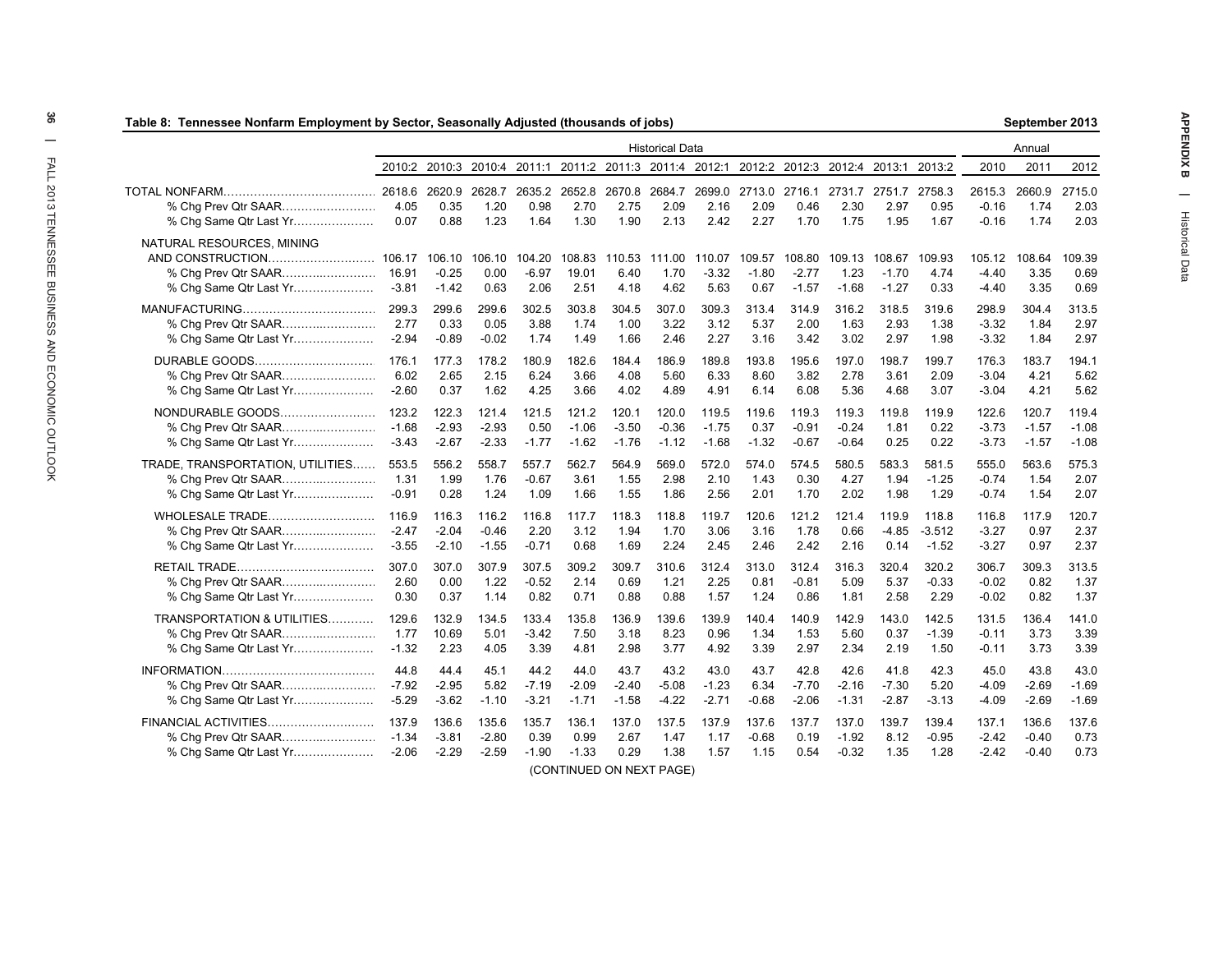### **Table 8: Tennessee Nonfarm Employment by Sector, Seasonally Adjusted (thousands of jobs)**

**September 2013**

|                                                             |                       |                          |                          |                          |                             |                          | <b>Historical Data</b>      |                             |                             |                             |                             |                             |                             |                       | Annual                      |                             |
|-------------------------------------------------------------|-----------------------|--------------------------|--------------------------|--------------------------|-----------------------------|--------------------------|-----------------------------|-----------------------------|-----------------------------|-----------------------------|-----------------------------|-----------------------------|-----------------------------|-----------------------|-----------------------------|-----------------------------|
|                                                             | 2010:2                | 2010:3                   | 2010:4                   | 2011:1                   | 2011:2 2011:3               |                          | 2011:4                      | 2012:1                      | 2012:2                      | 2012:3                      | 2012:4                      | 2013:1                      | 2013:2                      | 2010                  | 2011                        | 2012                        |
| PROFESSIONAL & BUSINESS SERVICES                            | 305.0                 | 305.5                    | 307.2                    | 314.7                    | 319.7                       | 325.8                    | 328.3                       | 331.2                       | 335.9                       | 339.2                       | 340.3                       | 348.4                       | 351.7                       | 303.8                 | 322.1                       | 336.6                       |
|                                                             | 10.27                 | 0.66                     | 2.24                     | 10.08                    | 6.60                        | 7.81                     | 3.10                        | 3.62                        | 5.76                        | 3.95                        | 1.30                        | 9.87                        | 3.88                        | 3.45                  | 6.02                        | 4.51                        |
| % Cha Same Qtr Last Yr                                      | 4.70                  | 5.65                     | 4.41                     | 5.72                     | 4.83                        | 6.64                     | 6.87                        | 5.26                        | 5.06                        | 4.10                        | 3.65                        | 5.17                        | 4.70                        | 3.45                  | 6.02                        | 4.51                        |
| EDUCATION & HEALTH SERVICES                                 | 372.3                 | 374.9                    | 378.7                    | 380.3                    | 383.5                       | 385.7                    | 388.2                       | 391.8                       | 393.1                       | 393.7                       | 397.7                       | 398.8                       | 401.5                       | 373.9                 | 384.4                       | 394.1                       |
| % Chg Prev Qtr SAAR                                         | 2.88                  | 2.82                     | 4.19                     | 1.63                     | 3.41                        | 2.35                     | 2.65                        | 3.73                        | 1.33                        | 0.61                        | 4.13                        | 1.08                        | 2.77                        | 2.23                  | 2.82                        | 2.51                        |
| % Chg Same Qtr Last Yr                                      | 1.87                  | 2.34                     | 2.99                     | 2.88                     | 3.01                        | 2.89                     | 2.51                        | 3.03                        | 2.51                        | 2.07                        | 2.44                        | 1.78                        | 2.14                        | 2.23                  | 2.82                        | 2.51                        |
| LEISURE & HOSPITALITY                                       | 261.4                 | 261.9                    | 263.8                    | 264.7                    | 265.9                       | 268.7                    | 271.3                       | 274.4                       | 276.8                       | 276.8                       | 280.7                       | 284.7                       | 288.7                       | 262.0                 | 267.7                       | 277.2                       |
|                                                             | 0.77                  | 0.82                     | 2.88                     | 1.32                     | 1.93                        | 4.28                     | 3.93                        | 4.55                        | 3.55                        | 0.10                        | 5.71                        | 5.87                        | 5.64                        | $-0.54$               | 2.16                        | 3.55                        |
| % Chq Same Qtr Last Yr                                      | $-1.05$               | $-0.01$                  | 0.96                     | 1.44                     | 1.73                        | 2.60                     | 2.86                        | 3.66                        | 4.07                        | 3.01                        | 3.45                        | 3.78                        | 4.30                        | $-0.54$               | 2.16                        | 3.55                        |
|                                                             | 100.3                 | 101.5                    | 102.9                    | 101.4                    | 101.8                       | 102.5                    | 102.5                       | 103.7                       | 104.3                       | 104.5                       | 104.3                       | 106.0                       | 104.6                       | 101.2                 | 102.0                       | 104.2                       |
| % Cha Prev Qtr SAAR                                         | 0.80                  | 5.15                     | 5.36                     | $-5.71$                  | 1.59                        | 2.78                     | 0.26                        | 4.63                        | 2.33                        | 0.64                        | $-0.51$                     | 6.41                        | $-4.94$                     | $-0.81$               | 0.84                        | 2.12                        |
| % Chq Same Qtr Last Yr                                      | $-2.02$               | $-0.07$                  | 1.55                     | 1.30                     | 1.50                        | 0.92                     | $-0.32$                     | 2.30                        | 2.49                        | 1.95                        | 1.76                        | 2.19                        | 0.32                        | $-0.81$               | 0.84                        | 2.12                        |
| GOVERNMENT<br>% Chg Prev Qtr SAAR<br>% Chg Same Qtr Last Yr | 438.0<br>8.32<br>2.30 | 434.2<br>$-3.45$<br>1.30 | 431.1<br>$-2.83$<br>0.12 | 429.8<br>$-1.17$<br>0.11 | 426.5<br>$-3.07$<br>$-2.63$ | 427.5<br>0.91<br>$-1.55$ | 426.6<br>$-0.78$<br>$-1.04$ | 425.6<br>$-0.93$<br>$-0.98$ | 424.6<br>$-0.94$<br>$-0.44$ | 423.2<br>$-1.31$<br>$-0.99$ | 423.2<br>$-0.06$<br>$-0.81$ | 421.9<br>$-1.19$<br>$-0.88$ | 419.0<br>$-2.69$<br>$-1.32$ | 433.2<br>1.03<br>1.03 | 427.6<br>$-1.29$<br>$-1.29$ | 424.2<br>$-0.80$<br>$-0.80$ |
| FEDERAL. CIVILIAN                                           | 58.1                  | 53.0                     | 50.2                     | 49.8                     | 50.1                        | 51.2                     | 50.2                        | 49.6                        | 49.8                        | 49.6                        | 52.2                        | 50.6                        | 46.5                        | 52.7                  | 50.3                        | 50.3                        |
| % Cha Prev Qtr SAAR                                         | 88.70                 | $-31.09$                 | $-19.10$                 | $-3.66$                  | 2.71                        | 8.79                     | $-7.35$                     | $-4.70$                     | 1.90                        | $-2.12$                     | 23.01                       | $-11.94$                    | $-28.70$                    | 4.87                  | $-4.60$                     | $-0.02$                     |
| % Chq Same Qtr Last Yr                                      | 11.94                 | 6.22                     | 0.74                     | 0.34                     | $-13.82$                    | $-3.40$                  | $-0.07$                     | $-0.33$                     | $-0.53$                     | $-3.13$                     | 3.98                        | 1.95                        | $-6.76$                     | 4.87                  | $-4.60$                     | $-0.02$                     |
| STATE & LOCAL                                               | 379.9                 | 381.2                    | 380.9                    | 380.1                    | 376.4                       | 376.3                    | 376.4                       | 376.0                       | 374.8                       | 373.7                       | 371.0                       | 371.3                       | 372.6                       | 380.4                 | 377.3                       | 373.9                       |
| % Chg Prev Qtr SAAR                                         | 0.14                  | 1.41                     | $-0.38$                  | $-0.84$                  | $-3.80$                     | $-0.11$                  | 0.14                        | $-0.42$                     | $-1.31$                     | $-1.20$                     | $-2.86$                     | 0.40                        | 1.34                        | 0.52                  | $-0.83$                     | $-0.91$                     |
| % Chg Same Qtr Last Yr                                      | 0.97                  | 0.65                     | 0.04                     | 0.08                     | $-0.92$                     | $-1.29$                  | $-1.16$                     | $-1.06$                     | $-0.43$                     | $-0.70$                     | $-1.45$                     | $-1.25$                     | $-0.60$                     | 0.52                  | $-0.83$                     | $-0.91$                     |
| STATISTICAL DISCREPANCY (%)                                 | 0.01                  | 0.01                     | $-0.01$                  | $-0.01$                  | 0.00                        | 0.00                     | $-0.01$                     | $-0.01$                     | 0.00                        | 0.00                        | $-0.03$                     | $-0.04$                     | 0.02                        | 0.00                  | 0.00                        | $-0.01$                     |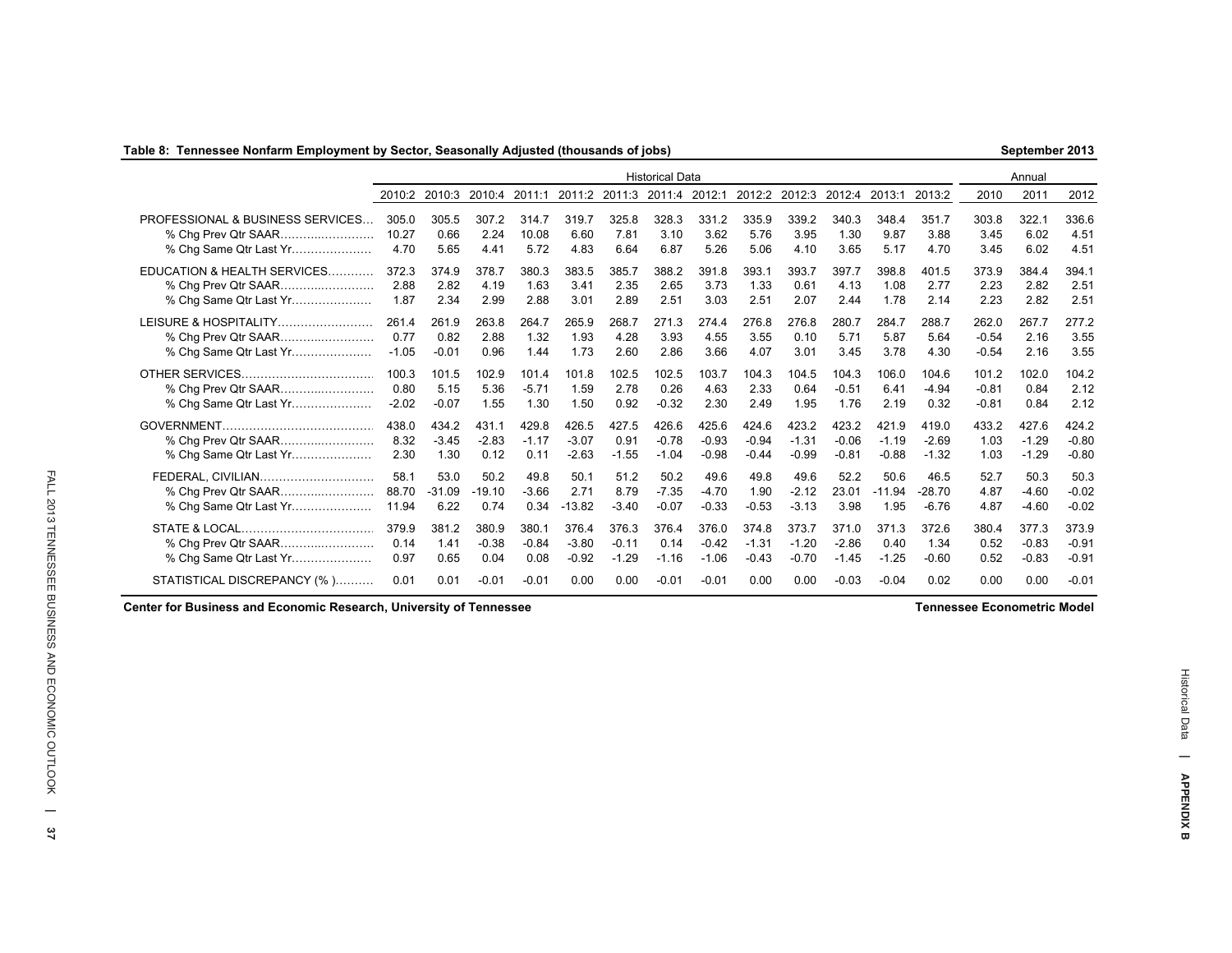|                                  | Table 9: Tennessee Durable Goods Manufacturing Employment, Seasonally Adjusted (thousands of jobs)<br>September 2013 |          |          |         |          |         |                        |         |         |         |                                                                                     |         |         |          |         |         |
|----------------------------------|----------------------------------------------------------------------------------------------------------------------|----------|----------|---------|----------|---------|------------------------|---------|---------|---------|-------------------------------------------------------------------------------------|---------|---------|----------|---------|---------|
|                                  |                                                                                                                      |          |          |         |          |         | <b>Historical Data</b> |         |         |         |                                                                                     |         |         |          | Annual  |         |
|                                  |                                                                                                                      |          |          |         |          |         |                        |         |         |         | 2010:2 2010:3 2010:4 2011:1 2011:2 2011:3 2011:4 2012:1 2012:2 2012:3 2012:4 2013:1 |         | 2013:2  | 2010     | 2011    | 2012    |
| TOTAL DURABLE GOODS              | 176.1                                                                                                                | 177.3    | 178.2    | 180.9   | 182.6    | 184.4   | 186.9                  | 189.8   | 193.8   | 195.6   | 197.0                                                                               | 198.7   | 199.7   | 176.3    | 183.7   | 194.1   |
| % Chg Prev Qtr SAAR              | 6.02                                                                                                                 | 2.65     | 2.15     | 6.24    | 3.66     | 4.08    | 5.60                   | 6.33    | 8.60    | 3.82    | 2.78                                                                                | 3.61    | 2.09    | $-3.04$  | 4.21    | 5.62    |
| % Chg Same Qtr Last Yr           | $-2.60$                                                                                                              | 0.37     | 1.62     | 4.25    | 3.66     | 4.02    | 4.89                   | 4.91    | 6.14    | 6.08    | 5.36                                                                                | 4.68    | 3.07    | $-3.04$  | 4.21    | 5.62    |
| WOOD PRODUCTS                    | 11.0                                                                                                                 | 10.9     | 10.8     | 10.7    | 10.9     | 10.8    | 10.9                   | 11.0    | 11.1    | 11.1    | 11.0                                                                                | 11.0    | 10.8    | 10.9     | 10.8    | 11.1    |
|                                  | $-0.45$                                                                                                              | $-3.41$  | $-2.20$  | $-4.72$ | 6.45     | $-3.16$ | 3.71                   | 6.36    | 2.53    | 0.84    | $-5.31$                                                                             | $-0.35$ | $-6.16$ | $-3.55$  | $-1.08$ | 2.47    |
| % Chg Same Qtr Last Yr           | $-1.92$                                                                                                              | $-1.92$  | $-1.34$  | $-2.71$ | $-1.06$  | $-1.00$ | 0.47                   | 3.27    | 2.30    | 3.34    | 1.01                                                                                | $-0.62$ | $-2.79$ | $-3.55$  | $-1.08$ | 2.47    |
| NONMETALLIC MINERAL PRODUCTS     | 11.5                                                                                                                 | 11.4     | 11.4     | 11.5    | 11.7     | 11.9    | 12.1                   | 12.3    | 12.4    | 12.5    | 12.7                                                                                | 12.7    | 12.7    | 11.3     | 11.8    | 12.5    |
|                                  | 17.08                                                                                                                | $-1.97$  | $-0.13$  | 4.53    | 6.82     | 4.92    | 7.63                   | 7.62    | 3.46    | 2.48    | 5.62                                                                                | 2.64    | $-2.16$ | $-2.06$  | 4.20    | 5.66    |
| % Chg Same Qtr Last Yr           | $-0.91$                                                                                                              | 0.80     | 3.44     | 4.62    | 2.25     | 4.00    | 5.97                   | 6.74    | 5.89    | 5.27    | 4.78                                                                                | 3.54    | 2.11    | $-2.06$  | 4.20    | 5.66    |
| PRIMARY METALS                   | 8.8                                                                                                                  | 8.9      | 8.9      | 9.1     | 9.2      | 9.2     | 9.3                    | 9.4     | 9.7     | 9.8     | 9.8                                                                                 | 10.2    | 10.2    | 8.8      | 9.2     | 9.7     |
|                                  | 8.63                                                                                                                 | 6.36     | 0.68     | 8.37    | 4.04     | 0.37    | 5.66                   | 3.33    | 10.85   | 7.74    | 0.09                                                                                | 14.53   | 1.51    | $-2.68$  | 4.65    | 5.16    |
| % Chg Same Qtr Last Yr           | $-1.58$                                                                                                              | 2.65     | 3.49     | 5.96    | 4.82     | 3.32    | 4.57                   | 3.33    | 4.99    | 6.86    | 5.42                                                                                | 8.17    | 5.81    | $-2.68$  | 4.65    | 5.16    |
| FABRICATED METAL PRODUCTS        | 33.0                                                                                                                 | 33.0     | 33.1     | 33.4    | 33.4     | 33.7    | 34.0                   | 34.5    | 34.6    | 34.5    | 34.0                                                                                | 33.7    | 33.8    | 33.0     | 33.6    | 34.4    |
|                                  | 4.50                                                                                                                 | $-0.23$  | 1.52     | 2.77    | $-0.09$  | 3.79    | 3.79                   | 6.04    | 1.41    | $-1.68$ | $-5.25$                                                                             | $-3.33$ | 1.60    | $-1.95$  | 1.91    | 2.36    |
| % Chg Same Qtr Last Yr           | $-1.16$                                                                                                              | 0.94     | 1.68     | 2.12    | 0.99     | 1.99    | 2.55                   | 3.36    | 3.74    | 2.35    | 0.04                                                                                | $-2.24$ | $-2.20$ | $-1.95$  | 1.91    | 2.36    |
|                                  | 24.7                                                                                                                 | 24.9     | 25.1     | 25.2    | 25.2     | 25.1    | 25.0                   | 25.4    | 25.7    | 25.5    | 25.2                                                                                | 25.2    | 25.4    | 24.8     | 25.1    | 25.5    |
|                                  | 5.59                                                                                                                 | 3.35     | 3.98     | 0.89    | $-0.07$  | $-1.12$ | $-1.23$                | 5.65    | 5.43    | $-2.65$ | $-5.33$                                                                             | $-0.21$ | 2.71    | $-4.80$  | 1.48    | 1.32    |
| % Chg Same Qtr Last Yr           | $-4.61$                                                                                                              | $-0.98$  | $-0.31$  | 3.44    | 2.03     | 0.90    | $-0.39$                | 0.77    | 2.13    | 1.73    | 0.66                                                                                | $-0.77$ | $-1.41$ | $-4.80$  | 1.48    | 1.32    |
| COMPUTERS & ELECTRONIC PRODUCTS. | 5.6                                                                                                                  | 5.5      | 5.4      | 5.4     | 5.5      | 5.7     | 5.9                    | 5.8     | 5.9     | 5.7     | 5.8                                                                                 | 5.9     | 5.9     | 5.6      | 5.6     | 5.8     |
| % Chg Prev Qtr SAAR              | $-10.51$                                                                                                             | $-11.05$ | $-7.24$  | $-0.33$ | 7.69     | 16.71   | 12.54                  | $-3.01$ | 4.18    | $-9.81$ | 9.07                                                                                | 0.29    | 1.27    | $-10.58$ | 0.43    | 3.89    |
|                                  |                                                                                                                      | $-9.79$  | $-7.61$  | $-7.38$ | $-2.99$  | 3.83    | 8.97                   | 8.23    | 7.33    | 0.64    | $-0.15$                                                                             | 0.69    | $-0.02$ | $-10.58$ | 0.43    | 3.89    |
| ELECTRICAL EQUIPMENT, APPLIANCES |                                                                                                                      |          |          |         |          |         |                        |         |         |         |                                                                                     |         |         |          |         |         |
|                                  | 16.8                                                                                                                 | 17.1     | 17.2     | 17.5    | 17.6     | 17.7    | 17.8                   | 17.8    | 18.0    | 17.9    | 18.0                                                                                | 18.3    | 18.4    | 16.9     | 17.7    | 17.9    |
|                                  | 9.45                                                                                                                 | 8.10     | 3.00     | 6.62    | 1.83     | 2.33    | 1.51                   | 1.16    | 2.99    | $-1.87$ | 1.79                                                                                | 7.11    | 4.05    | $-4.99$  | 4.50    | 1.41    |
| % Chg Same Qtr Last Yr           | $-6.38$                                                                                                              | 0.09     | 2.51     | 6.77    | 4.86     | 3.43    | 3.05                   | 1.71    | 1.99    | 0.93    | 1.00                                                                                | 2.45    | 2.72    | -4.99    | 4.50    | 1.41    |
| TRANSPORTATION EQUIPMENT         | 40.1                                                                                                                 | 40.9     | 41.8     | 43.7    | 44.9     | 46.4    | 48.2                   | 49.9    | 52.7    | 55.0    | 56.8                                                                                | 58.0    | 58.5    | 40.5     | 45.8    | 53.6    |
|                                  | 10.88                                                                                                                | 8.83     | 9.20     | 18.94   | 11.95    | 13.80   | 16.36                  | 14.84   | 24.73   | 18.08   | 13.79                                                                               | 8.72    | 3.85    | 0.03     | 13.20   | 17.00   |
| % Chg Same Qtr Last Yr           | 1.01                                                                                                                 | 3.87     | 5.84     | 11.89   | 12.16    | 13.42   | 15.23                  | 14.22   | 17.35   | 18.44   | 17.78                                                                               | 16.18   | 10.98   | 0.03     | 13.20   | 17.00   |
|                                  | 9.9                                                                                                                  | 9.7      | 9.3      | 9.3     | 9.0      | 8.8     | 8.7                    | 8.6     | 8.9     | 8.7     | 8.8                                                                                 | 8.8     | 8.9     | 9.7      | 8.9     | 8.8     |
|                                  | $-2.51$                                                                                                              | $-7.67$  | $-13.63$ | 0.27    | $-14.13$ | $-8.72$ | $-3.56$                | $-1.79$ | 9.88    | $-5.12$ | 0.96                                                                                | 2.54    | 2.99    | -10.21   | $-7.74$ | $-2.07$ |
| % Chg Same Qtr Last Yr           | $-9.02$                                                                                                              | $-6.75$  | $-7.81$  | $-6.04$ | $-8.97$  | $-9.23$ | $-6.69$                | $-7.18$ | $-1.28$ | $-0.31$ | 0.83                                                                                | 1.93    | 0.29    | $-10.21$ | $-7.74$ | $-2.07$ |
| MISCELLANEOUS DURABLE GOODS      | 14.9                                                                                                                 | 15.0     | 15.1     | 15.2    | 15.3     | 15.2    | 15.1                   | 15.1    | 14.9    | 14.9    | 15.0                                                                                | 15.0    | 15.2    | 14.9     | 15.2    | 15.0    |
|                                  | 2.12                                                                                                                 | 4.33     | 0.92     | 3.25    | 3.01     | $-1.60$ | $-2.63$                | $-2.31$ | $-3.97$ | $-0.63$ | 2.80                                                                                | 1.87    | 3.08    | $-0.67$  | 1.83    | $-1.75$ |
| % Chg Same Qtr Last Yr           | $-1.79$                                                                                                              | 1.63     | 2.32     | 2.65    | 2.87     | 1.38    | 0.47                   | $-0.91$ | $-2.64$ | $-2.40$ | $-1.06$                                                                             | $-0.02$ | 1.77    | $-0.67$  | 1.83    | $-1.75$ |

**Center for Business and Economic Research, University of Tennessee**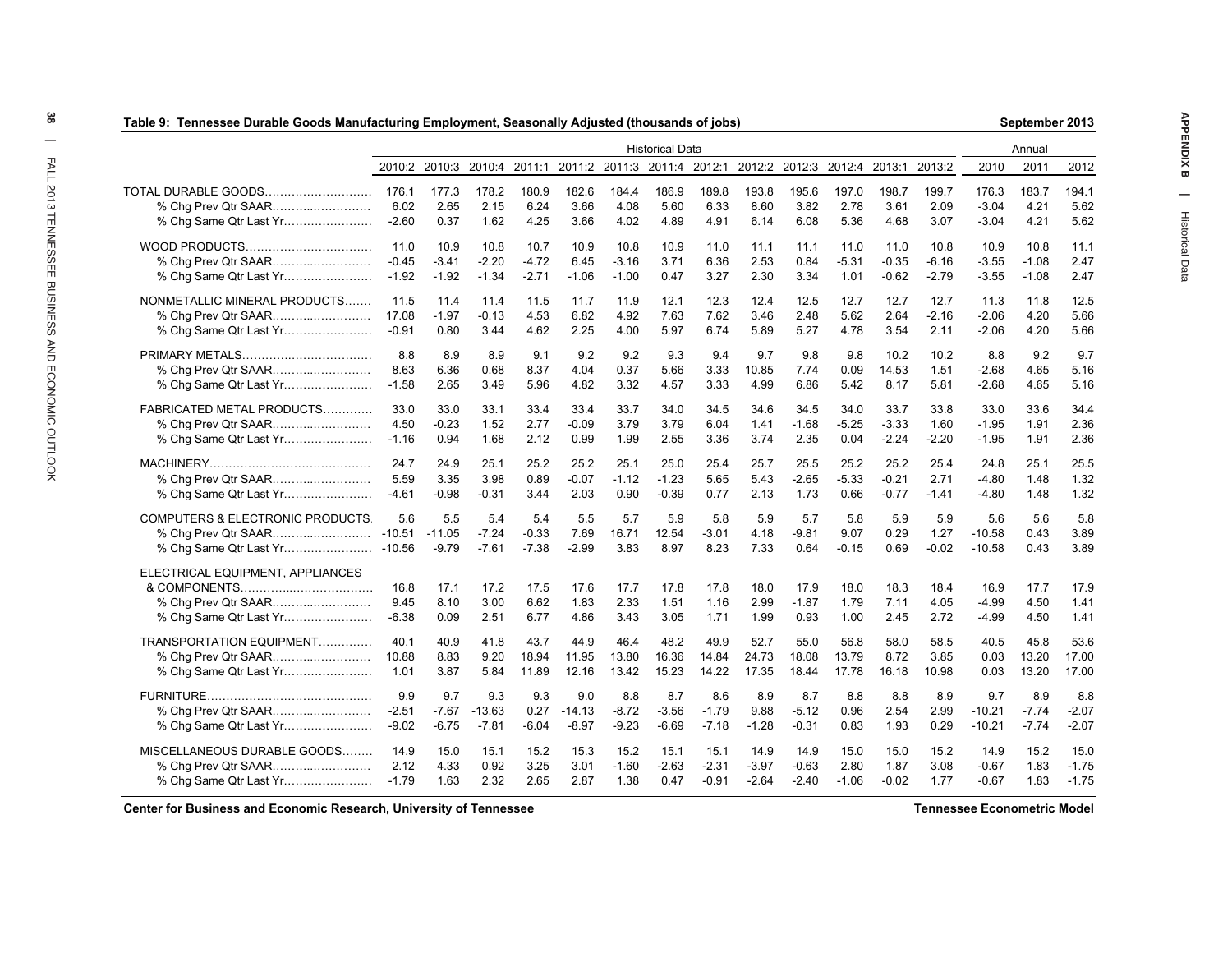### **Table 10: Tennessee Nondurable Goods Manufacturing Employment, Seasonally Adjusted (thousands of jobs)**

**September 2013**

|                                                                                                     |                            |                              |                              |                             |                              |                            | <b>Historical Data</b>      |                           |                           |                           |                           |                           |                            |                              | Annual                       |                           |
|-----------------------------------------------------------------------------------------------------|----------------------------|------------------------------|------------------------------|-----------------------------|------------------------------|----------------------------|-----------------------------|---------------------------|---------------------------|---------------------------|---------------------------|---------------------------|----------------------------|------------------------------|------------------------------|---------------------------|
|                                                                                                     | 2010:2                     | 2010:3                       | 2010:4 2011:1                |                             |                              |                            | 2011:2 2011:3 2011:4 2012:1 |                           | 2012:2 2012:3 2012:4      |                           |                           | 2013:1                    | 2013:2                     | 2010                         | 2011                         | 2012                      |
| TOTAL NONDURABLE GOODS                                                                              | 123.2                      | 122.3                        | 121.4                        | 121.5                       | 121.2                        | 120.1                      | 120.0                       | 119.5                     | 119.6                     | 119.3                     | 119.3                     | 119.8                     | 119.9                      | 122.6                        | 120.7                        | 119.4                     |
|                                                                                                     | $-1.68$                    | $-2.93$                      | $-2.93$                      | 0.50                        | $-1.06$                      | $-3.50$                    | $-0.36$                     | $-1.75$                   | 0.37                      | $-0.91$                   | $-0.24$                   | 1.81                      | 0.22                       | $-3.73$                      | $-1.57$                      | $-1.08$                   |
| % Chg Same Qtr Last Yr                                                                              | $-3.43$                    | $-2.67$                      | $-2.33$                      | $-1.77$                     | $-1.62$                      | $-1.76$                    | $-1.12$                     | $-1.68$                   | $-1.32$                   | $-0.67$                   | $-0.64$                   | 0.25                      | 0.22                       | $-3.73$                      | $-1.57$                      | $-1.08$                   |
|                                                                                                     | 32.5                       | 32.6                         | 32.9                         | 33.0                        | 33.0                         | 33.2                       | 33.2                        | 33.4                      | 33.3                      | 33.2                      | 33.1                      | 33.1                      | 33.4                       | 32.6                         | 33.1                         | 33.3                      |
|                                                                                                     | 3.66                       | 0.75                         | 4.00                         | 1.24                        | $-0.73$                      | 3.05                       | 0.08                        | 2.49                      | $-1.14$                   | $-2.12$                   | $-0.32$                   | $-0.49$                   | 3.41                       | 0.80                         | 1.62                         | 0.46                      |
|                                                                                                     | 0.75                       | 0.59                         | 2.26                         | 2.40                        | 1.30                         | 1.87                       | 0.90                        | 1.21                      | 1.11                      | $-0.19$                   | $-0.29$                   | $-1.02$                   | 0.10                       | 0.80                         | 1.62                         | 0.46                      |
| BEVERAGE & TOBACCO                                                                                  | 5.0                        | 5.0                          | 5.0                          | 4.9                         | 4.9                          | 5.0                        | 5.1                         | 5.1                       | 5.2                       | 5.3                       | 5.2                       | 5.2                       | 5.3                        | 5.0                          | 5.0                          | 5.2                       |
|                                                                                                     | $-2.25$                    | $-3.38$                      | 1.57                         | $-3.50$                     | 0.46                         | 6.83                       | 6.95                        | 2.48                      | 3.02                      | 5.96                      | $-3.71$                   | 3.07                      | 8.07                       | $-1.64$                      | 0.17                         | 3.84                      |
| % Chq Same Qtr Last Yr                                                                              | $-1.77$                    | $-2.67$                      | $-0.82$                      | $-1.91$                     | $-1.24$                      | 1.27                       | 2.59                        | 4.14                      | 4.80                      | 4.58                      | 1.87                      | 2.02                      | 3.25                       | $-1.64$                      | 0.17                         | 3.84                      |
| TEXTILE MILLS, TEXTILE MILL<br>PRODUCTS & APPAREL.<br>% Chg Prev Qtr SAAR<br>% Chg Same Qtr Last Yr | 11.9<br>$-5.98$<br>$-4.77$ | 11.2<br>$-22.71$<br>$-9.24$  | 10.9<br>$-9.45$<br>$-10.57$  | 10.6<br>$-9.06$<br>$-12.05$ | 10.7<br>1.66<br>$-10.31$     | 10.7<br>1.89<br>$-3.90$    | 10.7<br>$-1.19$<br>$-1.78$  | 10.7<br>1.37<br>0.92      | 10.7<br>$-0.67$<br>0.34   | 10.7<br>0.42<br>$-0.02$   | 10.8<br>4.00<br>1.27      | 10.8<br>0.06<br>0.94      | 10.7<br>$-5.51$<br>$-0.32$ | 11.5<br>$-8.35$<br>$-8.35$   | 10.7<br>$-7.20$<br>$-7.20$   | 10.8<br>0.62<br>0.62      |
|                                                                                                     | 15.7                       | 15.6                         | 15.7                         | 15.6                        | 15.4                         | 15.2                       | 14.9                        | 14.8                      | 14.8                      | 14.6                      | 14.5                      | 14.4                      | 14.2                       | 15.7                         | 15.3                         | 14.7                      |
| % Chg Prev Qtr SAAR                                                                                 | $-2.10$                    | 0.00                         | 2.00                         | $-3.76$                     | $-3.35$                      | $-5.71$                    | $-7.43$                     | $-4.21$                   | 2.02                      | $-5.75$                   | $-3.42$                   | $-1.81$                   | $-6.17$                    | $-2.95$                      | $-2.53$                      | $-3.98$                   |
| % Chg Same Qtr Last Yr                                                                              | $-2.48$                    | $-2.69$                      | $-1.08$                      | $-0.99$                     | $-1.31$                      | $-2.75$                    | $-5.08$                     | $-5.19$                   | $-3.90$                   | $-3.91$                   | $-2.88$                   | $-2.28$                   | $-4.30$                    | $-2.95$                      | $-2.53$                      | $-3.98$                   |
| PRINTING & RELATED SUPPORT<br>% Chg Prev Qtr SAAR                                                   | 11.8<br>$-8.02$            | 11.4<br>$-13.06$<br>$-10.53$ | 10.5<br>$-28.49$<br>$-14.82$ | 10.3<br>$-7.93$<br>$-14.82$ | 10.0<br>$-10.02$<br>$-15.29$ | 9.8<br>$-7.55$<br>$-13.98$ | 9.7<br>$-2.19$<br>$-6.97$   | 9.7<br>$-3.58$<br>$-5.89$ | 9.5<br>$-5.26$<br>$-4.67$ | 9.5<br>$-2.64$<br>$-3.42$ | 9.3<br>$-6.09$<br>$-4.40$ | 9.1<br>$-9.53$<br>$-5.91$ | 8.9<br>$-9.47$<br>$-6.98$  | 11.4<br>$-13.96$<br>$-13.96$ | 10.0<br>$-12.93$<br>$-12.93$ | 9.5<br>$-4.61$<br>$-4.61$ |
|                                                                                                     | 25.1                       | 24.9                         | 24.5                         | 24.5                        | 24.6                         | 24.6                       | 24.5                        | 24.4                      | 24.3                      | 24.3                      | 24.3                      | 24.3                      | 24.3                       | 25.0                         | 24.6                         | 24.3                      |
|                                                                                                     | $-3.94$                    | $-3.00$                      | $-7.23$                      | 0.81                        | 1.19                         | 0.47                       | $-1.29$                     | $-2.41$                   | $-0.60$                   | $-0.10$                   | $-1.20$                   | 0.35                      | $-0.22$                    | $-3.26$                      | $-1.63$                      | $-0.92$                   |
| % Chg Same Qtr Last Yr                                                                              | $-2.66$                    | $-2.16$                      | $-3.93$                      | $-3.38$                     | $-2.12$                      | $-1.25$                    | 0.29                        | $-0.52$                   | $-0.96$                   | $-1.10$                   | $-1.08$                   | $-0.39$                   | $-0.29$                    | $-3.26$                      | $-1.63$                      | $-0.92$                   |
| PLASTICS & RUBBER                                                                                   | 19.6                       | 20.0                         | 20.4                         | 21.0                        | 21.0                         | 19.8                       | 20.1                        | 19.7                      | 20.0                      | 20.0                      | 20.2                      | 20.2                      | 19.8                       | 19.9                         | 20.5                         | 19.9                      |
|                                                                                                     | 0.51                       | 10.14                        | 8.28                         | 11.96                       | $-1.25$                      | $-19.72$                   | 4.40                        | $-7.53$                   | 6.35                      | $-0.06$                   | 4.05                      | $-0.25$                   | $-7.65$                    | $-2.50$                      | 2.90                         | $-2.57$                   |
| % Chg Same Qtr Last Yr                                                                              | $-4.60$                    | 1.24                         | 5.10                         | 7.63                        | 7.16                         | $-0.99$                    | $-1.89$                     | $-6.47$                   | $-4.72$                   | 0.65                      | 0.56                      | 2.48                      | $-1.07$                    | $-2.50$                      | 2.90                         | $-2.57$                   |
| MISCELLANEOUS NONDURABLE GOODS                                                                      | 1.6                        | 1.5                          | 1.5                          | 1.6                         | 1.6                          | 1.7                        | 1.7                         | 1.7                       | 1.7                       | 1.8                       | 1.8                       | 2.7                       | 3.4                        | 1.6                          | 1.7                          | 1.8                       |
|                                                                                                     | $-8.79$                    | $-16.22$                     | $-17.51$                     | 23.05                       | 22.14                        | 14.36                      | 10.07                       | $-3.65$                   | $-6.19$                   | 27.95                     | 11.24                     | 338.05                    | 153.12                     | $-10.93$                     | 4.92                         | 6.53                      |
| % Chg Same Qtr Last Yr                                                                              | $-6.66$                    | $-11.17$                     | $-16.60$                     | $-6.15$                     | 0.96                         | 9.12                       | 17.28                       | 10.32                     | 3.28                      | 6.22                      | 6.50                      | 55.51                     | 99.31                      | $-10.93$                     | 4.92                         | 6.53                      |

**Center for Business and Economic Research, University of Tennessee**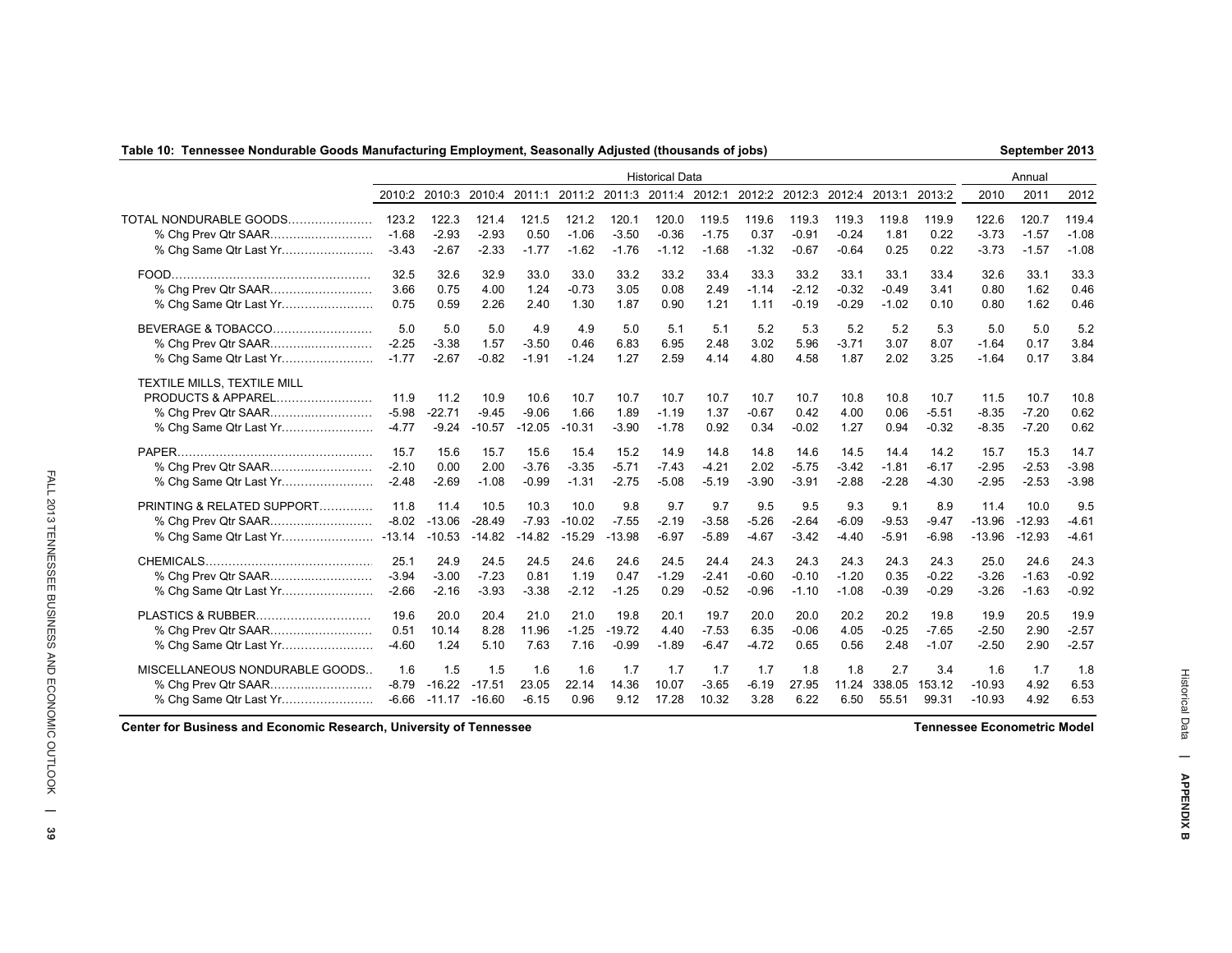|                                                                         | Table 11:  Tennessee Average Annual Wage and Salary Rate by Sector, Not Seasonally Adjusted (2009 dollars)<br>September 2013 |               |               |               |               |                        |               |               |                  |                  |               |                  |               |               |                  |
|-------------------------------------------------------------------------|------------------------------------------------------------------------------------------------------------------------------|---------------|---------------|---------------|---------------|------------------------|---------------|---------------|------------------|------------------|---------------|------------------|---------------|---------------|------------------|
|                                                                         |                                                                                                                              |               |               |               |               | <b>Historical Data</b> |               |               |                  |                  |               |                  |               | Annual        |                  |
|                                                                         | 2010:2                                                                                                                       | 2010:3        | 2010:4        | 2011:1        | 2011:2        | 2011:3                 | 2011:4        | 2012:1        | 2012:2           | 2012:3           | 2012:4        | 2013:1           | 2010          | 2011          | 2012             |
|                                                                         | 41618                                                                                                                        | 41730         | 41314         | 42337         | 41587         | 41544                  | 40731         | 42281         | 41929            | 41773            | 41890         | 42203            | 41651         | 41550         | 41968            |
| % Chg Same Qtr Last Yr                                                  | 1.18                                                                                                                         | 2.11          | 1.60          | 0.94          | $-0.08$       | $-0.45$                | $-1.41$       | $-0.13$       | 0.82             | 0.55             | 2.84          | $-0.19$          | 1.71          | $-0.24$       | 1.01             |
| NATURAL RESOURCES, MINING<br>AND CONSTRUCTION<br>% Chg Same Qtr Last Yr | 46135<br>3.02                                                                                                                | 44900<br>2.50 | 44429<br>2.03 | 49256<br>1.21 | 46821<br>1.49 | 44982<br>0.18          | 44852<br>0.95 | 50003<br>1.52 | 45185<br>$-3.50$ | 43621<br>$-3.03$ | 45438<br>1.31 | 47996<br>$-4.02$ | 46032<br>2.03 | 46478<br>0.97 | 46062<br>$-0.90$ |
|                                                                         | 51380                                                                                                                        | 51120         | 51260         | 52258         | 50630         | 50873                  | 49531         | 51676         | 54631            | 50970            | 54736         | 53600            | 51216         | 50823         | 53003            |
| % Chg Same Qtr Last Yr                                                  | 3.13                                                                                                                         | 4.83          | 1.04          | 2.26          | $-1.46$       | $-0.48$                | $-3.37$       | $-1.11$       | 7.90             | 0.19             | 10.51         | 3.72             | 4.65          | $-0.77$       | 4.29             |
| DURABLE GOODS                                                           | 50928                                                                                                                        | 50385         | 49628         | 50883         | 49315         | 49646                  | 49263         | 50988         | 56348            | 51057            | 55450         | 54064            | 50324         | 49777         | 53461            |
| % Chg Same Qtr Last Yr                                                  | 4.49                                                                                                                         | 5.71          | $-1.38$       | 1.05          | $-3.17$       | $-1.47$                | $-0.74$       | 0.21          | 14.26            | 2.84             | 12.56         | 6.03             | 4.26          | $-1.09$       | 7.40             |
| NONDURABLE GOODS                                                        | 52026                                                                                                                        | 52186         | 53651         | 54311         | 52611         | 52756                  | 49946         | 52772         | 51849            | 50827            | 53560         | 52828            | 52505         | 52406         | 52252            |
| % Chg Same Qtr Last Yr                                                  | 1.31                                                                                                                         | 3.71          | 4.55          | 4.13          | 1.12          | 1.09                   | $-6.91$       | $-2.83$       | $-1.45$          | $-3.66$          | 7.24          | 0.11             | 5.24          | $-0.19$       | $-0.29$          |
| TRADE, TRANSPORTATION, UTILITIES                                        | 39081                                                                                                                        | 38981         | 37605         | 39637         | 38869         | 38829                  | 37713         | 38989         | 39385            | 38724            | 38652         | 39502            | 38565         | 38762         | 38938            |
| % Chg Same Qtr Last Yr                                                  | 2.12                                                                                                                         | 3.60          | 0.48          | 2.70          | $-0.54$       | $-0.39$                | 0.29          | $-1.64$       | 1.33             | $-0.27$          | 2.49          | 1.31             | 1.48          | 0.51          | 0.45             |
| WHOLESALE TRADE                                                         | 56758                                                                                                                        | 58181         | 56654         | 58590         | 57588         | 57126                  | 57136         | 58714         | 58997            | 57323            | 60964         | 61404            | 57097         | 57610         | 59000            |
| % Chg Same Qtr Last Yr                                                  | 0.96                                                                                                                         | 4.52          | 2.22          | 3.16          | 1.46          | $-1.81$                | 0.85          | 0.21          | 2.45             | 0.35             | 6.70          | 4.58             | 1.80          | 0.90          | 2.41             |
|                                                                         | 27919                                                                                                                        | 27141         | 26199         | 27706         | 26819         | 27466                  | 26458         | 27022         | 27720            | 26951            | 26216         | 26934            | 27058         | 27112         | 26977            |
| % Chg Same Qtr Last Yr                                                  | 4.81                                                                                                                         | 2.29          | 0.21          | 2.72          | $-3.94$       | 1.20                   | 0.99          | $-2.47$       | 3.36             | $-1.88$          | $-0.92$       | $-0.33$          | 1.95          | 0.20          | $-0.50$          |
| TRANSPORTATION & UTILITIES                                              | 49461                                                                                                                        | 49360         | 47631         | 50384         | 49978         | 48596                  | 46581         | 48610         | 48452            | 48722            | 47587         | 49137            | 48951         | 48885         | 48343            |
| % Chg Same Qtr Last Yr                                                  | 1.60                                                                                                                         | 4.83          | $-0.79$       | 2.09          | 1.05          | $-1.55$                | $-2.20$       | $-3.52$       | $-3.05$          | 0.26             | 2.16          | 1.08             | 1.66          | $-0.14$       | $-1.11$          |
|                                                                         | 52079                                                                                                                        | 53421         | 51551         | 52979         | 55061         | 54199                  | 54072         | 54370         | 56436            | 56038            | 56824         | 57903            | 52497         | 54078         | 55917            |
| % Chg Same Qtr Last Yr                                                  | 1.94                                                                                                                         | 1.92          | $-0.29$       | 0.08          | 5.73          | 1.46                   | 4.89          | 2.63          | 2.50             | 3.39             | 5.09          | 6.50             | 1.92          | 3.01          | 3.40             |
| FINANCIAL ACTIVITIES                                                    | 59814                                                                                                                        | 61124         | 62905         | 61706         | 60241         | 59239                  | 60801         | 62538         | 61724            | 57407            | 60797         | 57001            | 60679         | 60497         | 60616            |
| % Chg Same Qtr Last Yr                                                  | 4.37                                                                                                                         | 5.96          | 10.09         | 4.81          | 0.71          | $-3.08$                | $-3.34$       | 1.35          | 2.46             | $-3.09$          | $-0.01$       | $-8.85$          | 5.41          | $-0.30$       | 0.20             |
| PROFESSIONAL & BUSINESS SERVICES                                        | 46911                                                                                                                        | 46835         | 46723         | 47415         | 46607         | 45847                  | 45720         | 48219         | 46814            | 48502            | 48421         | 49260            | 47137         | 46397         | 47989            |
| % Chg Same Qtr Last Yr                                                  | 0.07                                                                                                                         | $-0.05$       | 2.39          | $-1.38$       | $-0.65$       | $-2.11$                | $-2.15$       | 1.69          | 0.44             | 5.79             | 5.91          | 2.16             | 1.61          | $-1.57$       | 3.43             |
| EDUCATION & HEALTH SERVICES                                             | 43482                                                                                                                        | 43345         | 43170         | 43427         | 43480         | 43446                  | 41699         | 43213         | 42177            | 43073            | 41838         | 42212            | 43564         | 43013         | 42575            |
| % Chg Same Qtr Last Yr                                                  | $-0.78$                                                                                                                      | $-0.84$       | $-0.25$       | $-1.88$       | $-0.01$       | 0.23                   | $-3.41$       | $-0.49$       | $-3.00$          | $-0.86$          | 0.33          | $-2.32$          | $-0.33$       | $-1.27$       | $-1.02$          |
| LEISURE & HOSPITALITY                                                   | 19839                                                                                                                        | 19721         | 20942         | 21062         | 19668         | 19923                  | 20596         | 21076         | 19691            | 19447            | 20430         | 21059            | 20367         | 20312         | 20161            |
| % Chg Same Qtr Last Yr                                                  | 2.87                                                                                                                         | 2.36          | 5.25          | 0.46          | $-0.86$       | 1.02                   | $-1.65$       | 0.06          | 0.12             | $-2.39$          | $-0.81$       | $-0.08$          | 3.40          | $-0.27$       | $-0.75$          |
|                                                                         | 37727                                                                                                                        | 38626         | 37738         | 39191         | 37690         | 37765                  | 38046         | 37513         | 38479            | 37075            | 37231         | 37606            | 37933         | 38173         | 37575            |
| % Chg Same Qtr Last Yr                                                  | 0.63                                                                                                                         | 3.58          | $-2.15$       | 4.12          | $-0.10$       | $-2.23$                | 0.82          | $-4.28$       | 2.09             | $-1.83$          | $-2.14$       | 0.25             | 0.49          | 0.63          | $-1.57$          |
|                                                                         | 39198                                                                                                                        | 39988         | 38281         | 38765         | 39532         | 40422                  | 38126         | 39087         | 38835            | 41611            | 38197         | 38556            | 39066         | 39211         | 39433            |
| % Chg Same Qtr Last Yr                                                  | $-1.33$                                                                                                                      | 0.22          | 0.96          | $-0.08$       | 0.85          | 1.09                   | $-0.40$       | 0.83          | $-1.76$          | 2.94             | 0.19          | $-1.36$          | $-0.22$       | 0.37          | 0.56             |
| FEDERAL, CIVILIAN                                                       | 61517                                                                                                                        | 66552         | 68841         | 68894         | 68146         | 67706                  | 67195         | 67334         | 67244            | 66975            | 67047         | 67332            | 65799         | 67985         | 67150            |
| % Chg Same Qtr Last Yr                                                  | $-2.79$                                                                                                                      | 4.04          | 6.74          | 3.93          | 10.78         | 1.73                   | $-2.39$       | $-2.26$       | $-1.32$          | $-1.08$          | $-0.22$       | 0.00             | 2.64          | 3.32          | $-1.23$          |
|                                                                         | 35844                                                                                                                        | 36257         | 34312         | 34812         | 35663         | 36648                  | 34304         | 35372         | 35020            | 38103            | 34443         | 34815            | 35407         | 35357         | 35734            |
| % Chg Same Qtr Last Yr                                                  | $-1.85$                                                                                                                      | $-1.08$       | $-0.47$       | $-1.15$       | $-0.50$       | 1.08                   | $-0.02$       | 1.61          | $-1.81$          | 3.97             | 0.40          | $-1.57$          | $-1.23$       | $-0.14$       | 1.07             |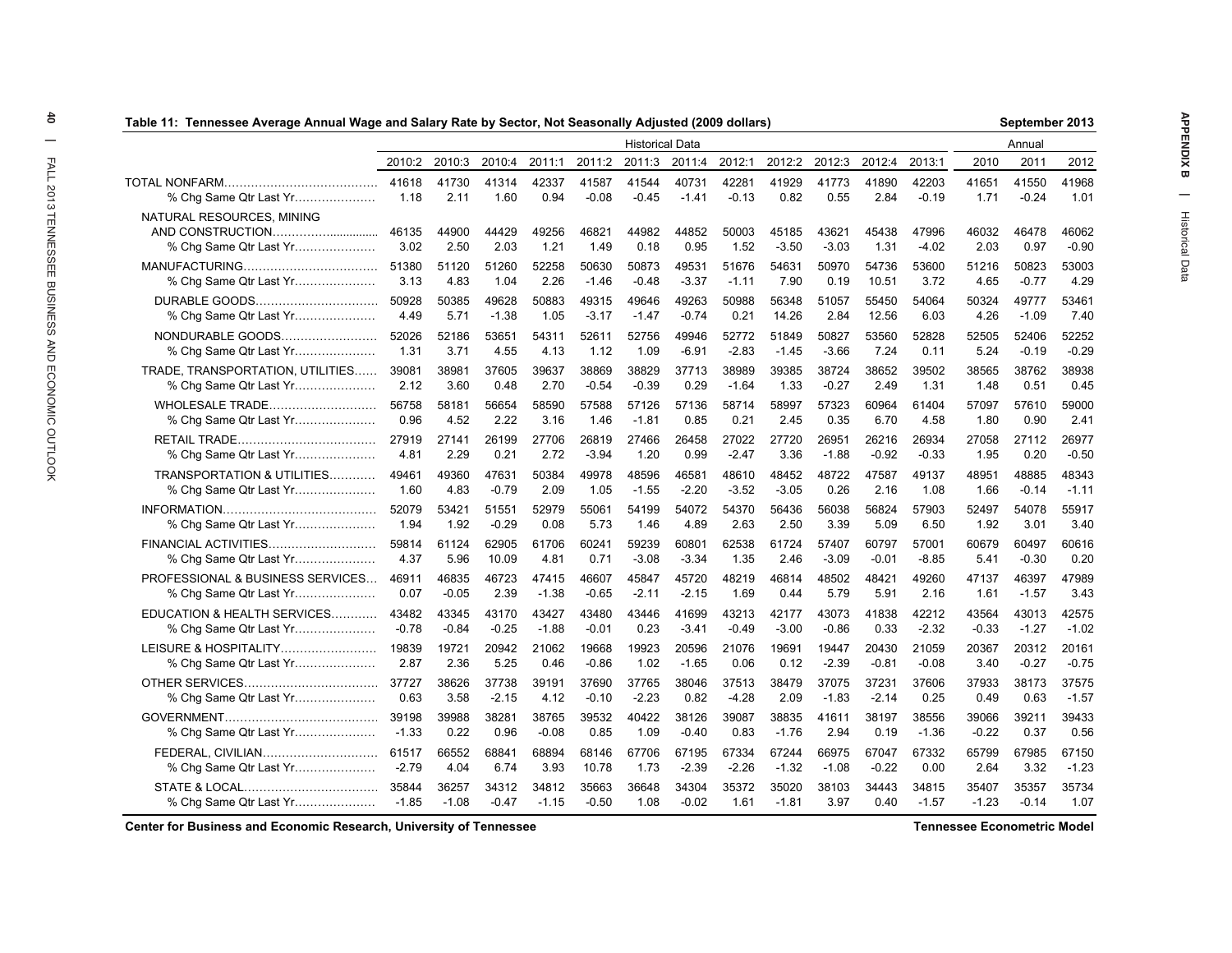### **Table 12: Tennessee Average Annual Wage and Salary Rate by Sector, Seasonally Adjusted (2009 dollars)**

**September 2013**

|                                                                            |                          |                        |                          |                        |                          | <b>Historical Data</b>   |                          |                        |                              |                             |                        |                          |                       | Annual                |                             |
|----------------------------------------------------------------------------|--------------------------|------------------------|--------------------------|------------------------|--------------------------|--------------------------|--------------------------|------------------------|------------------------------|-----------------------------|------------------------|--------------------------|-----------------------|-----------------------|-----------------------------|
|                                                                            | 2010:2                   | 2010:3                 | 2010:4                   | 2011:1                 | 2011:2                   | 2011:3                   | 2011:4                   | 2012:1                 | 2012:2                       | 2012:3                      | 2012:4                 | 2013:1                   | 2010                  | 2011                  | 2012                        |
|                                                                            | 41672                    | 41688                  | 41687                    | 41920                  | 41668                    | 41476                    | 41099                    | 41838                  | 41997                        | 41720                       | 42269                  | 41722                    | 41648                 | 41541                 | 41956                       |
| % Chg Prev Qtr SAAR                                                        | 1.21                     | 0.15                   | $-0.01$                  | 2.26                   | $-2.38$                  | $-1.83$                  | $-3.59$                  | 7.39                   | 1.53                         | $-2.61$                     | 5.37                   | $-5.08$                  | 1.68                  | $-0.26$               | 1.00                        |
| % Chg Same Qtr Last Yr                                                     | 1.19                     | 2.03                   | 1.52                     | 0.90                   | $-0.01$                  | $-0.51$                  | $-1.41$                  | $-0.20$                | 0.79                         | 0.59                        | 2.85                   | $-0.28$                  | 1.68                  | $-0.26$               | 1.00                        |
| NATURAL RESOURCES, MINING<br>% Chg Prev Qtr SAAR<br>% Chg Same Qtr Last Yr | 46149<br>$-5.25$<br>2.93 | 46014<br>-1.17<br>2.50 | 44959<br>$-8.86$<br>2.02 | 47381<br>23.35<br>1.29 | 46836<br>$-4.52$<br>1.49 | 46054<br>$-6.51$<br>0.09 | 45432<br>$-5.29$<br>1.05 | 47989<br>24.49<br>1.28 | 45198<br>$-21.31$<br>$-3.50$ | 44730<br>$-4.08$<br>$-2.87$ | 45840<br>10.31<br>0.90 | 46361<br>4.62<br>$-3.39$ | 45975<br>2.01<br>2.01 | 46425<br>0.98<br>0.98 | 45940<br>$-1.05$<br>$-1.05$ |
|                                                                            | 51376                    | 51291                  | 51379                    | 51946                  | 50661                    | 51044                    | 49618                    | 51366                  | 54690                        | 51141                       | 54814                  | 53284                    | 51214                 | 50818                 | 53003                       |
| % Chg Prev Qtr SAAR                                                        | 4.55                     | $-0.66$                | 0.69                     | 4.49                   | $-9.53$                  | 3.06                     | $-10.72$                 | 14.86                  | 28.51                        | $-23.54$                    | 31.97                  | $-10.70$                 | 4.64                  | $-0.77$               | 4.30                        |
| % Chg Same Qtr Last Yr                                                     | 3.16                     | 4.84                   | 1.00                     | 2.24                   | $-1.39$                  | $-0.48$                  | $-3.43$                  | $-1.12$                | 7.95                         | 0.19                        | 10.47                  | 3.73                     | 4.64                  | $-0.77$               | 4.30                        |
| DURABLE GOODS                                                              | 50910                    | 50550                  | 49704                    | 50626                  | 49339                    | 49823                    | 49305                    | 50719                  | 56408                        | 51243                       | 55478                  | 53778                    | 50321                 | 49773                 | 53462                       |
| % Chg Prev Qtr SAAR                                                        | 6.45                     | $-2.80$                | $-6.53$                  | 7.63                   | $-9.79$                  | 3.98                     | $-4.09$                  | 11.98                  | 52.99                        | $-31.89$                    | 37.39                  | $-11.71$                 | 4.25                  | $-1.09$               | 7.41                        |
| % Chg Same Qtr Last Yr                                                     | 4.54                     | 5.76                   | $-1.44$                  | 1.01                   | $-3.09$                  | $-1.44$                  | $-0.80$                  | 0.18                   | 14.33                        | 2.85                        | 12.52                  | 6.03                     | 4.25                  | $-1.09$               | 7.41                        |
| NONDURABLE GOODS                                                           | 52044                    | 52366                  | 53839                    | 53912                  | 52654                    | 52920                    | 50106                    | 52394                  | 51907                        | 50973                       | 53716                  | 52465                    | 52505                 | 52398                 | 52248                       |
| % Chg Prev Qtr SAAR                                                        | 2.12                     | 2.50                   | 11.74                    | 0.54                   | $-9.02$                  | 2.04                     | $-19.64$                 | 19.56                  | $-3.67$                      | $-7.01$                     | 23.32                  | $-9.00$                  | 5.23                  | $-0.20$               | $-0.29$                     |
| % Chg Same Qtr Last Yr                                                     | 1.32                     | 3.69                   | 4.56                     | 4.13                   | 1.17                     | 1.06                     | $-6.93$                  | $-2.82$                | $-1.42$                      | $-3.68$                     | 7.20                   | 0.13                     | 5.23                  | $-0.20$               | $-0.29$                     |
| TRADE, TRANSPORTATION, UTILITIES                                           | 39001                    | 38902                  | 38155                    | 39194                  | 38797                    | 38748                    | 38259                    | 38499                  | 39296                        | 38686                       | 39196                  | 38958                    | 38562                 | 38750                 | 38919                       |
| % Chg Prev Qtr SAAR                                                        | 8.76                     | $-1.01$                | $-7.47$                  | 11.35                  | $-3.99$                  | $-0.50$                  | $-4.96$                  | 2.53                   | 8.54                         | $-6.06$                     | 5.38                   | $-2.41$                  | 1.41                  | 0.49                  | 0.44                        |
| % Chg Same Qtr Last Yr                                                     | 2.15                     | 3.52                   | 0.33                     | 2.63                   | $-0.52$                  | $-0.39$                  | 0.27                     | $-1.78$                | 1.28                         | $-0.16$                     | 2.45                   | 1.19                     | 1.41                  | 0.49                  | 0.44                        |
| WHOLESALE TRADE                                                            | 56904                    | 58347                  | 56784                    | 58155                  | 57719                    | 57222                    | 57248                    | 58306                  | 59144                        | 57418                       | 61065                  | 60789                    | 57099                 | 57586                 | 58983                       |
| % Chg Prev Qtr SAAR                                                        | 3.90                     | 10.54                  | $-10.30$                 | 10.02                  | $-2.97$                  | $-3.39$                  | 0.18                     | 7.59                   | 5.88                         | $-11.17$                    | 27.93                  | $-1.79$                  | 1.79                  | 0.85                  | 2.43                        |
| % Chg Same Qtr Last Yr                                                     | 1.03                     | 4.46                   | 2.16                     | 3.18                   | 1.43                     | $-1.93$                  | 0.82                     | 0.26                   | 2.47                         | 0.34                        | 6.67                   | 4.26                     | 1.79                  | 0.85                  | 2.43                        |
|                                                                            | 27816                    | 27017                  | 26732                    | 27325                  | 26735                    | 27350                    | 26987                    | 26586                  | 27632                        | 26876                       | 26707                  | 26494                    | 27051                 | 27099                 | 26950                       |
| % Chg Prev Qtr SAAR                                                        | 18.88                    | $-11.01$               | $-4.15$                  | 9.17                   | $-8.36$                  | 9.53                     | $-5.21$                  | $-5.80$                | 16.68                        | $-10.50$                    | $-2.48$                | $-3.16$                  | 1.86                  | 0.18                  | $-0.55$                     |
| % Chg Same Qtr Last Yr                                                     | 4.88                     | 2.20                   | $-0.04$                  | 2.57                   | $-3.89$                  | 1.23                     | 0.95                     | $-2.70$                | 3.35                         | $-1.73$                     | $-1.03$                | $-0.35$                  | 1.86                  | 0.18                  | $-0.55$                     |
| TRANSPORTATION & UTILITIES                                                 | 49346                    | 49335                  | 48209                    | 49955                  | 49856                    | 48572                    | 47182                    | 48147                  | 48244                        | 48757                       | 48264                  | 48587                    | 48955                 | 48891                 | 48353                       |
| % Chg Prev Qtr SAAR                                                        | 3.44                     | $-0.09$                | $-8.82$                  | 15.29                  | $-0.80$                  | $-9.91$                  | $-10.97$                 | 8.44                   | 0.81                         | 4.32                        | $-3.98$                | 2.70                     | 1.62                  | $-0.13$               | $-1.10$                     |
| % Chg Same Qtr Last Yr                                                     | 1.54                     | 4.75                   | $-0.76$                  | 2.09                   | 1.03                     | $-1.55$                  | $-2.13$                  | -3.62                  | -3.23                        | 0.38                        | 2.29                   | 0.91                     | 1.62                  | $-0.13$               | $-1.10$                     |
|                                                                            | 52079                    | 53421                  | 51589                    | 52899                  | 55103                    | 54075                    | 54072                    | 54244                  | 56608                        | 55863                       | 56868                  | 58226                    | 52516                 | 54037                 | 55896                       |
| % Chg Prev Qtr SAAR                                                        | $-6.60$                  | 10.72                  | $-13.03$                 | 10.55                  | 17.74                    | $-7.25$                  | $-0.03$                  | 1.28                   | 18.61                        | $-5.16$                     | 7.39                   | 9.90                     | 1.92                  | 2.90                  | 3.44                        |
| % Chg Same Qtr Last Yr                                                     | 2.01                     | 2.06                   | $-0.51$                  | $-0.14$                | 5.81                     | 1.22                     | 4.81                     | 2.54                   | 2.73                         | 3.31                        | 5.17                   | 7.34                     | 1.92                  | 2.90                  | 3.44                        |
| FINANCIAL ACTIVITIES                                                       | 60002                    | 61273                  | 62920                    | 61252                  | 60491                    | 59398                    | 60801                    | 62039                  | 61918                        | 57629                       | 60989                  | 56484                    | 60686                 | 60486                 | 60644                       |
|                                                                            | 10.31                    | 8.75                   | 11.19                    | $-10.19$               | $-4.87$                  | $-7.04$                  | 9.79                     | 8.39                   | $-0.78$                      | $-24.96$                    | 25.44                  | $-26.43$                 | 5.37                  | $-0.33$               | 0.26                        |
| % Chg Same Qtr Last Yr                                                     | 4.35                     | 5.92                   | 9.99                     | 4.62                   | 0.82                     | $-3.06$                  | $-3.37$                  | 1.28                   | 2.36                         | $-2.98$                     | 0.31                   | $-8.95$                  | 5.37                  | $-0.33$               | 0.26                        |

(CONTINUED ON NEXT PAGE)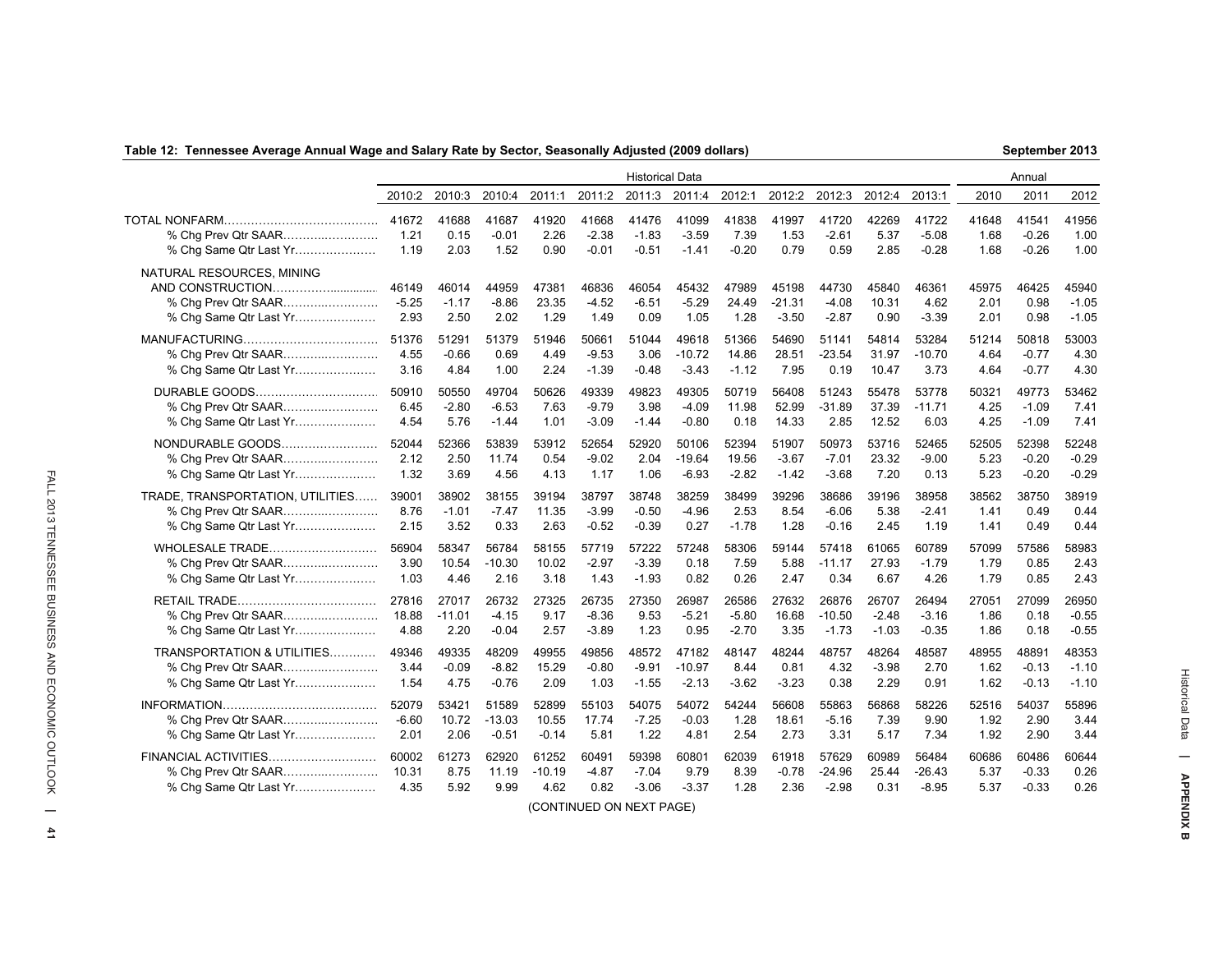|                                  | Table 12:  Tennessee Average Annual Wage and Salary Rate by Sector, Seasonally Adjusted (2009 dollars)<br>September 2013 |         |          |          |         |                        |          |         |          |          |          |         |         |         |         |
|----------------------------------|--------------------------------------------------------------------------------------------------------------------------|---------|----------|----------|---------|------------------------|----------|---------|----------|----------|----------|---------|---------|---------|---------|
|                                  |                                                                                                                          |         |          |          |         | <b>Historical Data</b> |          |         |          |          |          |         |         | Annual  |         |
|                                  | 2010:2                                                                                                                   | 2010:3  | 2010:4   | 2011:1   | 2011:2  | 2011:3                 | 2011:4   | 2012:1  | 2012:2   | 2012:3   | 2012:4   | 2013:1  | 2010    | 2011    | 2012    |
| PROFESSIONAL & BUSINESS SERVICES | 46860                                                                                                                    | 46661   | 47616    | 46767    | 46515   | 45608                  | 46593    | 47510   | 46679    | 48235    | 49460    | 48435   | 47164   | 46371   | 47971   |
| % Chg Prev Qtr SAAR              | $-5.45$                                                                                                                  | $-1.68$ | 8.44     | $-6.94$  | $-2.14$ | $-7.57$                | 8.93     | 8.11    | $-6.82$  | 14.02    | 10.55    | $-8.03$ | 1.59    | $-1.68$ | 3.45    |
| % Chg Same Qtr Last Yr           | 0.10                                                                                                                     | $-0.18$ | 2.29     | $-1.58$  | $-0.74$ | $-2.26$                | $-2.15$  | 1.59    | 0.35     | 5.76     | 6.15     | 1.95    | 1.59    | $-1.68$ | 3.45    |
| EDUCATION & HEALTH SERVICES      | 43463                                                                                                                    | 43275   | 43436    | 43267    | 43431   | 43314                  | 41957    | 43055   | 42088    | 42982    | 42171    | 42180   | 43567   | 42992   | 42574   |
|                                  | $-5.59$                                                                                                                  | $-1.71$ | 1.49     | $-1.55$  | 1.52    | $-1.07$                | $-11.96$ | 10.89   | $-8.69$  | 8.77     | $-7.34$  | 0.08    | $-0.38$ | $-1.32$ | $-0.97$ |
| % Chg Same Qtr Last Yr           | $-0.77$                                                                                                                  | $-0.97$ | $-0.36$  | $-1.87$  | $-0.07$ | 0.09                   | $-3.41$  | $-0.49$ | $-3.09$  | $-0.77$  | 0.51     | $-2.03$ | $-0.38$ | $-1.32$ | $-0.97$ |
| LEISURE & HOSPITALITY            | 20381                                                                                                                    | 20253   | 20693    | 20147    | 20213   | 20452                  | 20353    | 20174   | 20196    | 19988    | 20221    | 20154   | 20348   | 20291   | 20145   |
| % Chg Prev Qtr SAAR              | 6.45                                                                                                                     | $-2.48$ | 8.98     | $-10.14$ | 1.32    | 4.81                   | $-1.91$  | $-3.47$ | 0.43     | $-4.06$  | 4.75     | $-1.32$ | 3.34    | $-0.28$ | $-0.72$ |
| % Cha Same Qtr Last Yr           | 2.97                                                                                                                     | 2.27    | 5.14     | 0.41     | $-0.82$ | 0.98                   | $-1.64$  | 0.14    | $-0.08$  | $-2.27$  | $-0.65$  | $-0.10$ | 3.34    | $-0.28$ | $-0.72$ |
|                                  | 38016                                                                                                                    | 38854   | 37615    | 38830    | 37987   | 37962                  | 37922    | 37175   | 38750    | 37229    | 37279    | 37074   | 37941   | 38175   | 37608   |
| % Chg Prev Qtr SAAR              | 8.17                                                                                                                     | 9.12    | $-12.16$ | 13.56    | $-8.41$ | $-0.26$                | $-0.42$  | $-7.64$ | 18.05    | $-14.80$ | 0.54     | $-2.18$ | 0.50    | 0.62    | $-1.48$ |
| % Chg Same Qtr Last Yr           | 0.64                                                                                                                     | 3.68    | $-2.21$  | 4.17     | $-0.08$ | $-2.30$                | 0.81     | $-4.26$ | 2.01     | $-1.93$  | $-1.70$  | $-0.27$ | 0.50    | 0.62    | $-1.48$ |
|                                  | 38903                                                                                                                    | 38938   | 39065    | 39240    | 39378   | 39297                  | 38918    | 39577   | 38720    | 40379    | 38826    | 38845   | 39033   | 39208   | 39375   |
| % Chg Prev Qtr SAAR              | $-3.25$                                                                                                                  | 0.36    | 1.31     | 1.80     | 1.41    | $-0.82$                | $-3.80$  | 6.95    | $-8.39$  | 18.27    | $-14.51$ | 0.19    | $-0.22$ | 0.45    | 0.43    |
| % Chg Same Qtr Last Yr           | $-1.34$                                                                                                                  | 0.13    | 0.92     | 0.04     | 1.22    | 0.92                   | $-0.38$  | 0.86    | $-1.67$  | 2.75     | $-0.24$  | $-1.85$ | $-0.22$ | 0.45    | 0.43    |
| FEDERAL, CIVILIAN                | 60106                                                                                                                    | 65422   | 69298    | 69863    | 68827   | 66824                  | 67731    | 68013   | 67649    | 67425    | 63622    | 65112   | 65422   | 68311   | 66677   |
| % Chg Prev Qtr SAAR              | -34.70                                                                                                                   | 40.35   | 25.89    | 3.30     | $-5.80$ | $-11.14$               | 5.54     | 1.68    | $-2.12$  | $-1.32$  | $-20.72$ | 9.70    | 2.33    | 4.42    | $-2.39$ |
| % Chg Same Qtr Last Yr           | $-3.15$                                                                                                                  | 2.69    | 6.31     | 4.48     | 14.51   | 2.14                   | $-2.26$  | $-2.65$ | $-1.71$  | 0.90     | $-6.07$  | $-4.26$ | 2.33    | 4.42    | $-2.39$ |
|                                  | 35658                                                                                                                    | 35259   | 35078    | 35230    | 35458   | 35554                  | 35076    | 35826   | 34873    | 36791    | 35337    | 35268   | 35403   | 35330   | 35707   |
| % Chg Prev Qtr SAAR              | 0.48                                                                                                                     | $-4.41$ | $-2.04$  | 1.75     | 2.61    | 1.09                   | $-5.28$  | 8.84    | $-10.23$ | 23.88    | $-14.89$ | $-0.78$ | $-1.18$ | $-0.21$ | 1.07    |
| % Cha Same Qtr Last Yr           | $-1.79$                                                                                                                  | $-1.02$ | $-0.46$  | $-1.08$  | $-0.56$ | 0.84                   | $-0.01$  | 1.69    | $-1.65$  | 3.48     | 0.75     | $-1.56$ | $-1.18$ | $-0.21$ | 1.07    |
|                                  |                                                                                                                          |         |          |          |         |                        |          |         |          |          |          |         |         |         |         |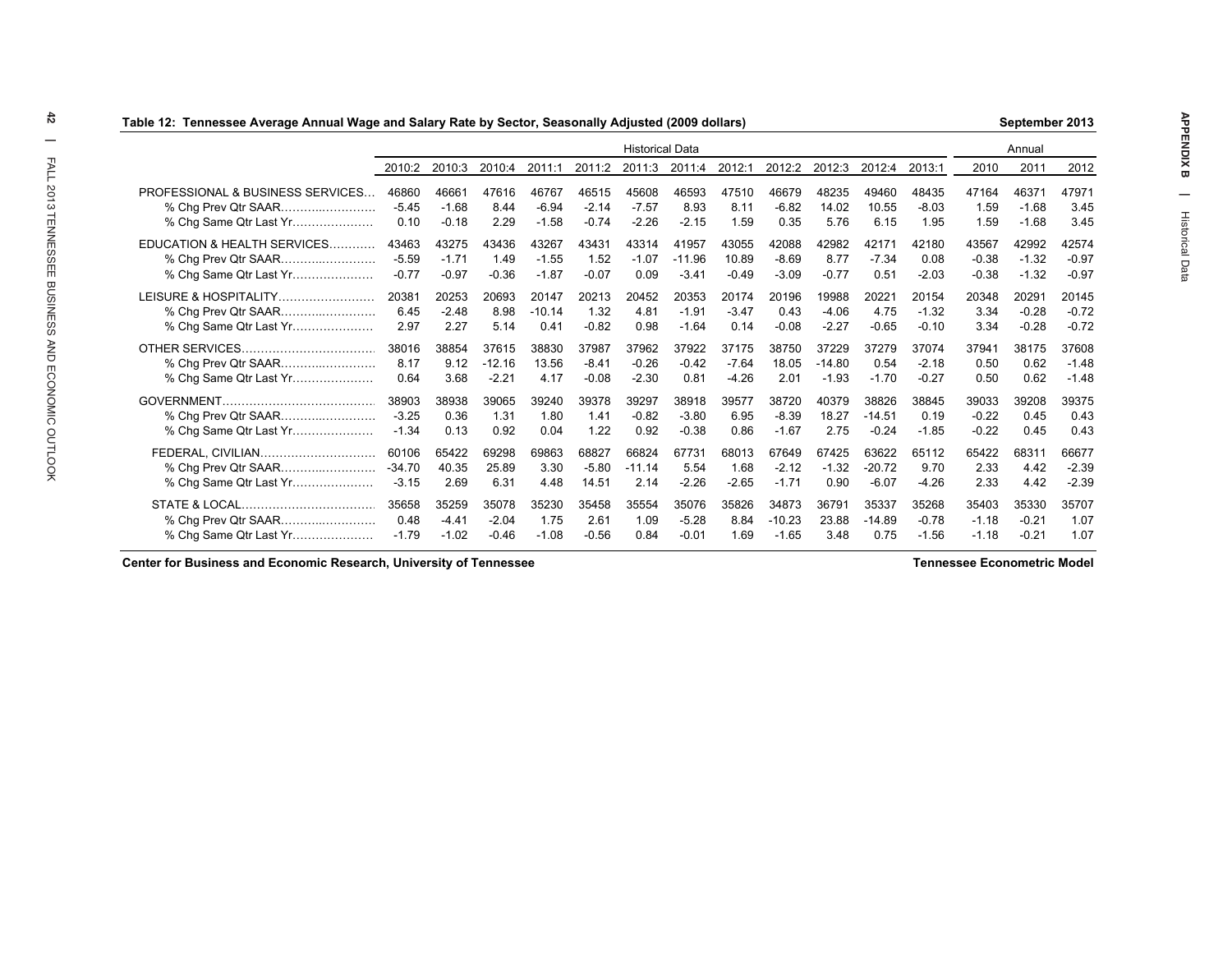### **Table 13: Tennessee Average Annual Wage and Salary Rate by Sector, Not Seasonally Adjusted (current dollars)**

| September 2013 |  |
|----------------|--|
|----------------|--|

|                                                     | <b>Historical Data</b> |               |               |               |               |               |               |               |                  |                  |               |                  |               | Annual        |               |
|-----------------------------------------------------|------------------------|---------------|---------------|---------------|---------------|---------------|---------------|---------------|------------------|------------------|---------------|------------------|---------------|---------------|---------------|
|                                                     | 2010:2                 | 2010:3        | 2010:4        | 2011:1        | 2011:2        | 2011:3        | 2011:4        | 2012:1        | 2012:2           | 2012:3           | 2012:4        | 2013:1           | 2010          | 2011          | 2012          |
|                                                     | 42200                  | 42438         | 42239         | 43606         | 43224         | 43425         | 42719         | 44595         | 44340            | 44360            | 44664         | 45118            | 42339         | 43243         | 44490         |
| % Chq Same Qtr Last Yr                              | 2.98                   | 3.58          | 2.91          | 2.65          | 2.43          | 2.33          | 1.14          | 2.27          | 2.58             | 2.15             | 4.55          | 1.17             | 3.40          | 2.14          | 2.88          |
| NATURAL RESOURCES. MINING<br>% Chg Same Qtr Last Yr | 46780<br>4.85          | 45662<br>3.97 | 45424<br>3.34 | 50732<br>2.92 | 48665<br>4.03 | 47019<br>2.97 | 47041<br>3.56 | 52739<br>3.96 | 47783<br>$-1.81$ | 46322<br>$-1.48$ | 48447<br>2.99 | 51312<br>$-2.71$ | 46789<br>3.73 | 48364<br>3.37 | 48823<br>0.95 |
|                                                     | 52098                  | 51988         | 52408         | 53824         | 52624         | 53177         | 51948         | 54503         | 57772            | 54127            | 58361         | 57303            | 52063         | 52893         | 56191         |
| % Chg Same Qtr Last Yr                              | 4.96                   | 6.34          | 2.34          | 3.99          | 1.01          | 2.29          | $-0.88$       | 1.26          | 9.78             | 1.79             | 12.35         | 5.14             | 6.37          | 1.59          | 6.23          |
| DURABLE GOODS                                       | 51640                  | 51241         | 50739         | 52407         | 51257         | 51895         | 51668         | 53778         | 59588            | 54219            | 59122         | 57799            | 51155         | 51807         | 56677         |
| % Chg Same Qtr Last Yr                              | 6.34                   | 7.24          | $-0.11$       | 2.76          | $-0.74$       | 1.28          | 1.83          | 2.62          | 16.25            | 4.48             | 14.43         | 7.48             | 5.97          | 1.27          | 9.40          |
| NONDURABLE GOODS                                    | 52754                  | 53073         | 54852         | 55938         | 54683         | 55145         | 52384         | 55659         | 54830            | 53975            | 57107         | 56478            | 53376         | 54537         | 55393         |
| % Chg Same Qtr Last Yr                              | 3.12                   | 5.21          | 5.90          | 5.89          | 3.66          | 3.91          | $-4.50$       | $-0.50$       | 0.27             | $-2.12$          | 9.02          | 1.47             | 6.97          | 2.18          | 1.57          |
| TRADE, TRANSPORTATION, UTILITIES                    | 39628                  | 39643         | 38447         | 40825         | 40399         | 40587         | 39554         | 41123         | 41649            | 41122            | 41212         | 42231            | 39202         | 40341         | 41276         |
| % Chg Same Qtr Last Yr                              | 3.94                   | 5.09          | 1.77          | 4.44          | 1.95          | 2.38          | 2.88          | 0.73          | 3.09             | 1.32             | 4.19          | 2.70             | 3.16          | 2.91          | 2.32          |
| WHOLESALE TRADE                                     | 57552                  | 59169         | 57922         | 60345         | 59856         | 59713         | 59924         | 61927         | 62390            | 60873            | 65001         | 65646            | 58042         | 59960         | 62548         |
| % Chg Same Qtr Last Yr                              | 2.76                   | 6.02          | 3.53          | 4.90          | 4.00          | 0.92          | 3.46          | 2.62          | 4.23             | 1.94             | 8.47          | 6.01             | 3.49          | 3.30          | 4.32          |
|                                                     | 28310                  | 27601         | 26785         | 28536         | 27875         | 28709         | 27750         | 28500         | 29314            | 28620            | 27952         | 28794            | 27504         | 28217         | 28596         |
| % Chg Same Qtr Last Yr                              | 6.68                   | 3.76          | 1.51          | 4.46          | $-1.54$       | 4.01          | 3.60          | $-0.13$       | 5.16             | $-0.31$          | 0.73          | 1.03             | 3.64          | 2.60          | 1.34          |
| TRANSPORTATION & UTILITIES                          | 50152                  | 50198         | 48698         | 51893         | 51946         | 50797         | 48854         | 51270         | 51237            | 51740            | 50738         | 52532            | 49758         | 50873         | 51246         |
| % Chg Same Qtr Last Yr                              | 3.40                   | 6.34          | 0.49          | 3.82          | 3.58          | 1.19          | 0.32          | $-1.20$       | $-1.36$          | 1.86             | 3.86          | 2.46             | 3.34          | 2.24          | 0.73          |
|                                                     | 52807                  | 54329         | 52705         | 54566         | 57229         | 56654         | 56710         | 57345         | 59681            | 59508            | 60586         | 61903            | 53364         | 56290         | 59280         |
| % Chg Same Qtr Last Yr                              | 3.75                   | 3.39          | 0.99          | 1.77          | 8.37          | 4.28          | 7.60          | 5.09          | 4.28             | 5.04             | 6.83          | 7.95             | 3.59          | 5.48          | 5.31          |
| FINANCIAL ACTIVITIES                                | 60651                  | 62162         | 64313         | 63555         | 62613         | 61922         | 63768         | 65959         | 65273            | 60962            | 64823         | 60939            | 61689         | 62965         | 64254         |
| % Chg Same Qtr Last Yr                              | 6.22                   | 7.49          | 11.51         | 6.58          | 3.24          | $-0.39$       | $-0.85$       | 3.78          | 4.25             | $-1.55$          | 1.65          | $-7.61$          | 7.16          | 2.07          | 2.05          |
| PROFESSIONAL & BUSINESS SERVICES                    | 47567                  | 47630         | 47769         | 48836         | 48442         | 47923         | 47952         | 50857         | 49505            | 51506            | 51628         | 52663            | 47916         | 48288         | 50874         |
| % Chg Same Qtr Last Yr                              | 1.85                   | 1.39          | 3.70          | 0.29          | 1.84          | 0.62          | 0.38          | 4.14          | 2.19             | 7.48             | 7.67          | 3.55             | 3.29          | 0.78          | 5.35          |
| EDUCATION & HEALTH SERVICES                         | 44090                  | 44081         | 44137         | 44728         | 45192         | 45413         | 43734         | 45578         | 44602            | 45741            | 44608         | 45128            | 44284         | 44767         | 45132         |
| % Chg Same Qtr Last Yr                              | 0.98                   | 0.59          | 1.03          | $-0.22$       | 2.50          | 3.02          | $-0.91$       | 1.90          | $-1.30$          | 0.72             | 2.00          | $-0.99$          | 1.32          | 1.09          | 0.82          |
| LEISURE & HOSPITALITY                               | 20117                  | 20056         | 21410         | 21693         | 20443         | 20825         | 21601         | 22229         | 20823            | 20651            | 21783         | 22514            | 20704         | 21141         | 21372         |
| % Chg Same Qtr Last Yr                              | 4.70                   | 3.83          | 6.61          | 2.17          | 1.62          | 3.84          | 0.89          | 2.47          | 1.86             | $-0.84$          | 0.84          | 1.28             | 5.12          | 2.11          | 1.09          |
|                                                     | 38255                  | 39282         | 38583         | 40365         | 39175         | 39476         | 39902         | 39565         | 40692            | 39371            | 39697         | 40204            | 38561         | 39729         | 39831         |
| % Chg Same Qtr Last Yr                              | 2.42                   | 5.07          | $-0.89$       | 5.88          | 2.40          | 0.49          | 3.42          | $-1.98$       | 3.87             | $-0.27$          | $-0.51$       | 1.61             | 2.15          | 3.03          | 0.26          |
|                                                     | 39746                  | 40667         | 39138         | 39926         | 41089         | 42253         | 39986         | 41226         | 41068            | 44188            | 40727         | 41219            | 39712         | 40814         | 41802         |
| % Chg Same Qtr Last Yr                              | 0.42                   | 1.67          | 2.26          | 1.61          | 3.38          | 3.90          | 2.17          | 3.25          | $-0.05$          | 4.58             | 1.85          | $-0.02$          | 1.43          | 2.78          | 2.42          |
| FEDERAL, CIVILIAN                                   | 62377                  | 67682         | 70382         | 70958         | 70830         | 70772         | 70474         | 71018         | 71110            | 71122            | 71487         | 71984            | 66894         | 70759         | 71184         |
| % Chg Same Qtr Last Yr                              | $-1.06$                | 5.54          | 8.12          | 5.69          | 13.55         | 4.57          | 0.13          | 0.08          | 0.40             | 0.49             | 1.44          | 1.36             | 4.35          | 5.78          | 0.60          |
|                                                     | 36345                  | 36873         | 35080         | 35855         | 37068         | 38308         | 35978         | 37307         | 37033            | 40463            | 36724         | 37220            | 35992         | 36802         | 37882         |
| % Chg Same Qtr Last Yr                              | $-0.11$                | 0.35          | 0.81          | 0.52          | 1.99          | 3.89          | 2.56          | 4.05          | $-0.09$          | 5.62             | 2.07          | $-0.23$          | 0.41          | 2.25          | 2.93          |

**Center for Business and Economic Research, University of Tennessee Tennessee Econometric Model**

Historical Data

**| APPENDIX B**

Historical Data | APPENDIX B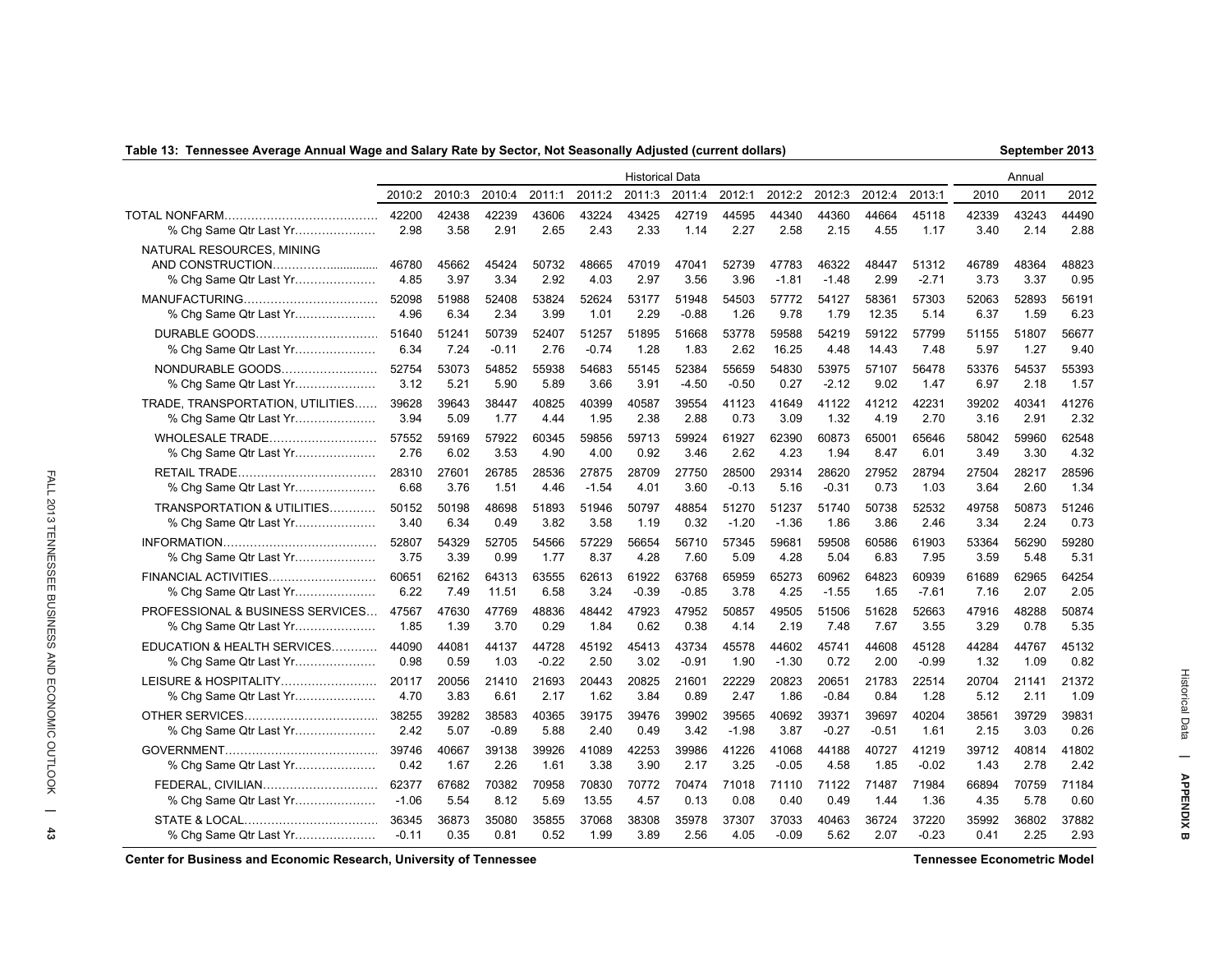| Table 14:  Tennessee Average Annual Wage and Salary Rate by Sector, Seasonally Adjusted (current dollars) |              |                                                         |              |              |              |                        |                 |              |                             |                 |              |                 |              | September 2013 |              |
|-----------------------------------------------------------------------------------------------------------|--------------|---------------------------------------------------------|--------------|--------------|--------------|------------------------|-----------------|--------------|-----------------------------|-----------------|--------------|-----------------|--------------|----------------|--------------|
|                                                                                                           |              |                                                         |              |              |              | <b>Historical Data</b> |                 |              |                             |                 |              |                 |              | Annual         |              |
|                                                                                                           |              | 2010:2 2010:3 2010:4 2011:1 2011:2 2011:3 2011:4 2012:1 |              |              |              |                        |                 |              | 2012:2 2012:3 2012:4 2013:1 |                 |              |                 | 2010         | 2011           | 2012         |
|                                                                                                           | 42255        | 42396                                                   | 42620        | 43176        | 43309        | 43355                  | 43104           | 44127        | 44412                       | 44304           | 45068        | 44604           | 42338        | 43236          | 44478        |
| % Chg Prev Qtr SAAR<br>% Chg Same Qtr Last Yr                                                             | 1.67<br>2.99 | 1.34<br>3.50                                            | 2.14<br>2.83 | 5.32<br>2.61 | 1.24<br>2.50 | 0.42<br>2.26           | $-2.29$<br>1.13 | 9.83<br>2.20 | 2.61<br>2.55                | $-0.97$<br>2.19 | 7.08<br>4.56 | $-4.05$<br>1.08 | 3.36<br>3.36 | 2.12<br>2.12   | 2.87<br>2.87 |
| NATURAL RESOURCES, MINING                                                                                 |              |                                                         |              |              |              |                        |                 |              |                             |                 |              |                 |              |                |              |
|                                                                                                           | 46794        | 46795                                                   | 45966        | 48800        | 48680        | 48139                  | 47649           | 50615        | 47797                       | 47500           | 48876        | 49564           | 46733        | 48317          | 48697        |
| % Chg Prev Qtr SAAR                                                                                       | $-4.81$      | 0.01                                                    | $-6.90$      | 27.04        | $-0.98$      | $-4.37$                | $-4.02$         | 27.32        | $-20.47$                    | $-2.47$         | 12.10        | 5.75            | 3.70         | 3.39           | 0.79         |
| % Chg Same Qtr Last Yr                                                                                    | 4.76         | 3.98                                                    | 3.33         | 3.01         | 4.03         | 2.87                   | 3.66            | 3.72         | $-1.81$                     | $-1.33$         | 2.58         | $-2.08$         | 3.70         | 3.39           | 0.79         |
|                                                                                                           | 52095        | 52162                                                   | 52529        | 53503        | 52657        | 53356                  | 52039           | 54176        | 57835                       | 54308           | 58443        | 56965           | 52061        | 52889          | 56191        |
| % Chg Prev Qtr SAAR                                                                                       | 5.03         | 0.52                                                    | 2.85         | 7.62         | $-6.18$      | 5.42                   | $-9.51$         | 17.47        | 29.87                       | $-22.25$        | 34.12        | $-9.74$         | 6.35         | 1.59           | 6.24         |
| % Chg Same Qtr Last Yr                                                                                    | 5.00         | 6.35                                                    | 2.30         | 3.97         | 1.08         | 2.29                   | $-0.93$         | 1.26         | 9.83                        | 1.78            | 12.31        | 5.15            | 6.35         | 1.59           | 6.24         |
| DURABLE GOODS                                                                                             | 51621        | 51408                                                   | 50817        | 52143        | 51282        | 52079                  | 51711           | 53494        | 59651                       | 54417           | 59152        | 57493           | 51152        | 51804          | 56679        |
| % Chg Prev Qtr SAAR                                                                                       | 6.94         | $-1.64$                                                 | $-4.53$      | 10.86        | $-6.44$      | 6.36                   | $-2.80$         | 14.52        | 54.62                       | $-30.74$        | 39.62        | $-10.75$        | 5.95         | 1.27           | 9.41         |
| % Chg Same Qtr Last Yr                                                                                    | 6.40         | 7.28                                                    | $-0.17$      | 2.72         | $-0.66$      | 1.30                   | 1.76            | 2.59         | 16.32                       | 4.49            | 14.39        | 7.48            | 5.95         | 1.27           | 9.41         |
| NONDURABLE GOODS                                                                                          | 52771        | 53255                                                   | 55045        | 55527        | 54727        | 55317                  | 52551           | 55261        | 54892                       | 54130           | 57273        | 56089           | 53377        | 54531          | 55389        |
| % Chg Prev Qtr SAAR                                                                                       | 2.59         | 3.72                                                    | 14.13        | 3.56         | $-5.64$      | 4.38                   | $-18.55$        | 22.28        | $-2.64$                     | $-5.44$         | 25.33        | $-8.01$         | 6.95         | 2.16           | 1.57         |
| % Chg Same Qtr Last Yr                                                                                    | 3.12         | 5.18                                                    | 5.91         | 5.90         | 3.71         | 3.87                   | $-4.53$         | $-0.48$      | 0.30                        | $-2.15$         | 8.99         | 1.50            | 6.95         | 2.16           | 1.57         |
| TRADE, TRANSPORTATION, UTILITIES 39547                                                                    |              | 39563                                                   | 39009        | 40369        | 40325        | 40503                  | 40126           | 40605        | 41555                       | 41082           | 41792        | 41649           | 39200        | 40331          | 41258        |
| % Chg Prev Qtr SAAR                                                                                       | 9.26         | 0.16                                                    | $-5.48$      | 14.69        | $-0.43$      | 1.78                   | $-3.68$         | 4.86         | 9.69                        | $-4.48$         | 7.09         | $-1.36$         | 3.09         | 2.89           | 2.30         |
| % Chg Same Qtr Last Yr                                                                                    | 3.97         | 5.01                                                    | 1.62         | 4.36         | 1.97         | 2.38                   | 2.86            | 0.58         | 3.05                        | 1.43            | 4.15         | 2.57            | 3.09         | 2.89           | 2.30         |
| WHOLESALE TRADE                                                                                           | 57700        | 59338                                                   | 58055        | 59897        | 59992        | 59814                  | 60042           | 61495        | 62545                       | 60974           | 65108        | 64989           | 58044        | 59936          | 62531        |
| % Chg Prev Qtr SAAR                                                                                       | 4.38         | 11.85                                                   | $-8.37$      | 13.31        | 0.63         | $-1.18$                | 1.53            | 10.04        | 7.00                        | $-9.68$         | 30.01        | $-0.73$         | 3.48         | 3.26           | 4.33         |
| % Chg Same Qtr Last Yr                                                                                    | 2.82         | 5.97                                                    | 3.48         | 4.93         | 3.97         | 0.80                   | 3.42            | 2.67         | 4.26                        | 1.94            | 8.44         | 5.68            | 3.48         | 3.26           | 4.33         |
|                                                                                                           | 28205        | 27476                                                   | 27331        | 28143        | 27788        | 28589                  | 28303           | 28041        | 29220                       | 28540           | 28476        | 28324           | 27498        | 28206          | 28569        |
|                                                                                                           | 19.43        | $-9.95$                                                 | $-2.09$      | 12.44        | $-4.96$      | 12.04                  | $-3.93$         | $-3.66$      | 17.92                       | $-8.99$         | $-0.90$      | $-2.12$         | 3.54         | 2.57           | 1.29         |
| % Chg Same Qtr Last Yr                                                                                    | 6.75         | 3.67                                                    | 1.24         | 4.31         | $-1.48$      | 4.05                   | 3.56            | $-0.36$      | 5.16                        | $-0.17$         | 0.61         | 1.01            | 3.54         | 2.57           | 1.29         |
| TRANSPORTATION & UTILITIES                                                                                | 50036        | 50173                                                   | 49289        | 51452        | 51819        | 50772                  | 49484           | 50781        | 51019                       | 51776           | 51461        | 51944           | 49764        | 50882          | 51259        |
|                                                                                                           | 3.91         | 1.10                                                    | $-6.86$      | 18.75        | 2.88         | $-7.84$                | $-9.77$         | 10.90        | 1.88                        | 6.07            | $-2.42$      | 3.81            | 3.30         | 2.25           | 0.74         |
| % Chg Same Qtr Last Yr                                                                                    | 3.35         | 6.26                                                    | 0.52         | 3.82         | 3.56         | 1.19                   | 0.40            | $-1.30$      | $-1.54$                     | 1.98            | 3.99         | 2.29            | 3.30         | 2.25           | 0.74         |
|                                                                                                           | 52807        | 54329                                                   | 52744        | 54484        | 57273        | 56524                  | 56710           | 57211        | 59863                       | 59323           | 60634        | 62249           | 53384        | 56248          | 59258        |
|                                                                                                           | $-6.17$      | 12.03                                                   | $-11.17$     | 13.86        | 22.10        | $-5.12$                | 1.32            | 3.58         | 19.87                       | $-3.56$         | 9.14         | 11.09           | 3.59         | 5.37           | 5.35         |
| % Chg Same Qtr Last Yr                                                                                    | 3.83         | 3.54                                                    | 0.77         | 1.55         | 8.46         | 4.04                   | 7.52            | 5.01         | 4.52                        | 4.95            | 6.92         | 8.80            | 3.59         | 5.37           | 5.35         |
| FINANCIAL ACTIVITIES                                                                                      | 60841        | 62314                                                   | 64329        | 63087        | 62874        | 62088                  | 63768           | 65433        | 65478                       | 61198           | 65028        | 60386           | 61696        | 62954          | 64284        |
| % Chg Prev Qtr SAAR                                                                                       | 10.82        | 10.04                                                   | 13.58        | $-7.50$      | $-1.35$      | $-4.90$                | 11.27           | 10.86        | 0.28                        | -23.69          | 27.48        | $-25.64$        | 7.12         | 2.04           | 2.11         |
| % Chg Same Qtr Last Yr                                                                                    | 6.20         | 7.44                                                    | 11.40        | 6.39         | 3.34         | $-0.36$                | $-0.87$         | 3.72         | 4.14                        | $-1.43$         | 1.98         | $-7.71$         | 7.12         | 2.04           | 2.11         |

(CONTINUED ON NEXT PAGE)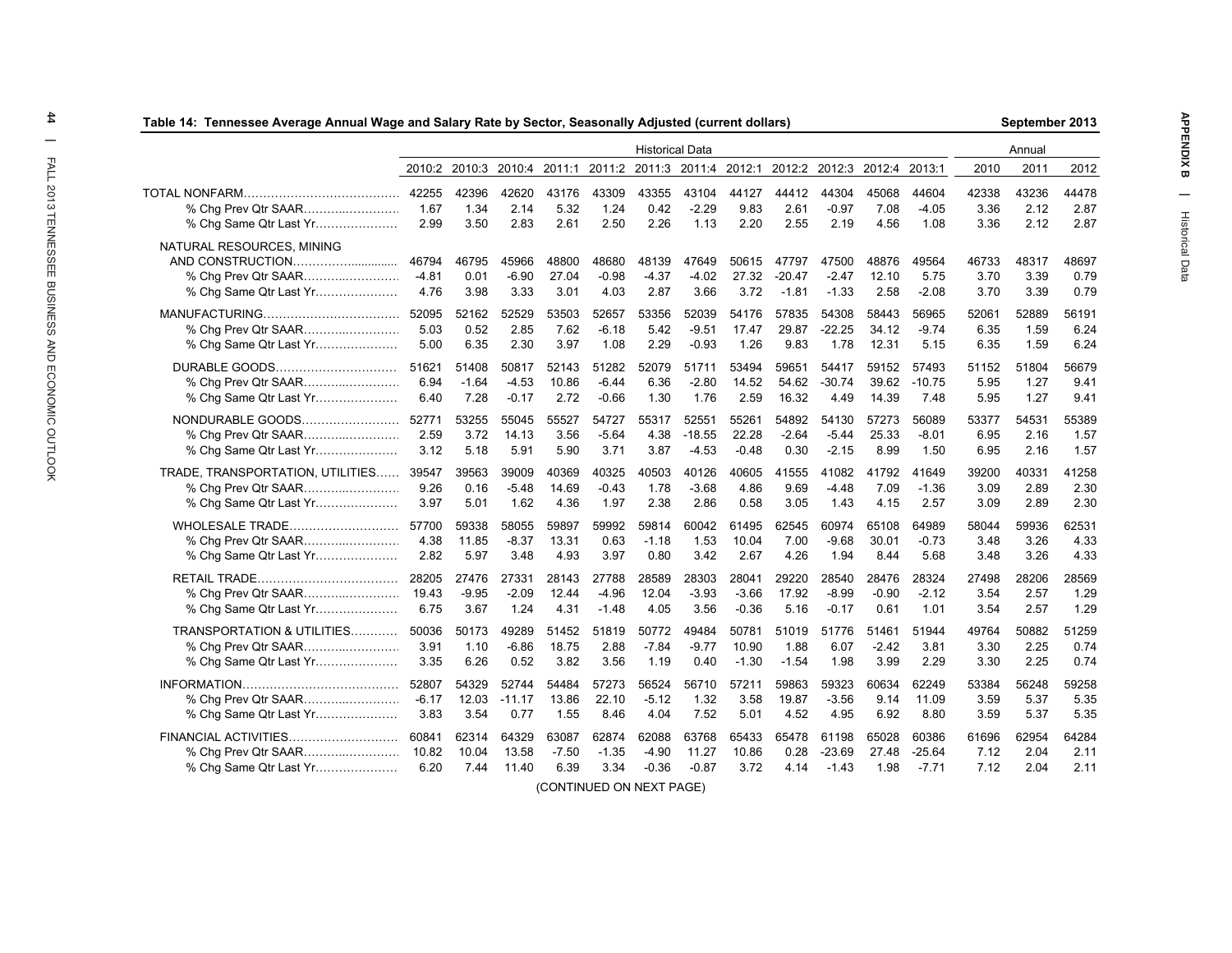### **Table 14: Tennessee Average Annual Wage and Salary Rate by Sector, Seasonally Adjusted (current dollars)**

**September 2013**

|                                  |          |         |          |         |         | <b>Historical Data</b> |               |         |         |                      |          |         |       | Annual |         |
|----------------------------------|----------|---------|----------|---------|---------|------------------------|---------------|---------|---------|----------------------|----------|---------|-------|--------|---------|
|                                  | 2010:2   | 2010:3  | 2010:4   | 2011:1  |         | 2011:2 2011:3          | 2011:4 2012:1 |         |         | 2012:2 2012:3 2012:4 |          | 2013:1  | 2010  | 2011   | 2012    |
| PROFESSIONAL & BUSINESS SERVICES | 47515    | 47453   | 48682    | 48168   | 48347   | 47673                  | 48867         | 50110   | 49363   | 51223                | 52735    | 51782   | 47945 | 48264  | 50858   |
| % Chg Prev Qtr SAAR              | $-5.01$  | $-0.52$ | 10.76    | $-4.15$ | 1.49    | $-5.45$                | 10.40         | 10.57   | $-5.83$ | 15.94                | 12.34    | $-7.04$ | 3.27  | 0.67   | 5.37    |
| % Chg Same Qtr Last Yr           | 1.88     | 1.26    | 3.61     | 0.08    | 1.75    | 0.46                   | 0.38          | 4.03    | 2.10    | 7.44                 | 7.92     | 3.34    | 3.27  | 0.67   | 5.37    |
| EDUCATION & HEALTH SERVICES      | 44071    | 44010   | 44409    | 44563   | 45141   | 45276                  | 44004         | 45411   | 44508   | 45644                | 44964    | 45094   | 44287 | 44746  | 45132   |
| % Chg Prev Qtr SAAR              | $-5.16$  | $-0.55$ | 3.67     | 1.40    | 5.28    | 1.20                   | $-10.77$      | 13.41   | $-7.72$ | 10.61                | $-5.83$  | 1.17    | 1.27  | 1.04   | 0.86    |
| % Chg Same Qtr Last Yr           | 0.99     | 0.45    | 0.92     | $-0.21$ | 2.43    | 2.88                   | $-0.91$       | 1.90    | $-1.40$ | 0.81                 | 2.18     | $-0.70$ | 1.27  | 1.04   | 0.86    |
| LEISURE & HOSPITALITY            | 20666    | 20597   | 21156    | 20751   | 21009   | 21378                  | 21346         | 21278   | 21357   | 21226                | 21560    | 21546   | 20685 | 21121  | 21355   |
|                                  | 6.94     | $-1.33$ | 11.31    | $-7.45$ | 5.07    | 7.21                   | $-0.59$       | $-1.27$ | 1.50    | $-2.44$              | 6.46     | $-0.26$ | 5.06  | 2.11   | 1.11    |
| % Chg Same Qtr Last Yr           | 4.80     | 3.74    | 6.49     | 2.11    | 1.66    | 3.79                   | 0.90          | 2.54    | 1.66    | $-0.71$              | 1.00     | 1.26    | 5.06  | 2.11   | 1.11    |
|                                  | 38547    | 39514   | 38458    | 39993   | 39482   | 39681                  | 39772         | 39209   | 40978   | 39534                | 39748    | 39635   | 38568 | 39732  | 39867   |
| % Chg Prev Qtr SAAR              | 8.66     | 10.42   | $-10.27$ | 16.96   | $-5.01$ | 2.03                   | 0.92          | $-5.54$ | 19.30   | $-13.37$             | 2.18     | $-1.13$ | 2.16  | 3.02   | 0.34    |
| % Chg Same Qtr Last Yr           | 2.43     | 5.18    | $-0.95$  | 5.93    | 2.43    | 0.42                   | 3.42          | $-1.96$ | 3.79    | $-0.37$              | $-0.06$  | 1.09    | 2.16  | 3.02   | 0.34    |
|                                  | 39447    | 39599   | 39940    | 40416   | 40928   | 41077                  | 40817         | 41743   | 40946   | 42879                | 41397    | 41529   | 39679 | 40810  | 41741   |
| % Chg Prev Qtr SAAR              | $-2.80$  | 1.56    | 3.48     | 4.85    | 5.17    | 1.46                   | $-2.50$       | 9.38    | $-7.42$ | 20.27                | $-13.12$ | 1.28    | 1.43  | 2.85   | 2.28    |
| % Chg Same Qtr Last Yr           | 0.41     | 1.57    | 2.22     | 1.73    | 3.76    | 3.73                   | 2.20          | 3.28    | 0.04    | 4.39                 | 1.42     | $-0.51$ | 1.43  | 2.85   | 2.28    |
| FEDERAL, CIVILIAN                | 60946    | 66532   | 70849    | 71956   | 71537   | 69850                  | 71036         | 71734   | 71538   | 71601                | 67835    | 69611   | 66512 | 71095  | 70677   |
|                                  | $-34.41$ | 42.02   | 28.59    | 6.39    | $-2.31$ | $-9.10$                | 6.96          | 3.99    | $-1.09$ | 0.35                 | $-19.43$ | 10.89   | 4.03  | 6.89   | $-0.59$ |
| % Chg Same Qtr Last Yr           | -1.43    | 4.17    | 7.68     | 6.25    | 17.38   | 4.99                   | 0.26          | $-0.31$ | 0.00    | 2.51                 | $-4.51$  | $-2.96$ | 4.03  | 6.89   | $-0.59$ |
|                                  | 36157    | 35857   | 35863    | 36286   | 36854   | 37164                  | 36787         | 37787   | 36878   | 39070                | 37677    | 37705   | 35987 | 36773  | 37853   |
| % Chg Prev Qtr SAAR              | 0.94     | $-3.27$ | 0.06     | 4.80    | 6.42    | 3.41                   | $-4.00$       | 11.31   | $-9.27$ | 25.97                | $-13.51$ | 0.29    | 0.46  | 2.18   | 2.94    |
| % Chg Same Qtr Last Yr           | $-0.05$  | 0.41    | 0.82     | 0.59    | 1.93    | 3.65                   | 2.58          | 4.14    | 0.06    | 5.13                 | 2.42     | $-0.22$ | 0.46  | 2.18   | 2.94    |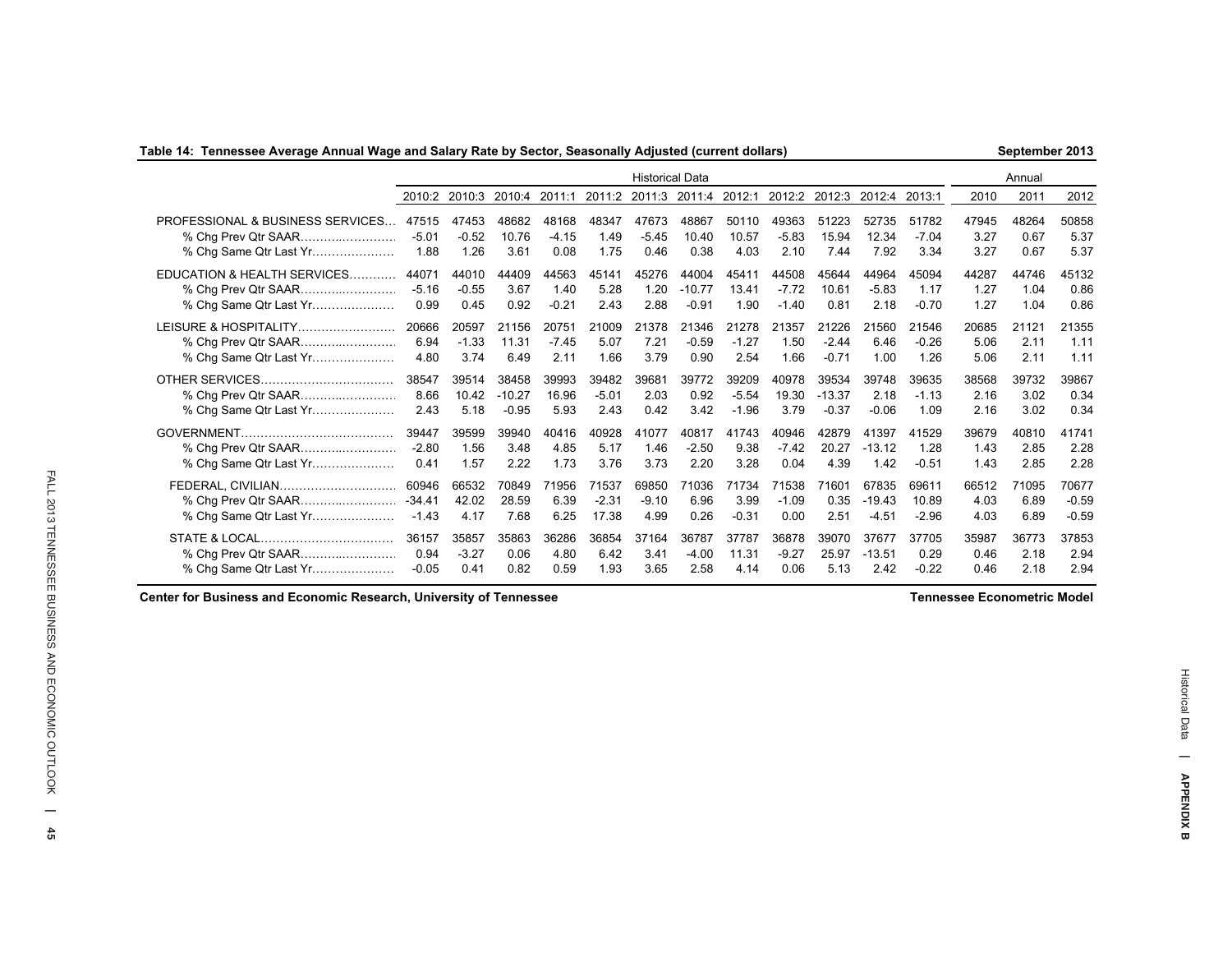| Table 15: Tennessee Civilian Labor Force and Unemployment Rate, Not Seasonally Adjusted |         |          |         |         |         |            |                        |          |          |          |         |         |         |         |                                                                                                                                                                                                   |  |
|-----------------------------------------------------------------------------------------|---------|----------|---------|---------|---------|------------|------------------------|----------|----------|----------|---------|---------|---------|---------|---------------------------------------------------------------------------------------------------------------------------------------------------------------------------------------------------|--|
|                                                                                         |         |          |         |         |         |            | <b>Historical Data</b> |          |          |          |         |         |         |         | September 2013<br>Annual<br>2011<br>2012<br>3117<br>3114<br>1.21<br>$-0.11$<br>2829<br>2864<br>1.26<br>1.85<br>249<br>288<br>$-4.67$<br>$-13.50$<br>61.6<br>60.8<br>0.16<br>$-1.30$<br>9.3<br>8.0 |  |
|                                                                                         | 2010:2  | 2010:3   | 2010:4  | 2011:1  | 2011:2  | 201<br>113 | 201<br>:4              | 2012:1   | 2012:2   | 2012:3   | 2012:4  | 2013:1  | 2013:2  | 2010    |                                                                                                                                                                                                   |  |
| CIVILIAN LABOR FORCE (THOUS)                                                            | 3108    | 3110     | 3105    | 3098    | 3122    | 3131       | 3117                   | 3085     | 3117     | 3122     | 3131    | 3100    | 3126    | 3080    |                                                                                                                                                                                                   |  |
| % Chq Same Qtr Last Yr                                                                  | 2.09    | 2.25     | 3.13    | 3.45    | 0.45    | 0.66       | 0.37                   | $-0.42$  | $-0.18$  | $-0.28$  | 0.44    | 0.49    | 0.30    | 1.56    |                                                                                                                                                                                                   |  |
| EMPLOYED PERSONS (THOUS)                                                                | 2811    | 2817     | 2816    | 2788    | 2829    | 2839       | 2858                   | 2823     | 2866     | 2870     | 2897    | 2844    | 2864    | 2777    |                                                                                                                                                                                                   |  |
| % Chg Same Qtr Last Yr                                                                  | 3.48    | 3.84     | 4.19    | 4.63    | 0.64    | 0.78       | 1.50                   | 1.24     | 1.33     | 1.08     | 1.38    | 0.73    | $-0.06$ | 2.36    |                                                                                                                                                                                                   |  |
| UNEMPLOYED PERSONS (THOUS)                                                              | 298     | 293      | 290     | 309     | 294     | 291        | 259                    | 262      | 250      | 252      | 233     | 256     | 262     | 302     |                                                                                                                                                                                                   |  |
| % Cha Same Qtr Last Yr                                                                  | $-9.39$ | $-10.81$ | $-6.10$ | $-6.10$ | $-1.36$ | $-0.49$    | $-10.67$               | $-15.34$ | $-14.74$ | $-13.45$ | $-9.94$ | $-2.09$ | 4.46    | $-5.32$ |                                                                                                                                                                                                   |  |
| PARTICIPATION RATE (PERCENT)                                                            | 62.1    | 62.0     | 61.8    | 61.5    | 61.8    | 61.8       | 61.3                   | 60.5     | 60.9     | 60.9     | 60.8    | 60.1    | 60.4    | 61.5    |                                                                                                                                                                                                   |  |
| % Cha Same Qtr Last Yr                                                                  | 1.13    | 1.39     | 2.36    | 2.55    | $-0.54$ | $-0.44$    | $-0.85$                | $-1.62$  | $-1.38$  | $-1.46$  | $-0.74$ | $-0.69$ | $-0.87$ | 0.64    |                                                                                                                                                                                                   |  |
| UNEMPLOYMENT RATE (PERCENT)                                                             | 9.6     | 9.4      | 9.3     | 10.0    | 9.4     | 9.3        | 8.3                    | 8.5      | 8.0      | 8.1      | 7.4     | 8.3     | 8.4     | 9.8     |                                                                                                                                                                                                   |  |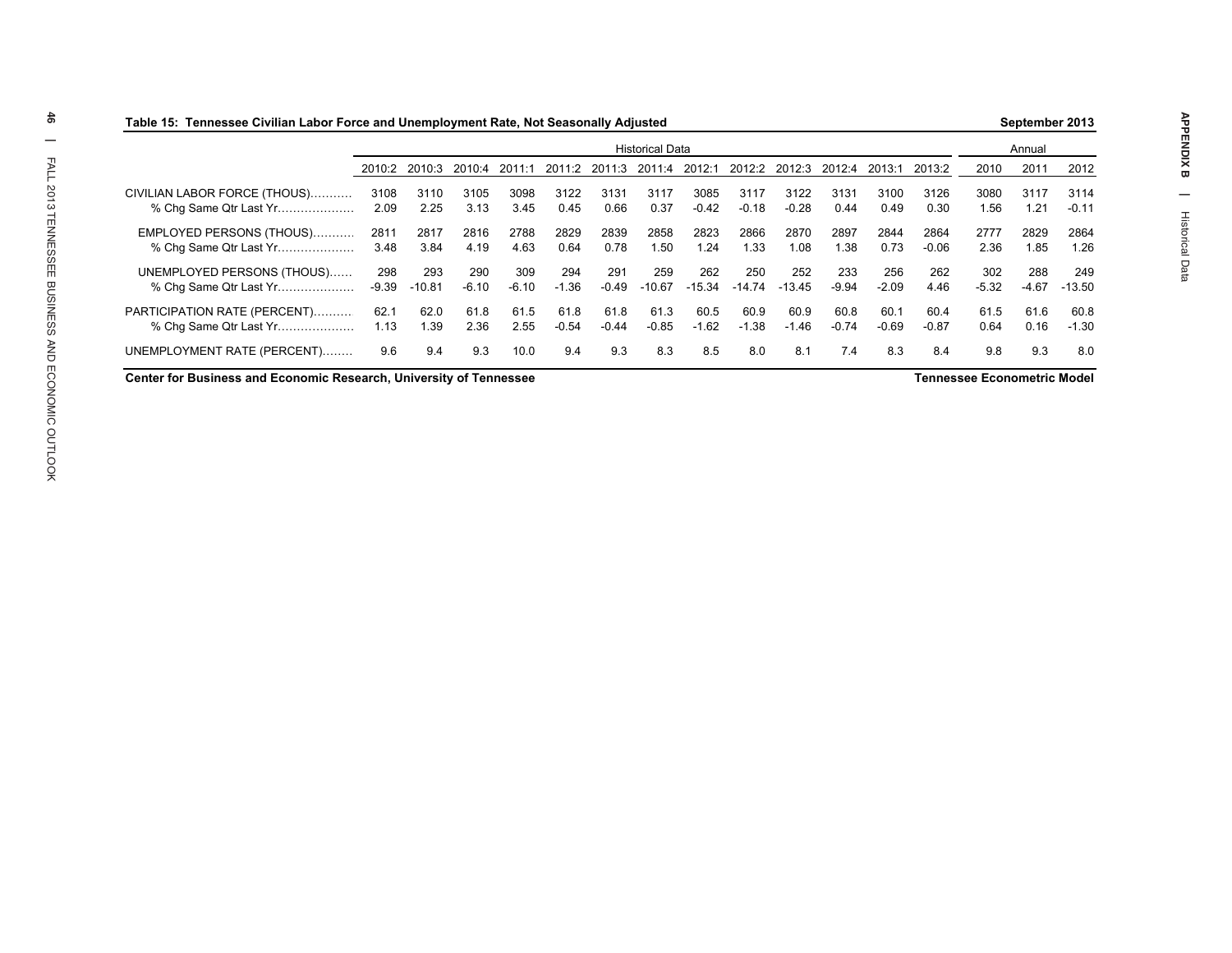### **Table 16: Tennessee Civilian Labor Force and Unemployment Rate, Seasonally Adjusted**

**September 2013**

|                                                                               |                            |                             |                        |                        |                            |                            | <b>Historical Data</b>     |                                |                            |                            |                             |                            |                            |                           | Annual                    |                             |
|-------------------------------------------------------------------------------|----------------------------|-----------------------------|------------------------|------------------------|----------------------------|----------------------------|----------------------------|--------------------------------|----------------------------|----------------------------|-----------------------------|----------------------------|----------------------------|---------------------------|---------------------------|-----------------------------|
|                                                                               | 2010:2                     | 2010:3                      | 2010:4                 | 2011:1                 | 2011:2                     | 2011:3                     | 2011:4                     | 2012:1                         | 2012:2                     | 2012:3                     | 2012:4                      | 2013:1                     | 2013:2                     | 2010                      | 2011                      | 2012                        |
| CIVILIAN LABOR FORCE (THOUS)<br>% Cha Prev Qtr SAAR<br>% Chq Same Qtr Last Yr | 3098<br>10.09<br>1.77      | 3094<br>$-0.47$<br>2.36     | 3103<br>1.17<br>3.13   | 3121<br>2.38<br>3.22   | 3119<br>$-0.24$<br>0.70    | 3112<br>$-0.94$<br>0.58    | 3112<br>0.02<br>0.30       | 3111<br>$-0.15$<br>$-0.33$     | 3112<br>0.05<br>$-0.25$    | 3109<br>$-0.27$<br>$-0.09$ | 3121<br>1.54<br>0.29        | 3130<br>1.06<br>0.59       | 3128<br>$-0.20$<br>0.53    | 3080<br>1.54<br>1.54      | 3116<br>1.19<br>1.19      | 3113<br>$-0.09$<br>$-0.09$  |
| EMPLOYED PERSONS (THOUS)<br>% Chg Prev Qtr SAAR<br>% Chq Same Qtr Last Yr     | 2796<br>13.61<br>3.07      | 2801<br>0.62<br>3.98        | 2805<br>0.60<br>4.30   | 2823<br>2.62<br>4.23   | 2824<br>0.12<br>0.99       | 2822<br>$-0.24$<br>0.77    | 2843<br>2.98<br>1.36       | 2860<br>2.40<br>.31            | 2859<br>$-0.21$<br>1.22    | 2858<br>$-0.08$<br>1.26    | 2880<br>3.14<br>1.30        | 2886<br>0.82<br>0.91       | 2870<br>$-2.22$<br>0.40    | 2778<br>2.35<br>2.35      | 2828<br>1.82<br>1.82      | 2864<br>1.27<br>1.27        |
| UNEMPLOYED PERSONS (THOUS)<br>% Chg Prev Qtr SAAR<br>% Chg Same Qtr Last Yr   | 301<br>$-16.81$<br>$-8.90$ | 293<br>$-10.17$<br>$-10.92$ | 298<br>6.72<br>$-6.71$ | 298<br>0.10<br>$-5.48$ | 296<br>$-3.62$<br>$-1.93$  | 290<br>$-7.52$<br>$-1.22$  | 269<br>$-25.55$<br>$-9.72$ | 251<br>$-24.25$<br>$-15.80$    | 253<br>3.05<br>$-14.38$    | 251<br>$-2.47$<br>$-13.23$ | 241<br>$-15.34$<br>$-10.40$ | 244<br>3.99<br>$-3.01$     | 258<br>26.16<br>2.02       | 302<br>$-5.32$<br>$-5.32$ | 288<br>$-4.61$<br>$-4.61$ | 249<br>$-13.53$<br>$-13.53$ |
| PARTICIPATION RATE (PERCENT)<br>% Chg Prev Qtr SAAR<br>% Chg Same Qtr Last Yr | 61.9<br>9.27<br>0.81       | 61.7<br>$-1.21$<br>l.49     | 61.8<br>0.42<br>2.36   | 62.0<br>1.13<br>2.32   | 61.7<br>$-1.45$<br>$-0.28$ | 61.4<br>$-2.14$<br>$-0.52$ | 61.2<br>$-1.18$<br>$-0.92$ | 61.0<br>$-1.33$<br>.53<br>$-1$ | 60.8<br>$-1.13$<br>$-1.45$ | 60.6<br>$-1.45$<br>$-1.27$ | 60.7<br>0.35<br>$-0.89$     | 60.6<br>$-0.12$<br>$-0.59$ | 60.4<br>$-1.37$<br>$-0.65$ | 61.5<br>0.63<br>0.63      | 61.6<br>0.14<br>0.14      | 60.8<br>$-1.29$<br>$-1.29$  |
| UNEMPLOYMENT RATE (PERCENT)                                                   | 9.7                        | 9.5                         | 9.6                    | 9.6                    | 9.5                        | 9.3                        | 8.6                        | 8.1                            | 8.1                        | 8.1                        | 7.7                         | 7.8                        | 8.3                        | 9.8                       | 9.2                       | 8.0                         |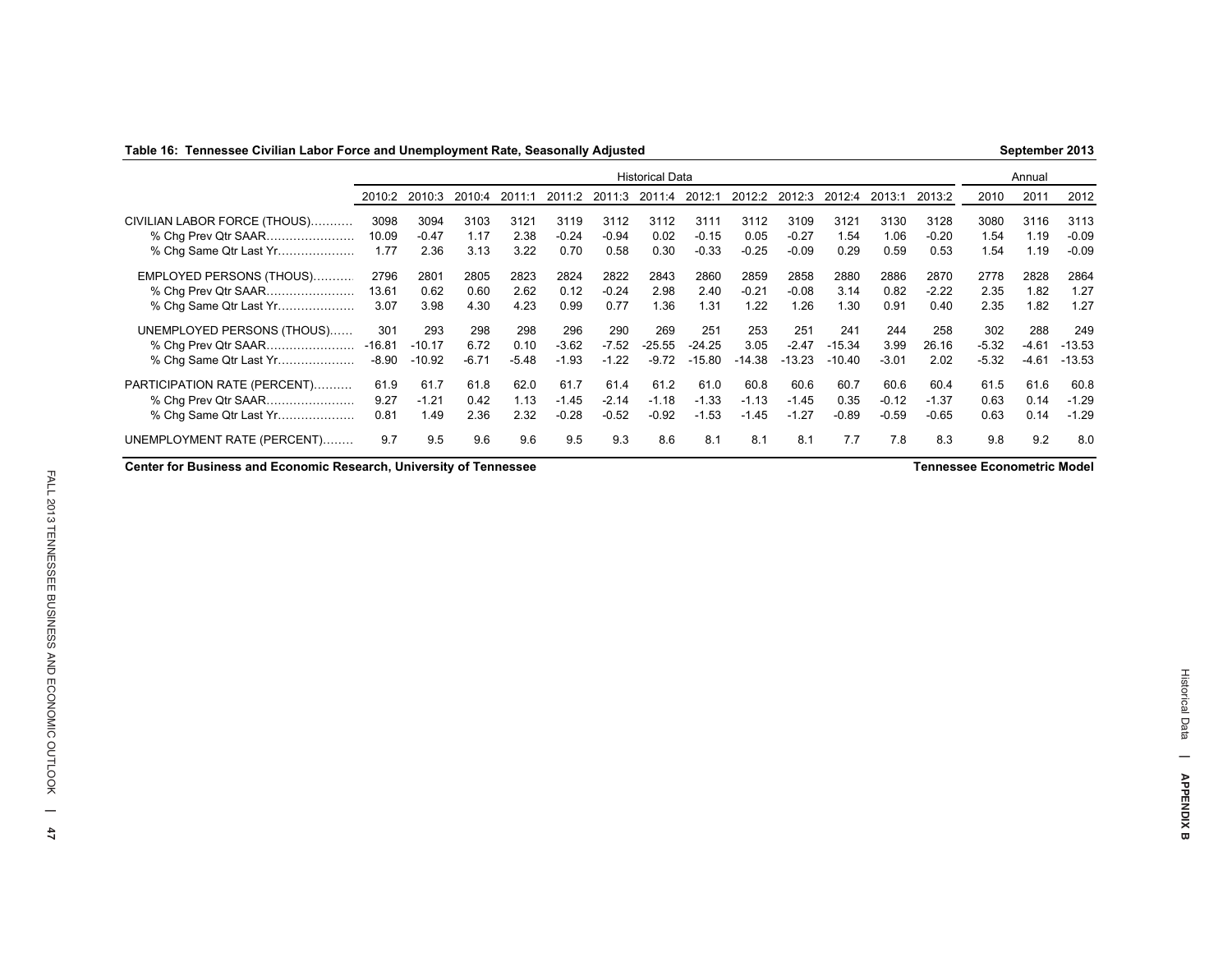| Table 17: Tennessee Taxable Sales, Not Seasonally Adjusted (millions of 2009 dollars) |               |                             |               |               |               |                             |                        |               |               |               |               |                      |               |               | September 2013 |               |
|---------------------------------------------------------------------------------------|---------------|-----------------------------|---------------|---------------|---------------|-----------------------------|------------------------|---------------|---------------|---------------|---------------|----------------------|---------------|---------------|----------------|---------------|
|                                                                                       |               |                             |               |               |               |                             | <b>Historical Data</b> |               |               |               |               |                      |               |               | Annual         |               |
|                                                                                       |               | 2010:2 2010:3 2010:4 2011:1 |               |               |               | 2011:2 2011:3 2011:4 2012:1 |                        |               | 2012:2        |               |               | 2012:3 2012:4 2013:1 | 2013:2        | 2010          | 2011           | 2012          |
| TOTAL TAXABLE SALES<br>% Cha Same Qtr Last Yr                                         | 22152<br>1.65 | 21689<br>1.95               | 23149<br>2.05 | 20669<br>3.40 | 22775<br>2.81 | 22475<br>3.62               | 24053<br>3.91          | 22051<br>6.69 | 23405<br>2.77 | 22630<br>0.69 | 24354<br>1.25 | 21967<br>$-0.38$     | 23940<br>2.28 | 86978<br>0.92 | 89971<br>3.44  | 92441<br>2.74 |
|                                                                                       | 1970          | 1996                        | 1800          | 1965          | 2074          | 2077                        | 1975                   | 2219          | 2225          | 2270          | 2041          | 2246                 | 2317          | 7540          | 8090           | 8754          |
|                                                                                       | 14.53         | 7.26                        | 15.21         | 10.76         | 5.24          | 4.08                        | 9.69                   | 12.94         | 7.29          | 9.28          | 3.35          | 1.24                 | 4.15          | 12.17         | 7.29           | 8.21          |
| PURCHASES FROM MANUFACTURERS                                                          | 938           | 919                         | 993           | 816           | 995           | 1008                        | 1039                   | 804           | 975           | 930           | 1121          | 808                  | 993           | 3605          | 3858           | 3830          |
|                                                                                       | 7.21          | 1.72                        | 7.04          | 8.14          | 6.08          | 9.65                        | 4.63                   | $-1.51$       | $-1.98$       | $-7.76$       | 7.88          | 0.54                 | 1.78          | 3.25          | 7.02           | $-0.74$       |
| MISCELLANEOUS DURABLE GOODS                                                           | 3889          | 3659                        | 3653          | 3271          | 3982          | 3857                        | 3875                   | 3694          | 4083          | 3742          | 3902          | 3500                 | 4195          | 14283         | 14985          | 15421         |
|                                                                                       | 8.30          | 4.94                        | 4.42          | 6.14          | 2.37          | 5.41                        | 6.09                   | 12.92         | 2.55          | $-2.97$       | 0.68          | $-5.26$              | 2.74          | 3.95          | 4.91           | 2.91          |
| EATING AND DRINKING PLACES                                                            | 2281          | 2291                        | 2200          | 2159          | 2334          | 2341                        | 2301                   | 2345          | 2463          | 2423          | 2389          | 2358                 | 2561          | 8911          | 9135           | 9620          |
|                                                                                       | 0.71          | 2.81                        | 0.90          | 0.90          | 2.31          | 2.21                        | 4.59                   | 8.62          | 5.54          | 3.50          | 3.83          | 0.56                 | 3.96          | 0.81          | 2.51           | 5.31          |
|                                                                                       | 2161          | 2188                        | 2348          | 2049          | 2190          | 2200                        | 2420                   | 2143          | 2256          | 2279          | 2463          | 2256                 | 2334          | 8740          | 8858           | 9140          |
| % Chg Same Qtr Last Yr                                                                | $-1.28$       | 0.02                        | 1.23          | 0.21          | 1.35          | 0.53                        | 3.08                   | 4.62          | 3.01          | 3.60          | 1.78          | 5.27                 | 3.46          | $-0.86$       | 1.34           | 3.19          |
|                                                                                       | 163           | 160                         | 199           | 157           | 167           | 166                         | 210                    | 172           | 183           | 174           | 219           | 178                  | 184           | 674           | 700            | 748           |
|                                                                                       | 3.29          | 2.90                        | 2.92          | 3.22          | 2.33          | 4.15                        | 5.54                   | 9.21          | 9.59          | 4.96          | 4.34          | 3.68                 | 0.79          | 2.53          | 3.91           | 6.83          |
|                                                                                       | 541           | 555                         | 509           | 443           | 609           | 627                         | 566                    | 496           | 639           | 627           | 583           | 504                  | 632           | 2030          | 2244           | 2345          |
|                                                                                       | 0.60          | 1.47                        | $-1.53$       | 4.17          | 12.63         | 12.92                       | 11.09                  | 12.11         | 4.90          | 0.06          | 2.99          | 1.45                 | $-1.07$       | $-0.16$       | 10.55          | 4.49          |
| OTHER RETAIL AND SERVICE                                                              | 6609          | 6462                        | 7639          | 6326          | 6813          | 6672                        | 7799                   | 6699          | 7080          | 6793          | 7870          | 6719                 | 7199          | 26860         | 27610          | 28442         |
| % Chg Same Qtr Last Yr                                                                | 0.61          | 0.94                        | 1.01          | 2.84          | 3.09          | 3.26                        | 2.10                   | 5.89          | 3.93          | 1.81          | 0.91          | 0.30                 | 1.68          | 0.27          | 2.79           | 3.01          |
| MISCELLANEOUS NONDURABLE GOODS                                                        | 1862          | 1768                        | 2132          | 1762          | 1895          | 1836                        | 2181                   | 1883          | 1963          | 1873          | 2224          | 1898                 | 2001          | 7517          | 7674           | 7943          |
|                                                                                       | 3.56          | 1.75                        | 1.39          | 0.38          | 1.75          | 3.86                        | 2.31                   | 6.88          | 3.61          | 1.98          | 1.98          | 0.78                 | 1.94          | 2.15          | 2.09           | 3.51          |
| TRANSPORTATION, COMMUNICATION                                                         | 1738          | 1692                        | 1676          | 1722          | 1718          | 1690                        | 1687                   | 1597          | 1538          | 1520          | 1541          | 1502                 | 1524          | 6817          | 6816           | 6197          |
|                                                                                       | $-16.89$      | $-4.27$                     | $-7.94$       | 0.64          | $-1.20$       | $-0.10$                     | 0.65                   | $-7.23$       | $-10.43$      | $-10.10$      | $-8.63$       | $-6.00$              | $-0.93$       | $-11.90$      | $-0.01$        | $-9.09$       |
|                                                                                       | 3502          | 3423                        | 3648          | 3248          | 3569          | 3513                        | 3749                   | 3428          | 3629          | 3500          | 3756          | 3379                 | 3673          | 13737         | 14080          | 14313         |
|                                                                                       | 0.85          | 1.23                        | 1.40          | 2.64          | 1.93          | 2.62                        | 2.79                   | 5.54          | 1.67          | $-0.38$       | 0.18          | $-1.43$              | 1.20          | 0.17          | 2.49           | 1.66          |

## **Center for Business and Economic Research, University of Tennessee**

**Tennessee Econometric Model**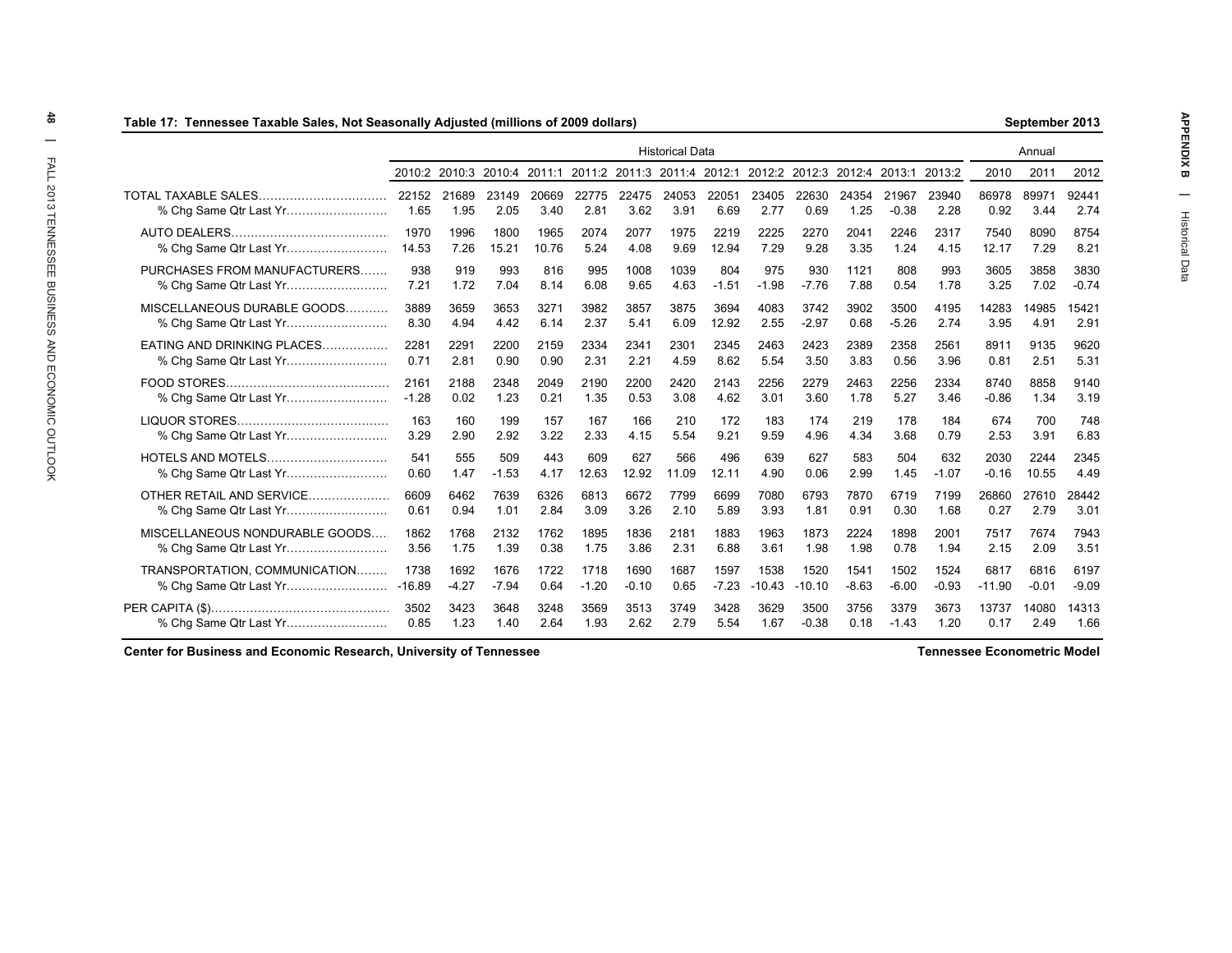### **Table 18: Tennessee Taxable Sales, Seasonally Adjusted (millions of 2009 dollars)**

| September 2013 |  |
|----------------|--|
|----------------|--|

|                                                      |                 |                         |                        |                      |                            |                         | <b>Historical Data</b> |                             |                           |                                                                                            |                       |                            |                         |                              | Annual               |                            |
|------------------------------------------------------|-----------------|-------------------------|------------------------|----------------------|----------------------------|-------------------------|------------------------|-----------------------------|---------------------------|--------------------------------------------------------------------------------------------|-----------------------|----------------------------|-------------------------|------------------------------|----------------------|----------------------------|
|                                                      |                 |                         |                        |                      |                            |                         |                        |                             |                           | 2010:2 2010:3 2010:4 2011:1 2011:2 2011:3 2011:4 2012:1 2012:2 2012:3 2012:4 2013:1 2013:2 |                       |                            |                         | 2010                         | 2011                 | 2012                       |
| TOTAL TAXABLE SALES                                  | 21813           | 21823                   | 21942                  | 22089                | 22405                      | 22648                   | 22822                  | 23548                       | 23017                     | 22836                                                                                      | 23103                 | 23434                      | 23546                   | 86957                        | 89963                | 92503                      |
|                                                      | 8.36            | 0.18                    | 2.21                   | 2.69                 | 5.84                       | 4.41                    | 3.12                   | 13.33                       | $-8.71$                   | $-3.10$                                                                                    | 4.75                  | 5.85                       | 1.93                    | 0.85                         | 3.46                 | 2.82                       |
|                                                      | 1.47            | 2.07                    | 2.14                   | 3.32                 | 2.71                       | 3.78                    | 4.01                   | 6.60                        | 2.73                      | 0.83                                                                                       | 1.23                  | $-0.48$                    | 2.30                    | 0.85                         | 3.46                 | 2.82                       |
|                                                      | 1887            | 1905                    | 1971                   | 1966                 | 1992                       | 1994                    | 2153                   | 2212                        | 2142                      | 2186                                                                                       | 2218                  | 2235                       | 2236                    | 7548                         | 8104                 | 8759                       |
|                                                      | 24.83           | 3.93                    | 14.53                  | $-1.00$              | 5.30                       | 0.41                    | 36.04                  | 11.37                       | $-12.02$                  | 8.53                                                                                       | 5.98                  | 3.02                       | 0.26                    | 12.25                        | 7.37                 | 8.07                       |
|                                                      | 14.84           | 7.92                    | 14.80                  | 10.13                | 5.54                       | 4.64                    | 9.24                   | 12.50                       | 7.56                      | 9.67                                                                                       | 3.03                  | 1.05                       | 4.40                    | 12.25                        | 7.37                 | 8.07                       |
| PURCHASES FROM MANUFACTURERS                         | 913             | 891                     | 918                    | 954                  | 965                        | 977                     | 960                    | 943                         | 944                       | 901                                                                                        | 1035                  | 948                        | 960                     | 3597                         | 3855                 | 3823                       |
|                                                      | 18.81           | $-9.43$                 | 12.48                  | 16.59                | 5.04                       | 4.75                    | $-6.82$                | $-6.90$                     | 0.73                      | $-17.08$                                                                                   | 74.38                 | $-29.70$                   | 5.21                    | 3.01                         | 7.17                 | $-0.83$                    |
| % Chg Same Qtr Last Yr                               | 6.82            | 1.46                    | 6.89                   | 8.99                 | 5.69                       | 9.60                    | 4.56                   | $-1.16$                     | $-2.19$                   | $-7.74$                                                                                    | 7.91                  | 0.59                       | 1.69                    | 3.01                         | 7.17                 | $-0.83$                    |
| MISCELLANEOUS DURABLE GOODS                          | 3650            | 3602                    | 3595                   | 3629                 | 3726                       | 3810                    | 3809                   | 4097                        | 3816                      | 3705                                                                                       | 3833                  | 3879                       | 3919                    | 14260                        | 14973                | 15451                      |
|                                                      | 30.52           | $-5.17$                 | -0.75                  | 3.85                 | 11.13                      | 9.33                    | $-0.11$                | 33.86                       | $-24.74$                  | $-11.12$                                                                                   | 14.50                 | 4.89                       | 4.26                    | 3.73                         | 5.00                 | 3.19                       |
| % Chg Same Qtr Last Yr                               | 7.95            | 5.24                    | 4.28                   | 6.28                 | 2.09                       | 5.78                    | 5.96                   | 12.90                       | 2.42                      | $-2.75$                                                                                    | 0.63                  | $-5.32$                    | 2.71                    | 3.73                         | 5.00                 | 3.19                       |
| EATING AND DRINKING PLACES                           | 2221            | 2249                    | 2232                   | 2230                 | 2268                       | 2302                    | 2334                   | 2424                        | 2391                      | 2385                                                                                       | 2423                  | 2437                       | 2484                    | 8910                         | 9134                 | 9622                       |
|                                                      | 2.63            | 5.17                    | -3.03                  | $-0.35$              | 6.90                       | 6.19                    | 5.66                   | 16.26                       | $-5.32$                   | $-0.99$                                                                                    | 6.61                  | 2.38                       | 7.81                    | 0.77                         | 2.52                 | 5.34                       |
| % Chg Same Qtr Last Yr                               | 0.55            | 2.89                    | 0.87                   | 1.06                 | 2.09                       | 2.34                    | 4.56                   | 8.67                        | 5.42                      | 3.59                                                                                       | 3.82                  | 0.57                       | 3.89                    | 0.77                         | 2.52                 | 5.34                       |
|                                                      | 2181            | 2184                    | 2198                   | 2177                 | 2212                       | 2201                    | 2265                   | 2271                        | 2279                      | 2284                                                                                       | 2304                  | 2389                       | 2359                    | 8741                         | 8855                 | 9139                       |
|                                                      | 0.59            | 0.62                    | 2.53                   | $-3.82$              | 6.62                       | $-1.87$                 | 12.06                  | 1.12                        | 1.45                      | 0.89                                                                                       | 3.47                  | 15.63                      | -5.05                   | -0.93                        | 1.30                 | 3.21                       |
| % Chg Same Qtr Last Yr                               | $-1.20$         | 0.36                    | 1.08                   | $-0.05$              | 1.42                       | 0.78                    | 3.05                   | 4.35                        | 3.06                      | 3.78                                                                                       | 1.73                  | 5.20                       | 3.47                    | -0.93                        | 1.30                 | 3.21                       |
|                                                      | 168             | 170                     | 171                    | 170                  | 172                        | 177                     | 180                    | 185                         | 189                       | 186                                                                                        | 188                   | 192                        | 190                     | 673                          | 699                  | 748                        |
|                                                      | 10.53           | 3.46                    | 2.27                   | $-2.72$              | 5.99                       | 11.70                   | 7.93                   | 11.33                       | 7.15                      | $-5.56$                                                                                    | 5.25                  | 8.47                       | -4.42                   | 2.48                         | 3.82                 | 6.97                       |
|                                                      | 3.13            | 2.92                    | 2.96                   | 3.28                 | 2.20                       | 4.18                    | 5.59                   | 9.21                        | 9.51                      | 5.01                                                                                       | 4.35                  | 3.67                       | 0.75                    | 2.48                         | 3.82                 | 6.97                       |
| HOTELS AND MOTELS                                    | 504             | 508                     | 511                    | 530                  | 564                        | 575                     | 572                    | 591                         | 589                       | 576                                                                                        | 591                   | 598                        | 583                     | 2033                         | 2241                 | 2348                       |
|                                                      | $-5.27$         | 3.87                    | 1.80                   | 16.10                | 27.64                      | 8.42                    | $-2.13$                | 14.11                       | $-1.17$                   | -8.59                                                                                      | 10.76                 | 4.42                       | $-9.49$                 | $-0.25$                      | 10.19                | 4.79                       |
|                                                      | 0.07            | 1.41                    | -0.59                  | 3.85                 | 11.89                      | 13.09                   | 11.98                  | 11.50                       | 4.59                      | 0.22                                                                                       | 3.37                  | 1.10                       | $-1.10$                 | $-0.25$                      | 10.19                | 4.79                       |
| OTHER RETAIL AND SERVICE                             | 6688            | 6737                    | 6777                   | 6832                 | 6889                       | 6966                    | 6928                   | 7220                        | 7153                      | 7100                                                                                       | 6999                  | 7231                       | 7273                    | 26862                        | 27615                | 28472                      |
| % Chg Prev Qtr SAAR                                  | 1.69            | 2.95                    | 2.41                   | 3.27                 | 3.42                       | 4.53                    | $-2.16$                | 17.98                       | $-3.68$                   | $-2.96$                                                                                    | $-5.55$               | 13.95                      | 2.35                    | 0.23                         | 2.81                 | 3.10                       |
|                                                      | 0.47            | 1.02                    | 1.21                   | 2.58                 | 3.01                       | 3.40                    | 2.23                   | 5.69                        | 3.83                      | 1.92                                                                                       | 1.02                  | 0.15                       | 1.68                    | 0.23                         | 2.81                 | 3.10                       |
| MISCELLANEOUS NONDURABLE GOODS                       | 1897            | 1867                    | 1882                   | 1881                 | 1922                       | 1941                    | 1931                   | 2007                        | 1987                      | 1982                                                                                       | 1972                  | 2021                       | 2025                    | 7522                         | 7675                 | 7948                       |
|                                                      | 4.50            | $-6.17$                 | 3.15                   | $-0.13$              | 9.04                       | 3.98                    | -1.95                  | 16.63                       | $-3.93$                   | $-1.07$                                                                                    | $-2.01$               | 10.33                      | 0.76                    | 2.13                         | 2.04                 | 3.55                       |
| % Chg Same Qtr Last Yr                               | 3.03            | 1.80                    | 1.86                   | 0.25                 | 1.32                       | 3.96                    | 2.65                   | 6.71                        | 3.38                      | 2.10                                                                                       | 2.09                  | 0.68                       | 1.89                    | 2.13                         | 2.04                 | 3.55                       |
| TRANSPORTATION, COMMUNICATION<br>% Chg Prev Qtr SAAR | 1703<br>$-1.29$ | 1709<br>1.33<br>$-4.09$ | 1689<br>-4.67<br>-8.67 | 1721<br>7.81<br>0.69 | 1695<br>$-5.86$<br>$-0.49$ | 1705<br>2.40<br>$-0.23$ | 1690<br>-3.50<br>0.07  | 1597<br>$-20.18$<br>$-7.17$ | 1526<br>$-16.66$<br>-9.96 | 1531<br>1.27<br>$-10.21$                                                                   | 1539<br>1.99<br>-8.96 | 1503<br>$-8.90$<br>$-5.90$ | 1516<br>3.57<br>$-0.65$ | 6811<br>$-11.91$<br>$-11.91$ | 6811<br>0.01<br>0.01 | 6194<br>$-9.07$<br>$-9.07$ |
|                                                      | 3448            | 3444                    | 3458                   | 3471                 | 3511                       | 3540                    | 3558                   | 3661                        | 3569                      | 3531                                                                                       | 3563                  | 3605                       | 3612                    | 13735                        | 14080                | 14324                      |
|                                                      | 7.68            | $-0.45$                 | 1.57                   | 1.58                 | 4.70                       | 3.29                    | 2.01                   | 12.12                       | $-9.68$                   | $-4.13$                                                                                    | 3.64                  | 4.73                       | 0.85                    | 0.10                         | 2.51                 | 1.73                       |
|                                                      | 0.68            | 1.35                    | 1.50                   | 2.55                 | 1.83                       | 2.78                    | 2.89                   | 5.46                        | 1.64                      | $-0.24$                                                                                    | 0.16                  | $-1.54$                    | 1.22                    | 0.10                         | 2.51                 | 1.73                       |

**Center for Business and Economic Research, University of Tennessee Tennessee Econometric Model**

Historical Data

**| APPENDIX B**

Historical Data | APPENDIX B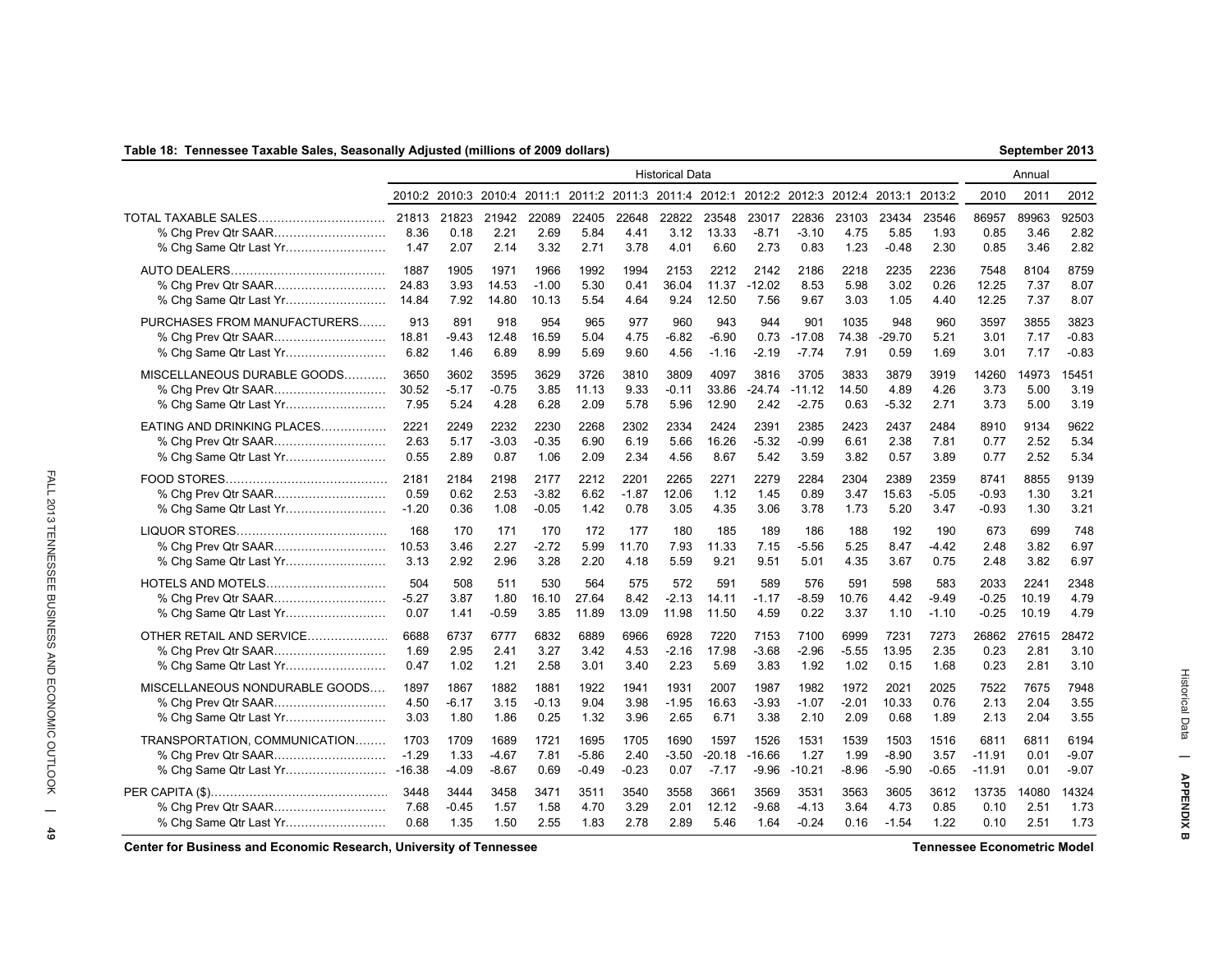| Table 19: Tennessee Taxable Sales, Not Seasonally Adjusted (millions of current dollars) |               |               |               |               |               |               |                             |               |               |               |               |               |               |               | September 2013 |               |
|------------------------------------------------------------------------------------------|---------------|---------------|---------------|---------------|---------------|---------------|-----------------------------|---------------|---------------|---------------|---------------|---------------|---------------|---------------|----------------|---------------|
|                                                                                          |               |               |               |               |               |               | <b>Historical Data</b>      |               |               |               |               |               |               |               | Annual         |               |
|                                                                                          | 2010:2        | 2010:3        | 2010:4        | 2011:1        |               |               | 2011:2 2011:3 2011:4 2012:1 |               | 2012:2        | 2012:3        | 2012:4        | 2013:1        | 2013:2        | 2010          | 2011           | 2012          |
| TOTAL TAXABLE SALES<br>% Chq Same Qtr Last Yr                                            | 22462<br>3.45 | 22057<br>3.42 | 23667<br>3.36 | 21288<br>5.15 | 23672<br>5.38 | 23493<br>6.51 | 25227<br>6.59               | 23258<br>9.25 | 24751<br>4.56 | 24032<br>2.30 | 25967<br>2.93 | 23485<br>0.98 | 25596<br>3.41 | 88431<br>2.58 | 93679<br>5.93  | 98007<br>4.62 |
|                                                                                          | 1998          | 2030          | 1841          | 2023          | 2155          | 2171          | 2071                        | 2340          | 2353          | 2411          | 2176          | 2401          | 2477          | 7665          | 8421           | 9279          |
| % Chg Same Qtr Last Yr                                                                   | 16.56         | 8.81          | 16.70         | 12.64         | 7.87          | 6.98          | 12.52                       | 15.65         | 9.16          | 11.02         | 5.07          | 2.62          | 5.30          | 14.02         | 9.87           | 10.19         |
| PURCHASES FROM MANUFACTURERS                                                             | 951           | 935           | 1015          | 840           | 1034          | 1054          | 1090                        | 848           | 1031          | 987           | 1195          | 864           | 1061          | 3666          | 4018           | 4062          |
|                                                                                          | 9.12          | 3.19          | 8.42          | 9.97          | 8.73          | 12.71         | 7.33                        | 0.86          | $-0.27$       | $-6.29$       | 9.67          | 1.92          | 2.91          | 4.94          | 9.62           | 1.08          |
| MISCELLANEOUS DURABLE GOODS                                                              | 3944          | 3721          | 3735          | 3369          | 4139          | 4031          | 4064                        | 3896          | 4318          | 3974          | 4160          | 3741          | 4485          | 14520         | 15603          | 16348         |
| % Chg Same Qtr Last Yr                                                                   | 10.22         | 6.46          | 5.76          | 7.94          | 4.94          | 8.35          | 8.83                        | 15.64         | 4.34          | $-1.43$       | 2.36          | $-3.97$       | 3.87          | 5.66          | 7.46           | 4.77          |
| EATING AND DRINKING PLACES                                                               | 2313          | 2329          | 2249          | 2223          | 2426          | 2447          | 2413                        | 2473          | 2605          | 2573          | 2548          | 2521          | 2738          | 9059          | 9510           | 10198         |
| % Chg Same Qtr Last Yr                                                                   | 2.50          | 4.29          | 2.21          | 2.61          | 4.87          | 5.05          | 7.29                        | 11.23         | 7.38          | 5.14          | 5.56          | 1.93          | 5.11          | 2.48          | 4.98           | 7.24          |
|                                                                                          | 2191          | 2225          | 2400          | 2110          | 2276          | 2299          | 2538                        | 2260          | 2385          | 2420          | 2626          | 2412          | 2495          | 8886          | 9223           | 9692          |
| % Chg Same Qtr Last Yr                                                                   | 0.48          | 1.46          | 2.53          | 1.91          | 3.89          | 3.33          | 5.74                        | 7.14          | 4.80          | 5.25          | 3.47          | 6.71          | 4.60          | 0.78          | 3.79           | 5.08          |
|                                                                                          | 165           | 162           | 204           | 162           | 173           | 174           | 220                         | 181           | 193           | 185           | 234           | 190           | 197           | 685           | 729            | 793           |
|                                                                                          | 5.12          | 4.38          | 4.24          | 4.96          | 4.89          | 7.05          | 8.27                        | 11.83         | 11.50         | 6.64          | 6.07          | 5.09          | 1.90          | 4.20          | 6.42           | 8.77          |
| HOTELS AND MOTELS                                                                        | 548           | 565           | 521           | 456           | 633           | 655           | 593                         | 524           | 675           | 666           | 621           | 538           | 676           | 2064          | 2338           | 2486          |
|                                                                                          | 2.39          | 2.93          | $-0.26$       | 5.93          | 15.45         | 16.07         | 13.96                       | 14.80         | 6.73          | 1.65          | 4.70          | 2.84          | 0.02          | 1.47          | 13.26          | 6.36          |
| OTHER RETAIL AND SERVICE                                                                 | 6701          | 6571          | 7810          | 6516          | 7081          | 6974          | 8180                        | 7065          | 7488          | 7214          | 8392          | 7183          | 7697          | 27312         | 28751          | 30158         |
|                                                                                          | 2.40          | 2.40          | 2.31          | 4.58          | 5.67          | 6.13          | 4.74                        | 8.43          | 5.74          | 3.43          | 2.59          | 1.67          | 2.80          | 1.91          | 5.27           | 4.89          |
| MISCELLANEOUS NONDURABLE GOODS                                                           | 1888          | 1798          | 2180          | 1815          | 1969          | 1920          | 2288                        | 1986          | 2076          | 1989          | 2372          | 2029          | 2139          | 7643          | 7991           | 8422          |
| % Chg Same Qtr Last Yr                                                                   | 5.40          | 3.22          | 2.69          | 2.08          | 4.30          | 6.75          | 4.96                        | 9.45          | 5.41          | 3.60          | 3.68          | 2.15          | 3.06          | 3.82          | 4.55           | 5.40          |
| TRANSPORTATION, COMMUNICATION                                                            | 1763          | 1721          | 1713          | 1774          | 1785          | 1767          | 1769                        | 1685          | 1627          | 1614          | 1643          | 1605          | 1630          | 6930          | 7095           | 6569          |
|                                                                                          | -15.41        | $-2.89$       | $-6.75$       | 2.35          | 1.28          | 2.68          | 3.25                        | $-5.00$       | $-8.87$       | $-8.66$       | $-7.11$       | $-4.72$       | 0.17          | $-10.42$      | 2.38           | $-7.41$       |
|                                                                                          | 3551          | 3481          | 3729          | 3345          | 3710          | 3672          | 3932                        | 3616          | 3838          | 3716          | 4005          | 3612          | 3927          | 13967         | 14660          | 15174         |
|                                                                                          | 2.65          | 2.69          | 2.71          | 4.37          | 4.48          | 5.48          | 5.44                        | 8.08          | 3.44          | 1.21          | 1.84          | $-0.09$       | 2.32          | 1.82          | 4.96           | 3.51          |

**Center for Business and Economic Research, University of Tennessee**